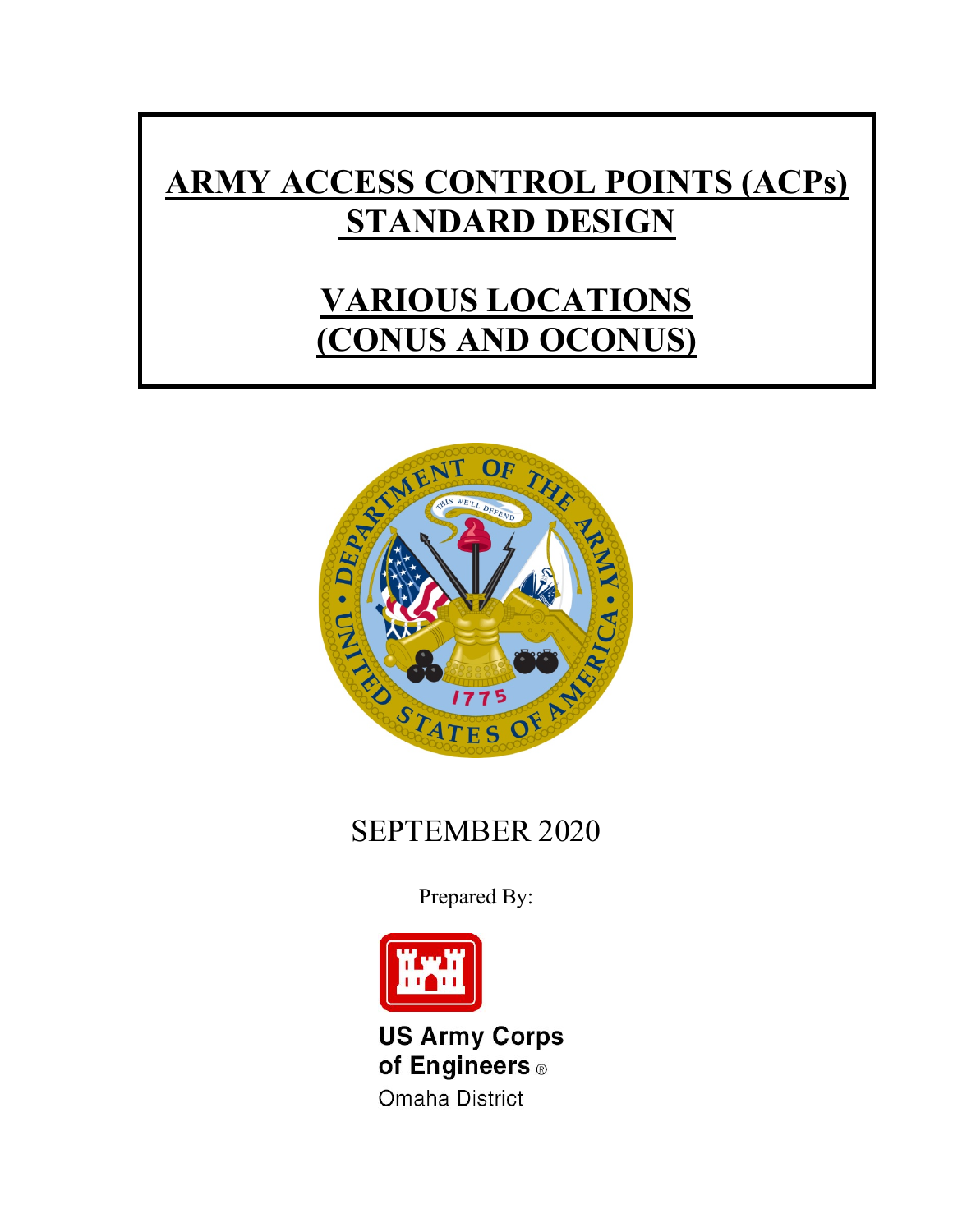**This page was intentionally left blank for duplex printing.**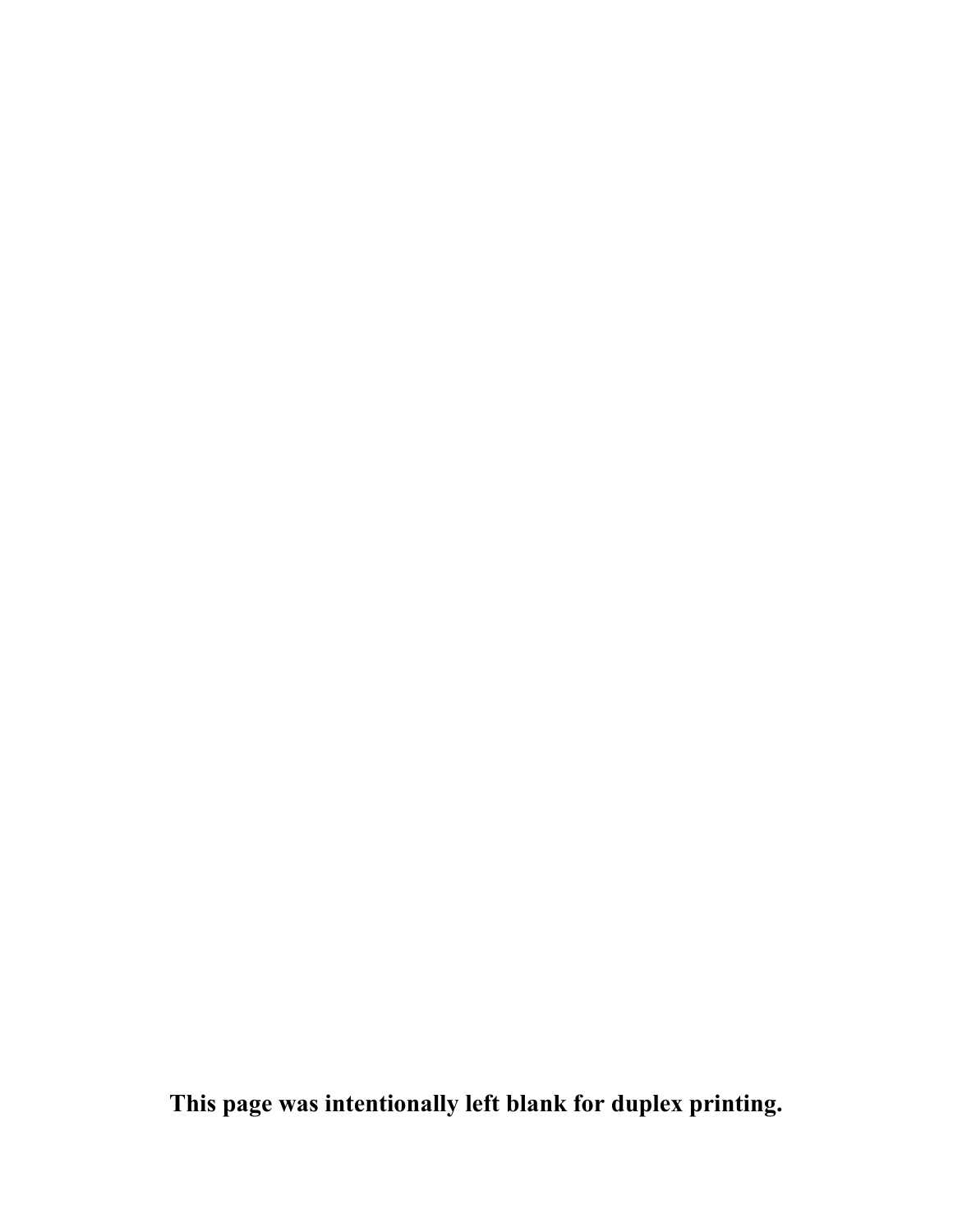## **ARMY ACCESS CONTROL POINTS (ACPs) STANDARD DESIGN**

| <b>SEPTEMBER 2020</b><br>1 |                                                      |                         |
|----------------------------|------------------------------------------------------|-------------------------|
| 1                          | <b>INTRODUCTION</b>                                  | $\overline{\mathbf{3}}$ |
|                            |                                                      |                         |
| 1.1                        | <b>STANDARD DESIGN</b>                               | $\mathbf{3}$            |
| 1.2                        | <b>ACP DEFINITION</b>                                | $\mathbf{3}$            |
| 1.3                        | <b>ACP CLASSIFICATIONS</b>                           | $\frac{3}{3}$           |
| 1.4                        | <b>ACP FUNCTIONS</b>                                 |                         |
|                            | 1.5 ACP WAIVERS                                      | $\overline{\mathbf{4}}$ |
|                            | <b>1.6 MANDATORY CRITERIA</b>                        | $\overline{\mathbf{4}}$ |
|                            | 1.7 DEFEAT OF VEHICLE THREAT SCENARIOS               | $\overline{\mathbf{4}}$ |
|                            | 1.8 TRAFFIC AND TRANSPORTATION ENGINEERING           | $\overline{\mathbf{5}}$ |
|                            | 1.9 APPROACH ZONE                                    | 6                       |
|                            | 1.9.1 ENTRY GATE                                     | 6                       |
|                            | <b>1.9.2 PASSIVE VEHICLE BARRIERS</b>                | $\overline{7}$          |
|                            | 1.9.3 VISITOR CONTROL CENTER (VCC)<br>1.9.4 LIGHTING | $8\,$<br>9              |
|                            | 1.10 ACCESS CONTROL ZONE                             | $\boldsymbol{9}$        |
|                            | 1.11 RESPONSE ZONE                                   | 17                      |
|                            | 1.12 COORDINATING FACILITY TYPES                     | 22                      |
|                            | 1.13 STANDARD DESIGN DRAWINGS AND INFORMATION        | 22                      |
|                            | 1.14 OUTSIDE CONTINENTAL UNITED STATES (OCONUS)      | 22                      |
|                            | 1.15 RFP WIZARD                                      | 22                      |
|                            |                                                      |                         |
| 2                          | <b>SCOPE OF WORK:</b>                                | 25                      |
|                            |                                                      |                         |
| 2.1                        | <b>ACCESS CONTROL POINTS</b>                         | 25                      |
|                            | 2.1.1 ID CHECK AREA                                  | 25                      |
|                            | 2.1.2 BALLISTIC RESISTANCE                           | 25                      |
|                            | 2.1.3 CANOPIES                                       | 25                      |
|                            | 2.1.4 ACP FUNCTIONAL AREA FACILITIES                 | 25                      |
|                            | 2.1.5 STAND-OFF DISTANCE                             | 26                      |
| 2.1.6                      | <b>EQUIPMENT</b>                                     | 26                      |
|                            |                                                      |                         |
| $3^{\circ}$                | <b>ACCESS CONTROL POINTS</b>                         | 28                      |
|                            |                                                      |                         |
| 3.1                        | <b>GENERAL REQUIREMENTS</b>                          | 28                      |
|                            | 3.1.1 FACILITY DESCRIPTION                           | 28                      |
| 3.1.2                      | <b>ACCOMODATIONS</b>                                 | 28                      |
|                            | 3.1.3 BUILDING AREAS                                 | 28                      |
|                            | 3.1.4 HOURS OF OPERATION                             | 28                      |
|                            | 3.1.5 BALLISTIC REQUIREMENTS                         | 28                      |
|                            | 3.1.6 MANDATORY REQUIREMENTS                         | 28                      |
|                            | 3.1.7 FACILITY GOALS                                 | 29                      |
| 3.1.8                      | <b>ADAPT BUILD MODEL:</b>                            | 29                      |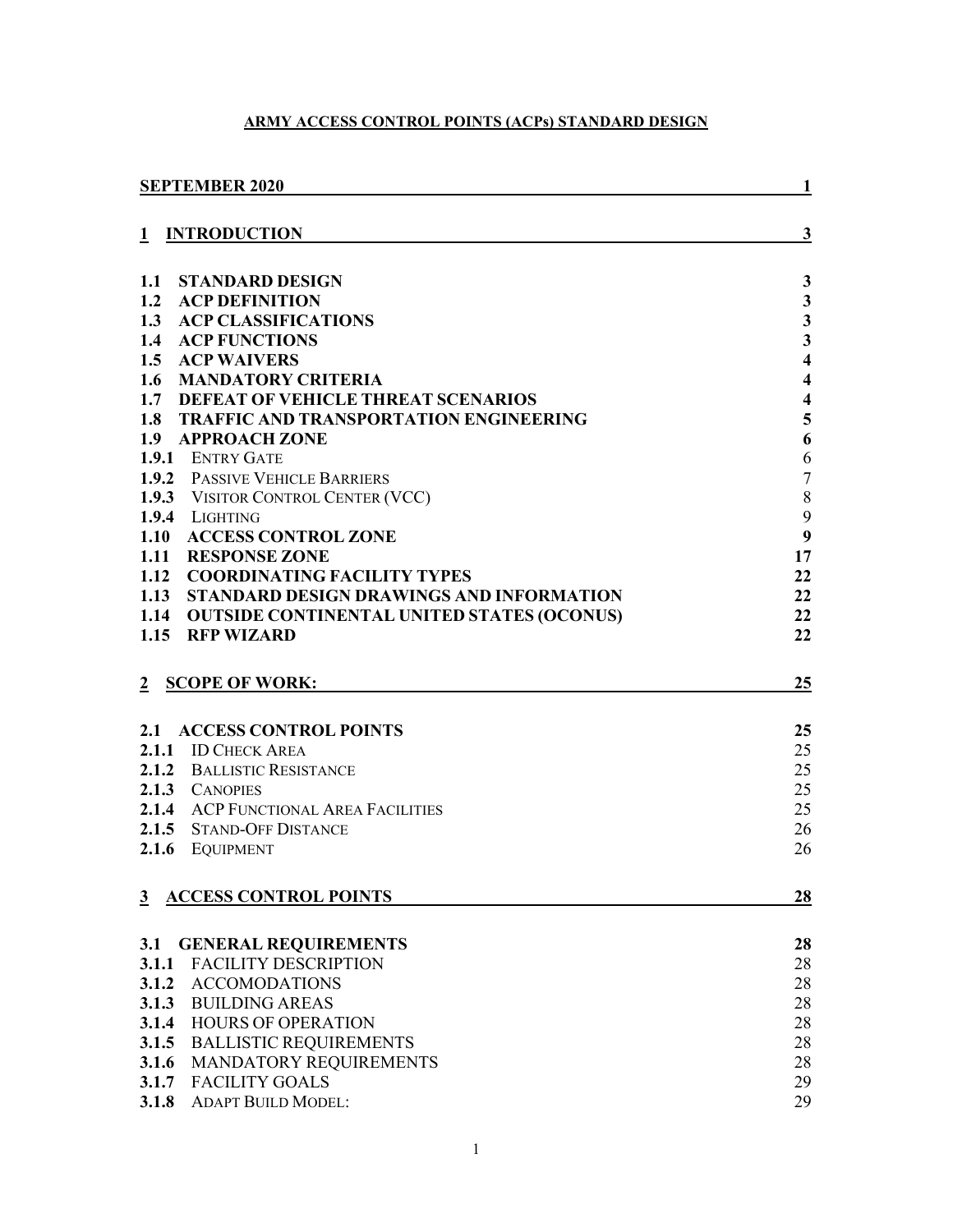|                      | 3.1.9 OUTSIDE CONTINENTAL UNITED STATES (OCONUS)         | 29              |
|----------------------|----------------------------------------------------------|-----------------|
|                      | 3.2 FUNCTIONAL AND OPERATIONAL REQUIREMENTS:             | 29              |
| 3.3                  | <b>SITE FUNCTIONAL REQUIREMENTS</b>                      | 34              |
| 3.4                  | SITE AND LANDSCAPE REQUIREMENTS                          | 35 <sub>5</sub> |
|                      | 3.5 ARCHITECTURAL REQUIREMENTS:                          | 39              |
|                      | <b>3.5.1 FINISHES AND INTERIOR SPECIALTIES:</b>          | 49              |
|                      | 3.6 STRUCTURAL REQUIREMENTS:                             | 59              |
| 3.7                  | <b>THERMAL PERFORMANCE</b>                               | 60              |
| 3.8                  | PLUMBING REQUIREMENTS:                                   | 60              |
|                      | 3.9 COMMUNICATIONS AND SECURITY SYSTEMS:                 | 61              |
|                      | 3.10 ELECTRICAL REQUIREMENTS:                            | 66              |
|                      | 3.11 HEATING VENTILATING AND AIR CONDITIONING (HVAC)     |                 |
| <b>REQUIREMENTS:</b> |                                                          |                 |
|                      | 3.12 ENERGY CONSERVATION REQUIREMENTS                    | 72              |
|                      | 3.13 FIRE PROTECTION REQUIREMENTS:                       | 73              |
|                      | 3.14 SUSTAINABLE DESIGN:                                 | 74              |
|                      | 3.15 SEE PARAGRAPH 6.15 ENVIRONMENTAL DESIGN-NOT USED    | 77              |
|                      | 3.16 SEE PARAGRAPH 6.16 PERMITS - NOT USED               | 77              |
|                      | 3.17 SEE PARAGRAPH 6.17 DEMOLITION - NOT USED            | 77              |
|                      | 3.18 SEE PARAGRAPH 6.18 ADDITIONAL FACILITIES - NOT USED | 77              |
|                      | 3.19 EQUIPMENT AND FURNITURE REQUIREMENTS:               | 77              |
|                      | 3.19.1 FURNISHINGS:                                      | 77              |
|                      | 3.19.2 EQUIPMENT: NOT USED                               | 78              |
| 3.20                 | <b>FACILITY SPECIFIC REFERENCES</b>                      | 78              |

## **APPENDICES**

- A COST INFORMATION<br>B DRAWINGS
- B DRAWINGS<br>C THREAT PAT
- C THREAT PATH CALCULATIONS EXPAMPLE<br>D DESIGN GUIDANCE INSTRUCTIONS
- D DESIGN GUIDANCE INSTRUCTIONS<br>E ACTIVE AND PASSIVE VEHICLE BAF
- ACTIVE AND PASSIVE VEHICLE BARRIER IMPACT RATING DETERMINATION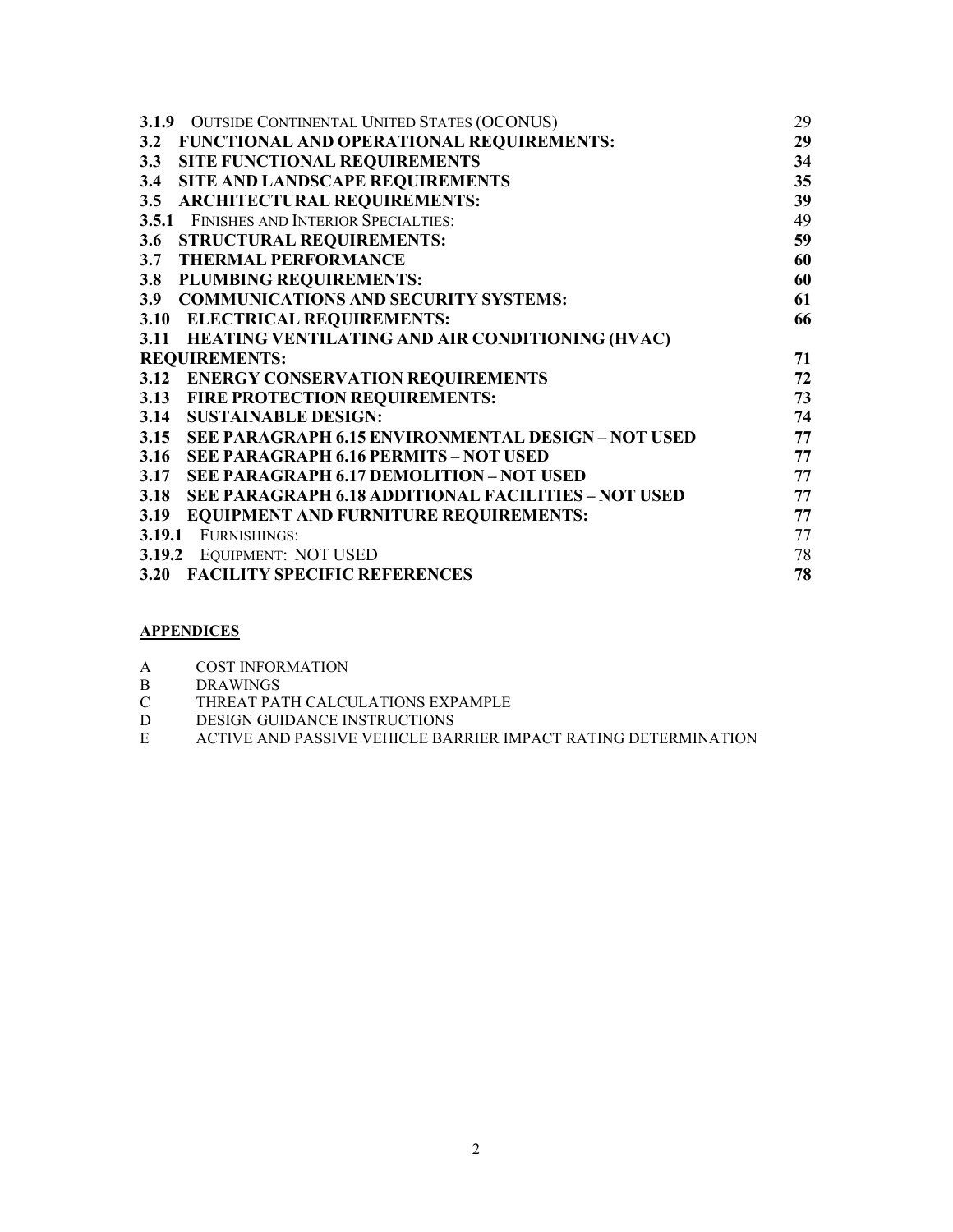## **ARMY ACCESS CONTROL POINTS (ACPs) STANDARD DESIGN**

## <span id="page-4-0"></span>**1 INTRODUCTION**

## <span id="page-4-1"></span>**1.1 STANDARD DESIGN**

This Standard Design supersedes all previous versions for this facility type. It shall be used for construction of all new ACP projects and renovations to existing ACP projects. It is intended for use anywhere in the continental United States (CONUS) or overseas locations (OCONUS). The design procedures and drawings included in this Standard Design provide flexibility to Army ACP designers in meeting the Army's baseline physical security requirements and the full range of Force Protection Conditions on Army Installations. This Standard Design meets the Army Standard (AS) for Access Control Points (ACPs) approved by the Army Facilities Standardization Committee on dated 13 April 2012. It also meets Architectural and Engineering design criteria established by the Headquarters U.S. Army Corps of Engineers (HQUSACE). The local Center of Standardization (COS) must approve all changes, deviations, or waivers to the Standard Design. In addition to these requirements, Appendix D contains design guidance and instructions that are considered information only and are meant to provide information to further provide information on issues that often arise when doing an ACP design.

## <span id="page-4-2"></span>**1.2 ACP DEFINITION**

An Access Control Point (herein referred to as ACP) is a corridor at an Installation cantonment perimeter through which all vehicles and/or pedestrians must pass when entering or exiting the Installation cantonment area. An ACP provides the first physical security boundary layer that restricts access to Department of Army (DA) Installation cantonment areas. ACP guards control the active barriers to deny or permit entry on to the Installation.

## <span id="page-4-3"></span>**1.3 ACP CLASSIFICATIONS**

DA ACP classifications are: (a) Primary, (b) Secondary, (c) Limited Use, and (d) Pedestrian. Primary and Secondary ACPs can accommodate privately owned vehicles (POVs), commercial vehicles (trucks), pedestrians, bicycles or any combination thereof. Primary and Secondary ACPs provide the means to defeat a vehicular and/or pedestrian threat via permanent measures defined in the Army Standard (AS) for Access Control Points (ACPs). Limited Use ACPs provide means to defeat vehicular and/or pedestrian threats via temporary or permanent measures. Limited Use ACPs do not have routine hours of operation. A Pedestrian ACP may be part of an ACP that accommodates vehicles or it may stand alone.

For definitions of Installation, Primary ACP, Secondary ACP, Limited Use ACP, Approach Zone, Access Control Zone, Response Zone, and other definitions, see Army Standard (AS) for Access Control Points (ACPs).

## <span id="page-4-4"></span>**1.4 ACP FUNCTIONS**

## A. SITE FUNCTIONS

ACP site functions include, but are not limited to, Approach Zone, Access Control Zone, Response Zone, Passive Vehicle Barriers, Active Vehicle Barriers, Command and Control, ID Check Area, Overwatch, Canopies, Turn Arounds, Search Areas, Lighting, and CCTV.

## B. BUILDING FUNCTIONAL AREAS

Visitor Control Center (VCC), Guard Booths (ID Check and Pedestrian ID Check), Search Area Building, Command and Control, Mechanical/Electrical, Communications, Gatehouse, Latrine, Storage, and Overwatch are some building function components of the ACP. This standard design includes some of the function combinations that are deemed acceptable. Combinations of functional areas not included as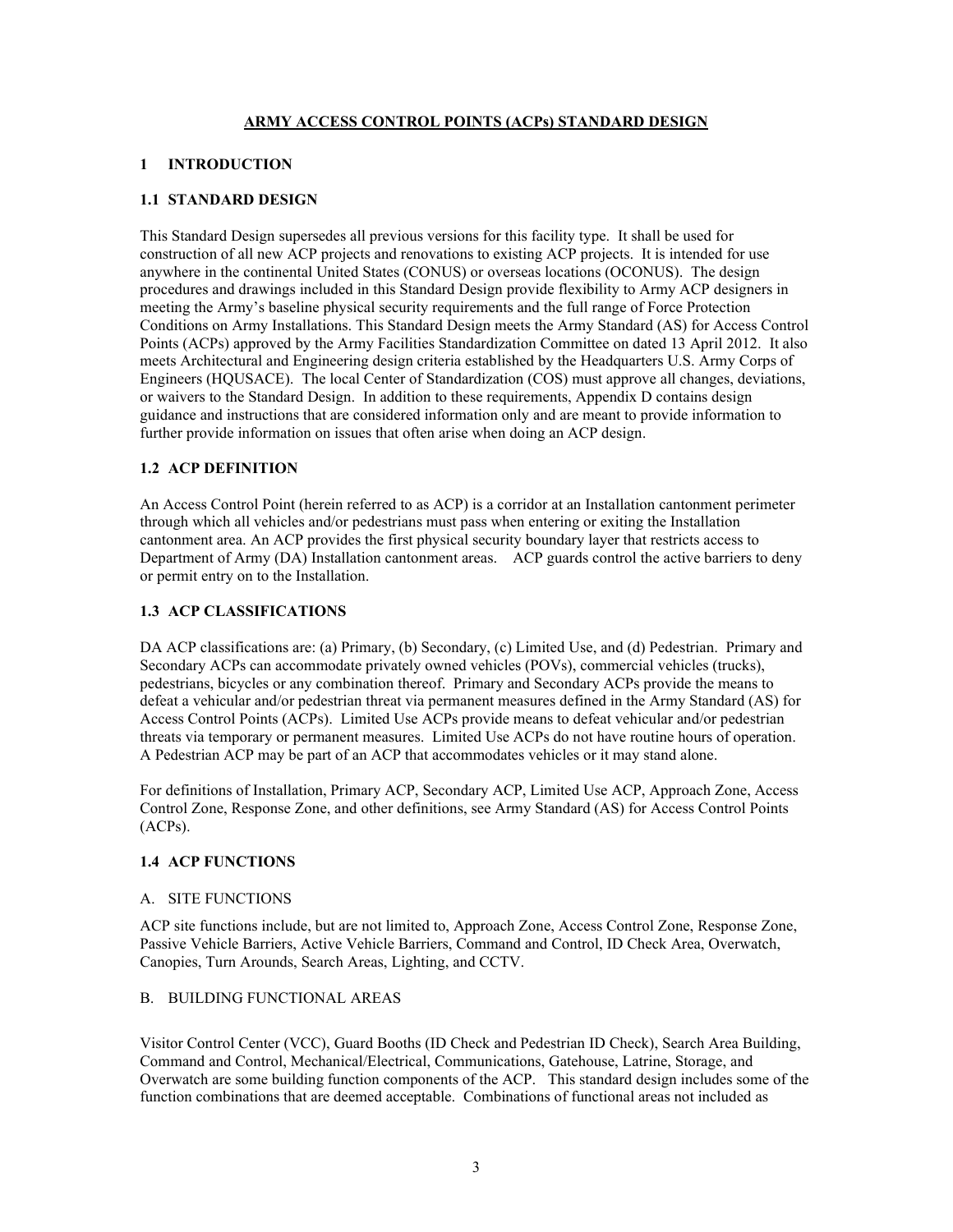Standard Designs may be possible but will require COS review and approval, with Standard Design exception. The only functions that cannot be combined with other functions are the Vehicle ID Check and Vehicle ID Check Guard Booths.

## <span id="page-5-0"></span>**1.5 ACP WAIVERS**

See Army Standard (AS) for Access Control Points (ACPs). Army Standard exception and waiver process is identified in AR 420-1.

Waivers to the Army ACP Standard Design must require a COS position statement and approved by HQ USACE.

## <span id="page-5-1"></span>**1.6 MANDATORY CRITERIA**

See Army Standard (AS) for Access Control Points (ACPs) for mandatory criteria for Primary and Secondary ACPs, Limited Use ACPs, and Pedestrian ID Check.

## <span id="page-5-2"></span>**1.7 DEFEAT OF VEHICLE THREAT SCENARIOS**

#### A. OFFICE OF PROVOST MARSHAL GENERAL (OPMG) VEHICLE THREAT SCENARIOS.

ACPs shall be designed to defeat the following four minimum vehicle threat scenarios. Additional vehicle threat scenarios shall be included if required by a local threat assessment. Appendix C covers the methodology associated with performing the threat path calculations by providing an example.

- 1) Vehicle Threat Scenario #1. Threat vehicle enters the ACP in the inbound or outbound lane(s) at the maximum speed attainable at the ACP entrance and then immediately accelerates at its maximum acceleration rate through the ACP.
	- (a) Threat vehicle characteristics shall be as defined below (includes, but is not limited to: top speed, acceleration, etc.)
- 2) Vehicle Threat Scenario #2. Threat vehicle enters the ACP in the inbound or outbound lane(s) at or under the posted ACP Speed Limit and then, later at some point further in the Approach Zone, accelerates at its maximum acceleration rate through the remainder of the ACP.
	- (a) Note that 'some point' shall be interpreted as being the worst case threat delay time from point of detection to Active Vehicle Barrier (AVB) location(s) in the response zone. If multiple zones of overspeed detection are utilized the analysis will include the worst case situations for each overspeed zone.
- 3) Vehicle Threat Scenario #3. Threat vehicle feigns compliance and stops in lane. The guard detects threat behavior or criminal status through observation or electronic means and moves to guard booth to initiate denial process. Threat vehicle occupant(s) attempt to force entry (tactics include potential use of direct fire weapons and acceleration through the ACP).
	- (a) Baseline protection for direct fire weapon shall be UL 752-Level 3. A higher level is required if direct fire weapons are identified in local threat assessment/policy that exceed the capabilities of UL 752-Level 3. The contents of local threat assessment/policy are not sufficient justification for the lowering of the baseline ballistic resistance (UL 752-Level 3). Use of ballistic standards other than UL 752 may be utilized anywhere where the barrier rating can be verified as clearly meeting or exceeding UL requirement designated.
- 4) Vehicle Threat Scenario #4. Similar to Threat Scenario 3 above, except the driver of the denied vehicle drives toward the Turn-around or Search Area at the ACP Speed Limit as if complying with guard instructions, but then fails to turn and instead accelerates at its maximum acceleration rate through the ACP while attempting to enter the Installation cantonment area.

#### B. THREAT VEHICLE CHARACTERISTICS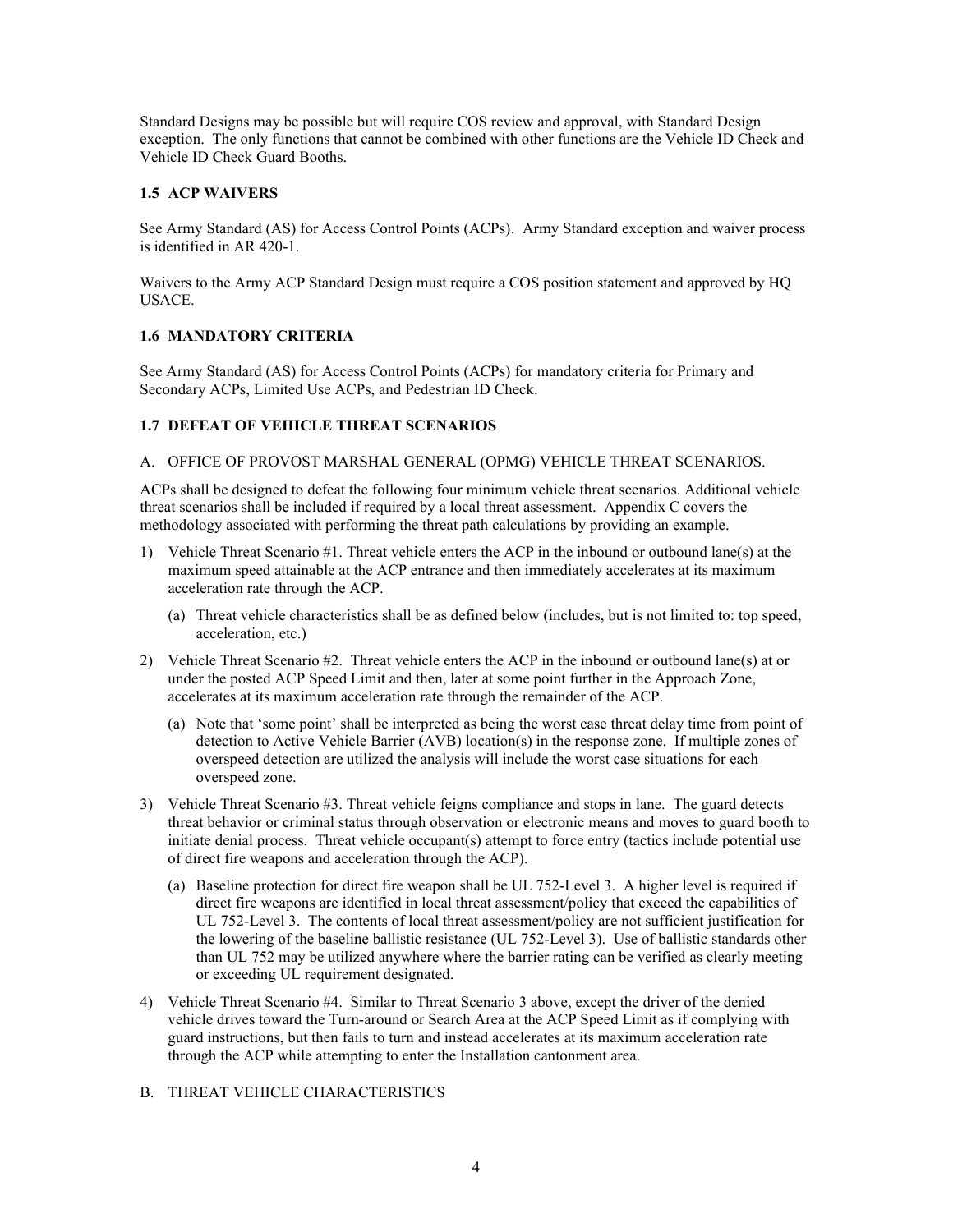- 1) **Acceleration Rate -** Threat calculations shall utilize the acceleration rate of 11.3 feet per second squared (feet/second/second) when determining delay.
	- (a) Where applicable the lower acceleration rates associated with trucks/commercial vehicles can be utilized for calculating the required stopping capability of passive and active vehicle barrier systems; however, lower acceleration rates are not relevant to delay calculations.
- 2) **Deceleration Rate -** Threat calculations shall utilize a deceleration rate of 24.1 feet per second squared (feet/second/second) when calculating delay.
- 3) **Friction Factors -** Threat calculations shall utilize a friction factor of 1.0. Calculations performed for threat purposes differ significantly from calculations typically performed for consideration of driver comfort. Lower friction factors associated with highway safety shall not be used for threat calculations.
- 4) **Maximum Velocity -** The maximum velocity of the 4,630 pounds baseline threat vehicle utilized for delay calculations shall be 130 mph. This parameter shall be utilized for calculation of delay unless a 'local' threat assessment and/or policy identifies a vehicle that is capable of a greater velocity. The addition of larger vehicles or trucks through mandatory incorporation of threats identified in 'local' threat assessments and/or policies shall not be considered justification for use of a reduced velocity in delay calculations.
	- (a) The maximum velocity of specific threat vehicles (where local threat analysis and/or policy identifies a specific vehicle) shall be obtained from manufacturer specifications.
	- (b) The maximum velocity of other vehicle classes (where a type of vehicle e.g. 'pickup truck' is identified in local threat analysis and/or policy) shall be calculated through acquisition of information on at least 5 vehicles within the type and averaging the top speed of the lot. If significant outliers (atypical vehicles with unusual characteristics) exist they may be removed from the sample set.
- 5) **Vehicle Mass -** The baseline threat vehicle shall be a large passenger car as defined in ASTM F2656. The weight of the baseline threat vehicle is 4,630 pounds and the mass is 143.8 slugs. This mass shall be utilized for kinetic energy calculations unless a vehicle of larger mass is included due to the aforementioned incorporation of local threat analysis and/or policy.
	- (a) **Modification of baseline vehicle threat -** The baseline threat vehicle must be adjusted in accordance with all applicable 'local' threat analysis and policy. All relevant 'local' threat analyses and policy shall be reviewed and incorporated. Classification of such documentation is not justification for exclusion of baseline threat vehicle for barrier impact energy and/or delay calculations. Both the baseline vehicle and the additional vehicle(s) (identified by 'local' threat assessment and/or policy) shall be analyzed and the more stringent of results shall be applied.

#### <span id="page-6-0"></span>**1.8 TRAFFIC AND TRANSPORTATION ENGINEERING**

#### A. TRAFFIC ENGINEERING STUDY (TES)

- 1) The ACP shall be planned, designed, and so located as not to create un-safe off-Installation traffic queuing or any other un-safe traffic practices as defined by Surface Deployment and Distribution Command Transportation Engineering Agency (SDDCTEA) and all other applicable roadway standards/criteria.
- 2) The traffic engineering study shall be either conducted or approved by the Military Surface Deployment and Distribution Command Transportation Engineering Agency (SDDCTEA).
	- (a) In some instances (e.g. very low volume ACPs) SDDCTEA may accept, at their discretion, abbreviated traffic engineering studies. The contents required for programming/design of key ACP design features may be determined by SDDCTEA on a case by case basis.
- 3) The traffic engineering study shall be based on the largest anticipated design demand value that occurs between the current traffic volume and the projected traffic volume five (5) years in the future.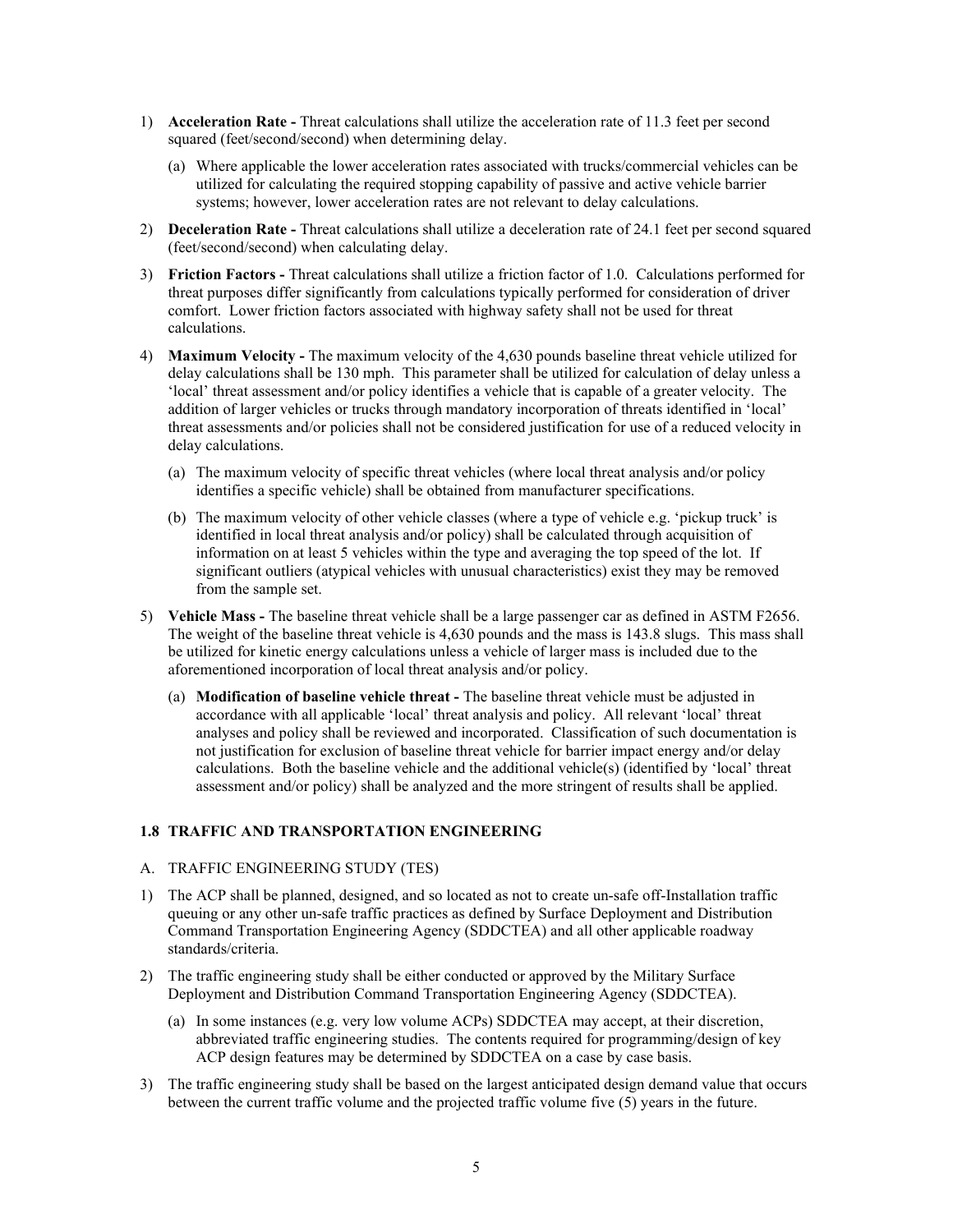4) The traffic engineering study shall not project future demand through use of standardized population growth rates for the Installation itself unless supported by Installation specific data. The traffic engineering study may utilize standardized population growth rates for surrounding communities.

## B. TRANSPORTATION ENGINEERING

- 1) The ACP shall be capable of handling the largest expected vehicle that will be processed. However, if the ACP processes trucks, it shall be capable of processing the largest truck common to state or host nation roadways.
- 2) Analyses related to determination of the required number of ID check area lanes may include queuing but shall not include queuing that result in off-Installation traffic impacts.
- 3) Calculate existing and future lane requirements per Pamphlet 55-15, Traffic and Safety Engineering for Better Entry Control Facilities or similar method with consideration of growth, as well as single or tandem lane processing and Automated Installation Entry (AIE), etc.).
- 4) The efficient use of guard manpower will be considered when calculating the number of ID check area lanes.
- 5) In locations where AIE is anticipated calculations related to ID check area lane quantities shall not anticipate throughput rates in excess of 375 vehicles/hour/lane. Locations using other forms of automation shall utilize validated processing rates for that specific form of automation.
- 6) The calculations for the number of ID check lanes shall not be based on the use of more than 2 guards per lane.
- 7) Utilize the ACP/ ECF SMART Decision Evaluator© (or other methods to accomplish the same results) to evaluate the existing, short-term and long-term impact of security, manpower, automation, and roads and traffic.
- 8) Identify traffic control requirements per SDDCTEA Pamphlet 55-15, Traffic and Safety Engineering for Better Entry Control Facilities.

## C. TURNING MOVEMENTS

- 1) Turning movement calculations/modeling shall be performed to confirm that the correct vehicle turning radius is achieved and to demonstrate there is no conflict with other vehicles in the ACP corridor. Turning movement analysis shall address all traffic types to be processed. Turning movements shall address, at a minimum, both POVs and trucks, if applicable. If trucks are prohibited at the ACP truck modeling may terminate at the post ID Check rejection point. The turning movement calculations/models shall be provided for all turning movements.
- 2) The turning movement analysis shall be performed for all anticipated vehicle paths.
- 3) The turning movement analysis shall include, but not be limited to: horizontal road alignment, turnaround and rejection, entrance and egress paths for the ACP corridor, search areas and visitor control centers (when present).

## <span id="page-7-0"></span>**1.9 APPROACH ZONE**

## <span id="page-7-1"></span>**1.9.1 Entry Gate**

Entry gate will have the same level of protection as the adjacent perimeter.

## A. SIGNAGE

1) Type: Entry gate signage shall be Type III barricade signage in conformance with Manual on Uniform Traffic Control Devices (MUTCD) section 2B.67, except striping colors shall be red and white for CONUS locations (to include both Hawaii and Alaska). OCONUS entry gate signage shall conform to host nation criteria for closure/barricading of a normally open roadway lane. In the absence of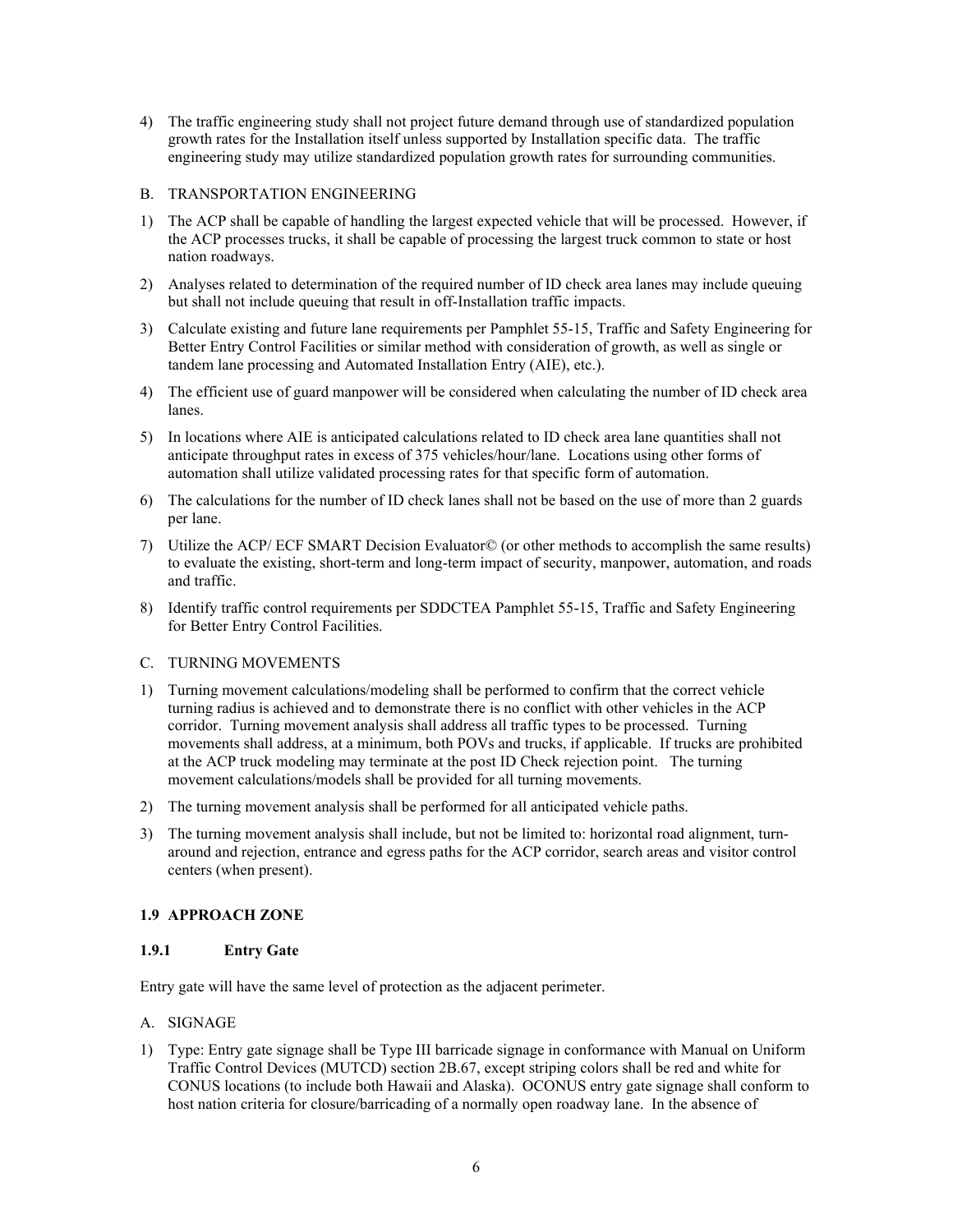applicable host nation criteria the entry gate shall be signed in accordance with the aforementioned MUTCD criteria.

2) Retroreflectivity: Entry gate signage shall be red/white retroreflective or illuminated to show the same shape and similar color by both day and night. Retroreflectivity and/or illumination shall be in accordance with the (MUTCD for CONUS locations (to include both Hawaii and Alaska). OCONUS entry gate signage shall include retroreflectivity and/or illumination in accordance with host nation criteria where such exists. If no host nation criteria exists for retroreflectivity/illumination of barricade signage then the MUTCD criteria shall be utilized.

## B. IMPACT RESISTANCE

- 1) Impact resistance. Where adjacent perimeter is not vehicle resistant, the fence gate is not required to exceed the kinetic energy mitigation/defeat capabilities of the adjacent perimeter fence.
- 2) Impact resistance. Where adjacent perimeter is vehicle resistant and vehicle resistant capability of adjacent perimeter is manmade, the fence gate shall match or exceed the kinetic energy rating of the adjacent perimeter fence/wall/barrier., except where the adjacent perimeter anti-ram capabilities is provided by topographic feature. The fence gate shall match or exceed the kinetic energy mitigation/defeat capabilities of the adjacent perimeter. However, the fence gate is not required to exceed 1,250,000 ft-lbs of kinetic energy resistance (limit of requirement is K12 equivalent).

## <span id="page-8-0"></span>**1.9.2 Passive Vehicle Barriers**

#### A. GENERAL

- 1) Passive vehicle barriers in the approach zone will begin at the entry gate/perimeter and extend to the control zone passive vehicle barriers. Transitions between passive vehicle barrier systems and entry gate/perimeter shall not represent weak points in the barrier system. Transition between approach zone and control zone passive barriers shall not represent a weak point in the system.
- 2) Will be designed to defeat the kinetic energy associated with the baseline threat and any additional threat identified in 'local' threat analyses or policy.
- 3) Achievable angle and velocity shall be included in such calculations.
- 4) Kinetic energy calculations must be performed for the baseline threat vehicle as well as any additional vehicles included through mandatory incorporation of 'local' threat analyses.
- 5) Must be approved in accordance with one of the following:
	- (a) Included on the list of Department of Defense (DOD) Anti-Ram Vehicle Barriers maintained by the U.S. Army Corps of Engineers (USACE)-Protective Design Mandatory Center of Expertise (PD-MCX),
	- (b) Analysis of the proposed system has been accepted by the USACE PD-MCX. Analysis will provide the PD-MCX with calculations that certify compliance with stated stopping capability as cited above, stamped by a registered Professional Engineer and includes a model of all barrier components to capture the interaction of their individual responses equivalent to a LS- DYNA model.

## B. CAPACITY (KINETIC ENERGY DEFEAT/MITIGATION CAPABILITY)

The kinetic energy mitigation capacity of the system shall be capable of defeating the baseline threat vehicle and any additional threat vehicles identified in 'local' threat assessment and/or policy. Appendix E provides an example on performing passive vehicle barrier calculations.

However, the capacity of the passive vehicle barrier system is not required to exceed 1.25 million ft-lbs of kinetic energy defeat capability unless 'local' threat assessment and/or criteria identifies a threat vehicle in excess of 15,000 pounds and that threat vehicle is capable of approaching the passive vehicle barrier system at a speed and angle resulting in impact energy in excess of the previously mentioned 1.25 million ft-lbs.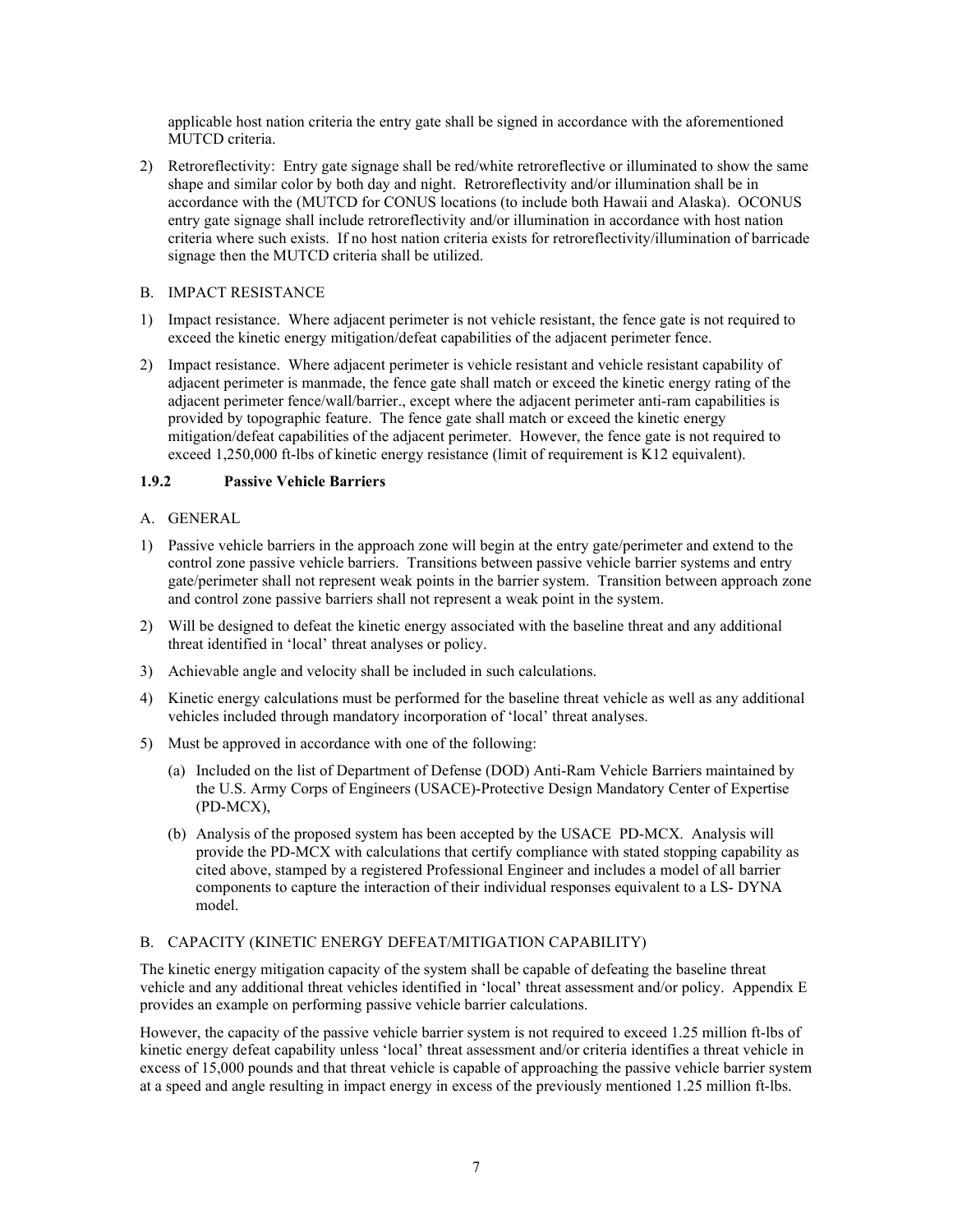The ACP passive vehicle barrier corridor shall be analyzed in segments.

- Segments will be restricted in length to those locations where the potential impact energy of a threat vehicle on the vehicle barrier system is equal.
- Segments will break where a change in passive barrier alignment in relation to the ACP roadway differs or the layout of the barriers and roadway differs.
- In any other way increases or decreases the potential impact energy of a threat vehicle.

#### 1) Gaps

The gaps between elements of a passive barrier system (or between systems) shall not exceed 4 feet where potential angle of impact exceeds 60 degrees and achievable speed (for impact at the 60 degrees or more angles) exceeds 40 miles per hour. The gaps between elements of a passive barrier system (or between systems) where potential velocity and angle of impact do not meet or exceed the threshold identified above shall not exceed 5 feet.

2) Transition

The transition between passive vehicle barrier systems shall not result in weak points. Transitions between barrier systems or types will include measures to ensure that the transition meets or exceeds the kinetic energy mitigation/defeat level of the adjacent barrier systems.

#### <span id="page-9-0"></span>**1.9.3 Visitor Control Center (VCC)**

- 1) Must be located such that visitor processing occurs prior to entry into the Installation (prior to ID Check location).
- 2) Paved road surface used to support movement to/from the visitor control center location must not provide opportunity for undetected bypass of the ID check area. Configuration shall not anticipate control of bypass by personnel working at the visitor control center, ID check area, or search areas. These personnel are not capable of monitoring paved bypass paths for the visitor control center.
- 3) If the Installation accepts visitors and does not currently possess a VCC one should be included in the first available ACP project.
- 4) The VCC shall include the following:
	- (a) Parking.
	- (b) Service Counter.
	- (c) Waiting Area.
- 5) The VCC may include the following:
	- (a) Self-registering kiosks.
	- (b) Administration Office.
	- (c) Break Room.
	- (d) Electric Water cooler.
	- (e) Latrines.
- 6) Ballistic protection of guard positions
	- (a) When guard functions requiring ballistic protection (e.g. command & control, pedestrian ID check, etc.) are combined in a facility with the visitor control center function the guards must be separated from VCC personnel (both workers and visitors waiting to be processed) by ballistic rated building components (walls, glazing, doors, etc.).
	- (b) Where guards are utilized solely to perform visitor control center function(s) it is not necessary to provide a ballistic rated separation between the guard and the visitor. Non-ballistic rated guard positions cannot be designed to require shared VCC responsibility with guards responsible for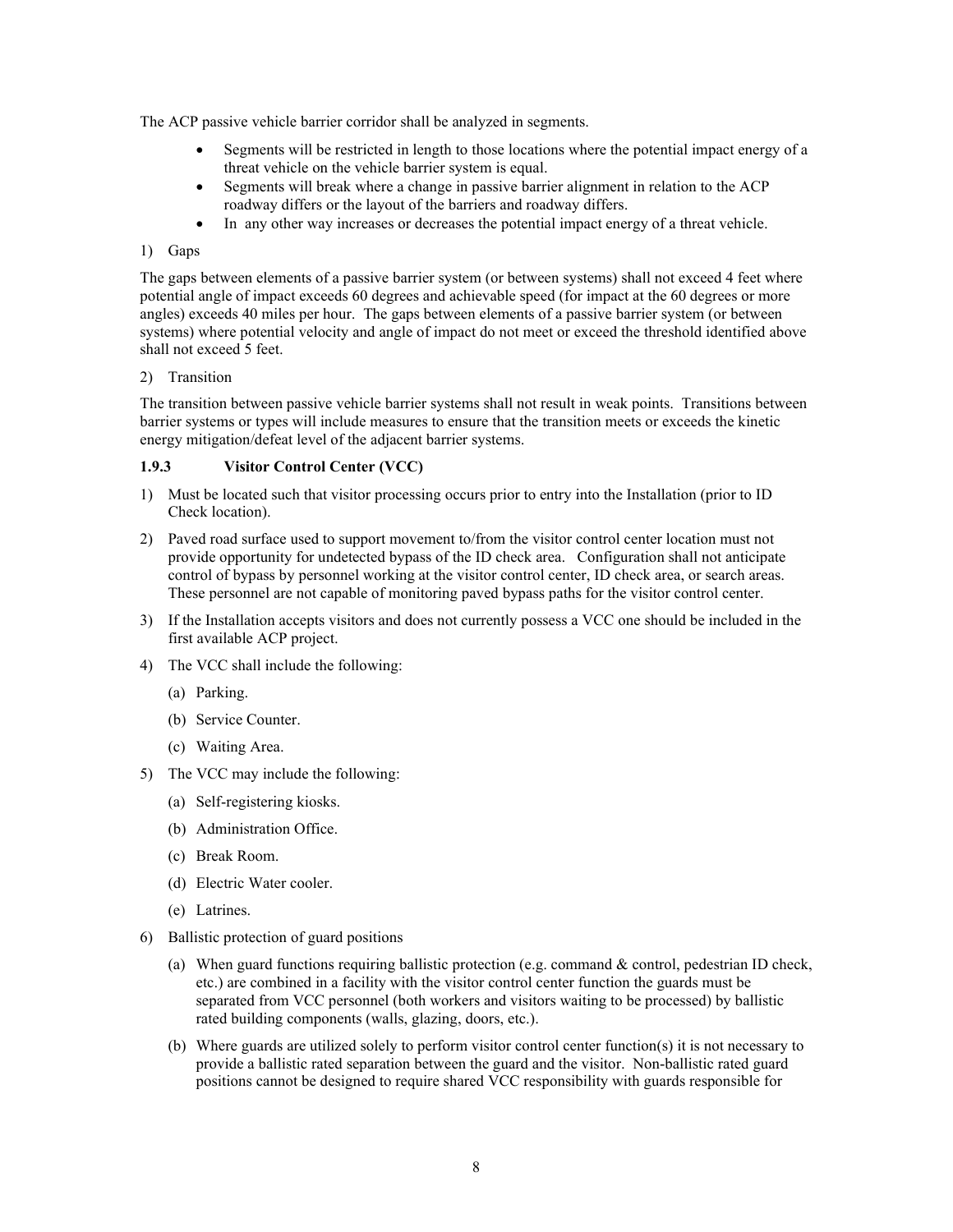command & control, ID check area, overwatch building, active vehicle barrier deployment or similar functions.

- (c) Visitor control center worker positions (non-guard) are not required to include ballistic protection.
- 7) Communication and Security Systems General Requirements. See paragraph 3.9 Communications and Security Systems.
- 8) Electrical General Requirements. See paragraph 3.10 Electrical Requirements.

## <span id="page-10-0"></span>**1.9.4 Lighting**

See paragraph 3.10 Electrical Requirements on lighting requirements for the Approach Zone.

#### <span id="page-10-1"></span>**1.10 ACCESS CONTROL ZONE**

#### A. PASSIVE VEHICLE BARRIERS

- 1) Passive vehicle barriers in the control zone will begin at the termination of the approach zone passive vehicle barriers and extend to the response zone passive vehicle barriers. Transitions between passive vehicle barrier systems shall not represent weak points in the barrier system.
	- (a) Will be designed to defeat the kinetic energy associated with the baseline threat and any additional threat identified in 'local' threat analyses or policy.
		- Achievable angle and velocity shall be included in such calculations.
		- Kinetic energy calculations must be performed for the baseline threat vehicle as well as any additional vehicles included through mandatory incorporation of 'local' threat analyses.
	- (b) Must be certified or approved in accordance with one of the following:
		- Included on the list of DOD Anti-Ram Vehicle Barriers maintained by the U.S. Army Corps of Engineers (USACE)-Protective Design Mandatory Center of Expertise (PD-MCX),
		- Analysis of the proposed system has been accepted by the U.S. Army Corps of Engineers Protective Design Center (PD-MCX). Analysis was provide the PD-MCX with calculations that certify compliance with stated stopping capability as cited above, stamped by a registered Professional Engineer and includes a model of all barrier components to capture the interaction of their individual responses equivalent to a LS- DYNA model.
- 2) Capacity (kinetic energy defeat/mitigation capability)

The kinetic energy mitigation capacity of the system shall be capable of defeating the baseline threat vehicle and any additional threat vehicles identified in 'local' threat assessment and/or policy.

However, the capacity of the passive vehicle barrier system is not required to exceed 1.25 million ft-lbs of kinetic energy defeat capability unless 'local' threat assessment and/or criteria identifies a threat vehicle in excess of 15,000 pounds and that threat vehicle is capable of approaching the passive vehicle barrier system at a speed and angle resulting in impact energy in excess of the previously mentioned 1.25 million ft-lbs.

The ACP passive vehicle barrier corridor shall be analyzed in segments.

- Segments will be restricted in length to those locations where the potential impact energy of a threat vehicle on the vehicle barrier system is equal.
- Segments will break where a change in passive barrier alignment in relation to the ACP roadway differs or the layout of the barriers and roadway differs.
- Segments will also be broken where any other existing or proposed topography or ACP features in any other way increases or decreases the potential impact energy of a threat vehicles speed or angle of approach prior to impact with the passive vehicle barrier system.
- (a) Gaps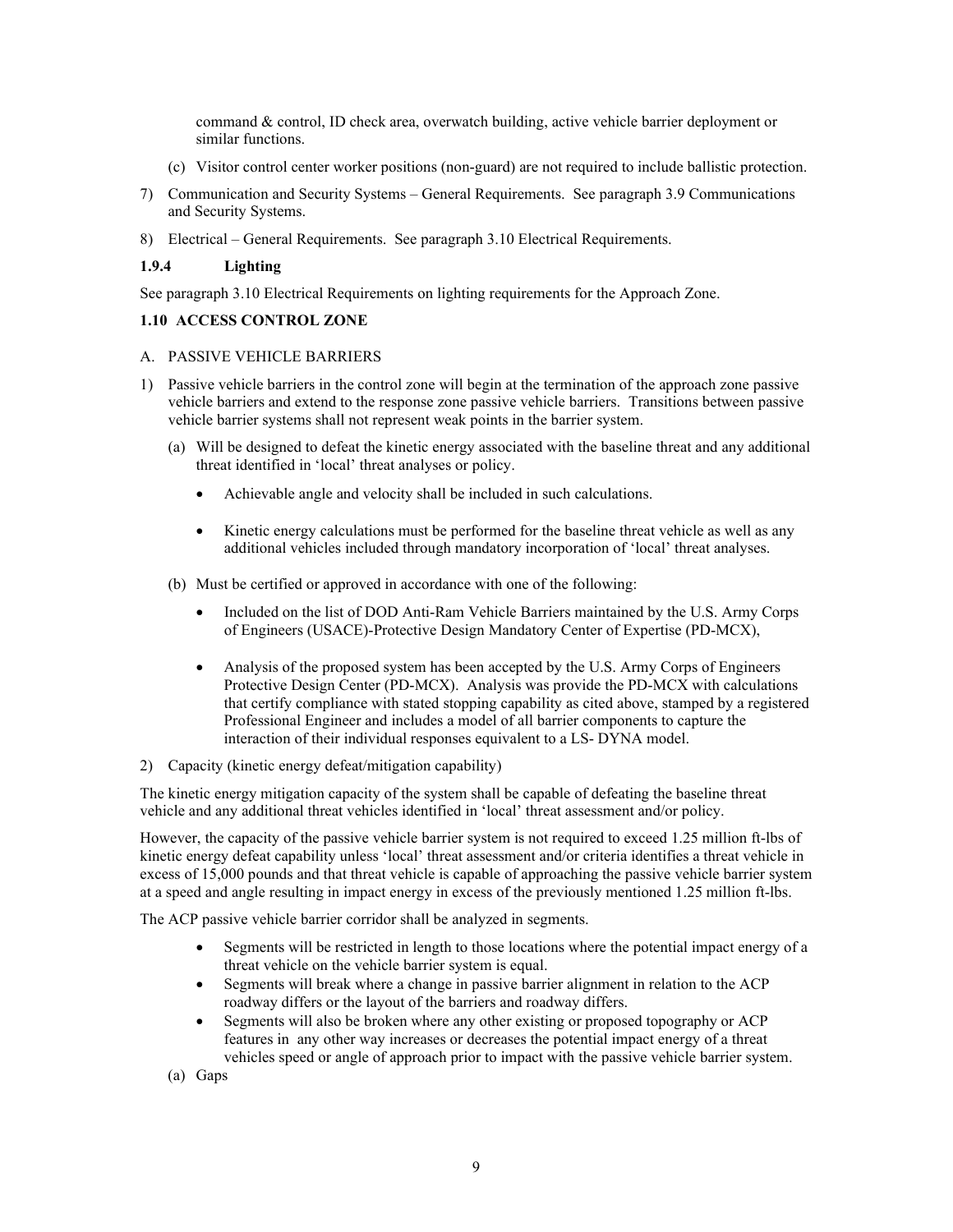The gaps between elements of a passive vehicle barrier system (or between systems) shall not exceed 4 feet where potential angle of impact exceeds 60 degrees and achievable speed (for impact at the 60 degrees or more angles) exceeds 40 miles per hour. The gaps between elements of a passive barrier system (or between systems) where potential velocity and angle of impact do not meet or exceed the threshold identified above shall not exceed 5 feet.

(b) Transition

The transition between passive vehicle barrier systems shall not result in weak points. Transitions between barrier systems or types will include measures to ensure that the transition meets or exceeds the kinetic energy mitigation/defeat level of the adjacent barrier systems.

#### B. ID CHECK AREA

- 1) ID Check Area Islands
	- (a) Design shall provide opportunity for a guard to step out of guard booth onto a flat, relatively level surface or step.
	- (b) Locations where ID checks occur shall include all likely positions for such operations along and within the ID check island (for lighting and island surface).
	- (c) Communication and Security Systems General Requirements. See paragraph 3.9 Communication and Security Systems.
	- (d) Electrical General Requirements. See paragraph 3.10 Electrical Requirements.
- 2) ID Check Area Canopy
	- (a) Individual canopy columns shall limit field of view from ID check guard booth by no more than 11 degrees. Where automated means include driver use of pedestal mounted credential validation, no canopy feature shall interfere with the view of this pedestal from the related ID check guard booth.
	- (b) Canopy shall provide 15 feet clear height where ACP use is limited to POVs.
	- (c) Canopy shall provide 17.5 feet clear height where commercial traffic is allowed.
	- (d) Canopy shall cover, as a minimum, routinely occupied guard positions and locations where drivers or pedestrians are required to interact with guards or equipment.
	- (e) Ceiling/underside of canopy roof should include reflective coating to aid light distribution.
	- (f) Canopy clear height shall include lighting, signage and all other objects or equipment hung from, or projecting from, the underside of the canopy structure.
	- (g) Provide an open/close visual indicator on the canopy over each lane that is controlled from the ID Check area or Command and Control.
	- (h) Communication and Security Systems General Requirements. See paragraph 3.9 Communication and Security Systems.
	- (i) Electrical General Requirements. See paragraph 3.10 Electrical Requirements for electrical and lighting requirements.
- 3) Turn-Arounds
	- (a) Definition Turn-around 'lane' shall be defined as a median opening, widened area or other feature(s) devised to permit an inbound vehicle to move from the ingress to the egress lanes.
	- (b) TurnAround For the turn around prior to the ID check the turning movement analysis shall, as a minimum, allow rejection of the largest common commercial vehicle allowed (without special permit) on the public roads near the Access Control Point.
	- (c) Rejection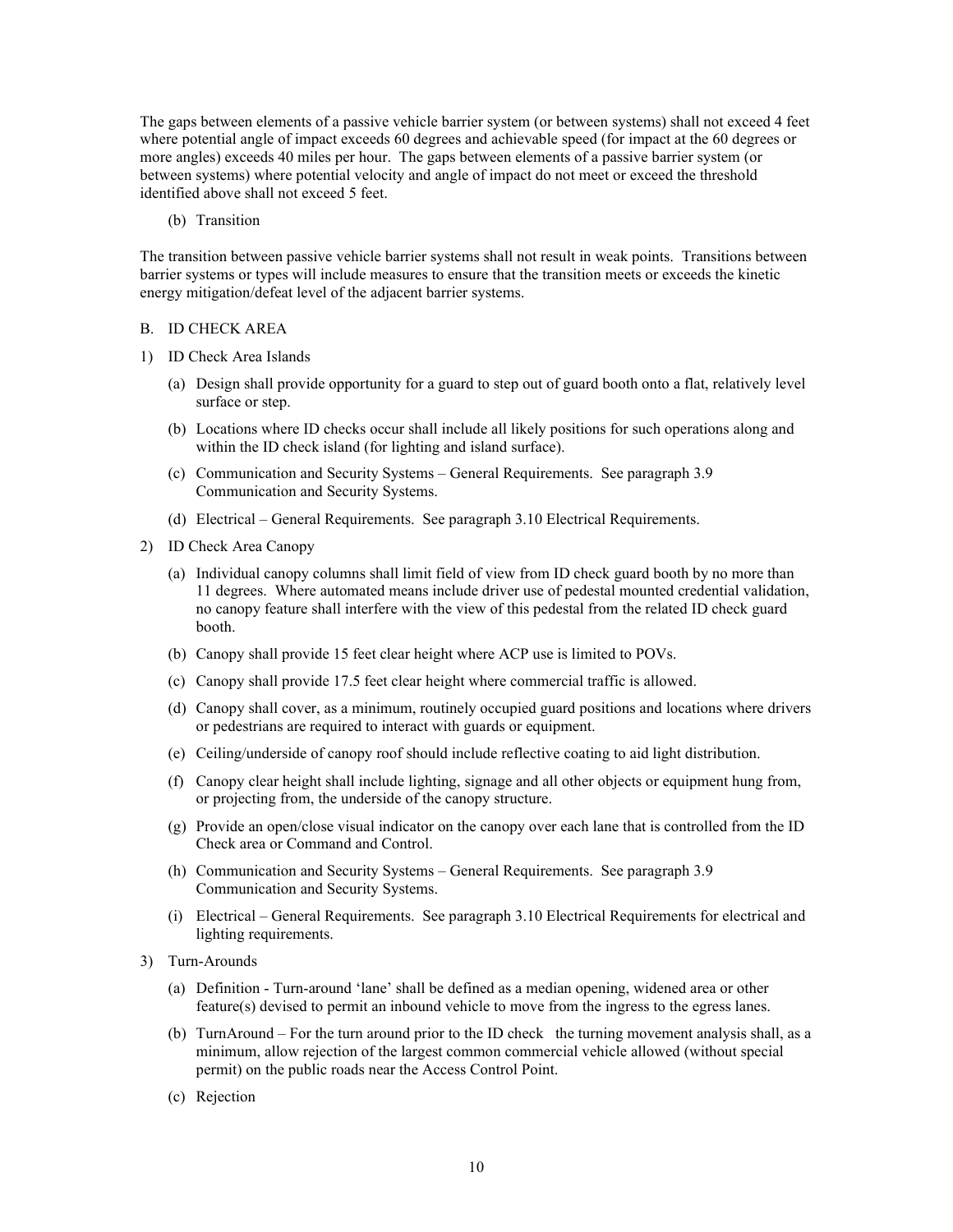- For ACPs restricted to POV use; the rejection after the ID check turning movement analysis shall, at a minimum, allow rejection of the largest POV common to public roadways leading to the Installation.
- Where commercial vehicles are allowed the rejection after the ID check turning movement analysis shall, at a minimum, allow rejection of the largest common commercial vehicle allowed on the public road leading to the Installation.
- 4) Search Area Assumption must be that the search area will not be open 24/7. Bypass provided by paved search area lanes must be capable of closure during periods when search area is vacant.
	- (a) Closure of search area lanes shall consist of one of the following:
		- Vehicle resistant blockage Utilize vehicle resistant blockage to prevent or mitigate the inconspicuous movement of vehicles through the search area when the search area is unmanned.
		- Blockage shall ensure disabling of a vehicle attempting to utilize the search area as a bypass and/or ensure guard awareness of an attempted bypass.
		- Delineation of closure with alarm for ID check location Alarm annunciation will be audible (above traffic and other background noise) for guards in each ID check guard booth(s), at the command and control functional area and all areas under the ID check area canopy where guards may be standing adjacent to inbound lanes conducting validation of credentials. Alarm levels will be  $85 - 90$  dB interior and  $105 - 115$  dB exterior to guard booth(s).
	- (b) Communication and Security Systems General Requirements. Requirements can be found in paragraph 3.9 Communications and Security Systems of this document.
	- (c) Electrical General Requirements. See paragraph 3.10 Electrical Requirements for electrical and lighting requirements.
	- (d) Search Area Canopy
		- Where necessary for protection in extreme climatological areas/zones an enclosed facility may be utilized in lieu of a canopy. In locations with both a Search Area Enclosed Facility functional area and Search Area Office functional area, the two functional areas may be combined into one facility.

Search Area Canopy

- Canopy shall provide 15 feet clear height where ACP use is limited to POVs.
- Canopy shall provide 17.5 feet clear height where commercial traffic is allowed.
- Canopy clear height shall include lighting, signage and all other objects or equipment hung from, or projecting from, the underside of the canopy structure.
- Canopy or shall cover, as a minimum, the search lane(s) routinely occupied guard positions and locations where drivers or pedestrians are required to interact with guards or equipment.
- Canopy or enclosed facility shall extend a minimum of 4 feet beyond these locations.
- Ceiling/underside of structure should include reflective coating to aid light distribution.
- Communication and Security Systems General Requirements. See paragraph 3.9
- Communications and Security Systems.
- Electrical General Requirements. See paragraph 3.10 Electrical Requirements for electrical and lighting requirements.

Search Area Enclosed Facility

- Enclosed Facility shall provide 15 feet clear height where ACP use is limited to POVs.
- Enclosed Facility shall provide 17.5 feet of clear height where ACP allows commercial traffic.
- Enclosed Facility clear height shall include the structure itself as well as lighting, signage and all other objects hung from, or projecting from, the underside of the roof structure, doorways, or other facets of the facility.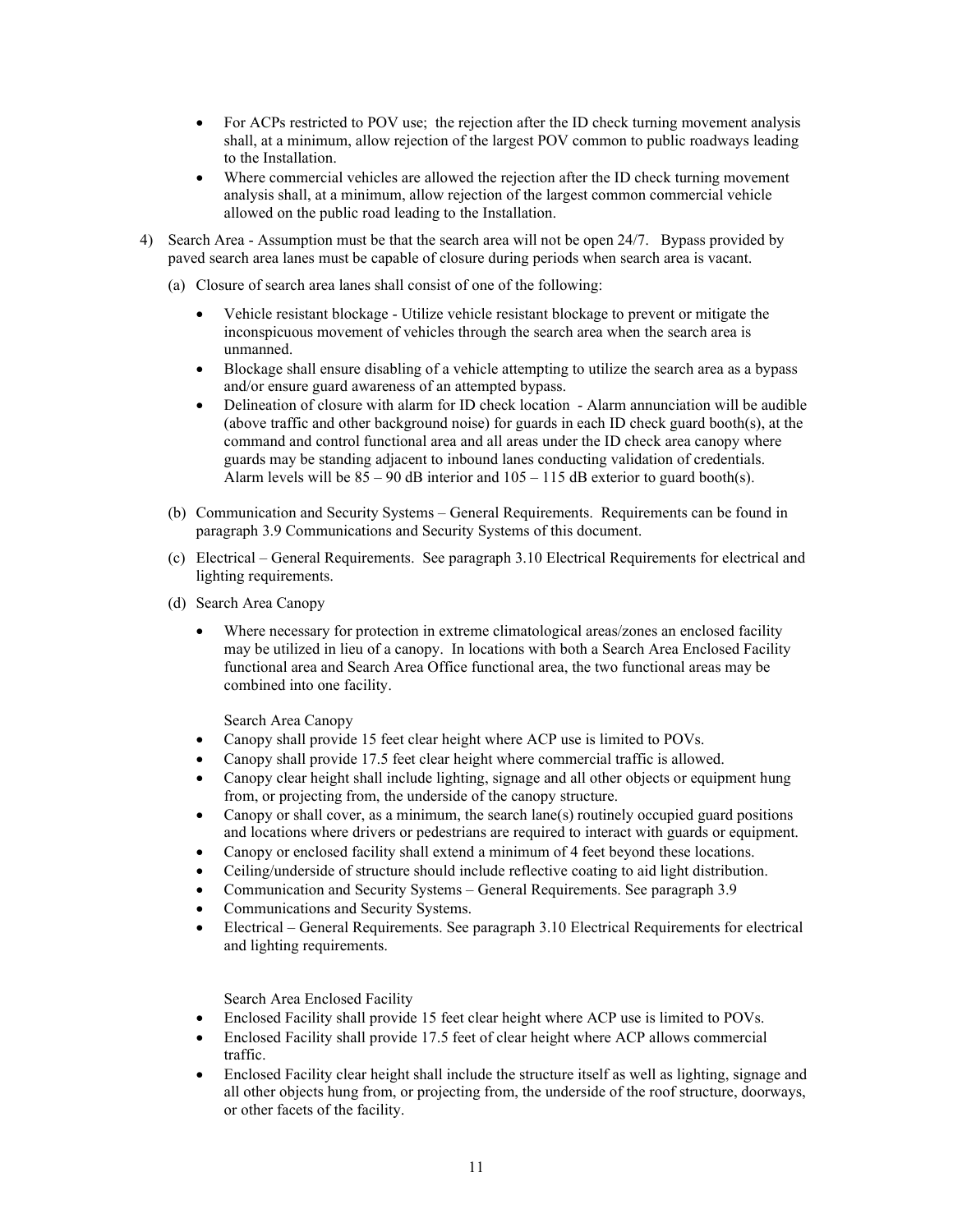- Enclosed Facility shall cover, as a minimum, the search lane(s) and the locations routinely occupied by guards as well as locations where drivers or pedestrians are required to interact with guards or equipment.
- The inside of the Search Area Enclosed Facility should include a light reflective coating to aid in light distribution.
- Communication and Security Systems General Requirements. See paragraph 3.9
- Communications and Security Systems.
- Electrical General Requirements. See paragraph 3.10 Electrical Requirements for electrical and lighting requirements.
- Ventilation of the Enclosed Facility shall be designed in accordance with all relevant standards related to ventilation of enclosed spaces which accommodate motor vehicles.
- HVAC
- Required for enclosed occupied spaces (e.g. offices, waiting areas, etc.) within the Search Area Enclosed Facility.
- Not normally feasible for the vehicle search bay(s). However, consider the use of radiant heating for northern climates.
- Provide interior power outlets for offices or other spaces if they are included within the Search Area Enclosed Facility.
- Provide interior power outlets for the Search Area Enclosed Facility. Outlets must be provided along the periphery of the Facility as well as near each search lane.
- Provide exterior power outlets near the entry and egress points (both vehicular and pedestrian doors).
- Electronic Security
- Duress Alarms
- IDS
- (e) Search Area Building The search area office or search shelter shall shelter personnel removed from vehicles being searched.

## C. GUARD FACILITIES

- 1) Vehicle ID Check Area Guard Booths (Used by guards responsible for validating credentials of vehicle occupants)
	- (a) Provide a minimum of one for each vehicle ID check area entry lane.
	- (b) Raised traffic island The guard booth will be protected by a raised traffic island in one of the following ways:
		- Locate the guard booth on a raised traffic island. Provide a minimum of 3' setback between doorways of guard booth and face of raised traffic island curb. Must also include, as a minimum, a 1' horizontal clearance between face of traffic island curb and guard booth roof, gutters or any other objects protruding from the guard booth.
		- Recess the guard booth within a raised traffic island. Curb may be interrupted to allow movement of guard between booth and ID check position (adjacent to vehicles) to occur without stepping onto, off or over raised island or curb sections.
	- (c) Passive Barrier Protection
		- Provide protection against errant impact.
		- The protection provided for the guard booth structure is not required to be an ASTM, Department of State (DOS) or DOD anti-ram capable product.
		- Protection (passive barrier) may be located on the leading edge of the island on which the guard booth is located.
		- Where breaks in ID check traffic island curb-line exist, additional protection should be included to mitigate errant impact.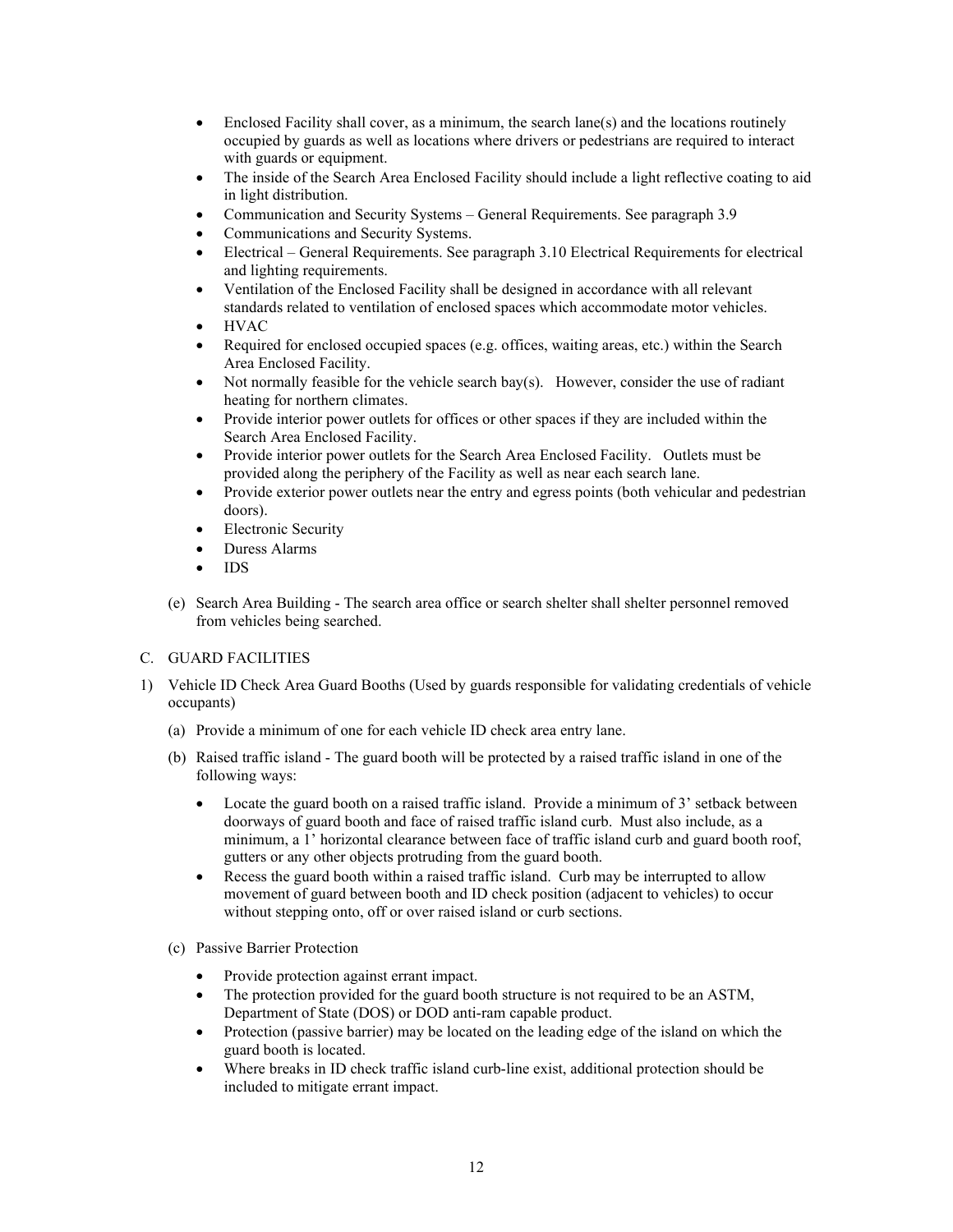#### (d) Dimensions

- Minimum nominal ID check area guard booth width shall be 4 feet.
- Minimum nominal ID check area guard booth length shall be 10 feet.
- (e) Prohibition of Combining with Other Functions The function performed by the ID Check Area Guard Booths used for validating credentials of vehicle occupants shall not be combined with any other function.
- (f) Field of View Shall provide a 360 degree field of view for occupant. With the exception of the door frame interruptions in lines of sight shall not exceed 11 degrees for a guard sitting or standing at the counter. Door frame interruption of guard line of sight shall be minimized.
- (g) Ballistic Rating Shall, as a minimum, be ballistic rating of UL 752 Level 3 with a higher level being required if prescribed in 'local' threat analyses or policy.
- (h) Blast Resistance Given the proximity of the guard booth to vehicular traffic it is normally not considered feasible to provide blast protection for ID check guard booth occupants.
- (i) HVAC
	- Required General Requirements General requirements pertaining to HVAC can be found in paragraph 3.11 Heating, Ventilating, and Air-Conditioning (HVAC) Requirements of this document.
	- Ballistic Rating All penetrations of guard booth resulting from incorporation of HVAC shall provide the same level of ballistic resistance as the rest of the guard booth. The roof and floor of the guard booth (to include HVAC penetrations) shall not require ballistic protection unless direct fire trajectory is possible through roof/floor and into the occupied portion of the guard booth.
- (j) Energy Policy Shall adhere to the latest national energy policy unless applicable exemption exists within said policy and can be found in paragraph 3.14.Sustainable Design.
- (k) Counter Must include a counter oriented such that a guard is facing inbound (ingress) traffic while seated or standing at the counter.
- (l) Door(s) Must include door(s) oriented in the direction of each lane for which a guard occupying the booth has vetting responsibility (includes situations where vehicle occupants Identification is validated remotely through use of automated equipment).
- (m) Provide exterior power outlet sufficient to power hand-held searchlights, and bug zappers etc.
- (n) Provide interior power outlet sufficient for radio chargers, and computers, etc.
- (o) Provide active vehicle barrier control console with annunciator, computer workstation, and communications equipment including Local Area Network (LAN), telephone, and Internet connections.
- (p) Communications. Provide a minimum of two (2) means of communications from the facility and with the Central Security Monitoring Station.
- (q) Electronic Security.
	- Duress Alarms. Provide duress alarm capability that annunciates at both the Command and Control and the Central Security Monitoring Station.
	- Intrusion Detection. The entry doors to the ID Check Area Guard Booths are to be equipped with Balanced Magnetic Switches (BMS) for intrusion detection.
	- CCTV. Provide the means to control the cameras from Command and Control. It is recommended that CCTV monitors be placed above the counter, if there is wall space.
- (r) Communication and Security Systems General Requirements. See paragraph 3.9 Communications and Security Systems.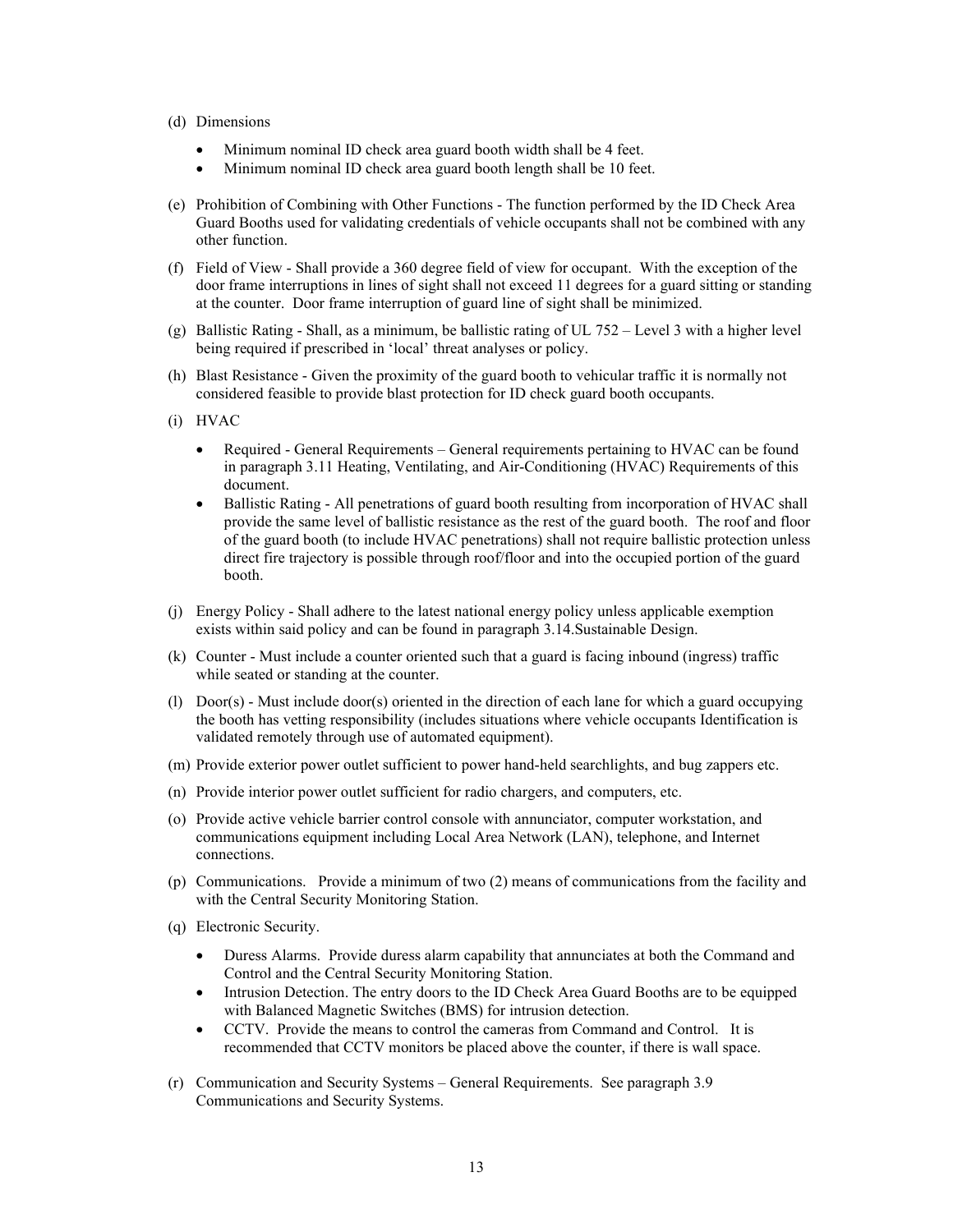- (s) Electrical General Requirements. See paragraph 3.10 Electrical Requirements.
- (t) Active Vehicle Barrier Controls.
	- Provide emergency-fast-operate (EFO) controls for all active vehicle barriers related to the ACP.
	- Panel is to have LED indicator lights showing whether or not the panel is functional and capable of barrier deployment.
	- See requirements on Active Vehicle Barrier Controls in paragraph 3.9 Communications and Security Systems.
- 2) Pedestrian ID Check functional area (Used by guards responsible for validating credentials of pedestrians)
	- (a) Raised traffic island The Pedestrian ID Check will be protected by a raised traffic island in one of the following ways:
		- If located within the roadway clear zone, locate the guard booth on a raised traffic island. Provide a minimum of 3 feet setback between doorways of guard booth and face of raised traffic island curb.
		- If located within the roadway clear zone, the functional area must include, as a minimum, a 1 feet horizontal clearance between the face of traffic island curb and guard booth roof, gutters or any other objects protruding from the guard booth.
	- (b) Passive Barrier Protection
		- Must be provided with protection against errant impact if located on a traffic island or within the roadway clear zone.
		- Protection (passive barrier) may be located on the leading edge of the island on which the guard booth is located.
	- (c) Dimensions: Minimum width of 4 feet and minimum length of 10 feet, but in no case shall the building exceed the maximum square footage specified in the Army Standard (AS).
	- (d) Prohibition of Combining with Other Functions This function differs from the vehicle ID check guard booth. The pedestrian ID check guard booth function may be combined with other functions.
	- (e) Field of View Shall provide a 180 degree field of view for guard. Interruptions in lines of sight shall not exceed 11 degrees for a guard sitting or standing at the counter.
	- (f) Ballistic Rating As a minimum, shall have a ballistic rating of UL 752 Level 3 with a higher level being required if prescribed in 'local' threat analyses or policy.
	- (g) HVAC
		- Required General Requirements General requirements pertaining to HVAC can be found in paragraph 3.11 Heating, Ventilating, and Air-Conditioning (HVAC) Requirements of this document.
		- Ballistic Rating

All penetrations of guard booth resulting from incorporation of HVAC shall provide the same level of ballistic resistance as the rest of the guard booth. The roof and floor of the guard booth (to include HVAC penetrations) shall not require ballistic protection unless direct fire trajectory is possible through roof/floor and into the occupied portion of the guard booth.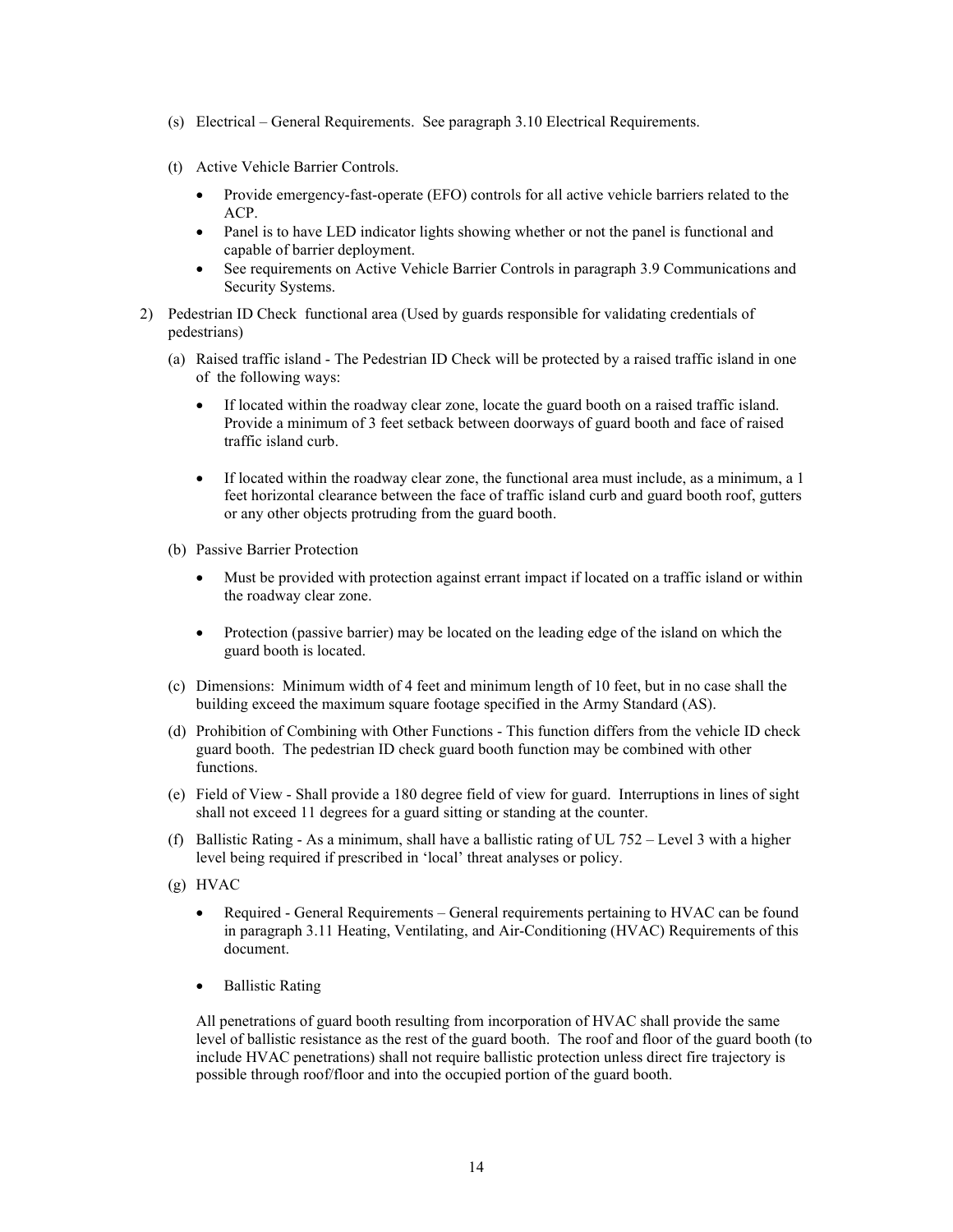The guard position shall be separated from pedestrian traffic by ballistic rated materials whether the ballistic rated material is exterior to a facility or interior to a facility.

- (h) Material transfer A 'deal tray' or other device offering a similar level of protection shall be included for transfer of materials (e.g. identification, and/or passes, etc.) between pedestrians and guard personnel.
- (i) Energy Policy Shall adhere to the latest national energy policy unless applicable exemption exists within said policy and can be found in paragraph 3.14.Sustainable Design.
- (j) Counter Must include a counter oriented such that a guard is facing pedestrian traffic while seated or standing at the counter.
- (k) Provide exterior power outlet sufficient to power hand-held searchlights.
- (l) Provide interior power outlet sufficient for radio chargers, and computers, etc.
- (m) Provide active vehicle barrier control console with annunciator, computer workstation, and communications equipment including Local Area Network (LAN), telephone, and Internet connections.
- (n) Communications. Provide a minimum of two (2) means of communications from the facility and with the Central Security Monitoring Station.
- (o) Electronic Security.
	- Duress Alarms. Provide duress alarm capability that will annunciate at both the Command and Control and the Central Security Monitoring Station.
	- Intrusion Detection. The entry door(s) is to be equipped with Balanced Magnetic Switches (BMS) for intrusion detection.
- (p) Communication and Security Systems General Requirements. See paragraph 3.9 Communications and Security Systems.
- (q) Electrical General Requirements. See paragraph 3.10 Electrical Requirements.
- (r) Active Vehicle Barrier Controls.
	- Provide emergency-fast-operate (EFO) controls for all active vehicle barriers related to the ACP.
	- Panel is to have LED indicator lights showing whether or not the panel is functional and capable of barrier deployment.
	- See paragraph 3.9 Communications and Security Systems.

#### D. COMMAND AND CONTROL

- 1) Functional Location The command and control function will be located in either the Control Zone or the Response zone. The location will be conducive to the monitoring of activities at and near the ID check area canopy as well as the rejection path for vehicles being turned away from the ID check area. The location will also allow monitoring of vehicles exiting the search area to ensure that proper actions are taken by those vehicles.
- 2) Field of View Shall include a view of the ID check area. View shall be direct if the command and control function is located within the control zone. If the command and control function is located within the response zone the view of ID check area will be augmented with CCTV where direct view is distant or limited.
- 3) Ballistic Rating
	- Ballistic rating shall protect against all feasible firing angles achievable from a ground based attack from a direct fire weapon.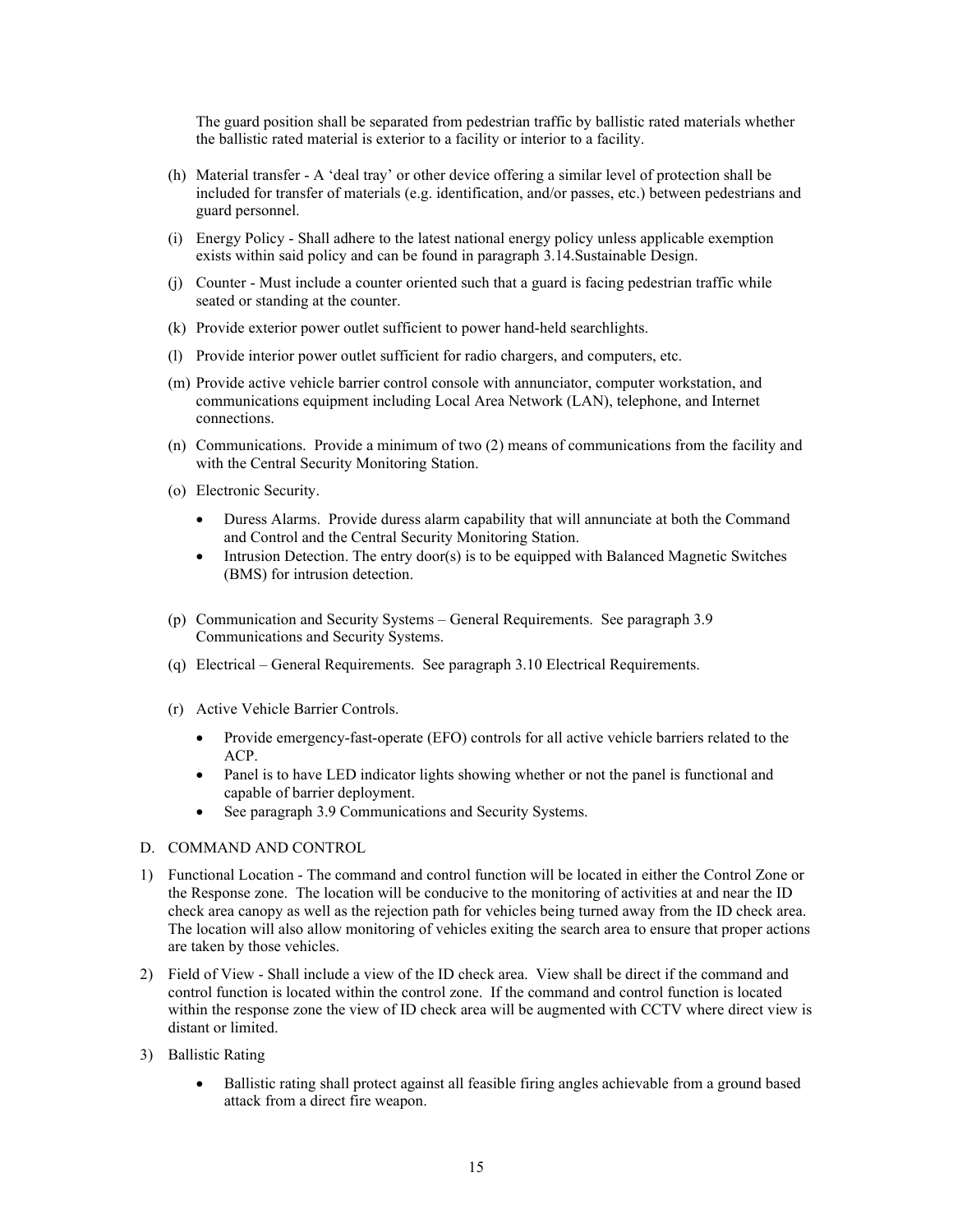- Ballistic rating shall include ceiling/roof protection where the topography or the structures location provides opportunity for direct fire from an elevated position (when angle is sufficient to impact guard standing and/or sitting at the counter).
- When combined with other facilities only the portion of the facility defined as Command and Control and all other areas specifically designated as requiring a ballistic rating shall require a ballistic rating. Under these circumstances, the requirement for a ballistic rating shall include both the exterior walls and the interior walls which separate the Command and Control function from other functional areas.
- Shall include, as a minimum, a UL 752 Level 3 ballistic rating with a higher level being required if prescribed in 'local threat analysis or policy.

## 4) HVAC

- Requirement The Command & Control function includes a requirement for ballistic protection. This function requires both heating and air conditioning. Ballistic rating precludes the feasibility of mechanical-ventilation as an alternative to heating or air conditioning.
- General Requirements General requirements pertaining to HVAC can be found in paragraph 3.11 Heating, Ventilating, and Air-Conditioning (HVAC) Requirements of this document.
- Ballistic Rating Building envelope penetrations created by HVAC components shall be mitigated to provide the same level of ballistic protection as the structure itself.
- 5) Provide exterior power outlet sufficient to power hand-held searchlights, and bug zappers etc.
- 6) Provide interior power outlet sufficient for radio chargers, and computers, etc.
- 7) Provide active vehicle barrier control console with enunciator, computer workstation, and communications equipment including Local Area Network (LAN), telephone, and Internet connections.
- 8) Communications. Provide a minimum of two (2) means of communications from the facility and with the Central Security Monitoring Station.
- 9) Electronic Security. Intrusion Detection. The entry doors to the Command and Control are to be equipped with Balanced Magnetic Switches (BMS) for intrusion detection.
- 10) Communication and Security Systems General Requirements. See paragraph 3.9 Communications and Security Systems.
- 11) Electrical General Requirements. See paragraph 3.10 Electrical Requirements.
- 12) Active Vehicle Barrier Controls
	- Provide emergency-fast-operate (EFO) controls for all active vehicle barriers related to the ACP.
	- Panel is to have LED indicator lights showing whether or not the panel is functional and capable of barrier deployment. See paragraph 3.9 Communications and Security Systems.

## E. CLOSED CIRCUIT TELEVISION (CCTV)

See paragraph 3.9 Communication and Security Systems.

## F. ELECTRONIC SECURITY.

See paragraph 3.9 Communication and Security Systems.

#### G. AUTOMATION.

See paragraph 3.9 Communications and Security Systems.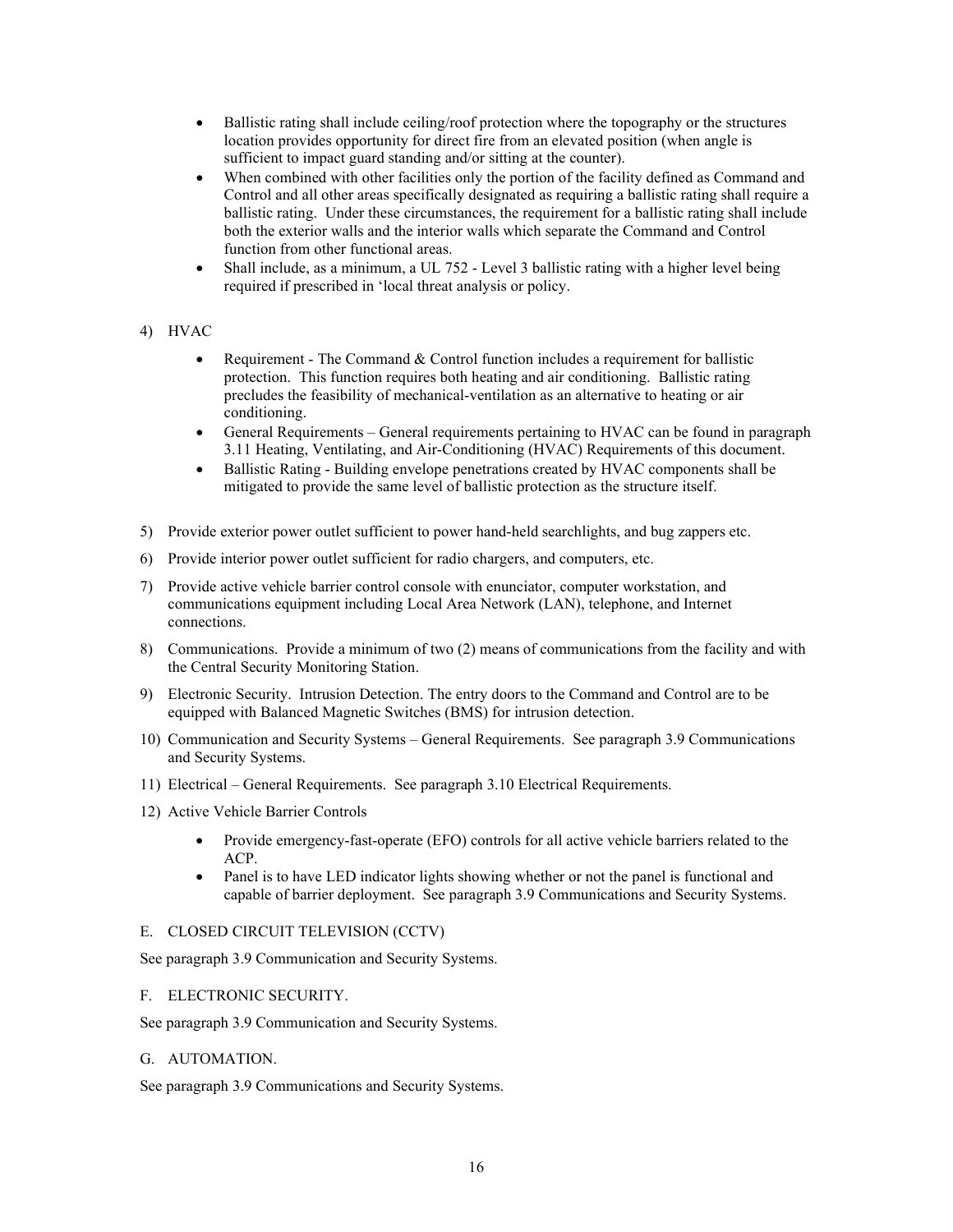#### H. BACK-UP POWER

See paragraph 3.10 Electrical Requirements.

#### I. LIGHTING

See paragraph 3.10 Electrical Requirements for details on the lighting requirements.

## <span id="page-18-0"></span>**1.11 RESPONSE ZONE**

#### A. PASSIVE VEHICLE BARRIERS

- 1) Passive vehicle barriers in the Response Zone will begin at the termination of the control zone passive vehicle barriers and extend to the active vehicle barriers. Transitions between passive vehicle barrier systems and active vehicle barriers shall not represent weak points in the barrier system.
	- (a) Will be designed to defeat the kinetic energy associated with the baseline threat and any additional threat identified in 'local' threat analyses or policy.
	- (b) Achievable angle and velocity shall be included in such calculations
	- (c) Kinetic energy calculations must be performed for the baseline threat vehicle as well as any additional vehicles included through mandatory incorporation of 'local' threat analyses.
	- (d) Must be certified or approved in accordance with one of the following:
		- Included on the list of DOD Anti-Ram Vehicle Barriers maintained by the U.S. Army Corps of Engineers USACE-Protective Design Mandatory Center of Expertise (PD-MCX),
		- Analysis of the proposed system has been accepted by the U.S. Army Corps of Engineers Protective Design Center (PD-MCX). Analysis was provide the PD-MCX with calculations that certify compliance with stated stopping capability as cited above, stamped by a registered Professional Engineer and includes a model of all barrier components to capture the interaction of their individual responses equivalent to a LS- DYNA model.
- 2) Capacity (kinetic energy defeat/mitigation capability):

The kinetic energy mitigation capacity of the system shall be capable of defeating the baseline threat vehicle and any additional threat vehicles identified in 'local' threat assessment and/or policy.

The capacity of the passive vehicle barrier system is not required to exceed 1.25 million ft-lbs of kinetic energy defeat capability unless 'local' threat assessment and/or criteria identifies a threat vehicle in excess of 15,000 pounds and that threat vehicle is capable of approaching the passive vehicle barrier system at a speed and angle resulting in impact energy in excess of the previously mentioned 1.25 million ft-lbs.

The ACP passive vehicle barrier corridor shall be analyzed in segments.

- Segments will be restricted in length to those locations where the potential impact energy of a threat vehicle on the vehicle barrier system is equal.
- Segments will break where a change in passive barrier alignment in relationship to the ACP roadway differs or the layout of the barriers and roadway differs.
- Segments will also be broken where any other existing or proposed topography or ACP features in any other way increases or decreases the potential impact energy of a threat vehicles speed or angle of approach prior to impact with the passive vehicle barrier system.
- (a) Gaps

The gaps between elements of a passive vehicle barrier system (or between systems) shall not exceed 4 feet where potential angle of impact exceeds 60 degrees and achievable speed exceeds 40 miles per hour. The gaps between elements of a passive barrier system (or between systems) where potential velocity and angle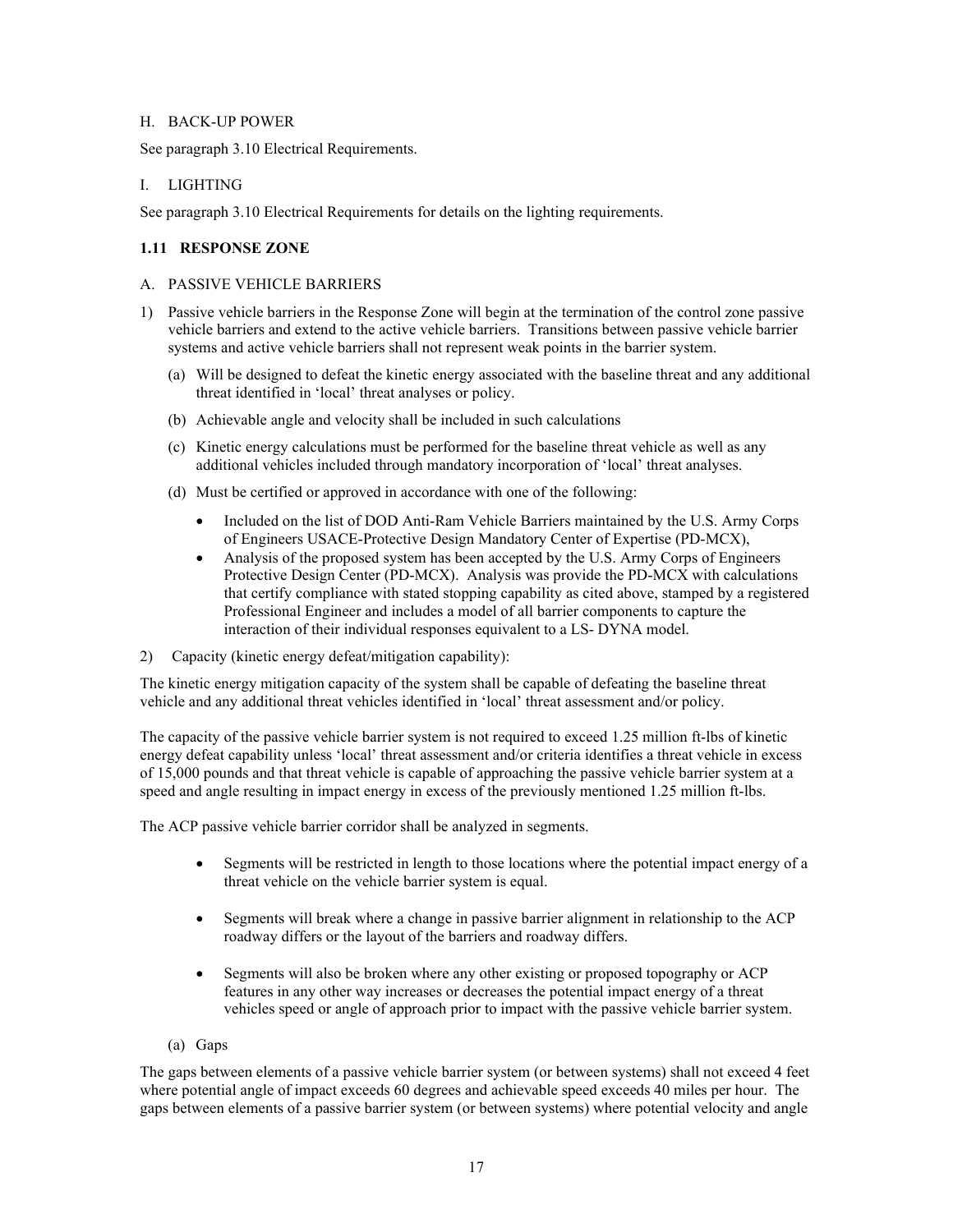of impact do not meet or exceed the threshold identified above shall not exceed 5 feet.

(b) Transition

The transition between passive vehicle barrier systems shall not result in weak points. Transitions between barrier systems types will include measures to ensure that the transition meets or exceeds the kinetic energy mitigation/defeat level of the adjacent barrier systems.

- B. ACTIVE VEHICLE BARRIERS (AVB)
- 1) Safety Regime

The Active Vehicle Barriers and Access Control Point Control System types shall conform to a safety scheme, as identified by Surface Deployment Distribution Command Transportation and Engineering Agency (SDDCTEA). All identified components of the identified SDDCTEA safety scheme will be included.

2) Security

The active vehicle barrier system selected must be a DOD active vehicle barrier system that has been tested in accordance with State Department STD-02.01 or ASTM F-2656 by an accredited laboratory/test facility and included on the DOD anti-ram vehicle barrier list.

The DOD anti-ram vehicle barrier list can be found on the U.S. Army Corps of Engineers, Protective Design Center website. The list is updated quarterly.

https://www.nwo.usace.army.mil/About/Centers-of-Expertise/Protective-Design-Center/PDC-Library/ Vehicle barrier systems that have demonstrated a vulnerability to a vehicle that falls within the parameter of the baseline threat and/or 'local' identified threat shall not be utilized. The baseline threat includes multiple attempts by the same vehicle (if not captured or rendered inoperable) but does not include a multiple vehicle threat.

- 3) Active Vehicle Barrier Markings and Delineation
	- (a) The active vehicle barrier type selected will meet the following requirements:

The non-deployed active vehicle barrier shall not result in unsafe roadway or roadside obstructions. Active vehicle barrier shall include retro-reflective material that is visible on both sides of the barrier when the barrier is deployed.

(b) Active vehicle barrier red delineation lighting.

The following does not apply to vehicle barriers behind closed gates (gate marked with retroreflective road closure signage in accordance with MUTCD) and those utilized to close service drives (average traffic of 1 vehicle per day or less). These systems are not required to comply with the 'barrier red delineation lighting' criteria.

Red delineation lighting shall be provided to ensure the active vehicle barrier is clearly visible when the barrier is deployed. All delineation lighting shall be LED and each luminaire shall provide a sustained illumination level of 50 lumina. Active vehicle barrier system shall include the following alternatives:

• The active vehicle barrier system shall include red flashing lights facing the direction of the threat vehicle. The lighting shall meet the following alternatives.

Alternative 1 - Bollard systems must include, as a minimum, one red led light per bollard.

Alternative 2a - Plate barrier systems equal to or greater than 3 feet in width will include, as a minimum, 3 red lights. One will be mounted within 1 foot of each barrier edge and one will be mounted within 1 foot of barrier centerline.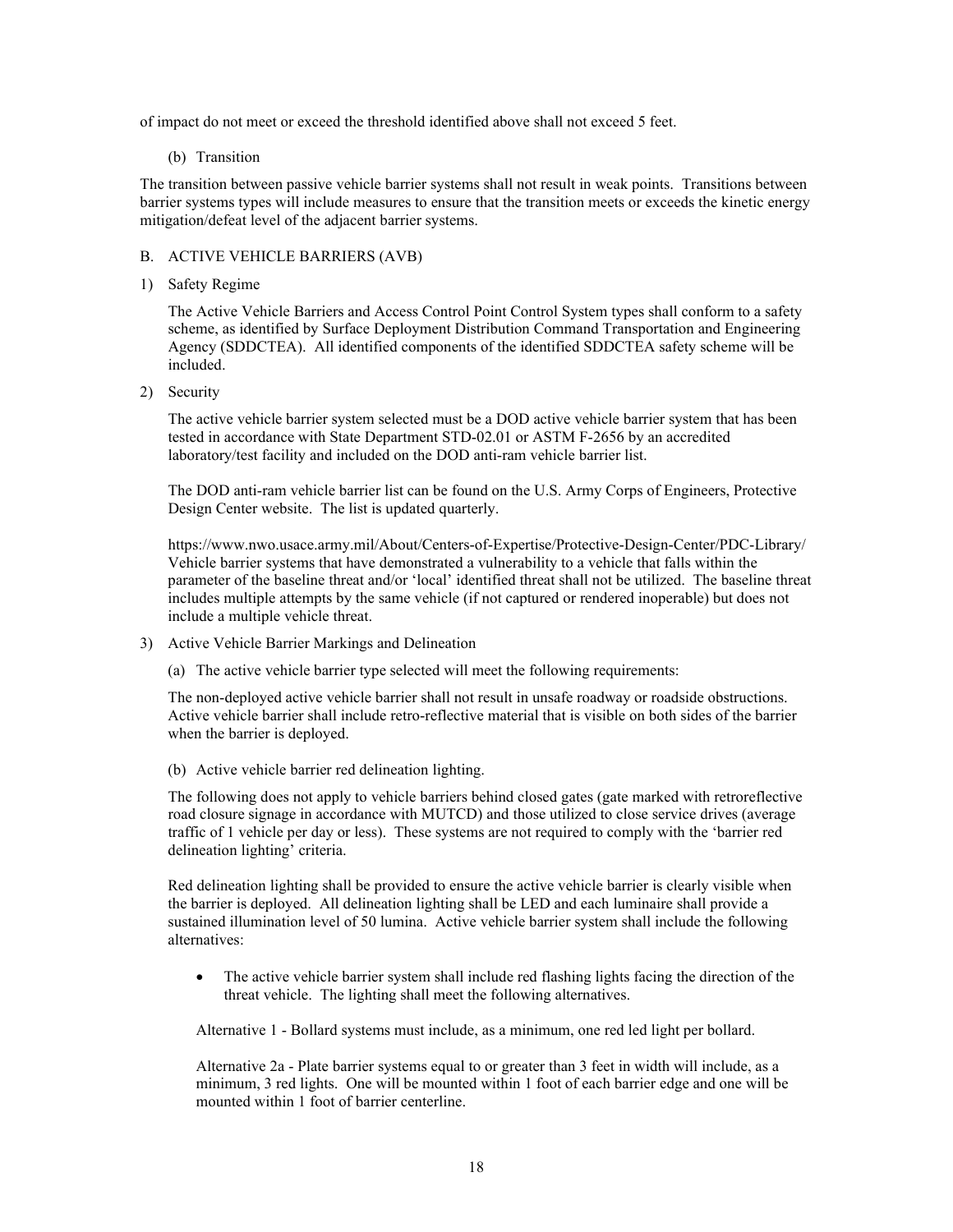Alternative 2b - Plate barrier systems less than 3 feet in width will include, as a minimum, 1 red light. One light will be mounted within 1 foot of the barrier centerline.

Alternative 3 - Crash beam barrier systems will include, as a minimum, 3 red lights. One will be mounted within 2 feet of the each edge of the driving surface. One light will be mounted within 1 foot of the center of each lane spanned by the barrier.

Alternative 4 – Net type barriers are not required to have lighting mounted on the barrier, but mitigation must be provided through use of in-roadway lighting.

Alternative 5 - Roadway Lighting (Alternative to barrier mounted red delineation lighting)

- Red non-flashing roadway lighting shall be provided in the pavement on both sides of the barrier. A minimum of three shall be provided per lane per side.
- In roadway lighting shall conform to the following:

#### See ACTIVE VEHICLE BARRIER SYSTEM REQUIREMENTS in paragraph 3.9 COMMUNICATIONS AND SECURITY SYSTEMS.

- (c) Climate Cold
- 4) Site Selection
	- (a) Utility conflicts

Utility conflicts are not justification for modification of DOD active vehicle barrier system.

(b) Drainage

Drainage conflicts are not justification for modification of 'as tested' active vehicle barrier system(s).

(c) Sight distance

Sight distance will conform to the AASHTO Roadside Design Guide. Sight distance is for crest/sag curves and view when lane obstructions are present. OCONUS locations will conform to host nation criteria. If no equivalent host nation criterion exists the AASHTO Roadside Design Guide shall be utilized.

#### (d) Roadside Safety/Clear Zones

Many active vehicle barrier systems include components that lie adjacent to the roadway. These components will be evaluated for their impact on driver sight distance.

- 5) Active Vehicle Barrier and Passive Vehicle Barrier Transitions
	- (a) Foundation Conflicts

The 'as tested' foundation of the active vehicle barrier will not be modified.

(b) Acceptable Gaps

Locations where high speed impact at significant angle (less than 40 mph and 60 degrees or kinetic energy equivalent) is not achievable.

The clear distance between active vehicle barriers and adjacent passive vehicle barriers shall not exceed 5 feet.

Locations where high speed impact at significant angle (greater than 40 mph and 60 degrees or kinetic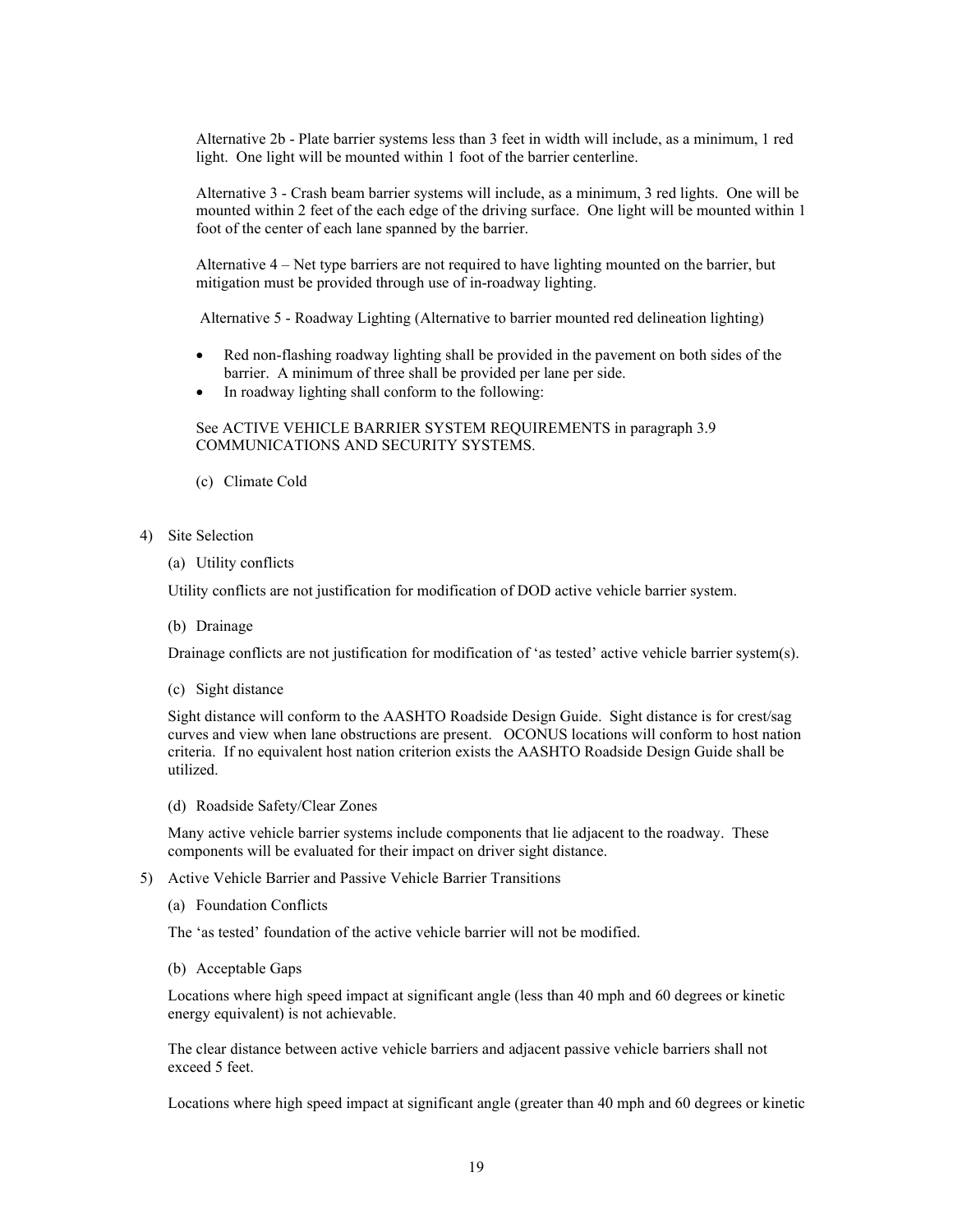energy equivalent) is achievable.

The clear distance between active vehicle barriers and adjacent passive vehicle barriers shall not exceed 4 feet.

6) Maintenance:

Maintenance of the AVB system will be considered during the design, construction and selection of AVB systems.

- (a) During the time that an active vehicle barrier is undergoing maintenance the lane, the barrier signals may stay dark, green or go to red depending upon the safety scheme being used. The measures taken during the maintenance of an active vehicle barrier shall be similar to that used for temporary lane closure during construction. Signage, marking and other measures will be in accordance with national roadway standards applicable for temporary lane closure. For OCONUS locations relevant host nation criteria related to temporary lane closure shall be utilized. If no applicable host nation criterion exists the U.S. national standards shall be utilized.
- (b) Active vehicle barrier systems should be maintained in accordance with manufacturer's recommendations.
- (c) AVB O&M manuals developed by manufacturers often include requirements that are not feasible for the configuration of the access control point. In such cases the requirement will either be mitigated or an alternate product selected.
- 7) Access Control Point Control System (ACPCS)

See paragraph 3.9 Communications and Security Systems.

- 8) Active Vehicle Barrier Commissioning
	- (a) Commissioning of active vehicle barriers will be in accordance with UFGS 34 71 13.19 "Crash Rated Active Vehicle Barriers and Controls".
	- (b) The active vehicle barrier system will be commissioned by the U.S. Army Corps of Engineers, Protective Design Mandatory Center of Expertise (PD-MCX) or a representative designated by the PD-MCX.
		- On-site commissioning effort will not take place until after the review of required commissioning related materials (as defined in the aforementioned UFGS) by the PD-MCX.
		- The endurance testing period identified in UFGS 34 71 13.19 may occur during normal ACP operations. However, it will include periodic (at least once daily) operation of the AVB system regardless of whether or not such operation is part of normal ACP operations.
- 9) Primary and Secondary ACPs

The AVBs will be permanent systems (not portable or transportable).

## C. OVERWATCH

The ACP will include an overwatch position in accordance with one the two following alternatives:

- Overwatch Pad: The Overwatch pad alternative shall include size and pavement section capable of supporting the identified Overwatch vehicle. The minimum vehicle shall be that associated with a High-Mobility Multipurpose Wheeled Vehicle (HMMWV). The Overwatch pad includes Items 4) Location and 6) Communications and Security System below.
- Overwatch Facility: The Overwatch Facility alternative includes all the items listed below.
- 1) Dimensions

Dimensions shall be sufficient for movement of guard personnel within the structure.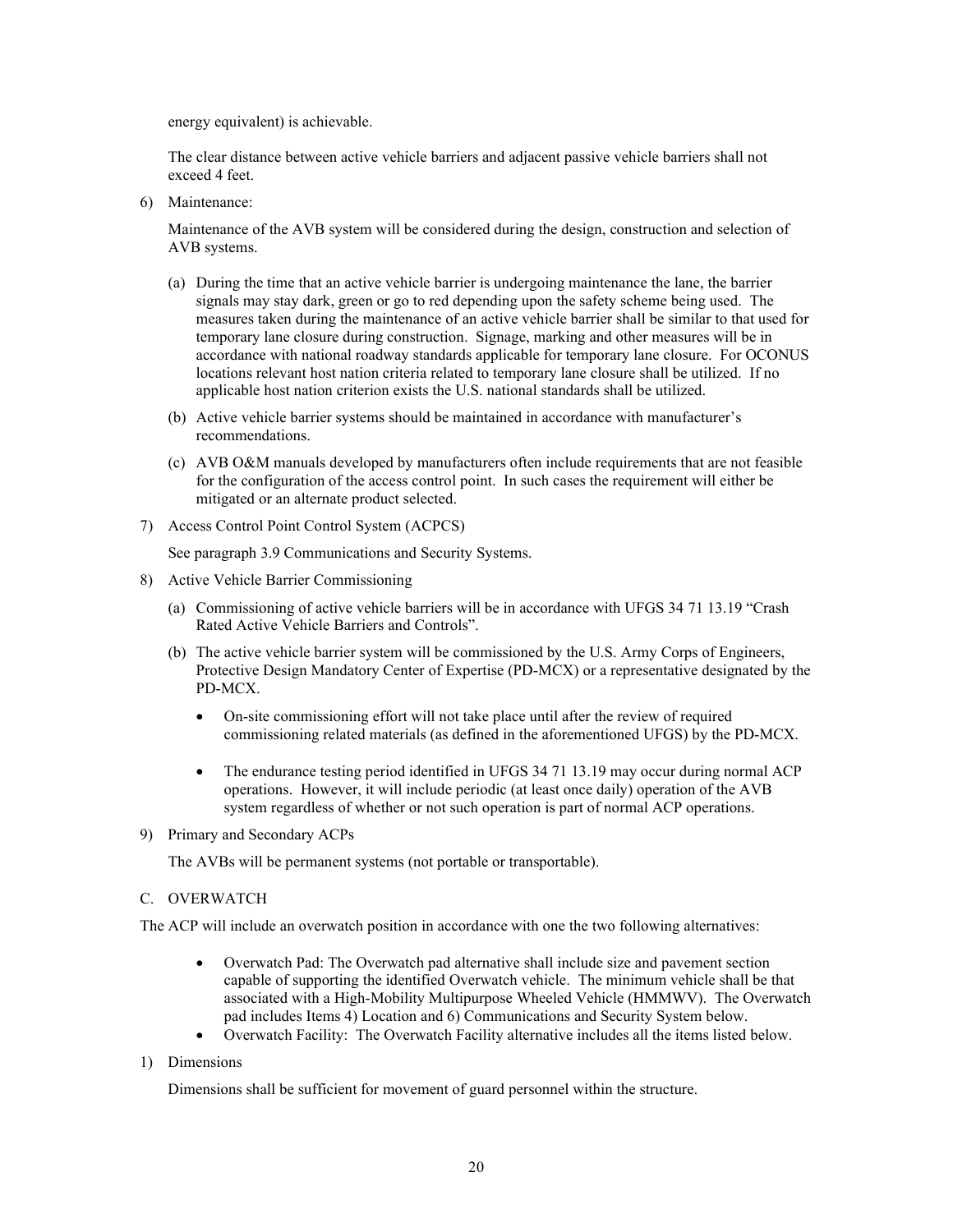2) Fighting Position

Design must provide adequate space for movement of a guard and use of both handgun and shoulder fired weapon with gunports.

Gunports shall be provided on each face of the overwatch.

All gunports shall be usable for both handgun and shoulder fired weapons. Gunport design shall not require weapons to be oriented in an unusual way (e.g. gunport being placed immediately above counter and counter interfering with vertical orientation of pistol magazine).

3) Ballistic Rating

Overwatch facility shall include, as a minimum, UL 752- Level 3 ballistic rating. A higher ballistic rating is required when such is identified during mandatory review of 'local' threat analysis and policy.

Ballistic ratings shall be provided for all walls, glazing, doors and frames.

A ballistic rating is required for the roof and/or floor only if direct fire striking of that surface is possible and the trajectory could result in guard impact.

4) Location

The overwatch position must be located such that it is near the AVBs but within site of the ID Check Area. The overwatch position will be utilized as a fighting position. If the AVBs and/or the ID Check Area are not directly observable, then observation will be supplemented by CCTV.

5) Protection Against Errant Impact

Provide passive barrier protection for facility if located less than 3 feet behind the face of curb when adjacent to a curbed roadway section.

Provide passive barrier protection for facility if located less than 7 feet from the traveled lane when adjacent to a shouldered roadway section.

- 6) Communications and Security Systems
	- (a) Active Vehicle Barrier Controls.
		- Provide emergency-fast-operate (EFO) controls for all active vehicle barriers related to the ACP.
		- Panel is to have LED indicator lights showing whether or not the panel is functional and capable of barrier deployment.
		- A full discussion on the requirements on Active Vehicle Barrier Controls can be found in paragraph 3.9 Communications and Security Systems of this document.
- (b) Communications. Provide a minimum of two (2) means of communications from the facility and with the Central Security Monitoring Station, when present.
- (c) Information Connectivity. Facility shall have LAN connectivity.
- (d) Electronic Security. Intrusion Detection. The entry doors to the Overwatch Facility are to be equipped with Balanced Magnetic Switches (BMS) for intrusion detection.
- (e) CCTV. If the facility does not have a direct visual view of the ID Check Area then provide necessary connectivity to the CCTV to allow CCTV monitors to be installed.
- (f) Communication and Security Systems General Requirements. Requirements can be found in paragraph 3.9 Communications and Security Systems of this document.
- 7) Electrical Requirements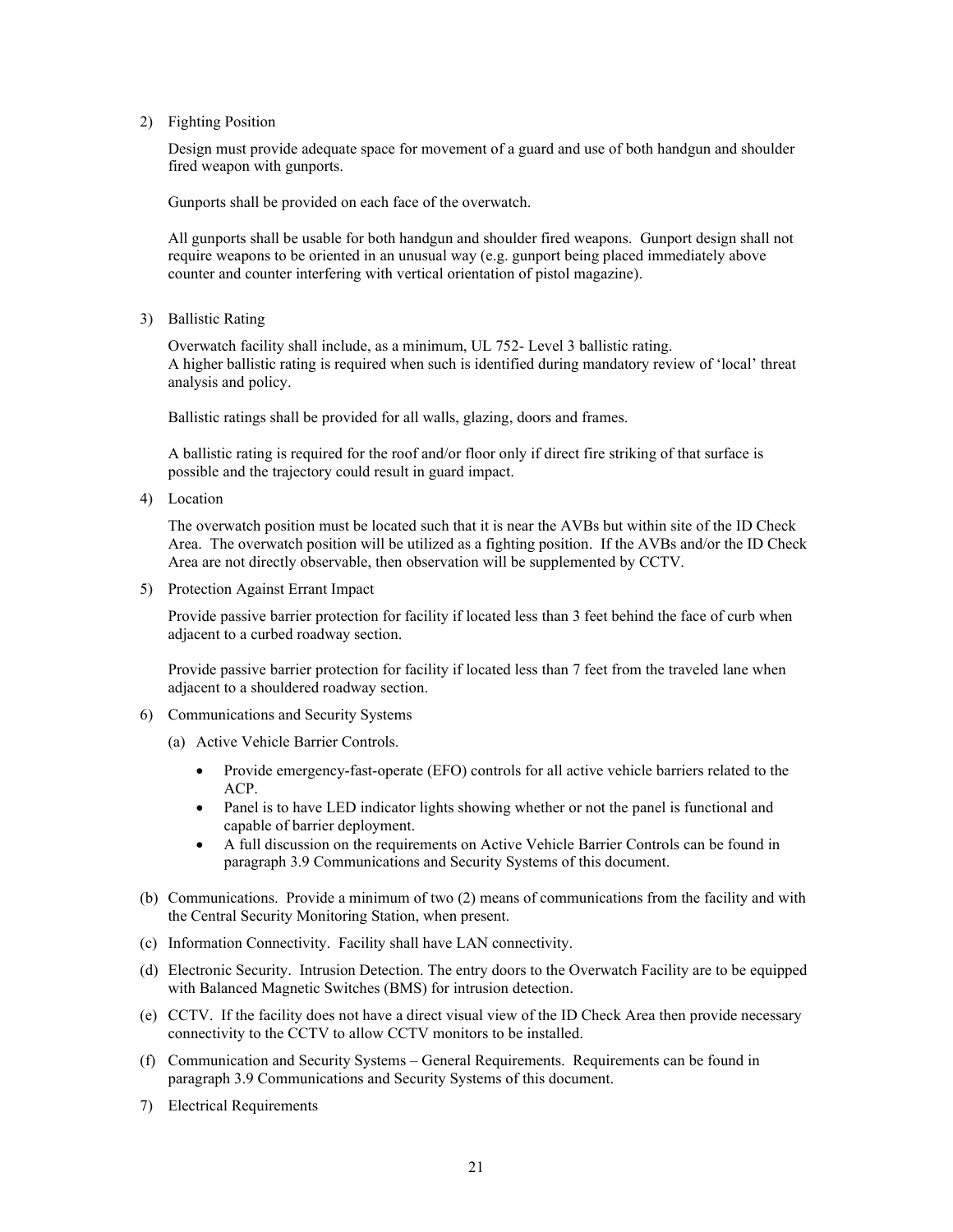- (a) Provide interior power outlets sufficient for radio chargers, and computers, etc.
- (b) Electrical General Requirements. See paragraph 3.10 Electrical Requirements.

#### D. BACK-UP POWER

See paragraph 3.10 Electrical Requirements.

#### E. LIGHTING

See paragraph 3.10 Electrical Requirements.

#### F. COMMUNICATIONS

See paragraph 3.9 Communications and Security Systems.

## G. INFORMATION CONNECTIVITY

See paragraph 3.9 Communications and Security Systems.

## <span id="page-23-0"></span>**1.12 COORDINATING FACILITY TYPES**

Additional facility types may be involved, but typically ACPs are stand-alone projects.

## <span id="page-23-1"></span>**1.13 STANDARD DESIGN DRAWINGS AND INFORMATION**

Copies of the drawings and text information that constitutes a Standard Design are available from the supporting Center of Standardization (Omaha) U. S. Army Corps of Engineers District, and numerous military web sites. The primary web site (the address is subject to change) to consult is:

"http://mrsi.usace.army.mil/sites/cos/SitePages/Home.aspx".

## <span id="page-23-2"></span>**1.14 OUTSIDE CONTINENTAL UNITED STATES (OCONUS)**

The requirements for this document have been written around U.S. Standards. For OCONUS applications the following requirements are applicable:

Metric units of measurement are allowed.

Local codes are permitted (except where specifically noted within this document), but shall not be less than U.S. requirements.

Where there are no local codes, U.S. requirements shall govern.

Requirements of the Department of Army Standard Design for Access Control Points shall be used.

All construction outside of the United States is also governed by Status of Forces Agreements (SOFA), Host Nation Funded Construction Agreements (NNFA), and in some instances, bilateral Infrastructure Agreements (BIA). Therefore, the acquisition team must ensure compliance with the most stringent of any UFC applicable, the SOFA, the HNFA, and the BIA, as applicable.

## **Exceptions to the above requirements include line-of-sight, ballistic ratings, threat calculations, antiterrorism standards and standoff distances included in this document.**

## <span id="page-23-3"></span>**1.15 RFP WIZARD**

The RFP Wizard is an Army Transformation Model for Design-Build Requests for Proposals (RFP). Paragraphs 2 and 3 in this document include references to the RFP Wizard, which are highlighted in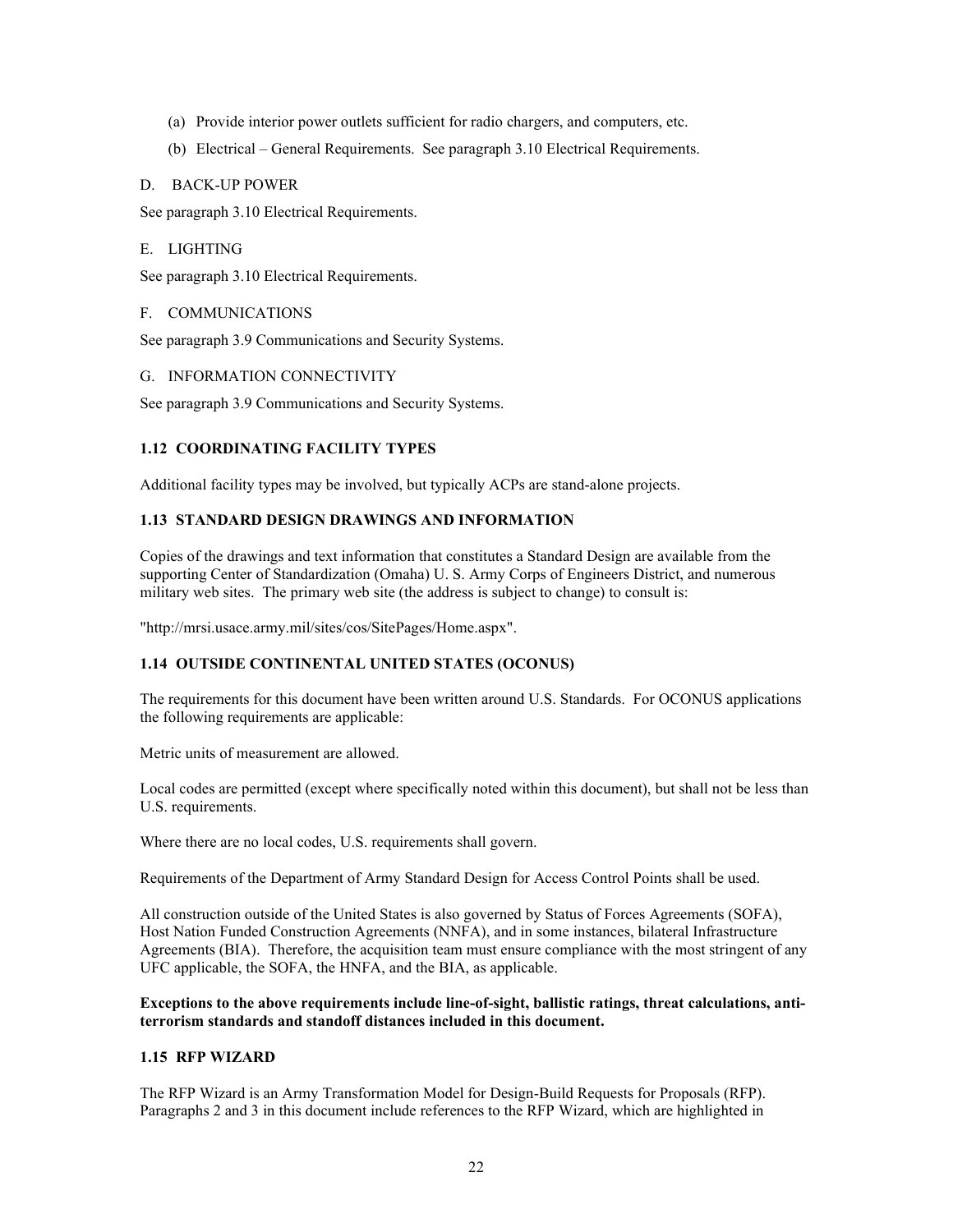yellow. Ignore any references to the RFP Wizard for this standard. This document requires additional changes to be usable for the RFP Wizard.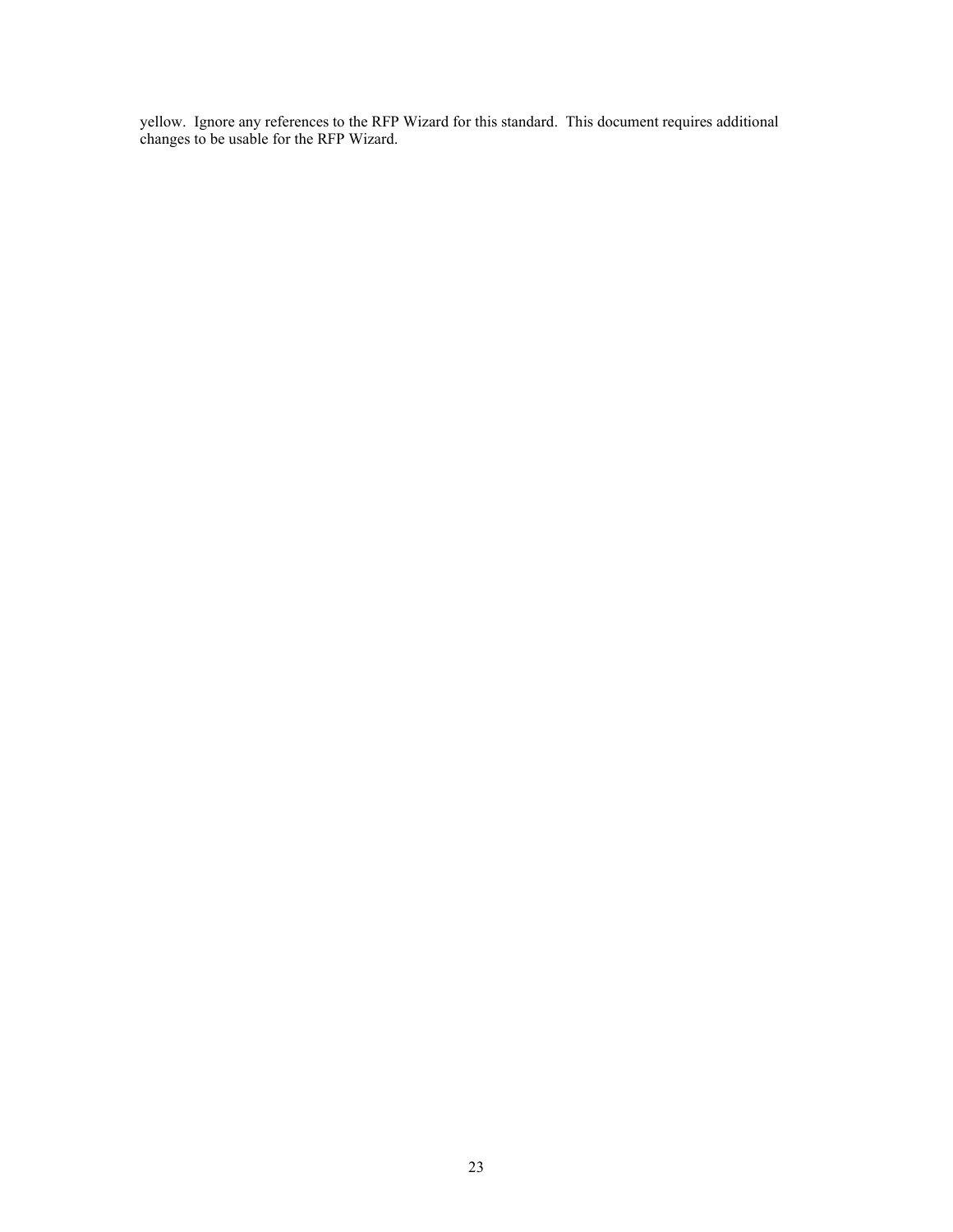## THIS HEADING AND PAGE TO SUPPORT CONFLICTING FORMATTING NEEDS ONLY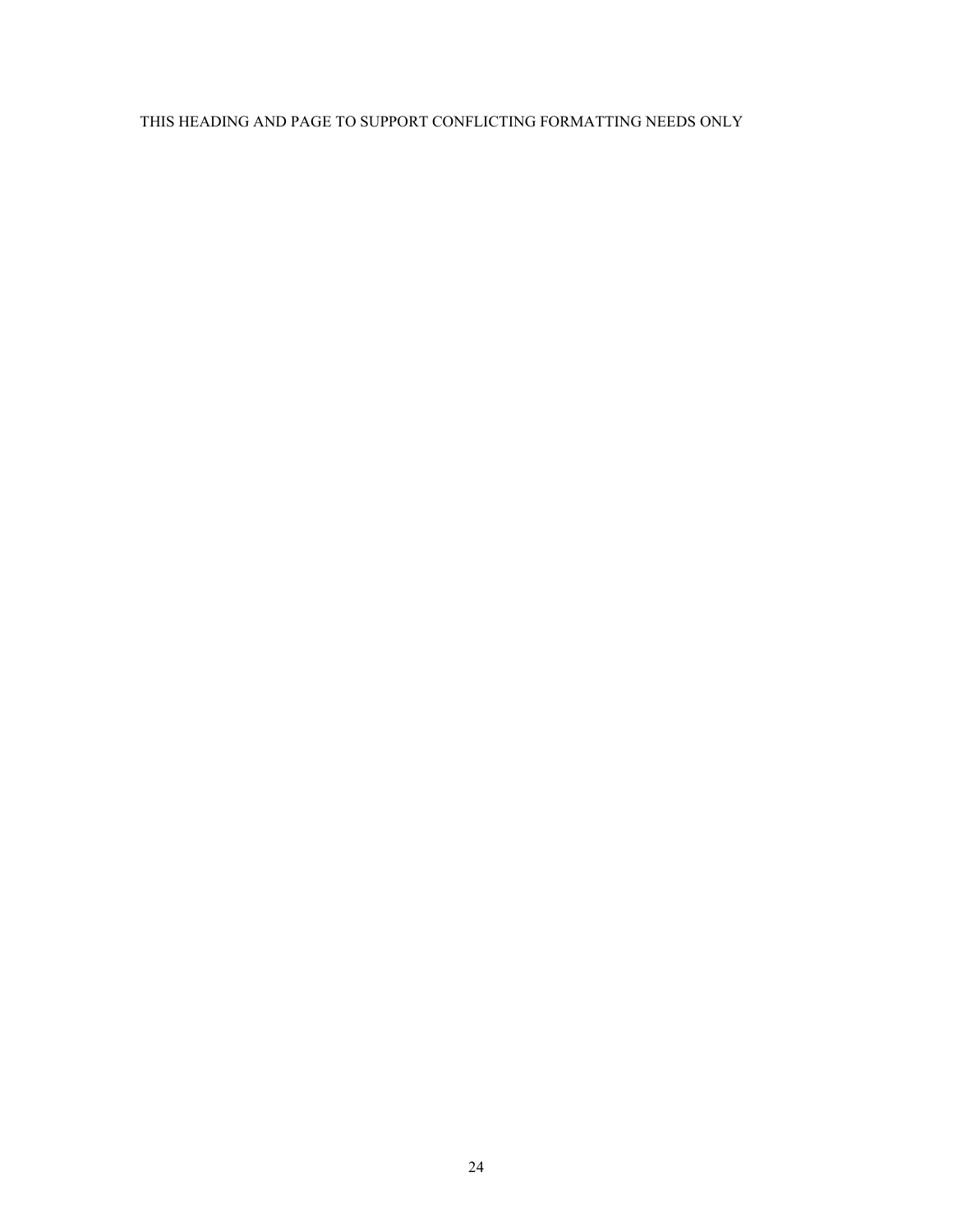#### <span id="page-26-0"></span>**2 SCOPE OF WORK:**

#### <span id="page-26-1"></span>**2.1 ACCESS CONTROL POINTS**

Provide an installation access control point(s) which will allow safe, convenient vehicular and pedestrian access to the installation, while ensuring anti-terrorism/ force protection (AT/FP) measures are implemented.

The project is based on, and shall comply with, the Army Standard for Access Control Points and the Department of Army Access Control Points Standard Design (ACP-SD). The Access Control Point (ACP) functions are a corridor through which all vehicles and pedestrians pass when entering or exiting an installation. The ACP personnel perform identification verification procedures and control the active barriers that deny or permit entry on to the installation.

In addition, the ACP(s) shall be provided with a Closed Circuit Television (CCTV) camera system, security lighting, duress system, Intrusion Detection System (IDS), communications system, LAN, back-up power system, traffic control system, overspeed detection system (if necessary), wrong way detection system, active and passive vehicle barriers and control system. CCTV system shall include cameras, digital video recorders (DVR), monitors and controls. Cameras shall be provided at the Visitor Control Center (when required), overwatch area, ID check area, vehicle inspection areas, and active vehicle barrier (AVB) areas. Camera monitoring shall occur at the Command and Control and at a central monitoring station when present. Lighting shall be provided at the Approach zone, Access Control Zone, Response zone, vehicle search (inspection) areas, active barrier areas and parking areas. A back-up power system shall be provided with a generator and uninterruptible power supply (UPS).

The ACP(s) in this document may be a mixture of Design Build requirements with partial design drawings or Full Construction Plans and Specifications. **[RFP Wizard: See Paragraph 6 and** Appendices for additional details for Design Build Request for Proposal (RFP).]

Construct the ACP(s) to include the facilities and features listed below.

## <span id="page-26-2"></span>**2.1.1 ID Check Area**

A. Design Demand

[Less than 290 vph] [Greater than 290 vph]

B. Number of ID Check Lanes

[2] [3] [4] [5] [6] [7] [8] [9] [10] lanes under the ID Check Area Canopy

C. Vehicle ID Check Area Guard Booths: One for each Vehicle ID Check lane.

## <span id="page-26-3"></span>**2.1.2 Ballistic Resistance**

UL 752-Level [3] [4] [5], where required.

## <span id="page-26-4"></span>**2.1.3 Canopies**

Canopies are required for the ID Check Area, (Truck) Search Area, Passenger Vehicle Search Area and Combination Truck and Passenger Vehicle Search Areas, where required.

## <span id="page-26-5"></span>**2.1.4 ACP Functional Area Facilities**

[See Center of Standardization (COS) drawings required for the ACP project **[RFP Wizard: included in**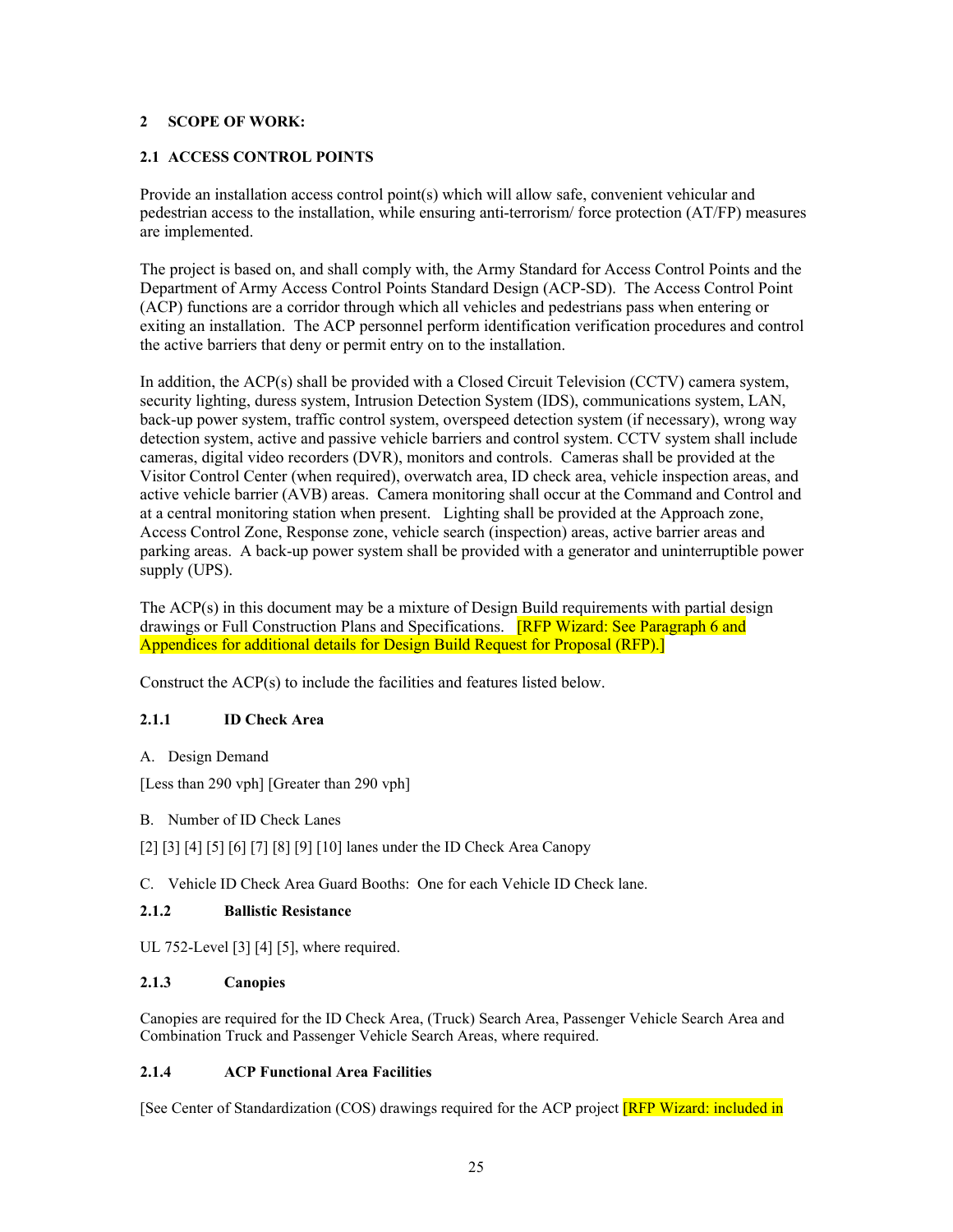## Appendix J – Drawings].

## <span id="page-27-0"></span>**2.1.5 Stand-Off Distance**

As identified on site drawings furnished for the ACP Project.

## <span id="page-27-1"></span>**2.1.6 Equipment**

- A. Truck Inspection Equipment to be Used: [Vehicle Inspection System] [Mobile] [Permanent] [None]
- B. Functional Area Facility(ies) Equipment: [None][Package Scanner] [\_\_\_\_\_]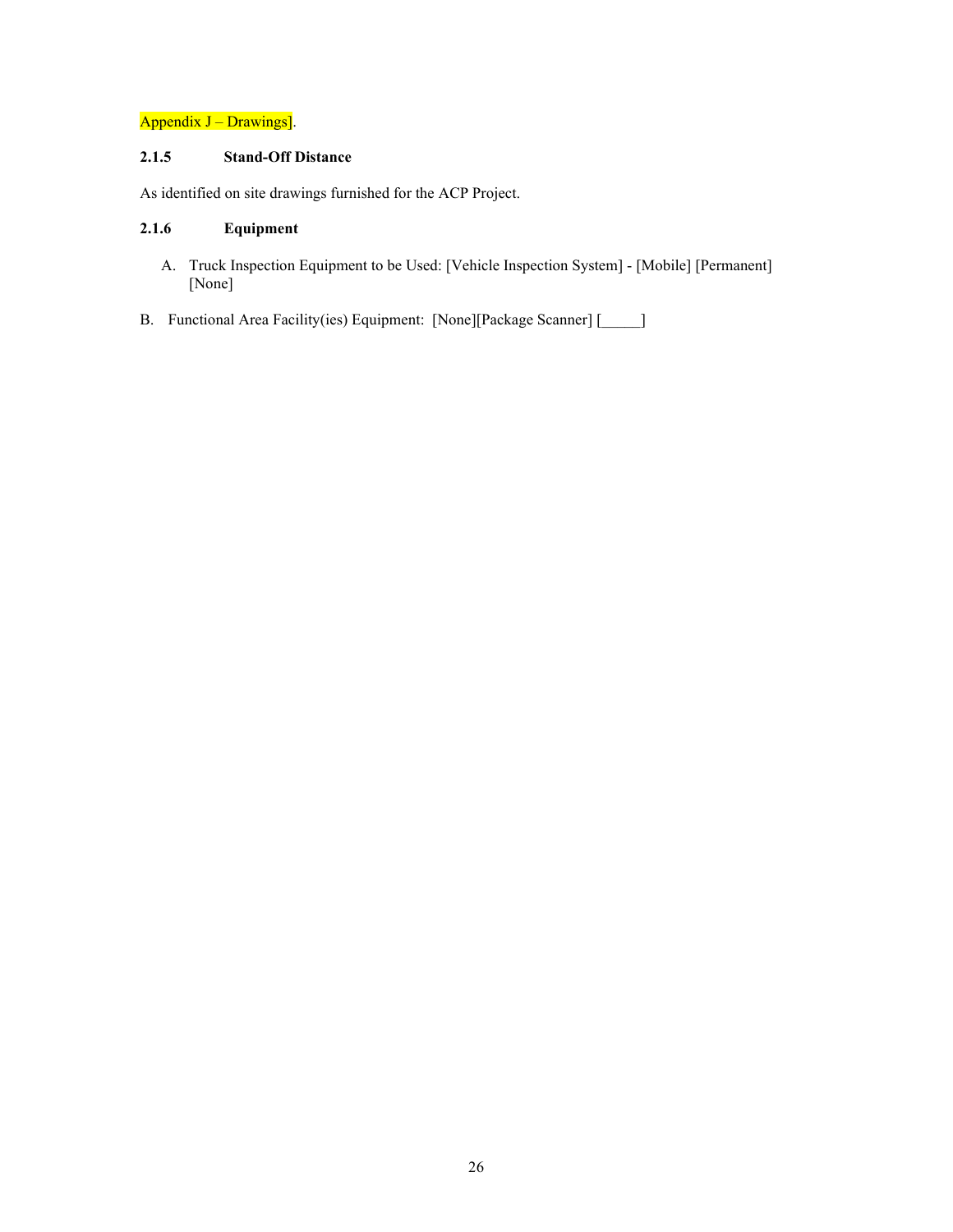## THIS HEADING AND PAGE TO SUPPORT CONFLICTING FORMATTING NEEDS ONLY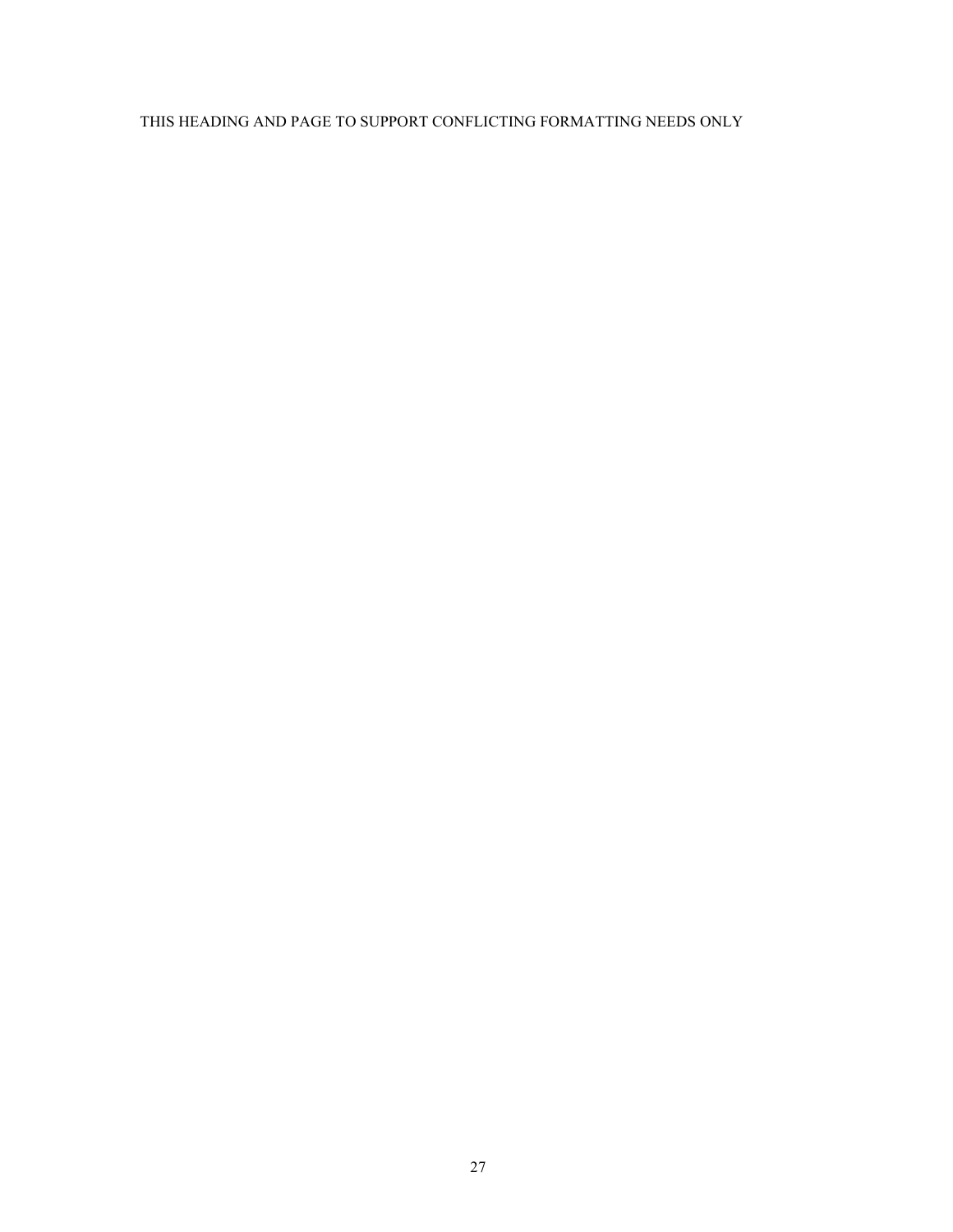## <span id="page-29-0"></span>**3 ACCESS CONTROL POINTS**

## <span id="page-29-1"></span>**3.1 GENERAL REQUIREMENTS**

## <span id="page-29-2"></span>**3.1.1 FACILITY DESCRIPTION**

- A. The Access Control Point (ACP) must comply with the Department of Army (DA) standards for this facility type. The ACP(s) are required by the DA to provide safe entry to the installation by authorized procedures for vehicles, and/or pedestrian traffic. Both safety and security requirements are primary of the ACP criteria.
- B. Facility types may be adapt build (based on approximately 80% level of design), design build (based on specific floor plan) or design/build (based on functional requirements only).

## <span id="page-29-3"></span>**3.1.2 ACCOMODATIONS**

## **3.1.2.1** Accessibility Requirements

The Visitor Control Center(s), Search Area Building(s) and Pedestrian ID Check (Where those being vetted are inside the facility) are the only ACP facilities that require access by individuals with disabilities. Provide access for individuals with disabilities in accordance with Architectural Barriers Act (ABA) and Americans with Disabilities Act (ADA) Accessibility Guidelines or Host Nation equivalent.

#### **3.1.2.2** Nursing Mother's Room

Provide Nursing Mothers accommodations in accordance with ECB, 2019-4, Design for Nursing Mothers in Federal Employment. Complete ACP renovation or new ACP campuses projects shall include nursing facilities in one of the larger facilities like the VCC or Gatehouse as described in the ECB. Renovation projects of existing VCC or Gatehouses shall include accommodations for nursing facilities. New or existing ACP campuses which include only small buildings shall provide nursing accommodation through operational procedures identified and coordinated with the security forces, either on site, at adjoining facility, or at a security forces facility. When programing renovations or new facilities it will be necessary to program additional square footage and cost into the programing documents.

## <span id="page-29-4"></span>**3.1.3 BUILDING AREAS**

A. GROSS AREA: For each ACP building or structure, provide gross building area as calculated by UFC 3-101-01, "Architecture", Chapter 2 which is the area included within the surrounding exterior walls measured from outside face of wall to inside face of wall.

## <span id="page-29-5"></span>**3.1.4 HOURS OF OPERATION**

The hours of operation for access control points will depend upon ACP classification. For primary ACPs the hours of operation are typically 24 hours a day, 7 days a week. For secondary ACPs the hours of operation will vary with installation requirements and are generally less than 24 hours a day, 7 days a week. Limited use ACPs are open only for special events, and do not have a fixed schedule.

## <span id="page-29-6"></span>**3.1.5 BALLISTIC REQUIREMENTS**

Various buildings defined (guard booths, command and control function, and overwatch position, etc.) require design/ construction for ballistic resistance to UL 752-Level 3 or higher. See paragraph 2 SCOPE OF WORK for required ballistic level.

## <span id="page-29-7"></span>**3.1.6 MANDATORY REQUIREMENTS**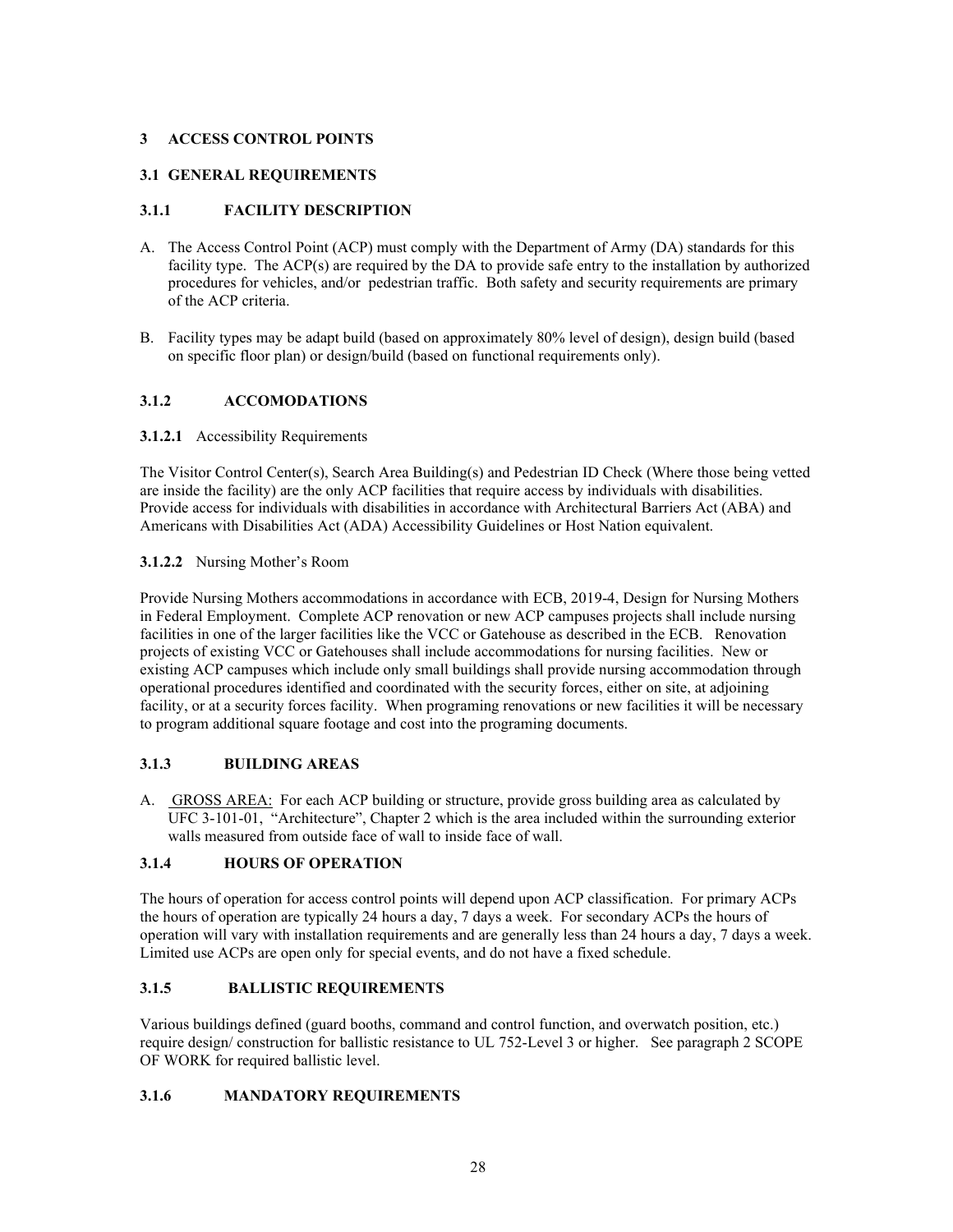Floor plans included are considered mandatory, unless directed otherwise. For OCONUS locations dimensions shown shall be considered nominal. Changes are allowed where required for use of metric construction materials.

## <span id="page-30-0"></span>**3.1.7 FACILITY GOALS**

- A. The objective of the access control facilities is to prevent unauthorized vehicles and where required pedestrians from entering an installation. The access control point needs to be constructed with features that support the effective use of equipment, procedures, and man power.
- B. The technical and functional requirements defined herein are the standard requirements that apply to all (DA) ACP projects and are current with Headquarters U.S. Army Corps of Engineers (HQUSACE) criteria.
- C. The ACP is intended to provide a high level of safety while meeting the ACP Standard requirements.

#### <span id="page-30-1"></span>**3.1.8 Adapt Build Model:**

When an Adapt-Build Model is available to use as a basis for design and/or construction, it will be posted on the Center of Standardization (CoS) web site, noted in solicitation documentation, or made available upon request as follows:

CoS Web Site address: **https://mrsi.erdc.dren.mil/cos/nwo/acp/**

| CoS address: | U. S. Army Corps of Engineers, Omaha District |
|--------------|-----------------------------------------------|
|              | CENWO-ED-D<br>1616 Capitol Avenue             |
|              | Omaha, NE 68102-4901                          |

<span id="page-30-2"></span>Attn: CoS Program Manager (Robert Saari)

#### **3.1.9 Outside Continental United States (OCONUS)**

The requirements for this document have been written primarily around U.S. Standards. For OCONUS applications the following requirements are applicable:

- 1) Metric units are allowed.
- 2) Local codes are permitted (except where specifically noted within this document), but shall not be less than U.S. requirements.
- 3) Where there are no local codes, U.S. requirements shall govern.
- 4) Requirements of the Department of Army Access Control Points Standard Design (ACP-SD).
- 5) All construction outside of the United States is also governed by Status of Forces Agreements (SOFA), Host Nation Funded Construction Agreements (NNFA), and in some instances, bilateral Infrastructure Agreements (BIA). Ensure compliance with the most stringent of any UFC applicable, the SOFA, the HNFA, and the BIA, as applicable.
- 6) Exceptions to the above requirements include line of sight, ballistic ratings, threat path calculations, anti-terrorism standards and standoff distances included in this document.

#### <span id="page-30-3"></span>**3.2 FUNCTIONAL AND OPERATIONAL REQUIREMENTS:**

A. GENERAL: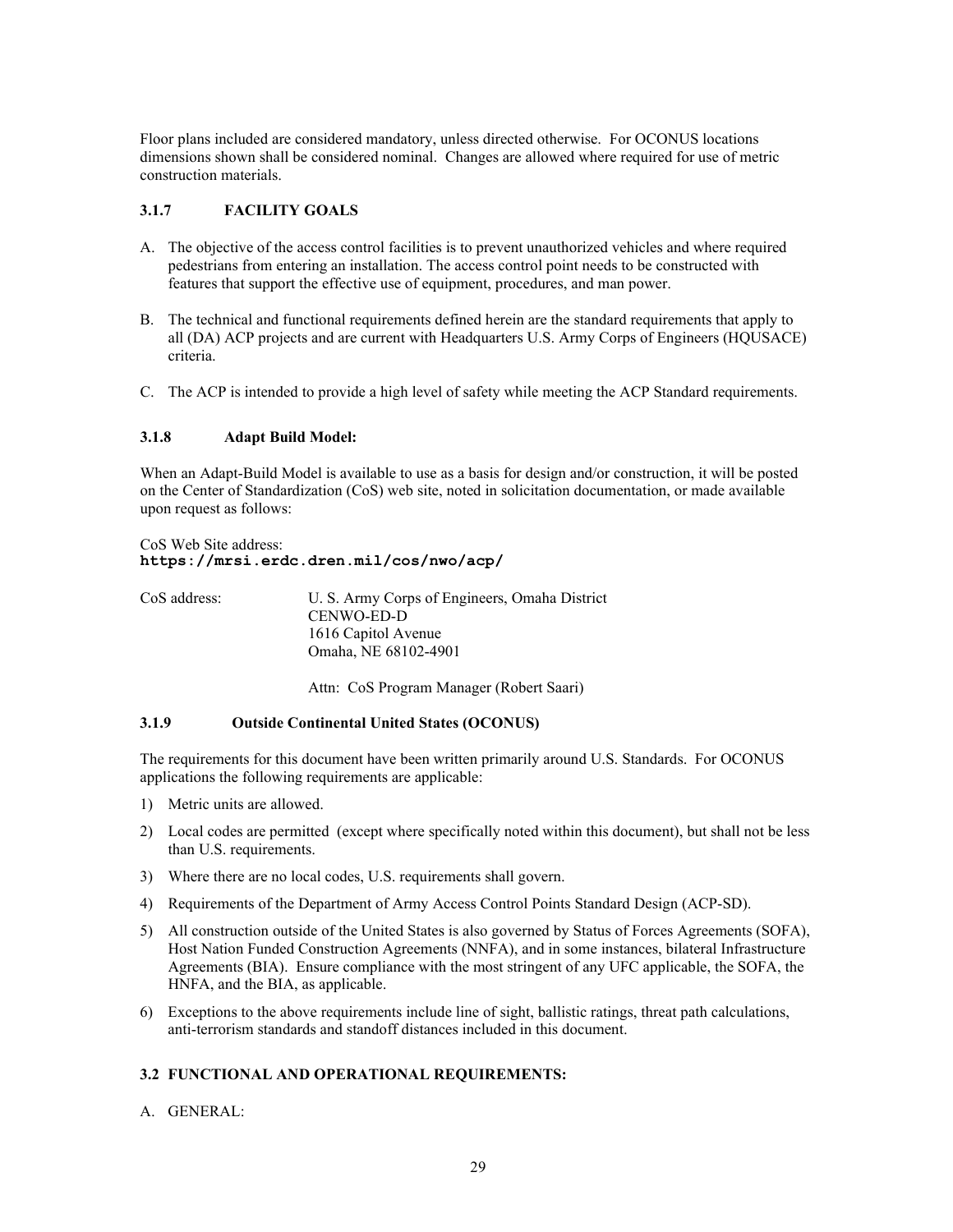- 1) Functional areas and facilities included in the design of ACP(s) are as listed below.
- 2) Coordinate the visual appearance and exterior material selections as well with the standards set by the Installation in their respective Installation Design Guide. Address the impact of climate, security and geography appropriately. There may be reasons to control exterior traffic noise from entering the facilities and may require special treatment or Standard Transmission Class (STC) rating on major building components. Provide appropriate and adequate protection from the wind, and wind driven precipitation for doors and entries.

#### B. PRIMARY SPACES (FUNCTIONAL AREAS)

- 1) Visitor Processing: Provide the capability to process visitors. The following elements may be included.
	- (a) Vestibule

The vestibule is a small antechamber between the outer door of a building and an interior door. The vestibule saves energy by not allowing exterior conditions to enter the building. The space is not required to be ballistic rated, but may be located in a blast resistant (hardened) building. If blast resistance is required the wall of the vestibule opposite the door will need to be constructed of reinforced concrete or masonry to stop the door from traveling through the building in the event of a bomb blast.

(b) Waiting

The waiting area contains seating for people waiting processing on to the Installation. The space is not required to be ballistic rated.

(c) Processing

The processing area is normally an area with casework and cabinets that houses personnel who will verify credentials for temporary access onto the Installation. A counter is normally the only separation between the working personnel and those requiring a vehicle and individual passes. The space is not required to be ballistic rated.

#### (d) Break Room

The break room is space for eating or recreation of the personnel staffing the access control point. The space may also be used for interrogation of persons of interest. The space is not required to be ballistic rated.

(e) Office

The office is a space within the facility where the supervisor may be located. The space may be used to perform interviews and appraisals and requires sound deadening materials (minimum STC 35) within the walls to reduce the amount of sound transfer. The space is not required to be ballistic rated.

(f) Provost Marshal/ Military Police

The Marshal/ Military Police occupies office space within the facility. The space may be used to perform interviews of persons of interest and requires sound deadening materials (minimum STC 35) within the walls to reduce the amount of sound transfer. The space may also be used to detain such persons and is required to have a separate exterior entrance to allow detainees to be removed from the building without encountering anyone within the waiting area. The space is not required to be ballistic rated, but may be located in a ballistic rated or blast resistant (hardened) building.

2) ID Check Area Canopy

The ID Check Area Canopy will be a metal framed structure that covers the islands of the ID Check Area. The canopy height will be a minimum 15'-0" clear height above the road surface if only automobiles will be using the ACP, but will be increased 17'-6" clear height above the road surface if oversize vehicles such as firefighting equipment would need to pass under the canopy. The roof of the canopy can be in any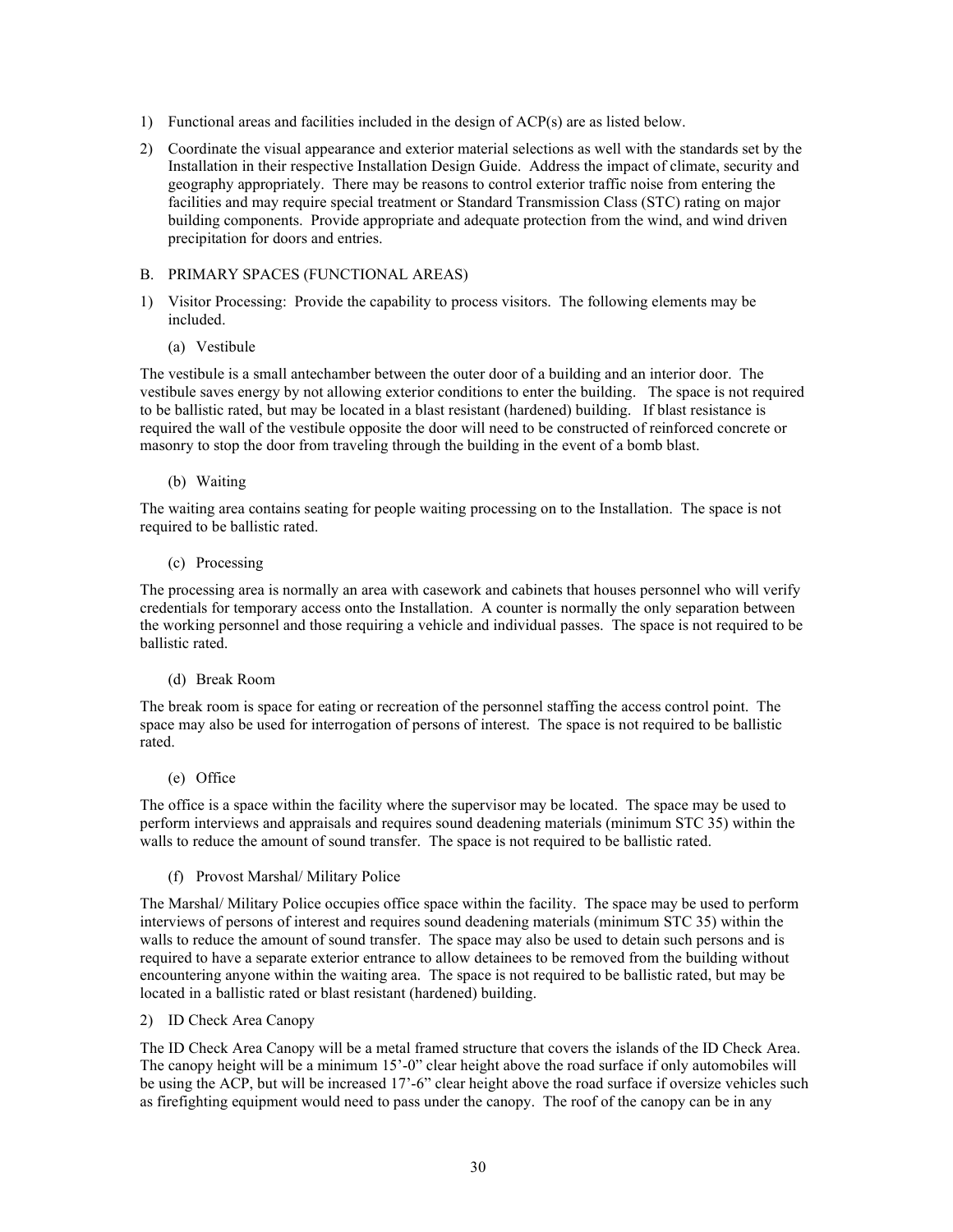configuration, gabled, hipped, flat, single sloped, or curved that is acceptable and in accordance with the Installation Design Guide. The canopy structure shall be designed by a registered professional engineer. Less than 11 degrees of obscuration of vision from the Guard Booth shall be maintained.

## 3) ID Check Guard Booth

Ballistic resistant guard booths will be installed on islands adjacent to each incoming lane of traffic under the ID Check Canopy for protection of guards performing vehicle/ passenger ID checks. Locate Guard Booths on a raised island in the ID Check Area under the ID Check Canopy. Guard booths can be premanufactured units. Guard booths are not required to be ABA/ ADA compliant. Guard booths shall have sliding doors and a counter.

## 4) Search Area Shelter

The search area shelter is a space to house individuals whose vehicles are being search. The space should hold persons for the short time their vehicle is being inspected. The space should have large windows on the exterior to observe the people within the space and allow the inspectors to observe occupants. The space is not required to be ballistic rated. The function is not normally located in a blast protected building. Depending on installation requirements, this may either be a bus stop type shelter or building.

## 5) Truck Search Area Canopy

Canopy: The Truck Search Canopy will be a metal framed structure that covers the Truck Search Area. The canopy shall be sized for one or more of the largest vehicles expect to enter the Installation. The canopy height will be a minimum 17'-6" clear height above the road surface. The roof of the canopy can be in any configuration, flat, single sloped, or curved acceptable and should be in accordance with the Installation Criteria. The canopy structure shall be designed by a registered Professional Engineer.

Enclosed Facility: The Truck Search Enclosed Facility will be a structure that encloses the Truck Search Area. The facility shall be sized for one or more of the largest vehicles expected to enter the Installation. The clear height of the facility will be a minimum of 17'-6" above the surface of the roadway. The roof of the facility can be in any configuration but should be in conformance with the Installation Design Guidance.

## 6) Passenger Vehicle Search Area Canopy

Canopy: The Passenger Vehicle Search Canopy will be a metal framed structure that covers the Passenger Vehicle Search Area. The building shall be large enough to allow the searching of a minimum of two vehicles at a time. The canopy clear height will be a minimum 15'-0" clear above the road surface. The roof of the canopy can be in any configuration, gabled, hipped, flat, single sloped, or curved that is acceptable and in with the Installation Criteria. The canopy structure shall be designed by a registered Professional Engineer.

7) Enclosed Facility

The Passenger Vehicle Search Enclosed Facility will be a structure that covers the Passenger Vehicle Search Area. The facility shall be large enough to allow the search of, as a minimum, two vehicles at a time. The clear height above the road surface will be a minimum or 15'-0". The roof of the facility can be of any configuration that conforms to the Installation Design Guide. Command and Control

## 8) Command and Control

The Command and Control will contain the controls to activate the AVB in the event of an unauthorized vehicle tries to penetrate the installation's perimeter. The Command and Control shall have a clear view of all ID Check area, and if possible, the Search Area Canopies. Due to the function of this area the public will not be allowed to enter the area. Therefore, the facility is not required to be ABA/ ADA compliant. The function will be protected with ballistic resistant construction.

## 9) Latrine

Latrines can be unisex units or single sex units, sized in accordance with ABA/ ADA criteria. The latrines shall be handicapped accessible with grab bars, tilted handicapped mirrors, etc. All toilet accessories are to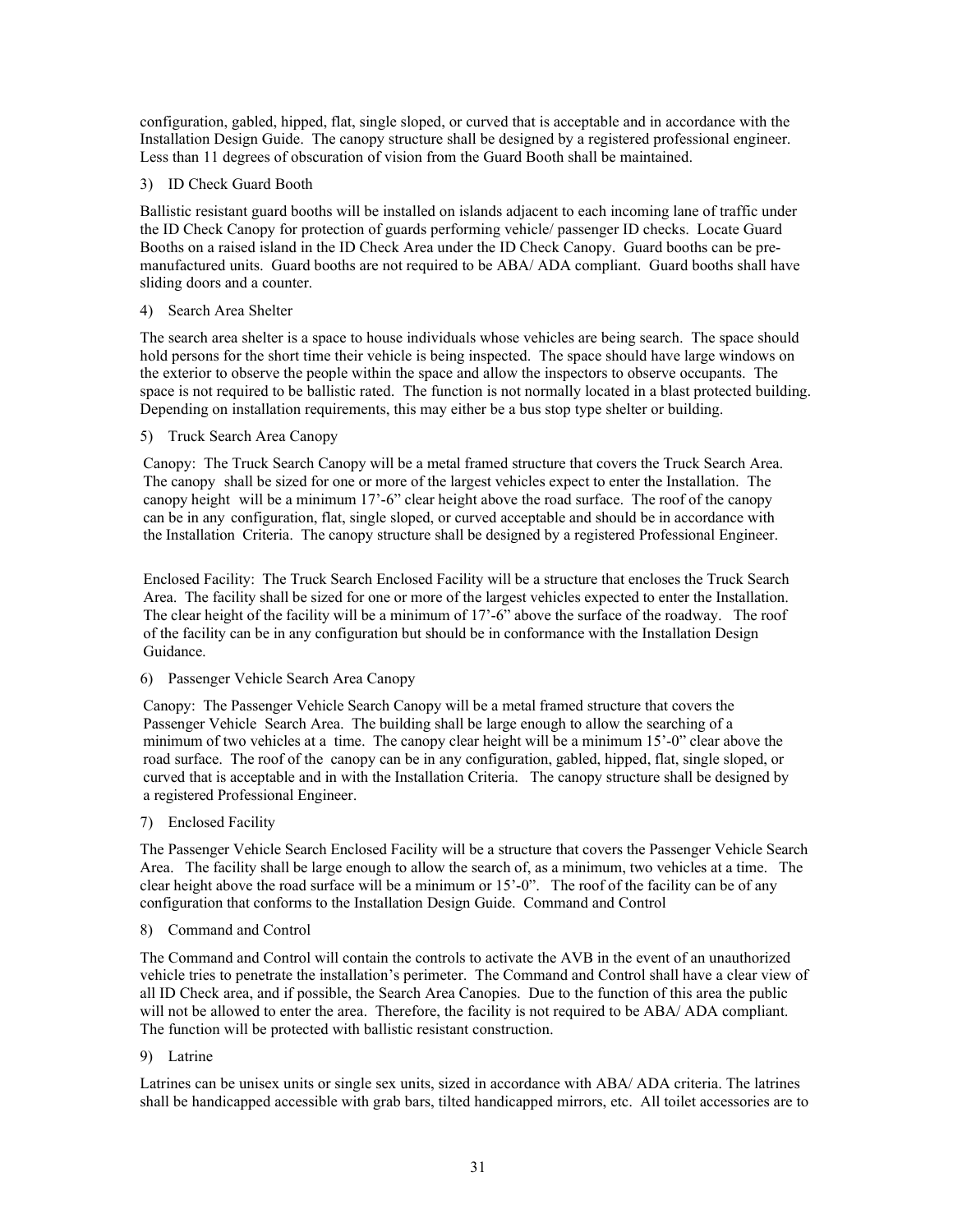be mounted in accordance with ABA/ ADA criteria unless the latrine is to be operated by only able bodied personnel. Latrines operated by able bodied personnel shall not be required to meet ABA/ ADA requirements.

10) Inside Storage

The room may contain cleaning supplies, mops, a mop rack, mop bucket and a mop sink. Space is not normally ballistic resistant construction.

11) Outside Storage

The Outside Storage function will house equipment used within the ID Check and Search Area. Equipment may include traffic cones, and mirrors used for vehicle inspection. The building can be a pre-fabricated storage unit or stick built construction. The building may be located on a raised curb under the ID Check Canopy. The function does not require ballistic protection.

#### 12) Electrical/ Communications Room

Electrical/ Communications room shall be sized to accommodate all required equipment. This functional space houses communications equipment, telephone equipment, along with space for CCTV equipment racks, and back-up generator equipment, used in the operation of the access control point. Equipment shall be arranged in the facility to maintain individual security and access. Equipment shall be located in secure areas within the facility. Some space may require separate entrances. This functional space also includes mechanical equipment necessary to heat and/or cool the equipment.

#### 13) Pedestrian ID Check

The Pedestrian ID Check area occupied by guard personnel shall be ballistic rated. Pedestrian ID Check can be pre-manufactured or stick built construction. The Pedestrian ID Check area occupied exclusively by guard personnel is not required to be ABA/ ADA compliant, however any area utilized by pedestrians during the vetting process shall be ABA/ ADA compliant. A Pedestrian ID Check functional area with no pedestrian pass-through shall have a single door with a counter. The counter will include a deal tray for the passage of identification, and a speaking port to allow communication between the guard and persons wishing to enter the installation.

14) Miscellaneous Functional Elements

The following items may be included:

(a) Janitor

The space contains cleaning supplies, mops, a mop rack, mop bucket and a mop sink. The space does not require a ballistic rating may be located in a blast resistant building.

(b) Recycle

The space contains bins for recycled materials. The space does not require a ballistic rating may be located in a blast resistant building.

(c) Standalone Storage Building

The facility will house equipment used at the I.D. Check Canopy such as cones, and vehicle inspection mirrors. The facility does not require ballistic or blast protection.

#### 15) Overwatch Position

(a) Overwatch Building

Ballistic resistant Overwatch building installed near the active barrier and providing occupant(s) the ability to oversee response zone traffic and operations at the ID Check Area. The Overwatch building may be a pre-manufactured unit or stick built. The Overwatch building is not ABA/ ADA compliant. The Overwatch building is a fighting position and shall be equipped with gunports to allow for the occupant to respond to inbound threats. Overwatch building shall have a 360 degree field of view.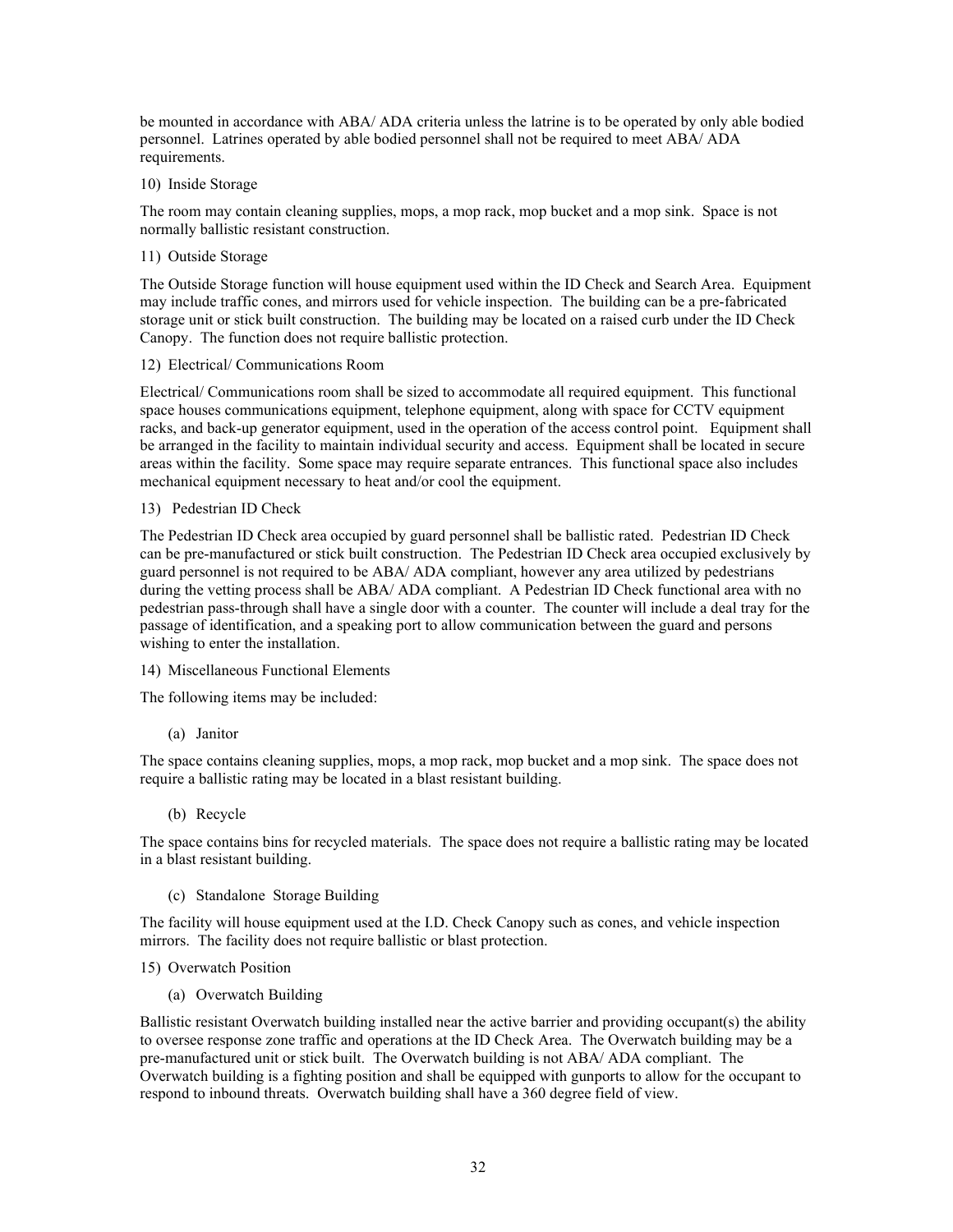#### (b) Overwatch Pad

A paved pad designed to accommodate at a minimum one High-Mobility Multipurpose Wheeled Vehicle (HMMWV). This pad includes a pedestal for AVB controls.

#### C. COMBINATIONS/SQUARE FOOT LIMITATIONS FOR VARIOUS FUNCTIONAL AREAS

The following represent standard designs for both functional areas and combinations of functional areas. Square footage limitations for these designs are listed below.

- 1) Gatehouse 940 Square Feet Maximum. Includes Command and Control, Latrine, Inside Storage, Outside Storage, Mechanical/ Electrical room and Communications room.
- 2) Command and Control 530 Square Feet Maximum. Includes Command and Control, Latrine, Inside Storage, Mechanical /Electrical and Communications room.
- 3) Standalone Storage Building 50 Square Feet Maximum.
- 4) Electrical/ Communications Equipment Building 530 Square Feet Maximum. Includes Communications and Electrical room.
- 5) Latrine Unisex Handicapped Toilet 110 Square Feet Maximum

Single Sex Handicapped Toilets 220 Square Feet Maximum

- 6) Gatehouse without Outside Storage 910 Square Feet Maximum. Includes Command and Control, Latrine, Inside Storage, Mechanical/ Electrical room and Communications room.
- 7) Command and Control with Search Function and Mechanical/ Electrical 340 Square Feet Maximum. Includes Command and Control, Search Function, and Electrical/Communications.
- 8) Command and Control with Visitor Control Center 900 Square Feet Maximum. Includes Command and Control, Processing, Waiting, Entry Vestibule, Latrine, Break Room, and Mechanical/ Electrical and Communications.
- 9) Visitor Control Center with Search Function 975 Square Feet Maximum. Includes Processing, Waiting (including search function), Entry Vestibule, Latrine, Break Room, Communications, and Mechanical/ Electrical room.
- 10) ID Check Guard Booth– 40 Square Feet Maximum
- 11) Pedestrian ID Check 140 Square Feet Maximum
- 12) Command and Control, Search Function, Pedestrian ID Check, and Mechanical/Electrical room and Communications – 480 Square Feet Maximum. Includes Command and Control, Pedestrian Entrapment Area, and Mechanical/ Electrical and Communications.
- 13) Command and Control with Pedestrian ID Check, and Visitor Control Center 1,396 Square Foot Maximum. Includes Command and Control, Pedestrian Entrapment Area Processing, Waiting, Entry Vestibule, Latrine, Break Room, and Mechanical/ Electrical room and Communications.
- 14) Visitor Control Center with Pedestrian ID Check 1,040 Square Foot Maximum. Includes Processing, Waiting, Entry Vestibule, Latrine, Break Room, Mechanical/Electrical room and Communications, and Pedestrian ID Check.
- 15) Search Function / Bus Shelter 75 Square Foot Maximum.
- 16) Small Search Building 660 Square Feet. Includes Office, Break Room, Latrine, Inside Storage, Mechanical/Electrical room and Communications, and Outside Storage.
- 17) Large Search Building 1,200 Square Foot Maximum. Includes Processing, Waiting, Provost Marshal, Break Room, Latrine, and Inside Storage, Mechanical/Electrical room and Communications, Outside Storage.
- 18) Overwatch Building 36 Square Feet Maximum.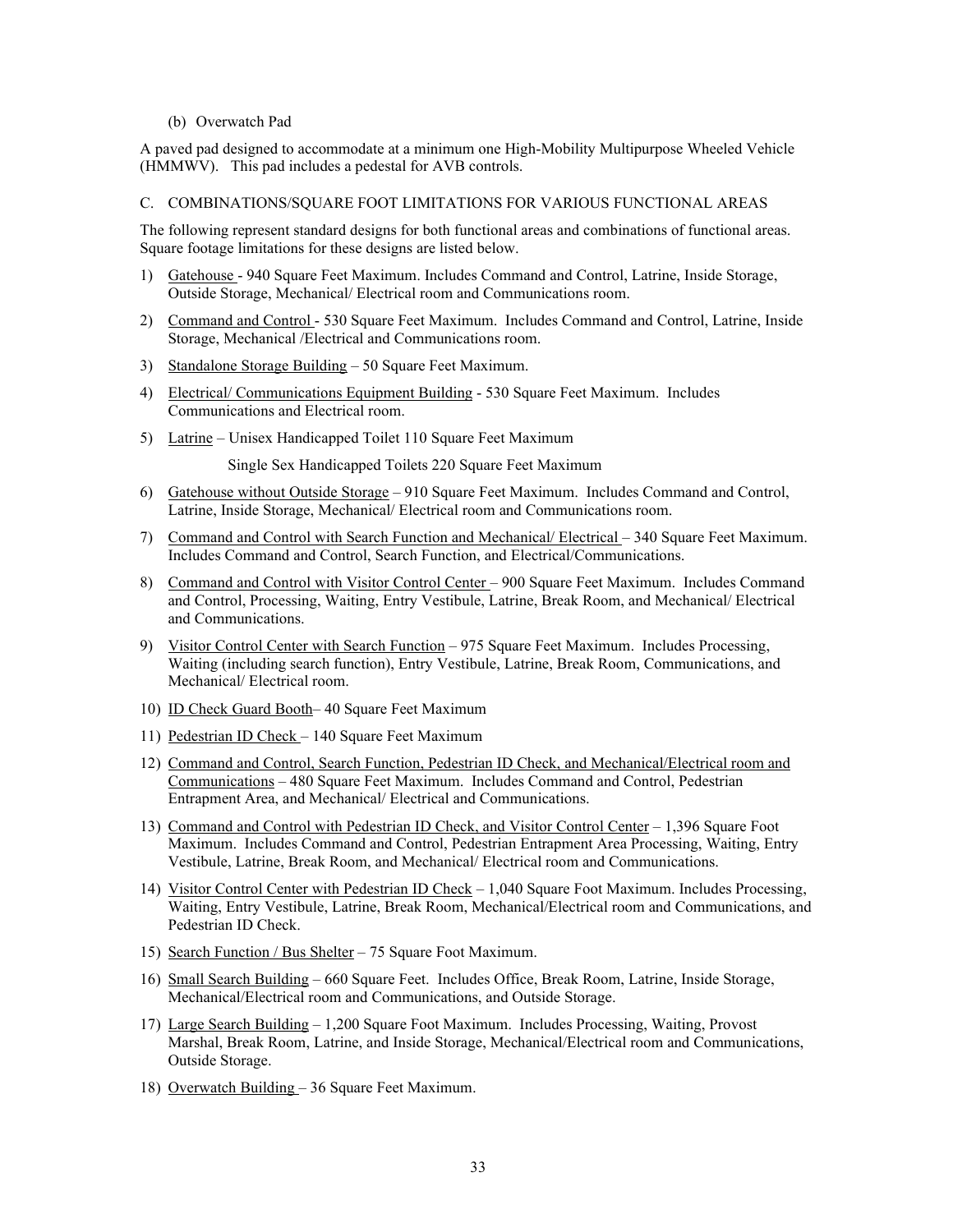- 19) Overwatch Building with Command and Control 230 Square Feet Maximum.
- 20) ID Check Canopy Varies with the number of lanes.
- 21) Passenger Vehicle Search Area Canopy or Enclosed Facility Varies with the number of lanes and configuration.
- 22) Truck Search Area Canopy or Enclosed Facility Varies with the number of lanes and configuration.
- 23) Two (2) Processor Visitor Control Center 900 Square Feet Maximum.
- 24) Three (3) Processor Visitor Control Center 2,480 Square Feet Maximum.
- 25) Six (6) Processor Visitor Control Center 2,960 Square Feet Maximum.
- 26) Nine (9) Processor Visitor Control Center 3,440 Square Feet Maximum.

## <span id="page-35-0"></span>**3.3 SITE FUNCTIONAL REQUIREMENTS**

- A. GENERAL:
- 1) Location and construct**i**on of the new facilities including associated structures, roads, parking, and utilities and landscaping shall be as indicated and as specified herein. All site layout changes are subject to review and approval by the Government. Government supplied site plans are provided to assist the Contractor in the preparation of their proposal and design. Any errors identified shall be brought to the attention of the Contracting Officer immediately for resolution and direction. Take all professionally prudent and reasonable actions to verify the accuracy of the data provided. The Contractor is responsible for final site plans.
- 2) Installation Physical Security and Antiterrorism requirements that are in addition to the requirements of this section will be included in a separate document. **[RFP Wizard: See Paragraph 6 for any** additional security requirements required by the installation Physical Security and Antiterrorism including the requirements in this section.]
- 3) Visitor Control Center
	- (a) The Visitor Control Center (VCC), if present, shall be placed such that the processing of visitors is done prior to entry into the Installation. This shall mean that the visitor vetting is conducted prior to inbound traffic (vehicular and pedestrian) reaching the ID check and search area.
	- (b) The VCC parking and driveway shall not provide undetected bypass of the ID check area.
- 4) ID Check Area
	- (a) The ID check area shall be configured in a manner that allows ID check guards to be aware of all inbound vehicle and pedestrian traffic.
- 5) Overwatch Position
	- (a) The overwatch position is both a location for overwatch and a potential fighting position. As such it shall be located in a position where a guard within the structure has some ability to defend the Installation from a potential threat in the ACP response zone.
	- (b) Overwatch firing ports will be oriented to allow guards to fire from all sides of the position. Specific consideration will be given to the most likely threat locations. This shall include the response zone near the final denial active vehicle barriers.
- 6) Search Area
	- (a) Search area(s) shall present the opportunity for vehicles to be designated for search prior to the ID check and must also support search for those vehicles selected for search at the ID check location.
	- (b) The search area must not provide opportunity for undetected bypass of the ID check area. The design will not be based on the search area being in operation during the entire time that the ACP is open. During closure the design must anticipate search area being unmanned at times and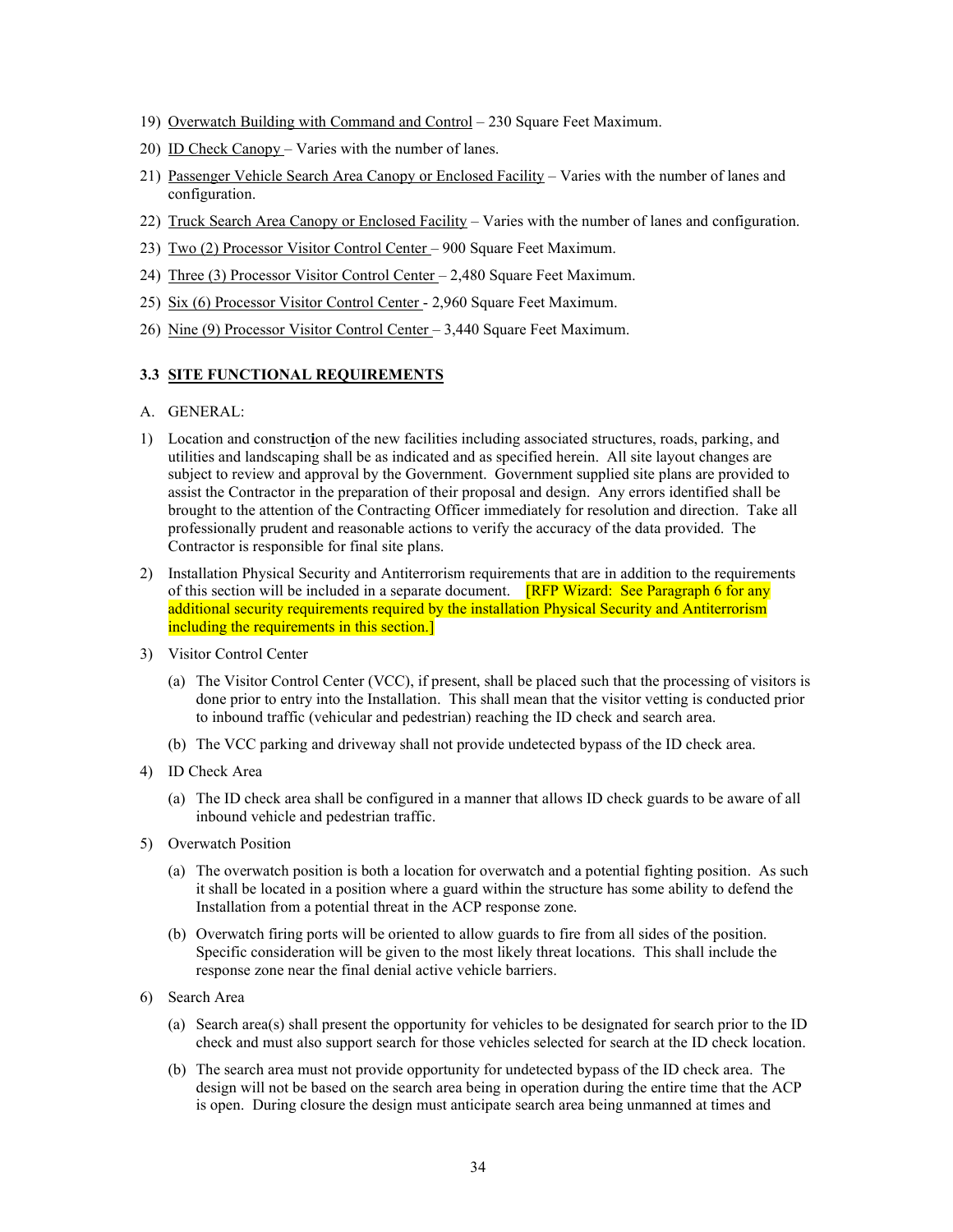vehicle resistant measures and/or alarm and annunciation provided for ID check guards if a vehicle travels through toward the search area when it is closed.

### B. PARKING

- 1) Vehicle Parking
	- (a) Provide clear and convenient traffic flow through and around the ACP parking areas and access drives that maximizes functional capabilities but minimizes traffic conflicts. If required coordinate inter-modal traffic within the ACP site.
	- (b) Provide sufficient parking spaces for the anticipated number of visitors and personnel at the ACP. See Military Surface Deployment and Distribution Command, Transportation Engineering Agency (SDDCTEA) Pamphlet 55-15 for the methodology to be used in determining the number of visitor parking spaces required. Provide ramps serving the handicapped spaces for access.
	- (c) Privately Owned Vehicle (POV) parking is to be off-street parking. Area lighting and landscaping is to reinforce the parking area while meeting functional and safety requirements. Pavement markings are to be in compliance with MUTCD. **[RFP Wizard: Minimum flexible and concrete** pavement thickness and pavement calculations are indicated in paragraph 5.2.3.]

### C. ACCESS ROADWAYS, DRIVES AND ISLANDS:

- 1) **Roadways and Access Drives**: Design roadways to accommodate expected vehicles in the design, including, but are not limited to: passenger cars, emergency vehicles, garbage trucks, fire trucks, military vehicles, delivery service, utility vehicles, commercial vehicles and bicycles if present. The minimum roadway width in the approach and response zones is 11 feet. The minimum roadway width at the ID Check Area is 10 feet, but 11-12 feet is preferred. All roadway horizontal and vertical alignments must properly address the turning radius of the design vehicle(s). Pavement design shall follow the UFC or other approved methods. Host nation methods for determining concrete pavement section may be utilized where present. If no such documentation exists, the aforementioned minimum applies. **[RFP Wizard: Minimum flexible and concrete pavement thickness and pavement calculations** are indicated in paragraph 5.2.3.]
- 2) **ID Check Area Islands:** Traffic islands in the ID Check Area are to be, at a minimum, 10 feet in width. Medians at the ID Check Area shall be a minimum of 10 feet in width.
- 3) **ID Check Area Hardstand**: ID Check Area will consist of a concrete hardstand extending a minimum of 3 feet before and after the ID Check Islands and canopy.

## **3.4 SITE AND LANDSCAPE REQUIREMENTS**

### A. SITE STRUCTURES

- 1) Dumpsters: Dumpsters are not a requirement of the Army Standard Design, but maybe incorporated at the request of the installation.
	- (a) Provide concrete pads and dumpster screen wall enclosure. Ensure minimum UFC 4-010-02 "DoD Minimum Antiterrorism Standoff Distances for Buildings" between the building and dumpster location is complied with. Construct the screen wall enclosures of materials to match the new facility exterior walls. Coordinate color with the installation. Integrate a gate keeper capable of holding the entry gate(s) in an open position and a locking mechanism into the entry gate design consistent with DA fence requirements.
	- (b) Coordinate with the Installation on the required recycling dumpsters (or storage containers). Collocate, but separate recycling dumpsters (or containers) with the dumpsters and screened as per dumpsters.

### B. LANDSCAPING/HARDSCAPING

1) Landscaping: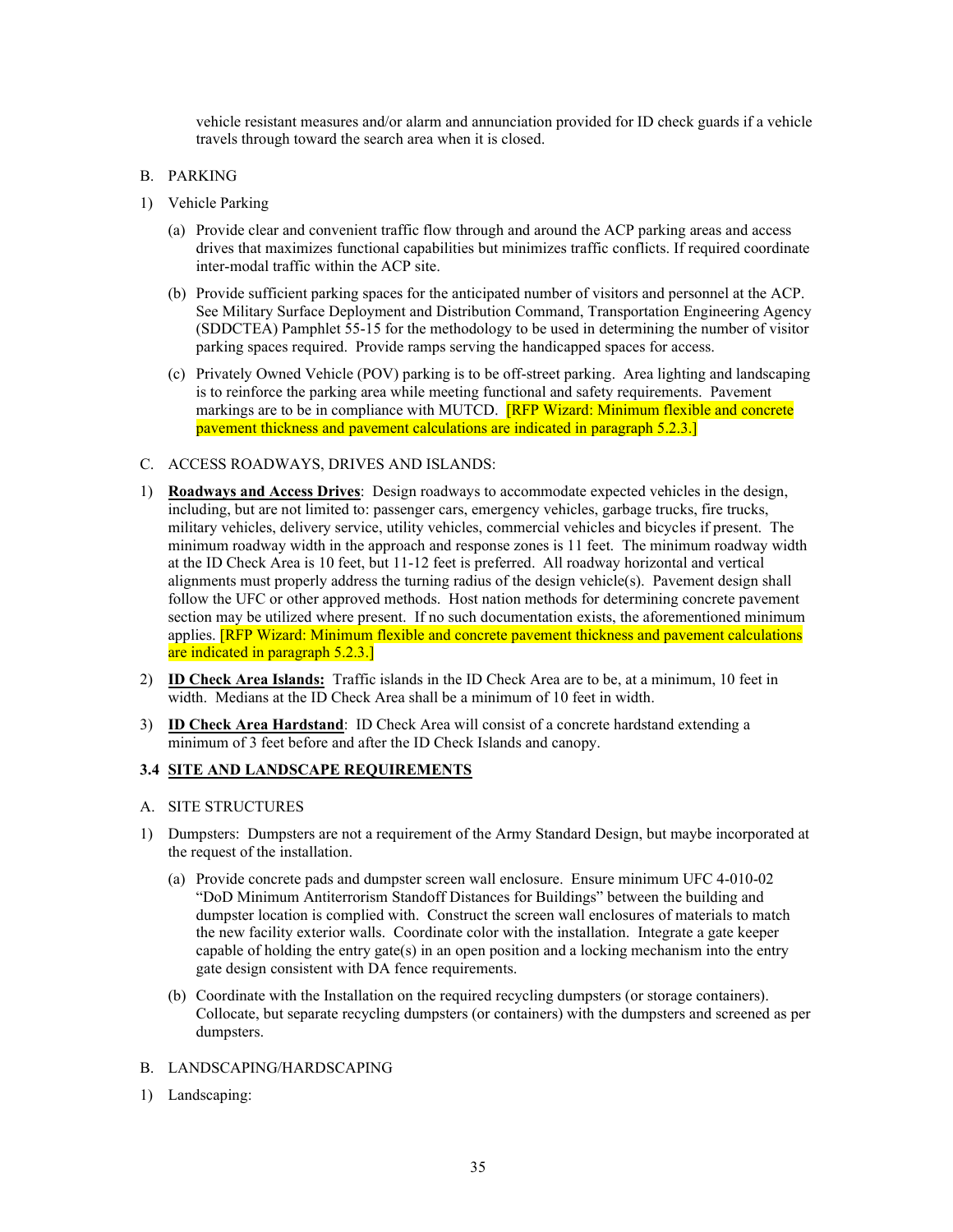### (a) Lines-of-Sight

- Landscaping shall not obscure lines of sight. Lines-of-sight shall be determined by the mature growth of trees and other plantings. Provide clear lines of sight between guards and the following functions:
- Vehicle ID Check Guard Booth guards view of vehicle and driver during the vetting process will not be observed.
- Pedestrian ID Check guards view of pedestrian being processed will not be observed.
- Overwatch position view of ID Check Area.
- Command and Control view of ID Check and Search Area exits.
- Landscaping shall not infringe on sight distance for drivers. Sight distance shall bas defined in the AASTHTO Green Book (or applicable host nation criteria). If the specific issue of sight distance is not addressed by host nation criteria the AASHTO documentation shall be utilized.
- (b) Make selection of landscape materials from among species well adapted to the region and shall consider maintenance requirements. Focus landscaping concepts on desirable environmental effects such as windbreaks, shade, and screening of undesirable views and definition of desirable enclosed areas.
- (c) The landscaping plan is also to consider the irrigation requirements. Ideally, the selected species are to be native and drought resistant such that a permanent irrigation system is not required. In the event that a permanent irrigation system is required, include as a minimum, a backflow prevention and pop-up or drip type sprinkler heads.
- 2) **Sidewalks:** Provide an ample functional system of walks connecting structures, parking area(s), street(s), and other sidewalk(s) as pedestrian traffic demands. In addition, review paths of travel to determine a layout of sidewalks that is sufficient to meet the likely paths of travel. Slopes of all sidewalks are required to meet all requirements for ADA Accessibility Guidelines (ADAAG). Pedestrian sidewalks are to be a minimum of 6 feet wide and 10 feet wide for those anticipated to have bidirectional bicycle traffic. Construct pedestrian sidewalks of Portland Cement Concrete having a minimum 3,000 psi compressive strength. Conformance with Architectural Barriers Act (ABA) is also required. Host Nation methods for determination of concrete section and strength may be utilized.

## C. SITE DESIGN REQUIREMENTS

For all site design requirements, excluding line-of-sight requirements, Host nation criteria may be used in lieu of the contents of this section. Use the requirements described in this section, if host nation criteria does not specifically address any of the features described herein.

## 1) **Grading:**

- (a) Provide positive drainage for all areas and use existing drainage ways to the extent possible. It is desirable to direct drainage away from buildings to curb and gutter or road ditches. Avoid swales between buildings and parking areas, if possible. Grade parking areas such that storm water is directed off to the sides, with curbs and gutters to control drainage, and not down the center of the parking area, where possible. Balance earthwork to the extent possible without compromising the design. Keep the number of existing trees to be removed to a minimum. No grading is to be done within drip lines of existing trees to be preserved.
- (b) Design grading such that visual lines of sight are maintained throughout the ACP corridor between the major functional areas (Gatehouse, active vehicle barriers, Guard Booths, Search Area Building, Visitor Control Center, Vehicle Search Area, ID Check Area, etc.).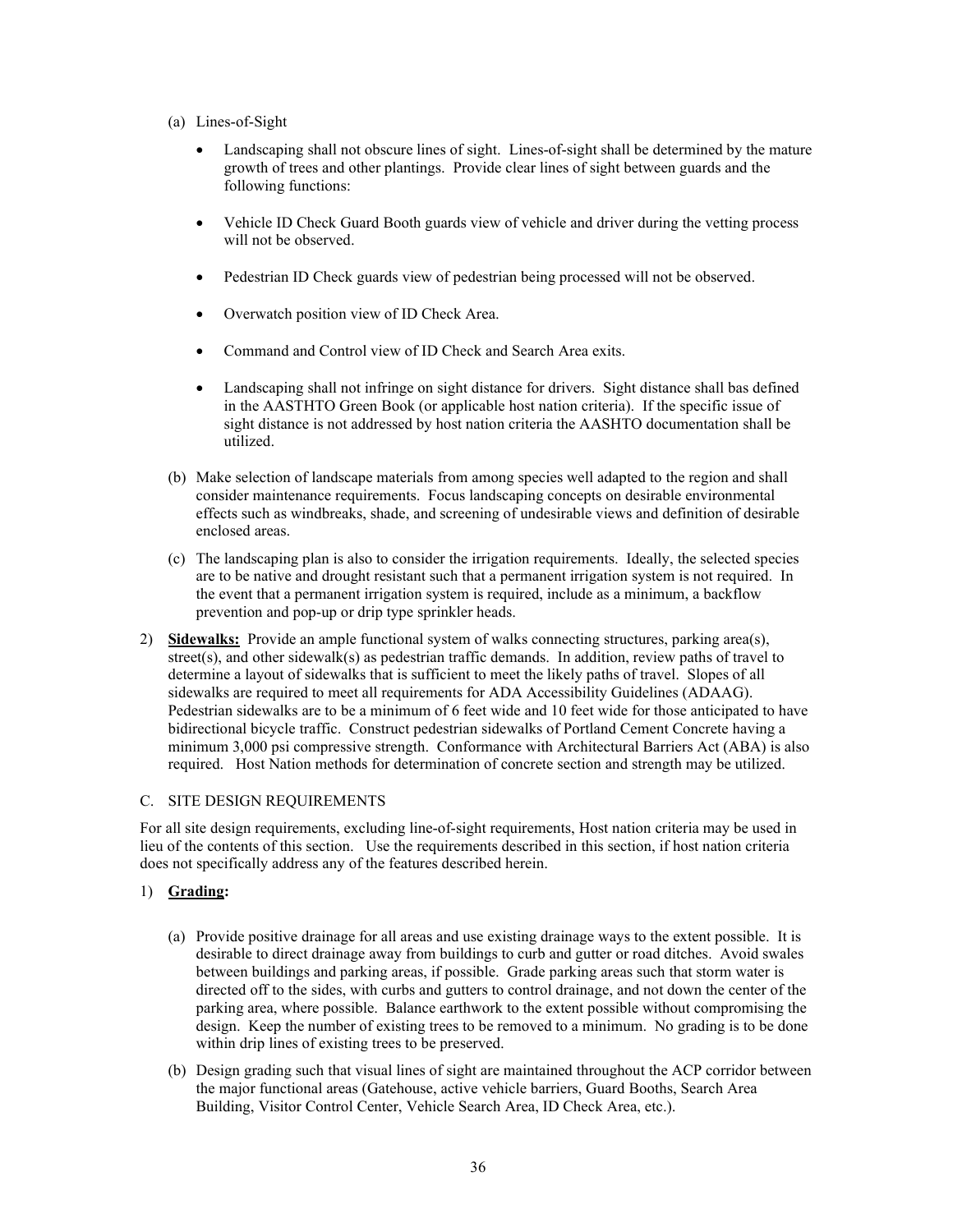(c) Comply with AASHTO Green book for vertical roadway profiles.

## 2) **Line of Sight:**

Individual obstructions, to include canopy columns, shall not cause more than 11 degree interruption of line of sight of the inbound lanes (in both directions – both upstream and downstream) from vehicle ID Check guard booths and other routinely occupied vehicle ID Check guard locations.

- 3) **Adjustment of Existing Structures**: Adjust all manholes, valve boxes, or inlets of any nature within the project that do not conform to the finished grade in either surfaced or unsurfaced areas to the finished grade. Where inlets, manholes, or valve boxes fall within a surfaced or unpaved roadway or parking, remove the existing frames and cover and replace with a heavy-duty frame and cover. Adjust the structure as needed to fit the new conditions. Provide structures of a type suitable for the intended use and conforming to the requirements of the applicable sections herein.
- 4) **Sidewalks**: Provide concrete sidewalks with a transverse grade of 2 percent. The maximum longitudinal sidewalk grade adjacent to the roadway shall be less than or equal to the adjacent roadway grade. Sidewalks without railings shall have a maximum grade not to exceed 5 percent. Sidewalks with handrails and landing shall have a maximum slope of 8.333 percent (1V:12H) slope with 5 feet level landings at 30 feet maximum spacing and at the top and bottom of the slope. See Uniform Federal Accessibility Standards for additional requirements.
- 5) **Stairs**: Avoid the use of stairs in sidewalks whenever possible, this is especially important throughout the ACP. When stairs are unavoidable, they should have at least three risers and shall be provided with handrails. Provide all steps within a stair to have a uniform tread width and riser height. Provide risers with a height of 4.5 to 6 inches and treads with a width of 12 to 17 inches. Treads should slope 2 percent for positive drainage. Keep the height between landings to a maximum of 5 feet to allow a view of the next higher landing whenever possible. The height between landings is not to exceed 12 feet. Provide landings that are at least 4 feet long.

## 6) **Transverse Parking Area Grades:**

- (a) Desirable minimum of 2 percent.
- (b) Absolute minimum of 1.5 percent for flexible pavement and 1 percent for rigid pavement.
- 7) **Longitudinal Parking Area Grades:** Maximum of 4 percent.
- 8) **Road and Street Longitudinal Grades**: Preferred maximum longitudinal road and street grades of 5 percent. Use of longitudinal road and street grades greater than 7 percent shall not be used.

### 9) **Ramp Grades:**

- (a) Desirable maximum of 7 percent.
- (b) Absolute maximum of 10 percent for short distances only.

### 10) **Gutter Grades:**

- (a) Desirable minimum of 0.8 percent.
- (b) Absolute minimum of 0.5 percent.
- 11) **Building Floor Elevation:** Set building finished floor elevation to ensure that the required minimum and maximum grades are met. Construct first floor of new buildings a minimum of 1 foot above the 100-year flood plain elevation, if applicable.

### 12) **Grades Away From Building:**

- (a) Minimum Soil Grade: 5 percent for 10 feet.
- (b) Maximum Soil Grade: 10 percent for 10 feet.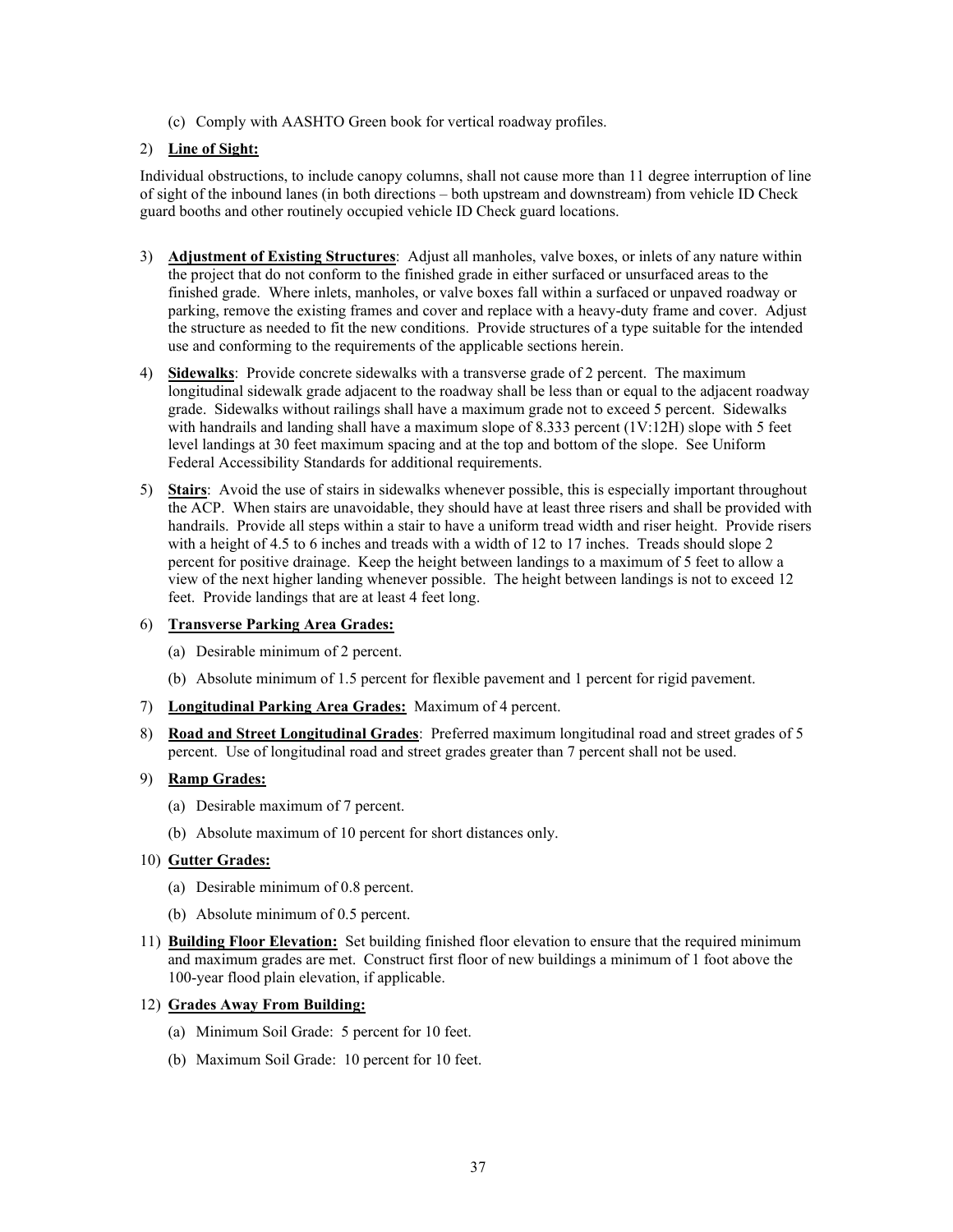(c) Sidewalk Grade: Preferred is 2 percent, maximum is 4 percent and this shall be subject to approval by the Contracting Officer. This is especially important where sidewalks transition between the buildings and adjacent roadways or drives that have vehicle traffic.

## 13) **Overlot Grades:**

- (a) Minimum 1 percent for cohesionless sandy soils.
- (b) Minimum 2 percent for cohesive soils or turfed areas.
- (c) Side slopes for ditches, roads, and other turfed areas shall be no steeper than 3 Horizontal to 1 Vertical (3H:1V), preferred is 4 Horizontal to 1 Vertical (4H:1V). A 10-foot wide shelf shall be constructed every 15 feet in elevation change on all cut and fill slopes. Retaining walls are an option to limit the amount of cut and fill.
- 14) **Ditches:** Grade ditches at non-erodible slopes or line the ditch with an appropriate material to prevent erosion. Use a design storm with a return period of at least 10 years to determine erodibility of ditches and swales. Provide the depth of ditches along pavement shoulders such that the water surface from the 10 year design storm is below pavement subbase and base courses which daylight through the adjacent shoulder.
- 15) **Storm Drainage System:** Comply with host nation requirements for storm drainage requirements. If no applicable host nation requirement exists, comply with UFCs requirements**.** Comply with the appropriate UFCs requirements for design, construction and material specified for storm drainage installation. State's DOT requirements maybe used with Government approval. Use reinforced concrete pipe (RCP) with watertight joints for all storm drainage lines constructed under road, parking area and or surfaces subject to vehicular traffic. **[RFP Wizard: See Paragraph 6 for additional storm** drainage system requirements.]
- 16) **Asphalt Pavement:** Provide asphalt aprons, roads and parking areas per project requirements. Construct the asphalt areas with concrete curb and gutter at the project specific locations.
- 17) **Concrete Pavement**: Provide concrete pavement per project specific. Construct the concrete pavement with the curb type at project specific locations, minimum 6 inches high,.
- 18) **Traffic Signage, Pavement Markings and Striping:** Provide traffic signage, pavement marking and striping for all roads and parking areas. Design signage, pavement markings and striping in accordance with Manual on Uniform Traffic Control Devices (MUTCD) for Streets and Highways. Provide retro-reflectorized signs according to the minimum requirements of ASTM D 4956-07e1, Type III sheeting. Provide non-reflectorized paint for parking areas. Stripe roads and streets with reflectorized paint.
- 19) **Exterior Signage: [To be in accordance with installation requirements] [RFP Wizard:** See Appendix H Exterior Signage for exterior signage requirements.

## D. MINIMUM ANTI-TERRORISM STANDARDS FOR ACP BUILDINGS

1) General

ACP structures shall be sited, designed and constructed in accordance with the minimum requirements of UFC 4-010-01, "DoD Minimum Antiterrorism Standards for Buildings". Facilities which are, by occupancy, considered "inhabited structures", per the criteria, which cannot be sited to meet conventional construction standoff distance requirements from threats, shall be designed as hardened facilities.

## 2) Standoff

Shall be in accordance with UFC 4-010-01 "Minimum Antiterrorism Standards for Buildings."

Standoff shall consider a moving vehicle threat scenario within the ACP corridor.

The element of UFC 4-010-01 that has the most significant impact on project planning is providing protection against explosives effects. That protection can either be achieved using conventional construction (including specific window requirements) in conjunction with establishing relatively large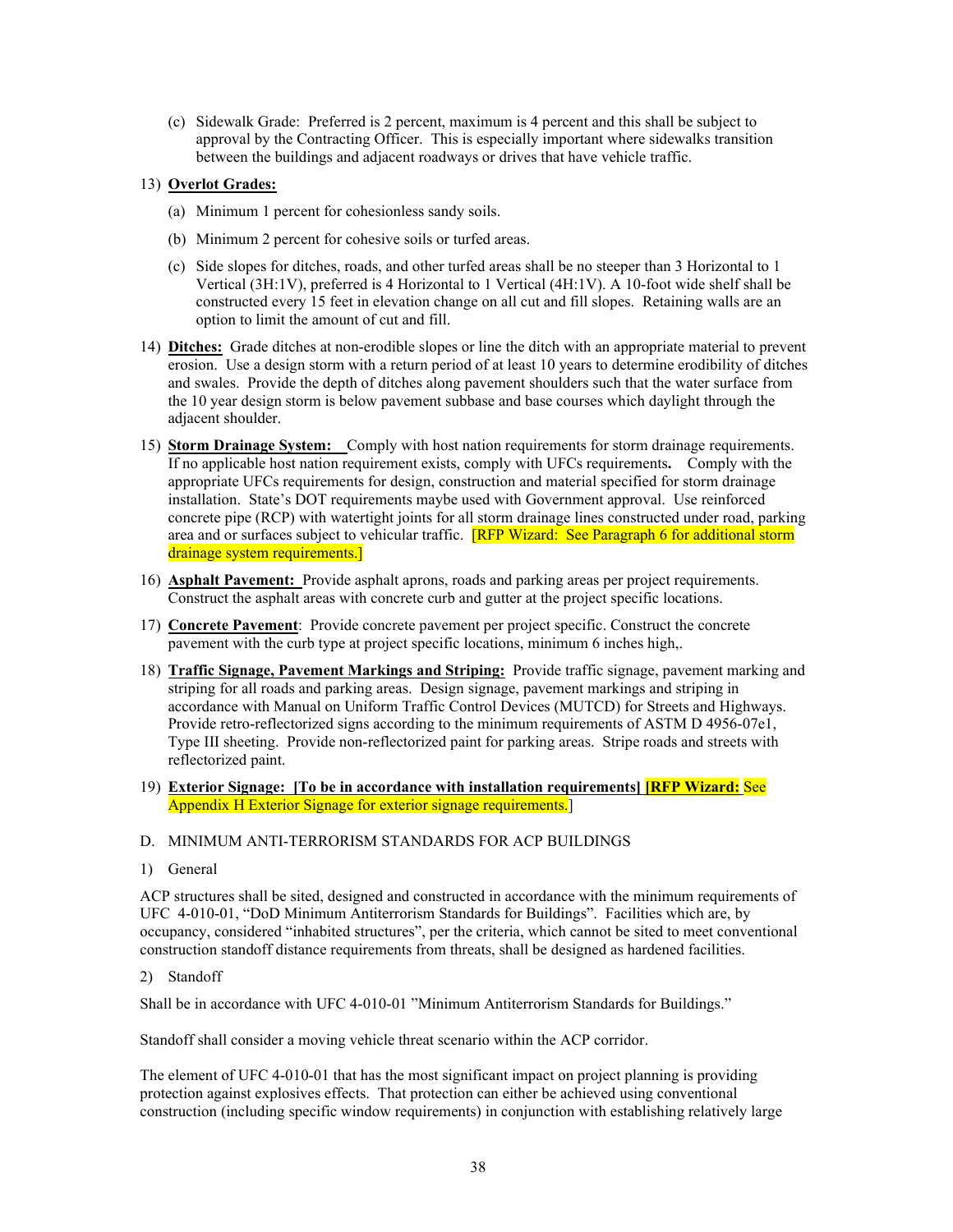standoff distances to parking, roadways, and installation perimeters or through building hardening, which will allow lesser standoff distances. Even with the latter, the minimum standoff distances cannot be encroached upon. These setbacks will establish the maximum buildable area. All standards in Appendix B of UFC 4-010-01 must be followed. In addition to the UFC cited in this paragraph UFC 4-020-02FA, (2005) "Security Engineering: Concept Design"; UFC 4-020-03FA, (2005) "Security Engineering: Final Design"; UFC 4-020-04FA, (2005) "Electronic Security Systems: Security Engineering"; and UFC 4-021- 01 "Design and O&M Mass Notification Systems" apply to the facility.

3) Visitor Control Center (VCC) and Multi-Function Building Combination

VCC Standard design facilities and multi-function building combinations where occupancy level is greater than 11 persons may necessitate compliance with UFC 4-010-01 depending on site placement of these facilities.

### **3.5 ARCHITECTURAL REQUIREMENTS:**

### A. ARCHITECTURAL FUNCTIONAL REQUIREMENTS

The requirements below include both separate functional requirements and example combination of functional requirements, where identified.

1) Two (2) Processor Visitor Control Center (When Applicable)

The Visitor Control Center contains an entry vestibule, waiting and processing area, latrine, break room, mechanical/ electrical room, and communications. Visitor Control Center shall have occupancy under 11 persons and shall be considered an unoccupied facility, and is not required to have blast resistant construction. The facility is non-ballistic rated construction.

- (a) Waiting and Processing: The space will have seating for visitors. The processing area will contain casework for processing operations. Provide plastic laminate casework with solid surface material countertops.
- (b) Vestibule: Provide exterior and interior vestibule doors with panic hardware.
- (c) Latrine: Provide privacy lockset. Provide STC 45 sound rated walls. Provide a base cabinet with the sink to house equipment such as a water heater and miscellaneous supplies.
- (d) Break Room: Provide passage latchset. Provide STC 45 sound rated walls. Break room will function as a space to conduct interviews of individuals by a provost marshal. Provide a premanufactured kitchenette (unit kitchen) to include a microwave. Verify if arms storage or personal lockers are required.
- (e) Mechanical/ Electrical room: Provide entry doors with locksets (coordinated keying with installation groups responsible for maintenance and operation).
- (f) Communications room: Provide entry doors with locksets (coordinate keying with installation groups responsible for maintenance and operation).
- 2) Three (3) Processor Visitor Control Center (When Applicable)

The Visitor Control Center contains entry vestibules, waiting, and processing area on a raised flooring system, unisex latrines, break room, janitor closet, office, provost marshal room, mechanical/ electrical room, and communications. The facility is non-ballistic rated construction, but may require blast rated construction based on stand-off distance (for hardened structures).

- (a) Waiting: The space will have seating for visitors.
- (b) Processing Area: Raised flooring with stair and ramp access. The processing area will contain casework for processing operations. Provide plastic laminate casework with solid surface material countertops.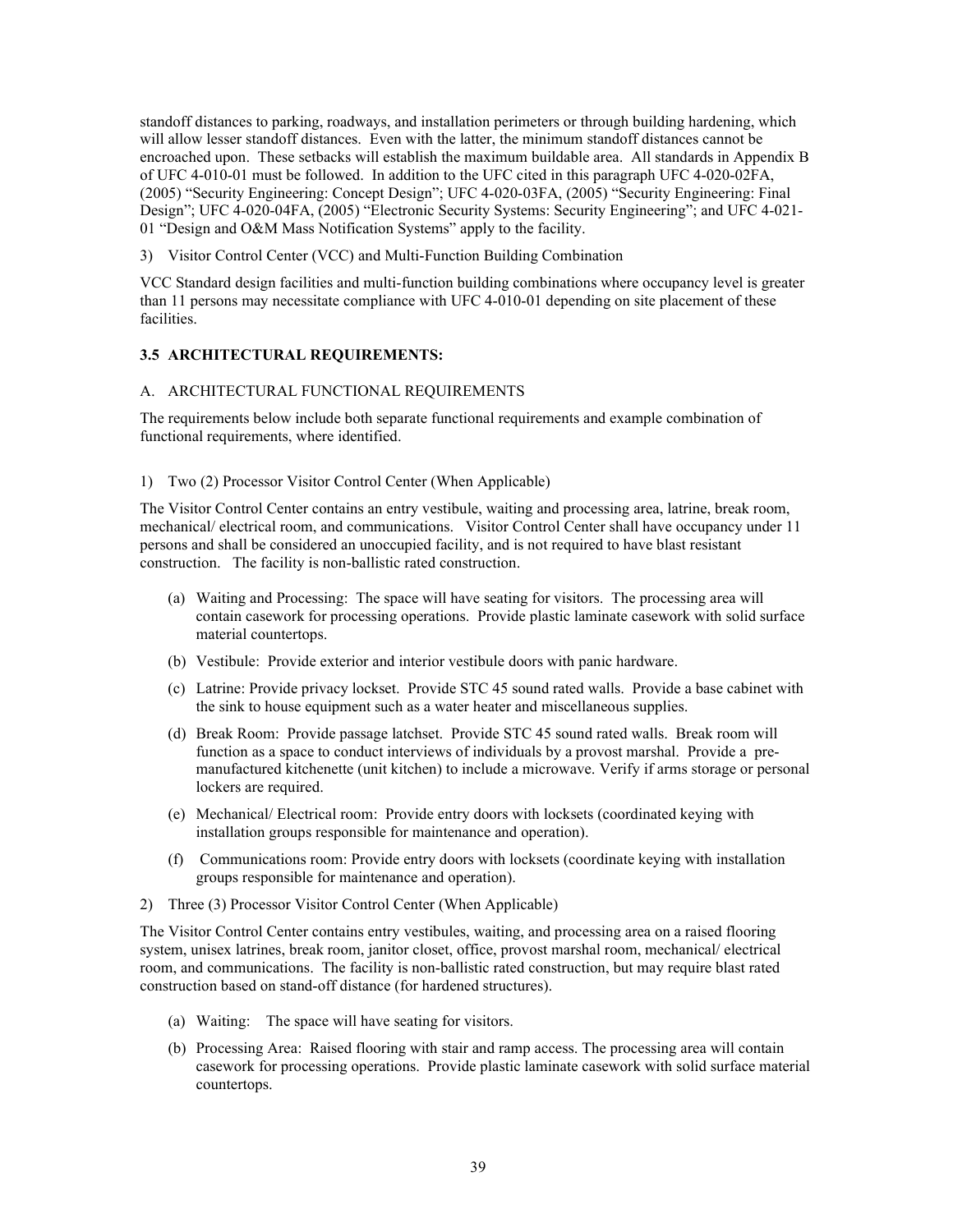- (c) Vestibules: Provide exterior and interior vestibule doors with panic hardware. Provide a base cabinet with the sink to house equipment such as a water heater and miscellaneous supplies.
- (d) Unisex Latrines: Provide privacy lockset. Provide STC 45 sound rated walls.
- (e) Break Room: Provide latchset. Provides 45 sound rated walls. Provide a pre-manufactured kitchenette (unit kitchen) to include a microwave. Verify if arms storage or personal lockers are required.
- (f) Office: Provide office lockset. Provide STC 45 sound rated walls.
- (g) Provost Marshal Room: Provide office lockset on interior door. Provide STC 45 sound rated walls. Separate exterior door will be provided to allow the removal of arrested individuals, exterior door to have no exterior trim.
- (h) Mechanical/ Electrical room: Provide entry doors with locksets (coordinated keying with installation groups responsible for maintenance and operation).
- (i) Communications room: Provide entry doors with locksets (coordinate keying with installation groups responsible for maintenance and operation).
- 3) Six (6) Processor Visitor Control Center (When Applicable)

The Visitor Control Center contains entry vestibules, waiting, and processing area on a raised flooring system, latrines, break room, janitor closet, office, provost marshal, mechanical/ electrical room, and communications. The facility is non- ballistic rated construction, but may require blast rated construction based on stand-off distance (for hardened structures).

- (a) Waiting: The space will have seating for visitors.
- (b) Processing Area: Raised flooring with stair and ramp access. The processing area will contain casework for processing operations. Provide plastic laminate casework with solid surface material countertops.
- (c) Vestibule: Provide exterior and interior vestibule doors with panic hardware.
- (d) Latrines: Provide privacy lockset. Provide STC 45 sound rated walls. Provide a base cabinet with the sink to house equipment such as a water heater and miscellaneous supplies.
- (e) Break Room: Provide latchset. Provide STC 45 sound rated walls. Provide a pre-manufactured kitchenette (unit kitchen) to include a microwave. Verify if arms storage or personal lockers are required.
- (f) Office: Provide office lockset. Provide STC 45 sound rated walls.
- (g) Provost Marshal Room: Provided room office lockset on interior door. Provided room STC 45 sound rated walls. Separate exterior door to allow the removal of arrested individuals, exterior door to have no exterior trim.
- (h) Mechanical/ Electrical room: Provide entry doors with locksets (coordinated keying with installation groups responsible for maintenance and operation). No ballistic protection required.
- (i) Communications room: Provide entry doors with locksets (coordinate keying with installation groups responsible for maintenance and operation).
- 4) Nine (9) Processor Visitor Control Center (When Applicable)

The Visitor Control Center contains entry vestibules, waiting and processing area on a raised flooring system, men's and women's latrines, break room, janitor closet, storage, recycling, provost marshal, office, mechanical/ electrical room, and communications. The facility is non-ballistic rated construction, but may require blast rated construction based on stand-off distance (for hardened structures).

(a) Waiting: The space will have seating for visitors.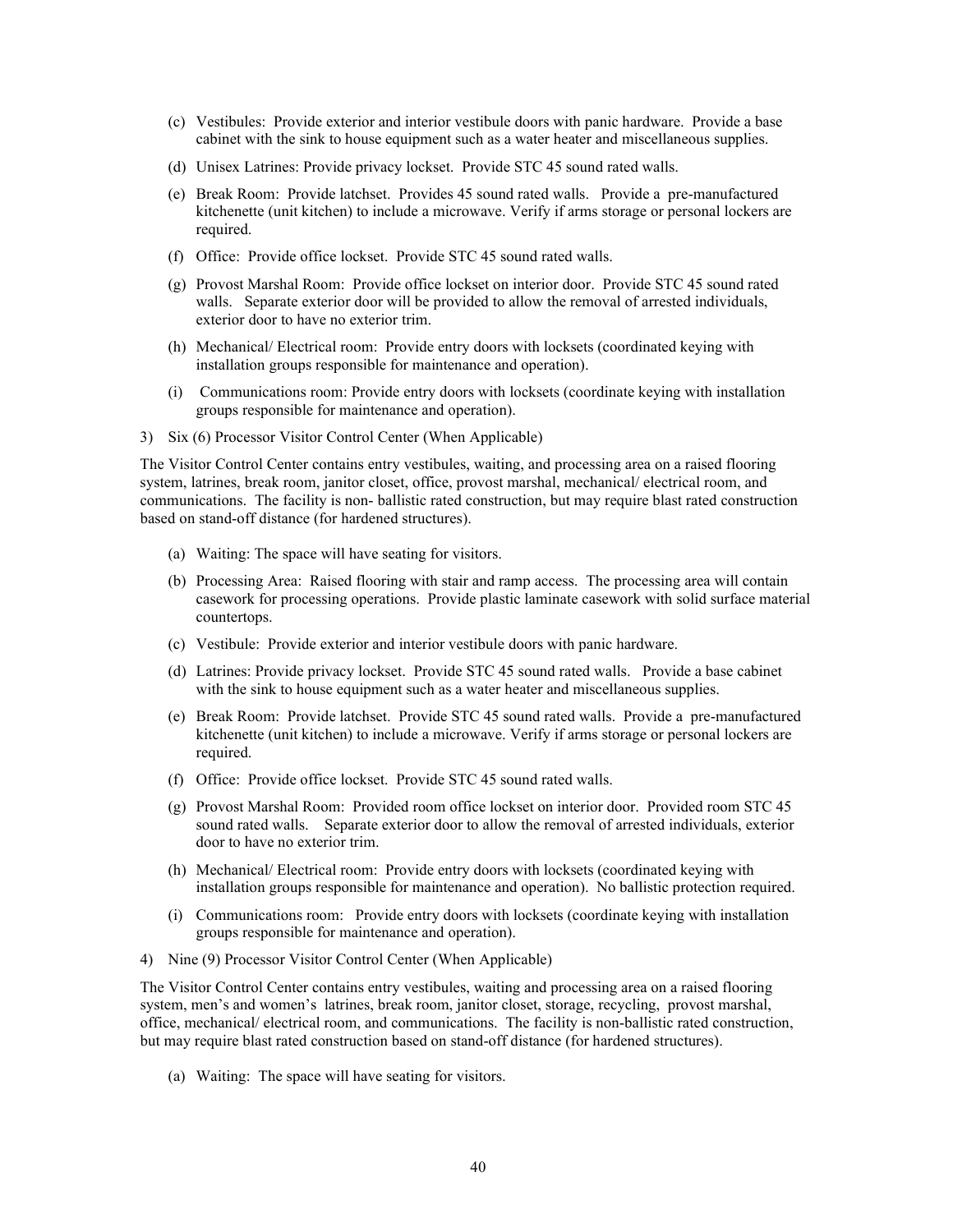- (b) Processing Area: Raised flooring with stair and ramp access. The processing area will contain casework for processing operations. Provide plastic laminate casework with solid surface material countertops.
- (c) Vestibules: Provide exterior and interior vestibule doors with panic hardware.
- (d) Latrines: Provide privacy lockset. Provide STC 45 sound rated walls. Provide a base cabinet with the sink to house equipment such as a water heater and miscellaneous supplies.
- (e) Break Room: Provide latchset. Provide STC 45 sound rated walls. Provide a pre-manufactured kitchenette (unit kitchen) to include a microwave. Verify if arms storage or personal lockers are required.
- (f) Office: Provide office lockset. Provide STC 45 sound rated walls.
- (g) Provost Marshal Room: Provide office lockset on interior door. Provide STC 45 sound rated walls. No ballistic protection required. Separate exterior door to allow the removal of arrested individuals, exterior door with no exterior trim.
- (h) Mechanical/ Electrical room: Provide entry doors with locksets (coordinated keying with installation groups responsible for maintenance and operation).
- (i) Communications room: Provide entry doors with locksets (coordinate keying with installation groups responsible for maintenance and operation).
- 5) ID Check Canopy

The ID Check Canopy will be a metal framed roof structure supported by column that covers the islands and entry lanes of the ID Check Area. It is desirable to clad the structural members and provide soffits to the underside of the structure to prevent birds from nesting on the exposed legs of the steel beam flanges.

- 6) Vehicle ID Check Guard Booth
	- (a) Ballistic rated construction. Provide 360-degree field of view. Provide two sliding ballistic rated doors with hardware. Provide 32-inch deep stainless steel countertop. Roof requires ballistic rating only where direct fire threat is possible from an elevated position.
- 7) Search Function Bus Shelter (When Applicable)

The three or four sided glass and aluminum pre-manufactured bus shelter will have a wood or metal bench and doors where needed. Bus shelter size may vary with search area traffic volume and manufacturer provided. Glazing shall be clear to allow guards to maintain visual contact with persons whose vehicle is being inspected. Ballistic rated construction is not required.

8) Small Search Area Building(s) (When Applicable)

The Small Search Area Building(s) will be located adjacent to the Vehicle Search Area(s) to support the Search Area guards in performing their activities by providing a space for vehicle occupants to go during the vehicle inspection process. The building will be designed and constructed to be Architectural Barriers Act (ABA) and Americans with Disabilities Act (ADA) Accessibility Guidelines compliance. The facility will have an office, break room, latrine, inside storage, outside storage, mechanical/ electrical room, and communications spaces. Ballistic rated construction is not required.

- (a) Office: Door with entry door hardware.
- (b) Break room: Provide latchset and pre-manufactured kitchenette (unit kitchen) to include microwave.
- (c) Latrine: Provide privacy lockset. Provide STC 45 sound rated walls. Provide a base cabinet with the sink to house equipment such as a water heater and miscellaneous supplies.
- (d) Interior Storage: Provide standard utility space lockset.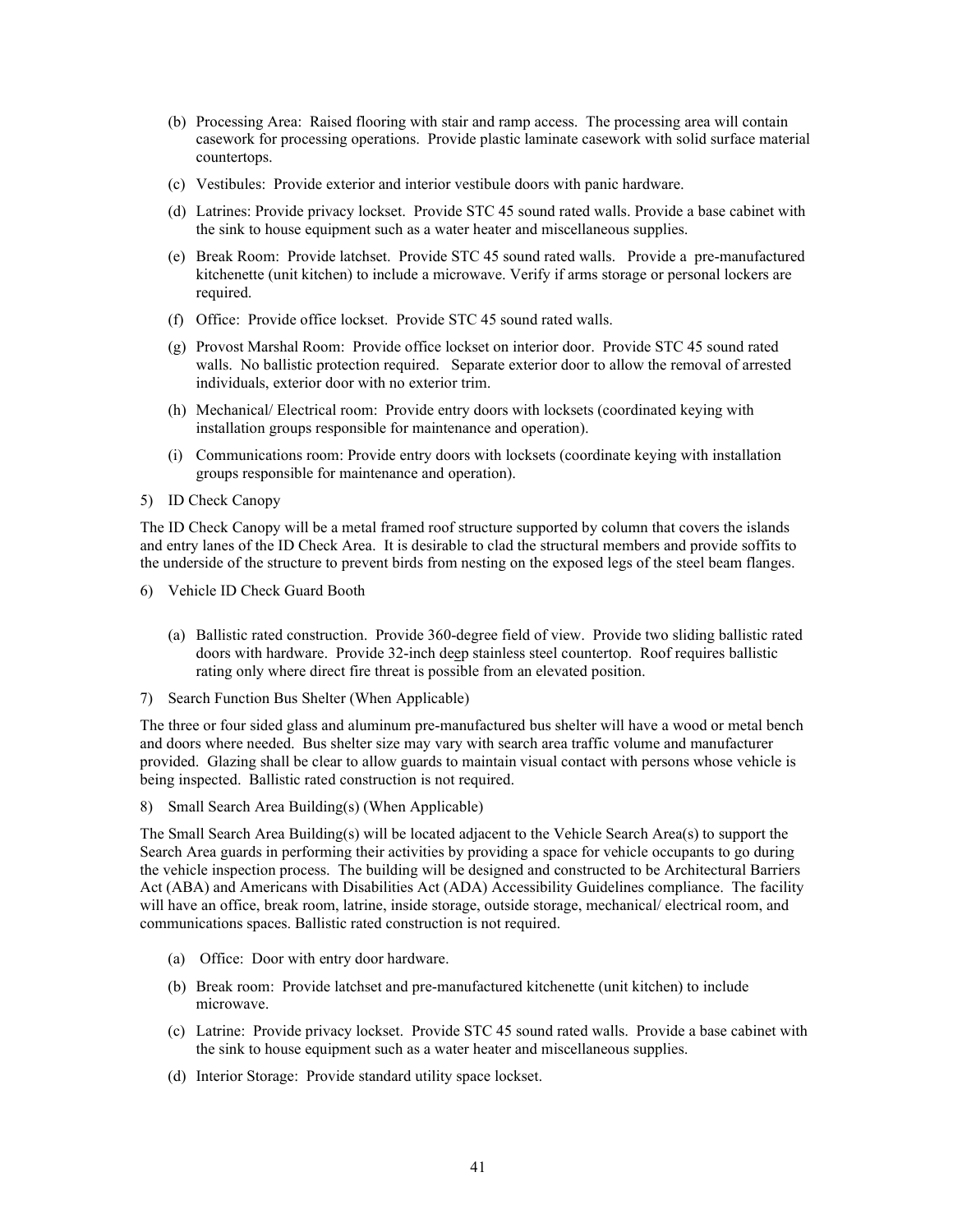- (e) Communications Room: Provide entry doors with locksets (coordinated keying with installation groups responsible for maintenance and operation).
- (f) Mechanical/ Electrical room: Provide entry doors with locksets (coordinate keying with installation groups responsible for maintenance and operation).
- (g) Outside Storage: Provide entry door with locksets.
- 9) Large Search Area Building (When Applicable)

The Large Search Area Building is located adjacent to the Vehicle Search Area to support the Search Area guards in performing their activities by providing a space for vehicle occupants to go during the vehicle inspection process. The building will be designed and constructed to be Architectural Barriers Act ABA and Americans with Disabilities Act (ADA) Accessibility Guidelines compliant. At OCONUS locations host nation accessibility criteria may be utilized in lieu of ABA/ADA requirements. If no host nation criteria exists the project will comply with ABA/ADA. The facility will have space for an optional X- Ray machine and metal detector room, Provost Marshal Room, office, latrine, visitor processing, break room, outside storage, mechanical/electrical room, and Communications room. Ballistic rated construction is not required for this facility.

- (a) Optional X- Ray/ Metal Detector: Provide a pair of doors with panic hardware on active leaf and lever action flush bolts on inactive leaf.
- (b) Office: Provide interior with office lockset, exterior doors to have entry door lockset.
- (c) Latrine: Provide privacy lockset. Provide STC 45 sound rated walls. Provide a base cabinet with the sink to house equipment such as a water heater and miscellaneous supplies.
- (d) Visit Processing: Two (2) processors with office door with office lockset.
- (e) Break Room: Break room with latchset and pre-manufactured kitchenette (unit kitchen) to include microwave.
- (f) Outside Storage: Provide entry door with utility room lockset.
- (g) Mechanical/ Electrical room: Provide entry doors with locksets (coordinated keying with installation groups responsible for maintenance and operation).
- (h) Communications room: Provide entry doors with locksets (coordinate keying with installation groups responsible for maintenance and operation).
- 10) Truck Search Area Canopy (When Applicable)

Canopy: The Truck Search Canopy will be a metal framed structure that covers the Truck Search Area. The roof of the canopy can be in any configuration, gable, hipped, flat; single sloped, or curved and should be in accordance with the Center of Standardization (COS) drawings, Army Standard Design and Installation Design Guide (IDG). The canopy structure shall be designed by a registered Professional Engineer. Screening of search operations from casual observation should be considered. The building may include screen walls as part of the canopy design.

Enclosed Facility: The Truck Search Enclosed Facility will be a structure that encloses the Truck Search Area. The roof of the facility can be any configuration that conforms to the Installation Design Guide. The facility design should conform to the Army Standard Design and Center of Standardization (COS) drawings. This facility shall be designed by a registered Professional Engineer. The Enclosed Facility may not require additional measure to screen from casual observation; however, it should still be considered during planning and design.

11) Passenger Vehicle Search Area Canopy (When Applicable)

Canopy: The Passenger Vehicle Search Canopy will be a metal framed structure that covers the Passenger Vehicle

Search Area. The roof of the canopy can be in any configuration, gable, hipped, flat; single sloped, or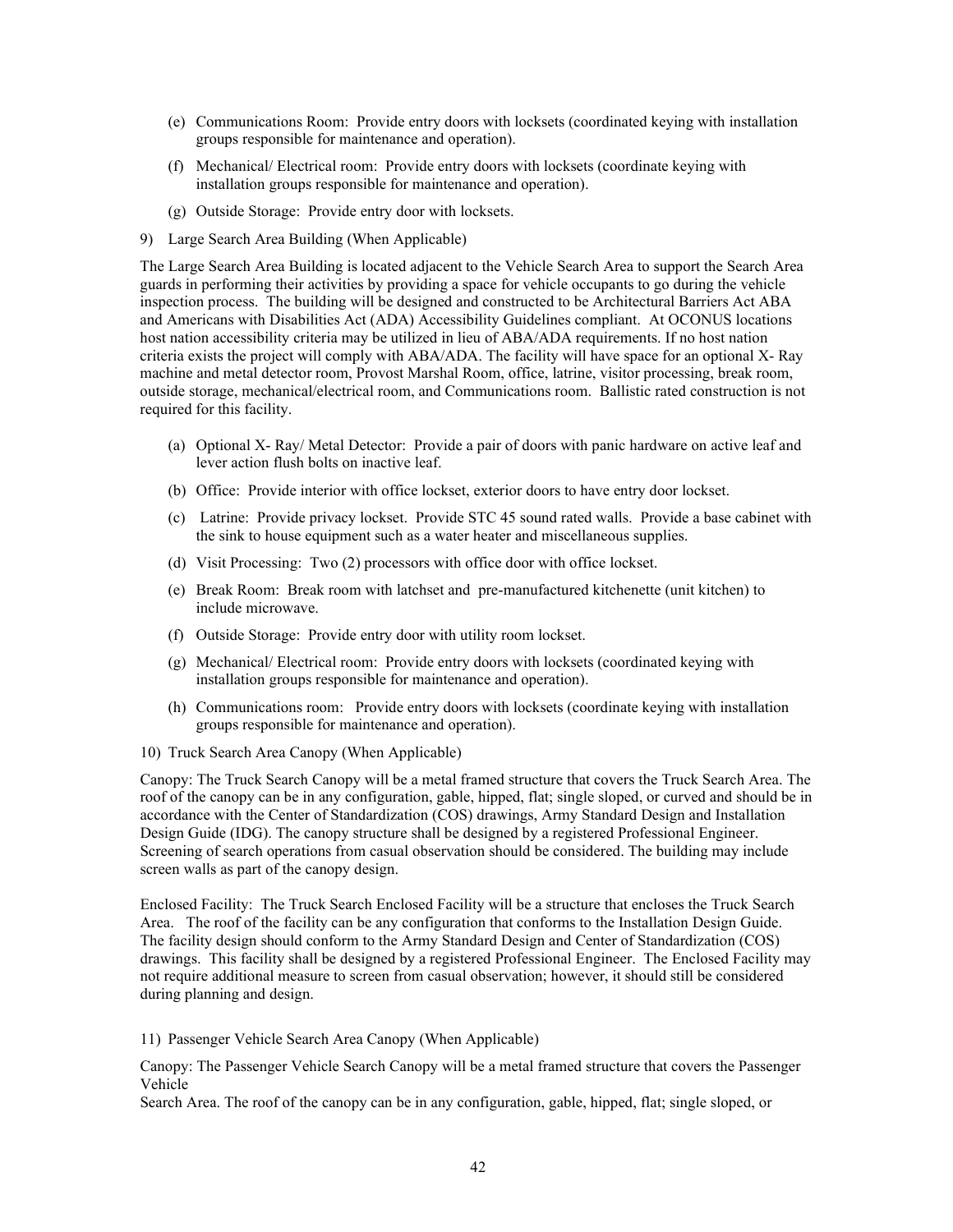curved and should be in accordance with the Center of Standardization (COS) drawings, Army Standard Design and Installation Design Guide (IDG). The canopy structure shall be designed by a registered professional engineer. Screening of search operations from casual observation should be considered. The building may include screen wall(s) as part of the canopy design.

Enclosed Facility: The Passenger Vehicle Search Enclosed Facility will be structure that encloses the Passenger Vehicle Search Area. The roof of this facility can be of any configuration that conforms to the Installation Design Guide. The facility design should conform to the Army Standard Design and Center of Standardization (COS) drawings. This facility shall be designed by a registered Professional Engineer. The Enclosed Facility may not require additional measure to screen from casual observation; however, it should still be considered during planning and design.

### 12) Command and Control

The Command and Control functional area will enable guards oversight of the ID Check and Search Areas, and will contain the master controls to activate the AVB in the event of an unauthorized vehicle tries to penetrate the ACP. The facility must have a 180 degree un-obstructed view Areas not directly observable from the Command and Control can be monitored by closed circuit television (CCTV). Due to the function of the building, the public will not be allowed to enter therefore the facility is not required to be ABA/ ADA compliant. The building may contain a latrine, inside storage, and mechanical, electrical room and communications room. All areas shall be ballistic rated. Roof requires ballistic rating only where direct fire threat is possible from an elevated position. The facility is not required to be blast resistant.

- (a) Combination Facilities may include the following functional requirements:
	- Latrine (When required): Provide privacy lockset. Provide STC 45 sound rated walls. Provide a base cabinet with the sink to house equipment such as a water heater and miscellaneous supplies.
	- Interior Storage: Provide standard utility space lockset.
	- Mechanical/ Electrical room: Provide entry doors with locksets (coordinated keying with installation groups responsible for maintenance and operation).

### 13) Latrines:

Latrines can be single unisex units or twin single sex units combined in a single building. The latrines when required to be ABA/ ADA accessible shall be handicapped accessible with grab bars, tilted handicapped mirrors, etc. All toilet accessories are to be mounted in accordance with ABA/ ADA criteria. At OCONUS locations host nation accessibility criteria may be utilized in lieu of ABA/ADA requirements. If no host nation criteria exists the project will comply with ABA/ADA. Provide a base cabinet with the sink to house equipment such as a water heater and miscellaneous supplies.

- (a) Provide privacy lockset.
- (b) No ballistic protection required.

### 14) Standalone Storage

The Standalone Storage will house equipment used within the ID Check and Search Areas. Equipment may include traffic cones, and mirrors used in vehicle inspection. The building can be a pre-fabricated storage unit or stick built construction. The building can be located on an island under the ID Check Canopy if the required field of view is maintained.

- (a) Provide utility lockset. No ballistic or blast protection is required.
- 15) Communications with Mechanical/ Electrical Equipment Building (Separate Building)

The facility will house electrical and Communications equipment. The mechanical and electrical equipment area will house heating and cooling equipment for the building. The building will contain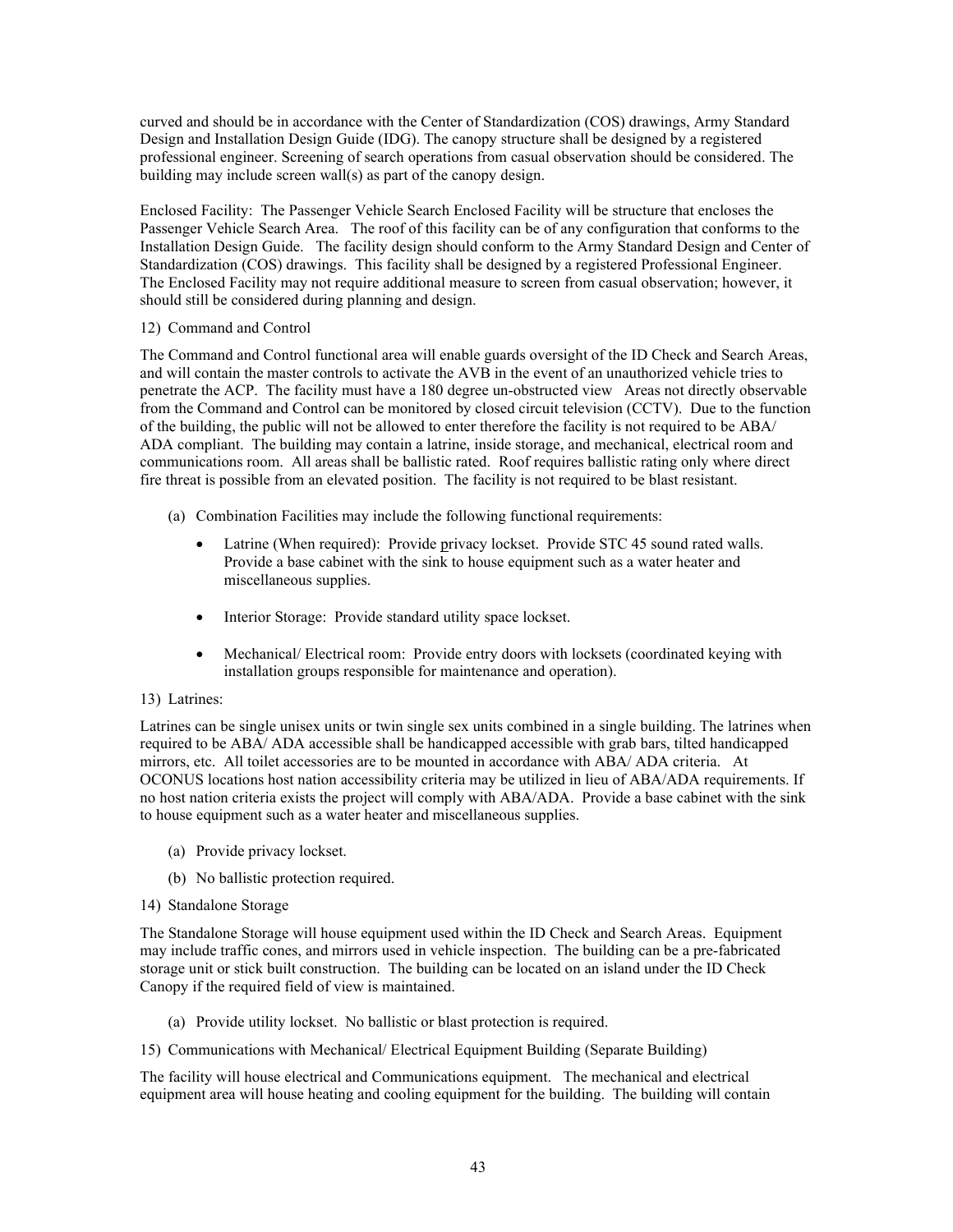CCTV equipment racks, Duress, AVB, AIE, IDS and other electrical equipment necessary for the operation of the ACP.

- (a) Communications: Provide entry doors with locksets (coordinated keying with installation groups responsible for maintenance and operation). No ballistic or blast protection is required.
- (b) Mechanical room: If required, provide entry doors with locksets (coordinate keying with installation groups responsible for maintenance and operation). No ballistic or blast protection is required.
- (c) Electrical room: If required, provide entry doors with locksets (coordinate keying with installation groups responsible for maintenance and operation). No ballistic or blast protection is required.
- 16) Pedestrian ID Check ( When Applicable)

Ballistic rated construction. Provide 360-degree field of view. Provide sliding ballistic rated doors and hardware. Provide a countertop. Countertop to have deal tray for passing identification cards. Provide a ballistic rated speaking portal. Roof requires ballistic rating only where direct fire threat is possible from an elevated position.

17) Overwatch Building

The Overwatch Building will be a pre-manufactured or stick built unit. Overwatch shall have a single door and a counter.

Ballistic rated construction for walls and windows. Provide, at a minimum, 180-degree field of view. Provide single ballistic rated door with hardware. Gun ports to be provided on all sides of the building. Roof requires ballistic rating only where direct fire threat is possible from an elevated position.

18) Gatehouse #1 (Example Combination, See drawing on Sheet No. A-100G1)

Gatehouse shall be located to allow guard to observe and oversee the Identification (ID) Check Area and the exits from search areas and must have a 180 degree un-obstructed view. Through closed circuit television (CCTV) the Command and Control function of the Gatehouse can monitor the entire operation of the ACP. A control panel for the Active Vehicle Barrier (AVB) will be located in the Command and Control section of the building. The Gatehouse will be located on a raised island immediately after the last turn-around past the ID Check Canopy. Due to the function of the building the public will not be allowed to enter the building so therefore the facility will not be required to be ABA/ ADA compliant. Spaces occupied by personnel shall be ballistic rated. Roof requires ballistic rating only where direct fire threat is possible from an elevated position. The facility is not designed to be blast resistant. The building will contain a command and control function, latrine, inside storage, outside storage, mechanical/ electrical room, and Communications room. A Break Room that provides personal storage may replace, or be combined with, inside storage or replace outside storage depending on user requirements. Also consider the addition of a kitchenette, especially when the gatehouse is located in a remote area.

- (a) Command and Control function: Provide ballistic resistant walls, windows and exterior doors with front door locksets.
- (b) Latrine: Provide privacy lockset. Provide STC 45 sound rated walls. Provide a base cabinet with the sink to house equipment such as a water heater and miscellaneous supplies.
- (c) Interior Storage: Provide standard utility space lockset.
- (d) Mechanical/ Electrical room: Provide entry doors with locksets (coordinated keying with installation groups responsible for maintenance and operation).
- (e) Outside Storage: Provide entry door with locksets.
- (f) Communications room: Provide entry doors with locksets (coordinate keying with installation groups responsible for maintenance and operation).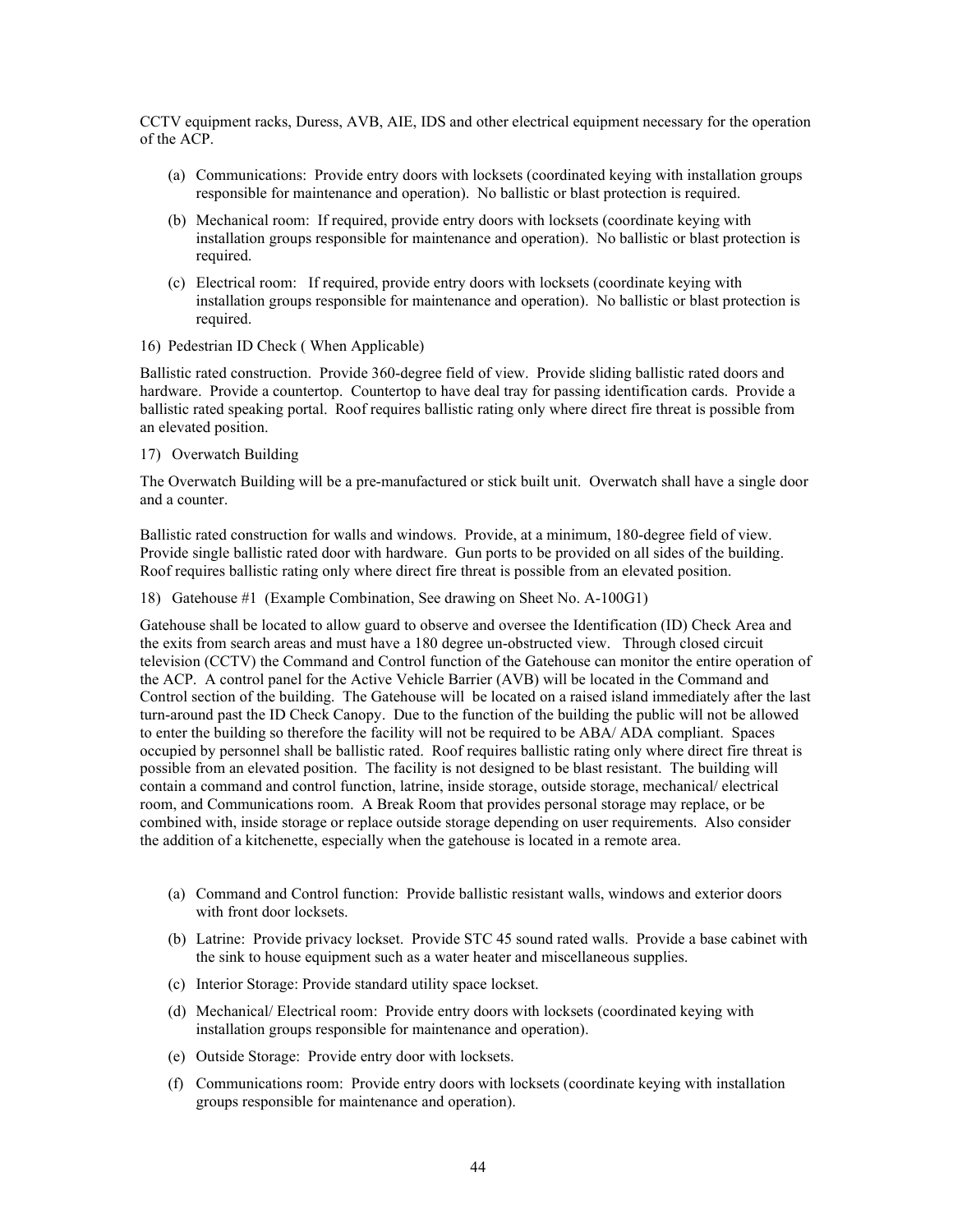19) Gatehouse without Outside Storage (Example Combination , See drawing on Sheet No. A-100G2)

Gatehouse shall be located to allow Gatehouse personnel to observe and oversee the Identification (ID) Check Area and the exits from search areas and must have a 180 degree un-obstructed view. Through closed circuit television (CCTV) the personnel in the Gatehouse can monitor the entire operation of the ACP. A control panel for the Active Vehicle Barrier (AVB) will be located in the Command and Control section of the building. The Gatehouse needs to be located on a raised island immediately after the last turn-around past the ID Check Canopy. Due to the function of the building the public will not be allowed to enter the building so therefore the facility will not be required to be ABA/ ADA compliant. The building will contain a command and control function, latrine, inside storage, mechanical/ electrical room, and Communications room. The Command and Control Functional Area will be protected with bullet resistant construction. Roof requires ballistic rating only where direct fire threat is possible from an elevated position. . A Break Room that provides personal storage may replace, or be combined with, inside storage depending on user requirements. Also consider the addition of a kitchenette, especially when the gatehouse is located in a remote area.

- (a) Command and Control function: Provide ballistic resistant walls, windows and exterior doors with locksets.
- (b) Latrine: Provide privacy lockset. Provide STC 45 sound rated walls. Provide a base cabinet with the sink to house equipment such as a water heater and miscellaneous supplies.
- (c) Interior Storage: Provide standard utility space lockset.
- (d) Mechanical/ Electrical room: Provide entry doors with locksets (coordinated keying with installation groups responsible for maintenance and operation).
- (e) Communications room: Provide entry doors with locksets (coordinated keying with installation groups responsible for maintenance and operation).
- 20) Command and Control with Search and Mechanical/ Electrical (Example Combination, See drawing on Sheet No. A-100CS)

The Command and Control function will enable guard oversight of the activities of the ID Check and Search Areas, and contain the master controls to activate the Active Vehicle Barrier (AVB). The Command and Control can monitor the operations of the Search Area including the Truck Search Canopy/Enclosed Facility and the Passenger Vehicle Search Canopy/ Enclosed Facility, through the use of closed circuit television (CCTV). The Enclosed Search Area Facility (when utilized) will include additional CCTV to mitigate the loss of direct line of sight from other areas within the ACP Control Zone. The Command and Control requires a 180 degree field of view. The building also houses, a Search Area function which provides weather protection for persons having their vehicles inspected, and Mechanical/ Electrical room. The Command and Control will have a bullet resistant observation window between itself and the Search Area to observe persons having their vehicle inspected. All interaction between Command and Control and non-ACP personnel shall include ballistic rated protection (e.g. Intercom, Pass Through Drawers, etc.). Command and Control will be protected with ballistic rated construction. Roof requires ballistic rating only where direct fire threat is possible from an elevated position.

- (a) Command and Control function: Provide ballistic resistant walls, windows and exterior doors with front door locksets.
- (b) Search Function: Provide entry door lockset.
- (c) Mechanical/ Electrical room: Provide entry doors with locksets (coordinate keying with installation groups responsible for maintenance and operation).
- (d) Communications room: Provide entry doors with locksets (coordinated keying with installation groups responsible for maintenance and operation).
- 21) Command and Control with Visitor Control Center (Example Combination, See drawing on Sheet No. A-100CV)

The Command and Control function will enable guard oversight of the activities of the ID Check and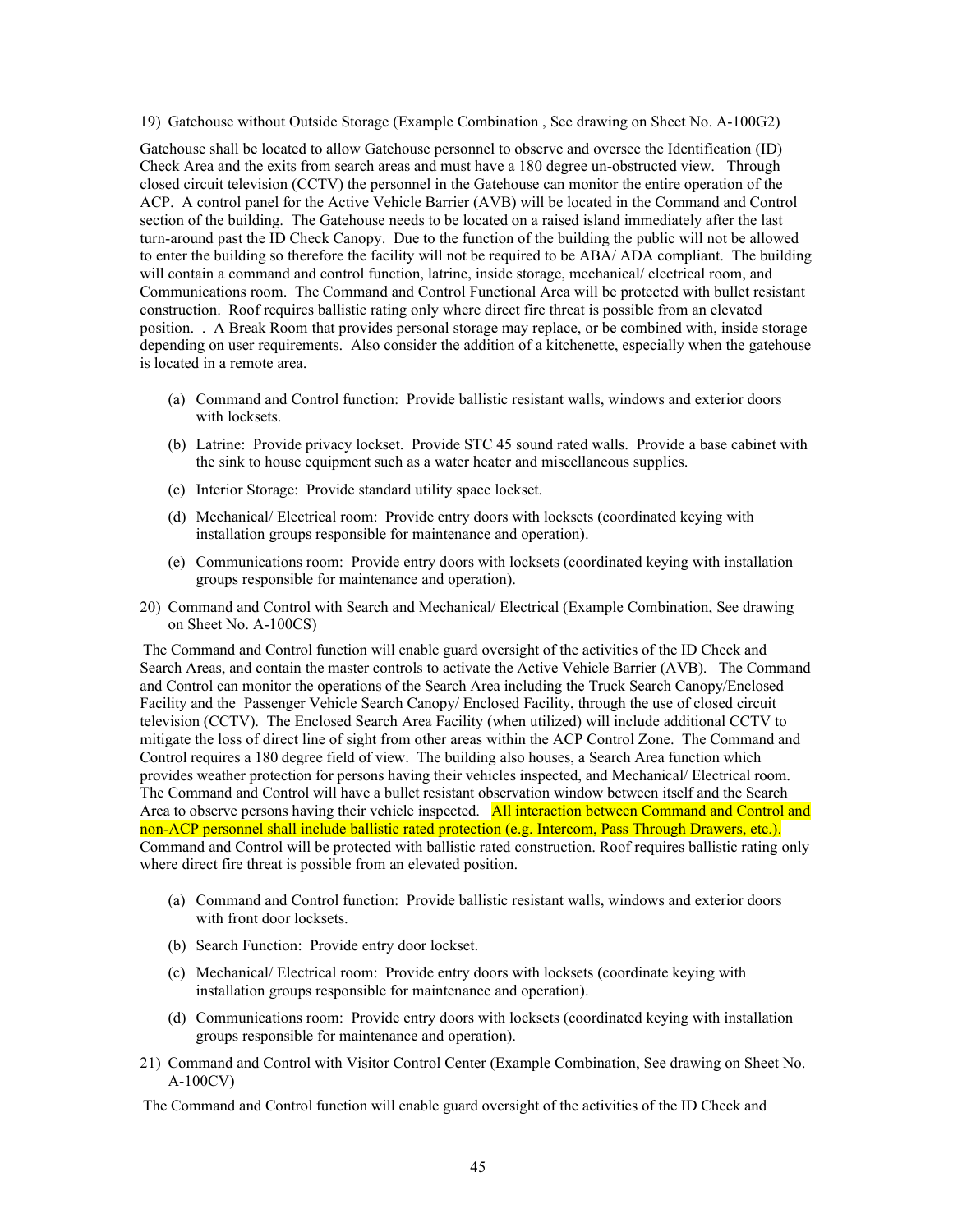Search Areas, and contain the master controls to activate the Active Vehicle Barrier (AVB). The Command and Control can monitor the operations of the Search Area including the Truck Search Canopy/Enclosed Facility and the Passenger Vehicle Search Canopy/ Enclosed Facility, through the use of closed circuit television (CCTV). The Enclosed Search Area Facility (when utilized) will include additional CCTV to mitigate the loss of direct line of sight from other areas within the ACP Control Zone. The Command and Control requires a 180 degree field of view. The building also houses, a Search Area function which provides weather protection for persons having their vehicles inspected, and Mechanical/ Electrical room. The Command and Control will have a bullet resistant observation window between itself and the Search Area to observe persons having their vehicle inspected. All interaction between Command and Control and non-ACP personnel shall include ballistic rated protection (e.g. Intercom, Pass Through Drawers, etc.).Command and Control will be protected with ballistic rated construction. Roof requires ballistic rating only where direct fire threat is possible from an elevated position.

- (a) Command and Control function: Provide ballistic resistant walls, windows and exterior doors with locksets.
- (b) Waiting and Processing: The space will have seating for visitors. The processing area will contain casework for processing operations. Provide plastic laminate casework with solid surface material countertops.
- (c) Vestibule: Provide exterior and interior vestibule doors with panic hardware.
- (d) Latrine: Provide privacy lockset. Provide STC 45 sound rated walls. Provide a base cabinet with the sink to house equipment such as a water heater and miscellaneous supplies.
- (e) Break Room: Provide passage lockset. Provide STC 45 sound rated walls. Provide a premanufactured kitchenette (unit kitchen) to include a microwave. Verify if arms storage or personal lockers are required.
- (f) Mechanical/ Electrical room: Provide entry doors with locksets (coordinate keying with installation groups responsible for maintenance and operation). Provide entry doors with locksets (coordinate keying with installation groups responsible for maintenance and operation).
- 22) Visitor Control with Search Function (Example Combination, See drawing on Sheet No. A-100VS)

The Visitor Control Center contains an entry vestibule, waiting area with additional space for containing persons who are having their vehicles inspected, processing area (two (2) processors), latrine, break room, mechanical/ electrical room, and Communications. Visitor Control Center shall have occupancy under 11 persons and shall be considered an unoccupied facility, and is not required to have blast resistant construction.

- (a) Vestibule: Provide exterior and interior vestibule doors with panic hardware.
- (b) Waiting and Processing: The space will have seating for visitors. The processing area will contain casework for processing operations. Provide plastic laminate casework with solid surface material countertops.
- (c) Latrine: Provide privacy lockset. Provide STC 45 sound rated walls. Provide a base cabinet with the sink to house equipment such as a water heater and miscellaneous supplies.
- (d) Break Room: Provide latchset. Provide STC 45 sound rated walls. Provide a pre-manufactured kitchenette (unit kitchen) to include a microwave. Verify if arms storage or personal lockers are required.
- (e) Mechanical/ Electrical room: Provide entry doors with locksets (coordinate keying with installation groups responsible for maintenance and operation).
- (f) Communications: Provide entry doors with locksets (coordinate keying with installation groups responsible for maintenance and operation).
- 23) Command and Control with Search, Pedestrian ID Check (Entrapment Area) , and Mechanical/ Electrical room (Example Combination, See drawing on Sheet No. A-100CSP)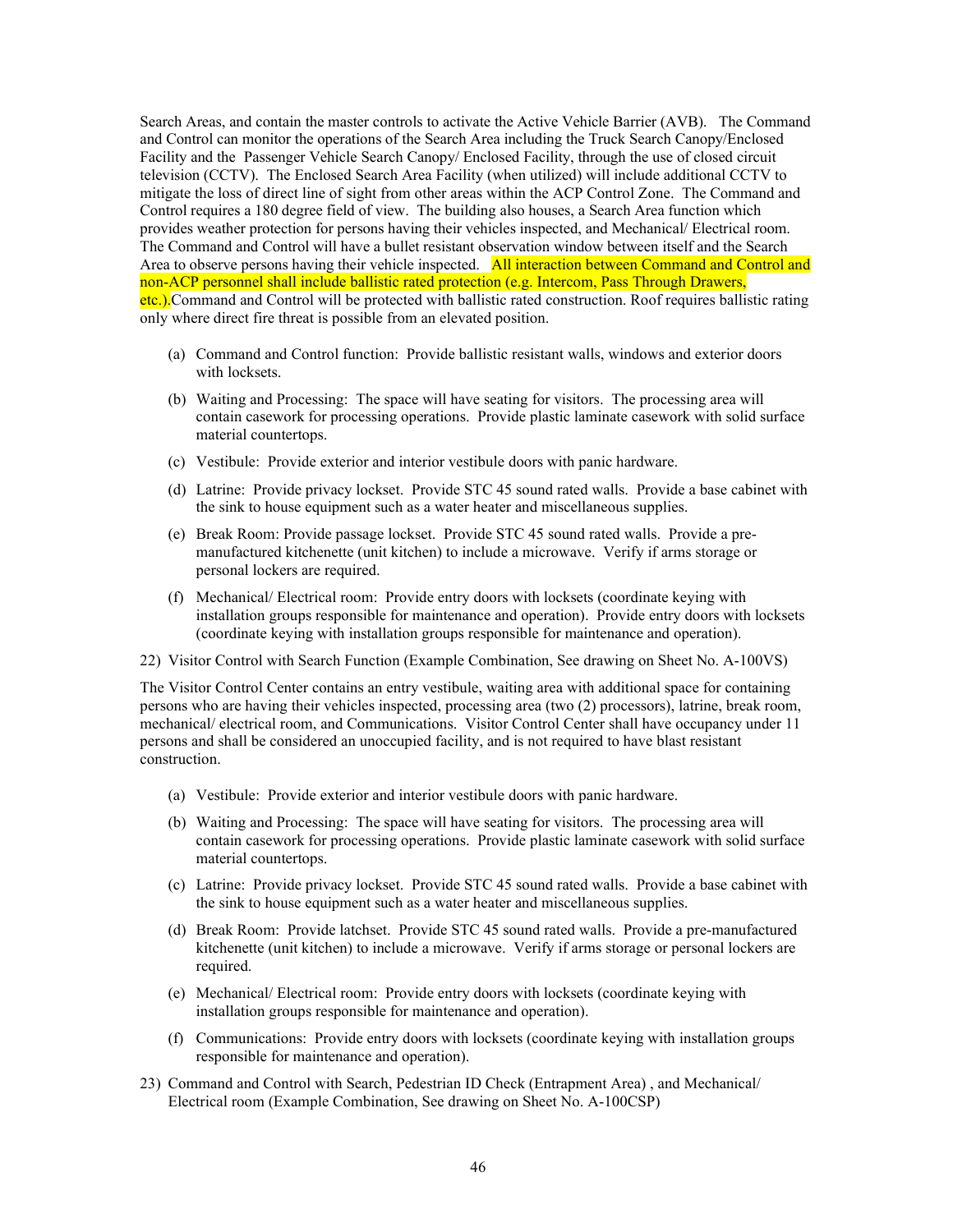The Command and Control function will enable guard oversight of the activities of the ID Check and Search Areas, and contain the master controls to activate the Active Vehicle Barrier (AVB). The Command and Control can monitor the operations of the Search Area including the Truck Search Canopy/Enclosed Facility and the Passenger Vehicle Search Canopy/ Enclosed Facility, through the use of closed circuit television (CCTV). The Enclosed Search Area Facility (when utilized) will include additional CCTV to mitigate the loss of direct line of sight from other areas within the ACP Control Zone. The Command and Control requires a 180 degree field of view. The building also houses, a Search Area function which provides weather protection for persons having their vehicles inspected, and Mechanical/ Electrical room. The Command and Control will have a bullet resistant observation window between itself and the Search Area to observe persons having their vehicle inspected. All interaction between Command and Control and non-ACP personnel shall include ballistic rated protection (e.g. Intercom, Pass Through Drawers, etc.). Command and Control will be protected with ballistic rated construction. Roof requires ballistic rating only where direct fire threat is possible from an elevated position.

- (a) Command and Control function: Provide ballistic resistant walls, windows and exterior doors with locksets.
- (b) Pedestrian ID Check (Entrapment Area): Provide an entrapment area controlled by Command and Control personnel. Walls between the Pedestrian ID Check (Entrapment Area) and Command and Control will be ballistic rated. Doors will have locksets and electric strikes.
- (c) Mechanical/ Electrical room: Provide entry doors with locksets (coordinate keying with installation groups responsible for maintenance and operation).
- 24) Command and Control with Pedestrian ID Check and Visitor Control Center (Example Combination, See drawing on Sheet No. A-100PVC)

The Command and Control function will enable guard oversight of the activities of the ID Check and Search Areas, and contain the master controls to activate the Active Vehicle Barrier (AVB). The Command and Control can monitor the operations of the Search Area including the Truck Search Canopy/Enclosed Facility and the Passenger Vehicle Search Canopy/ Enclosed Facility, through the use of closed circuit television (CCTV). The Enclosed Search Area Facility (when utilized) will include additional CCTV to mitigate the loss of direct line of sight from other areas within the ACP Control Zone. The Command and Control requires a 180 degree field of view. The building also houses, a Search Area function which provides weather protection for persons having their vehicles inspected, and Mechanical/ Electrical room. The Command and Control will have a bullet resistant observation window between itself and non-ACP personnel. . All interaction between Command and Control and non-ACP personnel shall include ballistic rated protection (e.g. Intercom, Pass Through Drawers, etc.). Command and Control will be protected with ballistic rated construction. Roof requires ballistic rating only where direct fire threat is possible from an elevated position.

- (a) Command and Control function: Provide bullet resistant protection. Provide bullet resistant exterior windows, doors with locksets.
- (b) Pedestrian Entrapment Area to have an entrapment area controlled by Command and Control personnel. Wall between the Pedestrian Entrapment Area and Command and Control will be ballistic rated. Doors will have locksets and electric strikes.
- (c) Waiting and Processing: The space will have seating for visitors. The processing area will contain casework for processing operations. Provide plastic laminate casework with solid surface material countertops.
- (d) Vestibule: Provide exterior and interior vestibule doors with panic hardware.

.

(e) Latrine: Provide privacy lockset. Provide STC 45 sound rated walls. Provide a base cabinet with the sink to house equipment such as a water heater and miscellaneous supplies.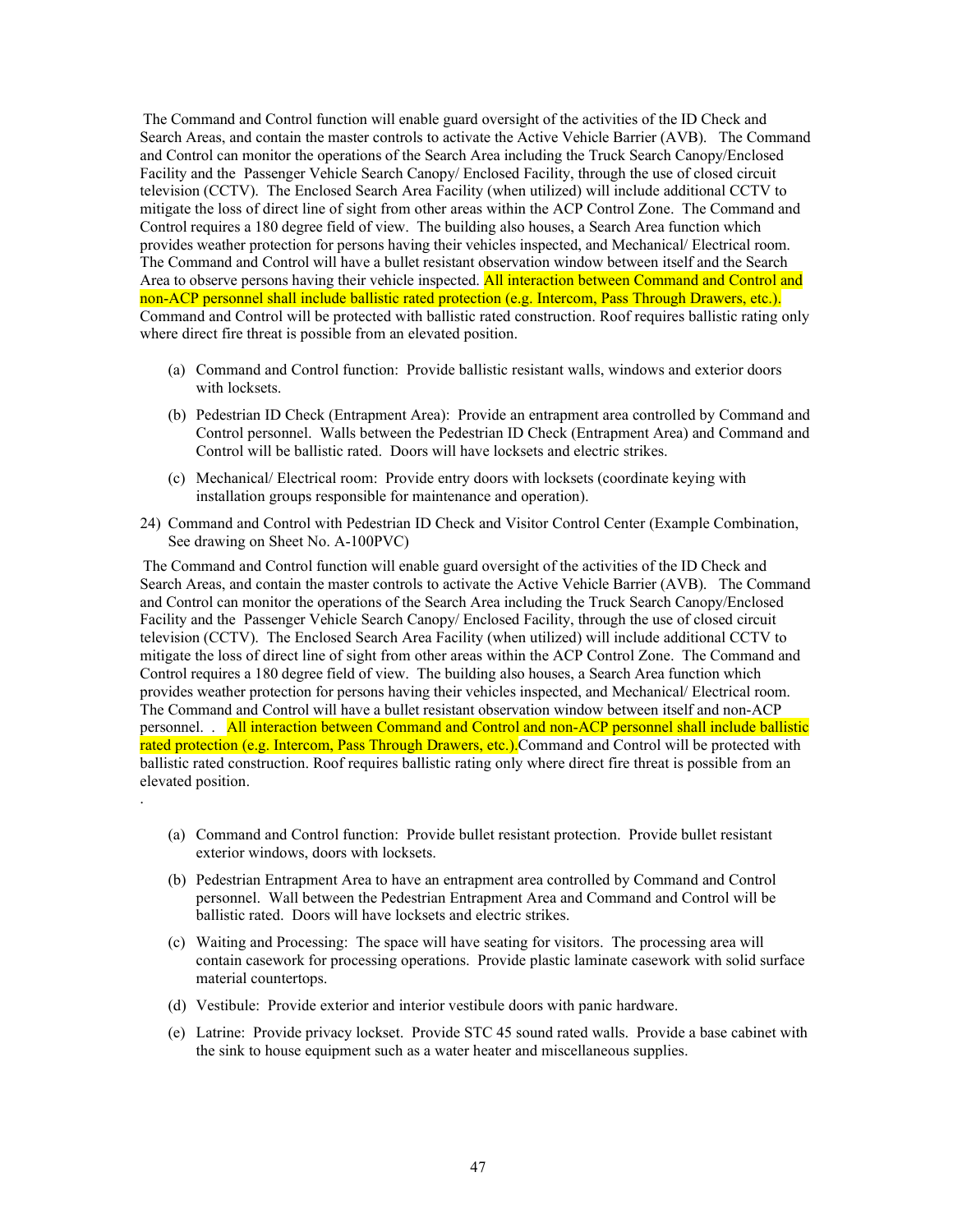- (f) Break Room: Provide latchset. Provide STC 45 sound rated walls. Provide a pre-manufactured kitchenette (unit kitchen) to include a microwave. Verify if arms storage or personal lockers are required.
- (g) Mechanical/ Electrical room: Provide entry doors with locksets (coordinate keying with installation groups responsible for maintenance and operation).
- (h) Communications room: Provide entry doors with locksets (coordinate keying with installation groups responsible for maintenance and operation).
- 25) Pedestrian Entrapment Area ID Check and Visitor Control Center (Example Combination, See drawing on Sheet No. A-100PV)

Ballistic resistant Pedestrian ID Check Entrapment Area can be pre-manufactured or stick built construction and will be installed on the end of Visitor Control Center. The pedestrian Entrapment Area is required to be ABA/ ADA compliant. Pedestrian Entrapment Area shall have a single door with a counter. The counter will include a deal tray for the passage of identification, and a speaking port to allow communication between the guard and persons wishing to enter the installation. The Visitor Control Center contains an entry vestibule, waiting and processing area, latrine, break room, mechanical/electrical room, and Communications room. The Visitor Control Center part of the building is non-ballistic rated. The combined facility shall have a routine occupancy of under 11 persons and shall not be considered an inhabited facility for the purposes of UFC 4-010-01. The Visitor Control Center part of this building is therefore, not required to have blast resistant construction.

- (a) Pedestrian ID Check: Ballistic rated construction. Roof requires ballistic rating only where direct fire threat is possible from an elevated position.
- (b) Waiting and Processing: The space will have seating for visitors. The processing area will contain casework for processing operations. Provide plastic laminate casework with solid surface material countertops.
- (c) Vestibule: Provide exterior and interior vestibule doors with panic hardware.
- (d) Latrine: Provide privacy lockset. Provide STC 45 sound rated walls. Provide a base cabinet with the sink to house equipment such as a water heater and miscellaneous supplies.
- (e) Break Room: Provide latchset. Provide STC 45 sound rated walls. Provide a pre-manufactured kitchenette (unit kitchen) to include a microwave. Verify if arms storage or personal lockers are required.
- (f) Mechanical/ Electrical room: Provide entry doors with locksets (coordinate keying with installation groups responsible for maintenance and operation).
- (g) Communications room: Provide entry doors with locksets (coordinate keying with installation groups responsible for maintenance and operation).
- 26) Overwatch Building with Command and Control (Example Combination, See drawing on Sheet No. A-100O)

The Overwatch building can be a pre-manufactured or stick built unit and consistent with the Center of Standardization (COS) drawings and Army Standard design manual and Installation Criteria [RFP Wizard: and Paragraph 6.0 PROJECT SPECIFIC REQUIREMENTS]. Overwatch building shall have a single door and a counter. Due to the function of the building the public will not be allowed to enter the building and the facility will not be ABA/ ADA compliant. See paragraph 17) Overwatch Building for additional requirements. The Command and Control functional area will enable guard oversight of the activities of the ID Check Area and Search Area Canopies, and will contain the controls to activate the AVB. Through closed circuit television (CCTV) the Command and Control can monitor the entire operation of the ACP. The Command and Control shall have a clear 180 degree field of view.

(a) Ballistic rated construction. Provide 360-degree field of view. Provide single swinging ballistic rated door with hardware. Provide 24-inch deep stainless steel counter. Gun ports to be provided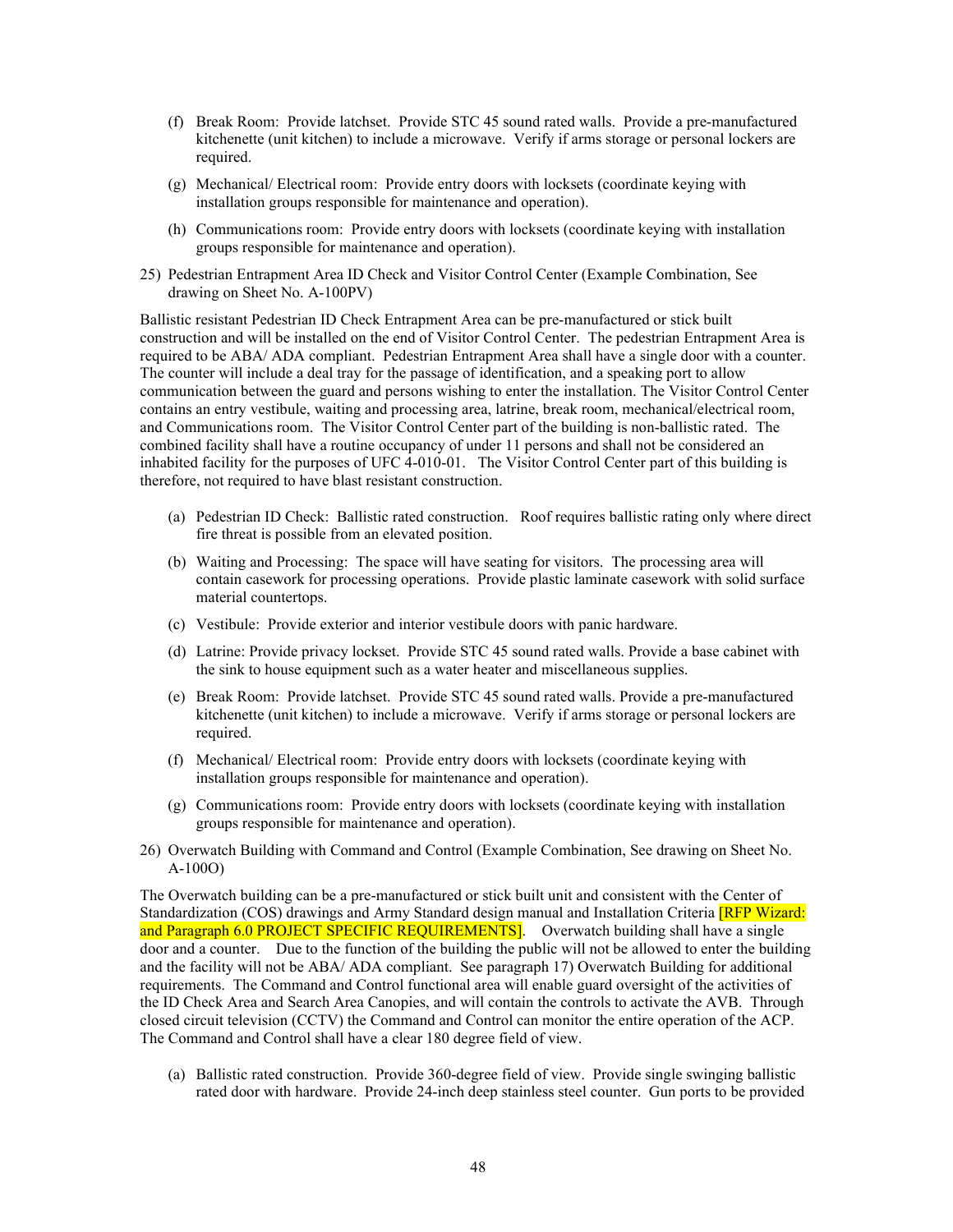on all sides of the building. Roof requires ballistic rating only where direct fire threat is possible from an elevated position.

### **3.5.1 Finishes and Interior Specialties:**

- A. GENERAL
- 1) Provide an exterior appearance massing that is consistent with the Installation's architectural theme.
- 2) Interior Building Appearance: Provide the facility interior with a warm, comfortable, and professional environment through the appropriate use of building materials, finishes, fabrics, color and texture. Provide materials of high quality, functional, easily maintained, and furnished as described herein. Provide complementary building finishes and details. Finish and fabrics shall provide a completely integrated interior design. Coordinate the interior building appearance with the exterior building appearance.
- 3) Interior Design Categories: Interior Design is divided into two categories (1) Structural Interior Design (SID) and (2) Furniture, Fixtures and Equipment (FF&E). SID is the design of building related interior finishes and includes the selection and specification of interior and exterior materials, and finishes for the building environment. Items typically considered a part of the building design include but are not limited to: exterior and interior building materials, floor, wall and ceiling finishes, built-in casework, millwork, fixed equipment, trim item, signage, window treatment, etc. Building related items are those materials and finishes that are generally applied or fastened to the building. Furniture related interior design (FF&E) is the design of the interior furniture and includes the selection and specification of these items. Items typically considered part of the furniture package include but are not limited to: workstations, seating, tables, storage units, trash receptacles, etc. Provide appropriate furniture finishes and fabrics for the intended use. Provide upholstery fabric (color, pattern, and fiber content) that is easily cleaned and helps hide soiling. Patterned or multi-colored fabrics are recommended for seating.

### B. FINISHES

The following requirements include both functional and example combinations of functional requirements, where identified. Any reference to installation criteria is to establish materials and finishes consistent with the installation's architectural theme.

- 1) ID Check Canopy, Passenger Vehicle Search Area Canopy or Enclosed Facility, Truck Search Area Canopy or Enclosed Facility (As Required)
	- (a) Painted structural steel framing, soffits and beam covers.
	- (b) Painted bollards and screening panels.
- 2) ID Check Guard Booths:
	- (a) Pre-manufactured booth or stick built construction with 3'-0" by 3'-0" anti-fatigue mat. Walls may be painted ballistic resistant wall panels. Inside ceiling height shall be, as a minimum, 7'-2" above finish floor.
- 3) Search Function/ Bus Shelter (When Applicable)
	- (a) Sealed concrete floor slab. Walls shall be pre-manufactured steel or aluminum framing with glass. Ceilings can be solid steel or aluminum or glass per manufacturer's standard. Framing can be clear aluminum, anodized aluminum, or painted in accordance with the Installation criteria.
	- (b) Benches can be metal or wood. Wood benches shall have manufacturer's approved sealant/ preservative.
- 4) Small Search Area Building (When Applicable)
	- (a) Office: Provide porcelain tile or ground and polished concrete for the floor finish, porcelain tile or resilient base for the wall/ floor base. Provided painted wallboard for the wall finish. Provide suspended acoustic tile with recessed light fixtures in a grid pattern. Tile suspension system shall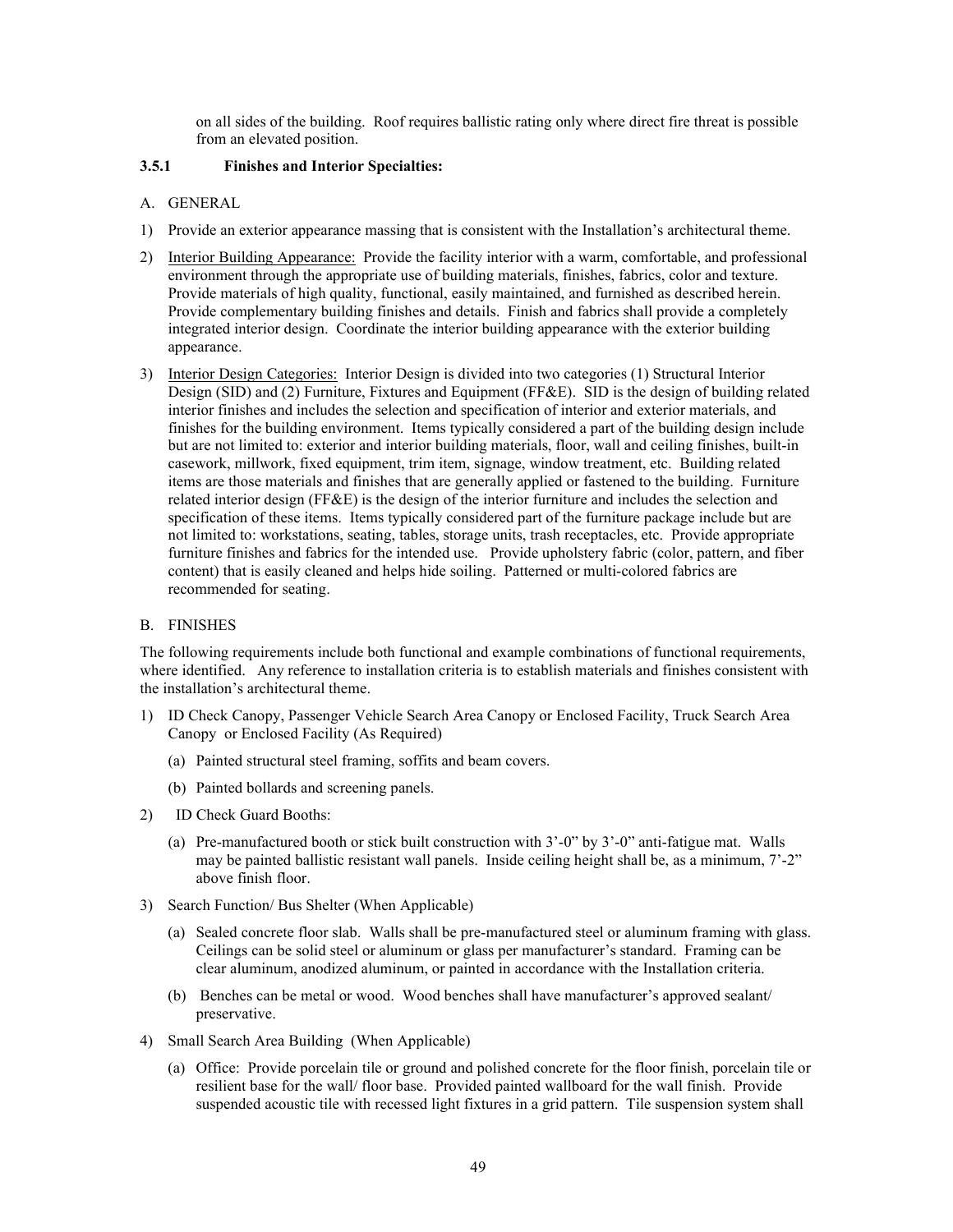be an exposed type. Provide ceiling heights that are a minimum of 8'-0" above the finish floor. Provide solid surface window sills.

- (b) Break Room: Provide porcelain tile or ground and polished concrete for the floor finish, porcelain tile or resilient base for the wall/ floor base. Provided painted wallboard for the wall finish. Provide suspended acoustic tile with recessed light fixtures in a grid pattern. Tile suspension system shall be an exposed type. Provide ceiling heights that are a minimum of 8'-0" above the finish floor. Provide plastic laminate cabinetry on pre-engineered kitchenette, and countertop and back splashes constructed of solid surface material. Provide solid surface window sills.
- (c) Latrine: Provide porcelain tile or ground and polished concrete for the floor finish, porcelain tile or resilient base for the wall/ floor trim appropriate for the floor finish. Provide porcelain tile on the wet wall and painted wallboard on all other walls. Provide painted wallboard ceiling with recessed light fixtures. Provide 8'-0" minimum ceiling heights above the finished floor. Provide plastic laminate on sink cabinetry and solid surface material on countertop and back splash.
- (d) Inside Storage: Provide porcelain tile or ground and polished concrete for the floor finish, porcelain tile or resilient base for the wall/ floor trim appropriate for the floor finish. Provide painted wallboard for the wall finish. Provide painted wallboard ceiling with recessed light fixtures. Provide 8'-0" minimum ceiling heights above the finished floor. Provide mop sink and mop holder with shelf.
- (e) Mechanical/ Electrical room: Provide exposed sealed concrete for floor finish. Resilient base for wall/ floor trim. Walls shall be painted concrete masonry or wallboard. Provide rigid gypsum wallboard ceiling with recessed light fixtures. Ceiling to be an exposed painted structure.
- (f) Communications room: Provide exposed sealed concrete for floor finish. Resilient base for wall/ floor trim. Walls shall be painted concrete masonry or wallboard. Provide rigid gypsum wallboard ceiling with recessed light fixtures. Ceiling to be an exposed painted structure.
- (g) Outside Storage: Provide sealed concrete for floor finish. Resilient base for wall/ floor trim. Walls shall be painted concrete masonry or wallboard. Provide rigid gypsum wallboard ceiling with recessed light fixtures. Ceiling to be an exposed painted structure.
- 5) Large Search Area Building (When Applicable)
	- (a) X ray/ Metal Detector: Provide porcelain tile or ground and polished concrete for the floor finish, porcelain tile or resilient base for the wall/ floor base. Provide protective wallcovering 36" high with a chair rail and painted wallboard above the protective wallcovering. Provide painted wallboard for all other wall finish. Include stainless steel corner guards on all exposed corners. Provide suspended acoustic tile with recessed light fixtures in a grid pattern. Tile suspension system shall be an exposed type. Provide ceiling heights that are a minimum of 8'-0" above the finish floor. Provide solid surface window sills.
	- (b) Provost Marshal: Provide porcelain tile or ground and polished concrete for the floor finish, porcelain tile or resilient base for the wall/ floor base. Provided painted wallboard for the wall finish. Provide suspended acoustic tile with recessed light fixtures in a grid pattern. Tile suspension system shall be an exposed type. Provide ceiling heights that are a minimum of 8'-0" above the finish floor.
	- (c) Latrine: Provide porcelain tile or ground and polished concrete for the floor finish, porcelain tile or resilient base for the wall/ floor trim appropriate for the floor finish. Provide porcelain tile on the wet wall and painted wallboard on all other walls. Provide painted wallboard ceiling with recessed light fixtures. Provide 8'-0" minimum ceiling heights above the finished floor. Provide plastic laminate on sink cabinetry and solid surface material on countertop and back splash.
	- (d) Visitor Processor: Provide porcelain tile or stained concrete for the floor finish, porcelain tile or resilient base for the wall/ floor trim appropriate for the floor finish. Provide protective wallcovering 36" high with a chair rail and painted wallboard above the protective wallcovering. Provide painted wallboard for all other wall finish. Include stainless steel corner guards on all exposed corners. Provide painted wallboard ceiling with recessed light fixtures. Provide 8'-0"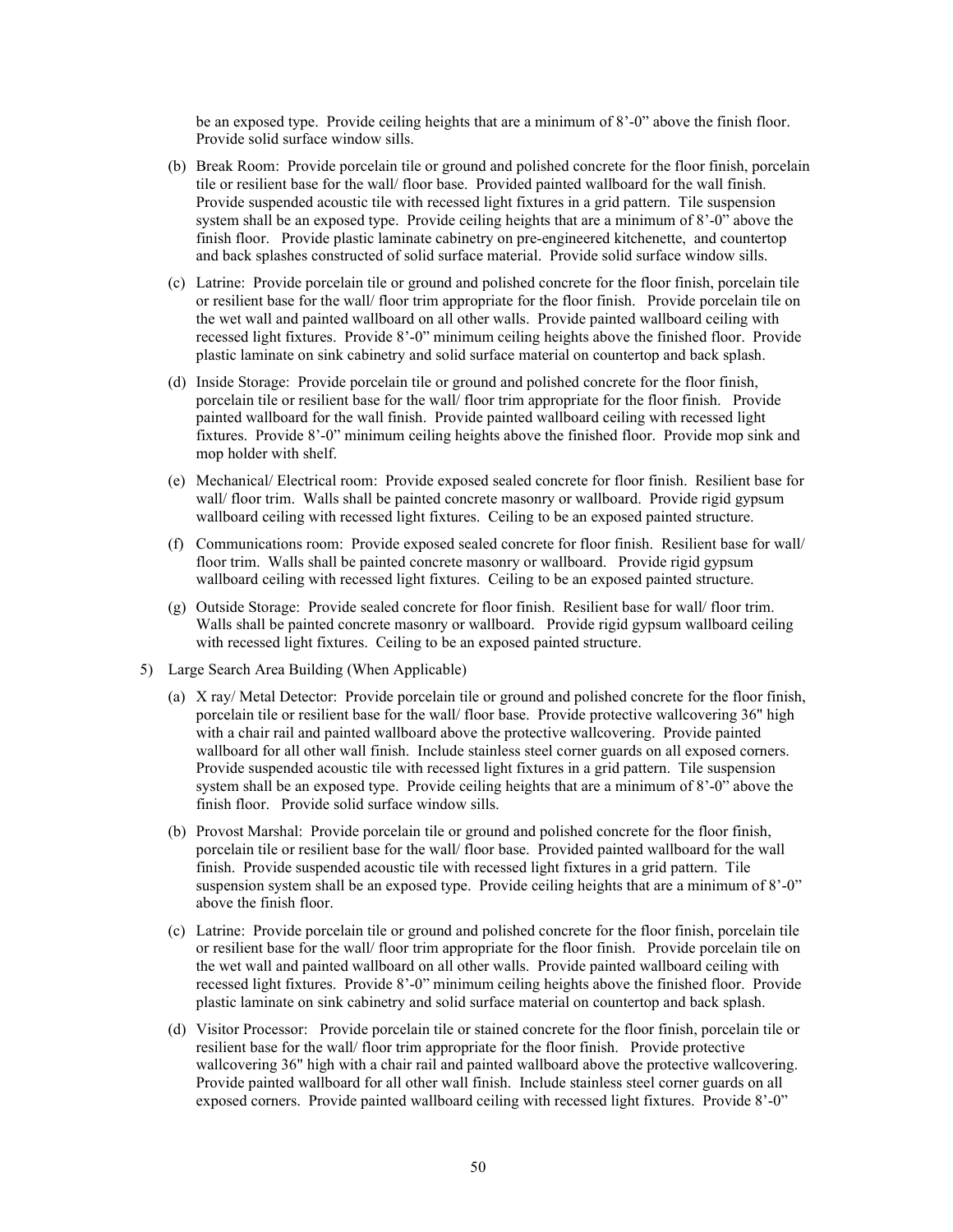minimum ceiling heights above the finished floor. Provide solid surface counter top and window sills.

- (e) Hall: Provide porcelain tile or ground and polished concrete for the floor finish, porcelain tile or resilient base for the wall/ floor trim appropriate for the floor finish. Provide protective wallcovering 36" high with a chair rail and painted wallboard above the protective wallcovering. Provide painted wallboard for all other wall finish. Include stainless steel corner guards on all exposed corners. Provide painted wallboard ceiling with recessed light fixtures. Provide 8'-0" minimum ceiling heights above the finished floor.
- (f) Break Room: Provide porcelain tile or ground and polished concrete for the floor finish, porcelain tile or resilient base for the wall/ floor base. Provided painted wallboard for the wall finish. Provide suspended acoustic tile with recessed light fixtures in a grid pattern. Tile suspension system shall be an exposed type. Provide ceiling heights that are a minimum of 8'-0" above the finish floor. Provide plastic laminate cabinetry on pre-engineered kitchenette, and countertop and back splashes constructed of solid surface material. Provide solid surface window sills.
- (g) Outside Storage: Provide sealed concrete for floor finish. Resilient base for wall/ floor trim. Walls shall be painted concrete masonry or wallboard. Ceiling to be an exposed painted structure.
- (h) Mechanical/ Electrical room: Provide exposed sealed concrete for floor finish. Resilient base for wall/ floor trim. Walls shall be painted concrete masonry or wallboard. Provide rigid gypsum wallboard ceiling with recessed light fixtures. Ceiling to be an exposed painted structure.
- (i) Communications room: Provide exposed sealed concrete for floor finish. Resilient base for wall/ floor trim. Walls shall be painted concrete masonry or wallboard. Provide rigid gypsum wallboard ceiling with recessed light fixtures. Ceiling to be an exposed painted structure.
- 6) Command and Control

Provide walls, doors, door frames, window frames and glazing that are ballistic rated as defined herein. Provide ballistic rated roof/ceilings at locations where a direct fire threat is possible from an elevated position. Provide porcelain tile or ground and polished concrete for the floor finish, porcelain tile or resilient base for the wall/ floor trim appropriate for the floor finish. Provide protective wallcovering 36" high with a chair rail and painted wallboard above the protective wallcovering. Provide painted wallboard for all other wall finish. Include stainless steel corner guards on all exposed corners. Provide suspended acoustical tile with recessed light fixtures and hold down clips for the ceiling. Provide 8'-0" minimum ceiling heights above the finished floor. Provide a raised section of the ceiling at the counter for the installation of CCTV monitors that place the monitor out of the line of sight of a person looking out the windows. Provide solid surface material for countertops and window sills. Example Combinations may include the following:

- (a) Latrine: Provide porcelain tile or ground and polished concrete for the floor finish, porcelain tile or resilient base for the wall/ floor trim appropriate for the floor finish. Provide porcelain tile on the wet wall and painted wallboard on all other walls. Provide painted wallboard ceiling with recessed light fixtures. Provide 8'-0" minimum ceiling heights above the finished floor. Provide plastic laminate on sink cabinetry and solid surface material on countertop and back splash.
- (b) Inside Storage: Provide porcelain tile or ground and polished concrete for the floor finish, porcelain tile or resilient base for the wall/ floor trim appropriate for the floor finish. Provide painted wallboard for the wall finish. Provide painted wallboard ceiling with recessed light fixtures. Provide 8'-0" minimum ceiling heights above the finished floor. Provide mop sink and mop holder with shelf.
- (c) Mechanical/ Electrical room: Provide exposed sealed concrete for floor finish. Resilient base for wall/ floor trim. Walls shall be painted concrete masonry or wallboard. Ceiling to be an exposed painted structure.
- 7) Latrines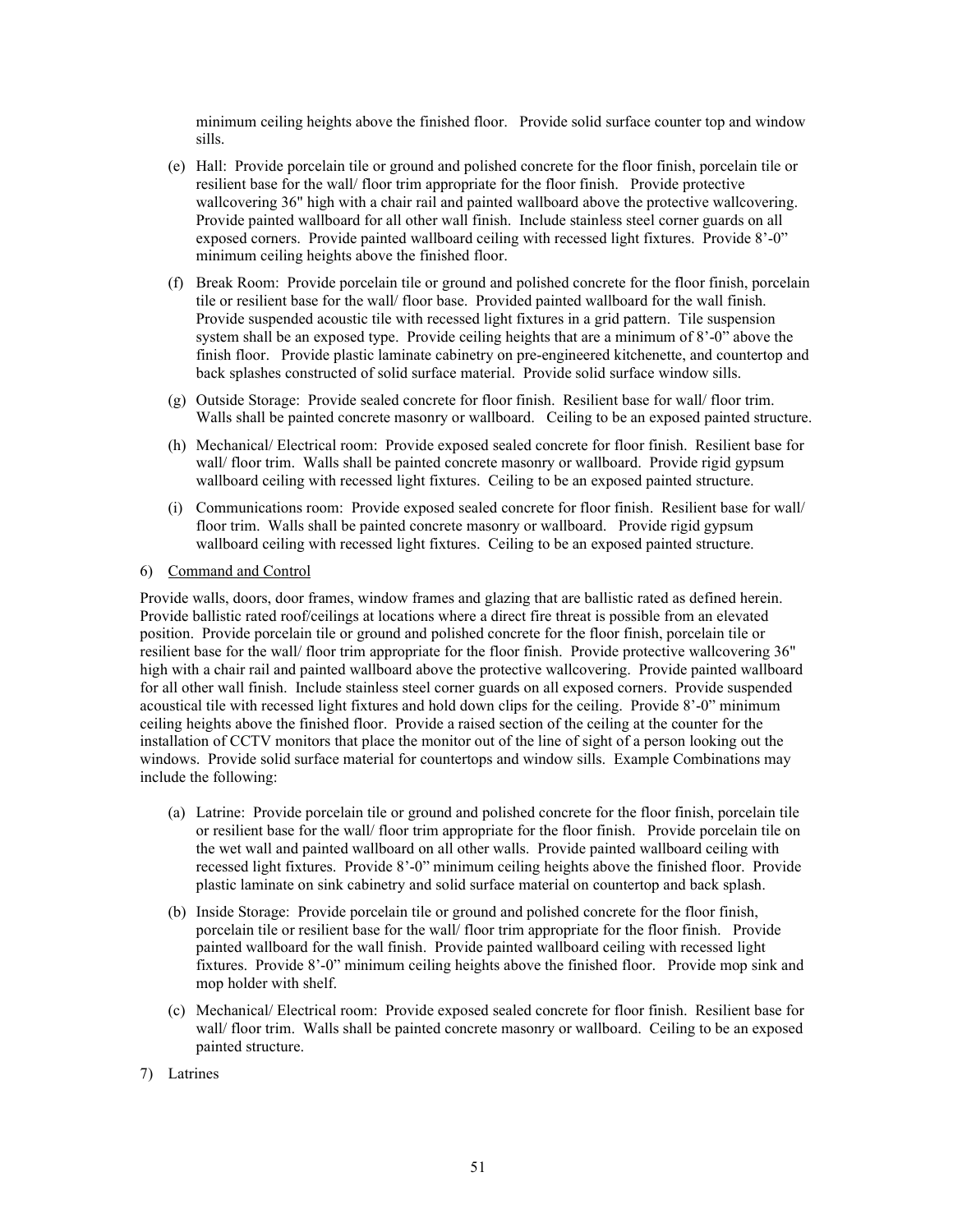- (a) Provide porcelain tile or sealed concrete for floor finish, porcelain tile or resilient base for wall/ floor trim appropriate for the floor finish. Walls shall be painted concrete masonry or wallboard or fully tiled per Installation criteria. Wet walls are required to be painted concrete masonry or porcelain tile. Provide rigid gypsum wallboard ceiling with recessed light fixtures. Provide 8'-0" minimum ceiling heights above the finished floor. Provide plastic laminate on sink cabinetry and solid surface material on countertop and back splash.
- 8) Outside Storage Building

Provide stick built or pre-manufactured unit per Installation criteria.

- (a) Provide exposed sealed concrete for floor finish. Resilient base for wall/ floor trim. Walls shall be painted. Ceiling shall be exposed structure.
- 9) Communications with Mechanical/ Electrical Equipment Building
	- (a) Communications: Provide exposed sealed concrete for floor finish. Resilient base for wall/ floor trim. Walls shall be painted concrete or wallboard. Ceiling to be an exposed painted structure.
	- (b) Mechanical/ Electrical room: Where required, provide exposed sealed concrete for floor finish. Resilient base for wall/ floor trim. Walls shall be painted concrete or wallboard. Ceiling to be an exposed painted structure.
- 10) Pedestrian ID Check (If Required):
	- (a) Pre-manufactured booth or stick built construction, with 3'-0" by 3'-0" anti-fatigue mat. Walls may be painted ballistic resistant wall panels. Inside ceiling height shall be a minimum of 7'-2" above finish floor.
- 11) Overwatch Building
	- (a) Pre-manufactured booth or stick built construction with 3'-0" by 3'-0" anti-fatigue mat. Walls may be painted ballistic resistant wall panels and glazing. Overwatch shall have a single door and counter. Inside ceiling height shall be a minimum of 7'-2" above finish floor.
- 12) Gatehouse (Example Combination, See drawing on Sheet No. A-100G1)

Provide walls, doors, door frames, window frames and glazing that are ballistic rated as defined herein. Provide ballistic rated roof/ceilings at locations where a direct fire threat is possible from an elevated position .

- (a) Command and Control: Provide porcelain tile or ground and polished concrete for the floor finish, porcelain tile or resilient base for the wall/ floor trim appropriate for the floor finish. Provide protective wallcovering 36" high with a chair rail and painted wallboard above the protective wallcovering. Provide painted wallboard for all other wall finish. Include stainless steel corner guards on all exposed corners. Provide suspended acoustical tile with recessed light fixtures and hold down clips for the ceiling. Provide 8'-0" minimum ceiling heights above the finished floor. Provide a raised section of the ceiling in front of the front wall for the installation of CCTV monitors that place the monitor out of the line of sight of a person looking out the windows. Provide solid surface material for countertops and window sills.
- (b) Latrine: Provide porcelain tile or ground and polished concrete for the floor finish, porcelain tile or resilient base for the wall/ floor trim appropriate for the floor finish. Provide porcelain tile on the wet wall and painted wallboard on all other walls. Provide painted wallboard ceiling with recessed light fixtures. Provide 8'-0" minimum ceiling heights above the finished floor. Provide plastic laminate on sink cabinetry and solid surface material on countertop and back splash.
- (c) Inside Storage: Provide porcelain tile or ground and polished concrete for the floor finish, porcelain tile or resilient base for the wall/ floor trim appropriate for the floor finish. Provide painted wallboard for the wall finish. Provide painted wallboard ceiling with recessed light fixtures. Provide 8'-0" minimum ceiling heights above the finished floor. Provide mop sink and mop holder with shelf.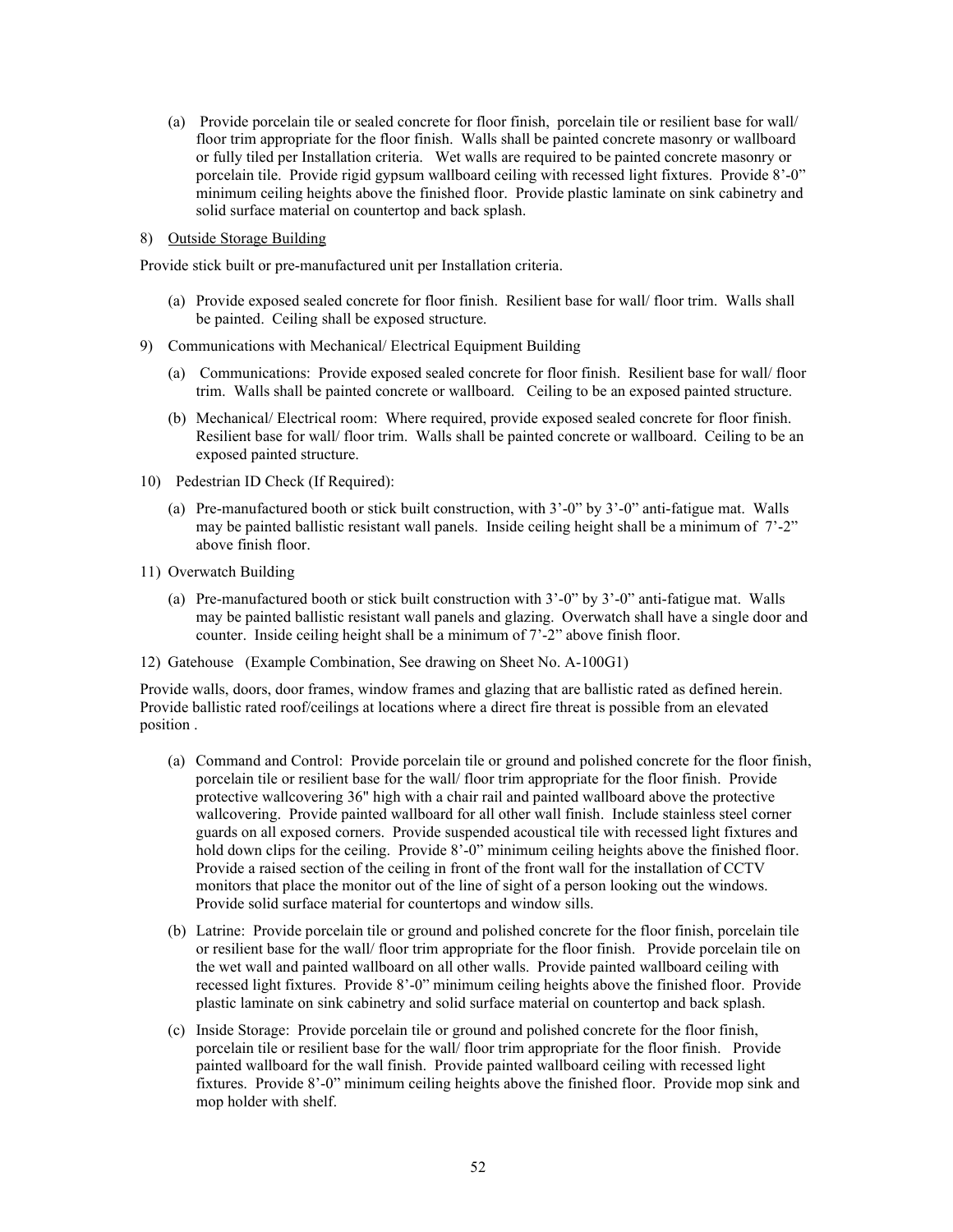- (d) Mechanical/ Electrical room: Provide exposed sealed concrete for floor finish. Resilient base for wall/ floor trim. Walls shall be painted concrete masonry or wallboard. Provide rigid gypsum wallboard ceiling with recessed light fixtures. Provide 8'-0" minimum ceiling heights above the finished floor.
- (e) Communications: Provide exposed sealed concrete for floor finish. Resilient base for wall/ floor trim. Walls shall be painted concrete masonry or wallboard. Provide rigid gypsum wallboard ceiling with recessed light fixtures. Provide 8'-0" minimum ceiling heights above the finished floor.
- (f) Outside Storage: Provide sealed concrete for floor finish. Resilient base for wall/ floor trim. Walls shall be painted concrete masonry or wallboard. Provide rigid gypsum wallboard ceiling with recessed light fixtures. Provide 8'-0" minimum ceiling heights above the finished floor.

13) Gatehouse without Outside Storage (Example Combination, See drawing on Sheet No. A-100G2)

Provide walls, doors, door frames, window frames and glazing that are ballistic rated as defined herein.

- (a) Command and Control function: Provide porcelain tile or ground and polished concrete for the floor finish, porcelain tile or resilient base for the wall/ floor trim appropriate for the floor finish. Provide protective wallcovering 36" high with a chair rail and painted wallboard above the protective wallcovering. Provide painted wallboard for all other wall finish. Include stainless steel corner guards on all exposed corners. Provide suspended acoustical tile with recessed light fixtures and hold down clips for the ceiling. Provide 8'-0" minimum ceiling heights above the finished floor. Provide a raised section of the ceiling in front of the front wall for the installation of CCTV monitors that place the monitor out of the line of sight of a person looking out the windows. Provide solid surface material for countertops and window sills. Provide ballistic rated roof/ceilings at locations where a direct fire threat is possible from an elevated position.
- (b) Latrine: Provide porcelain tile or ground and polished concrete for the floor finish, porcelain tile or resilient base for the wall/ floor trim appropriate for the floor finish. Provide porcelain tile on the wet wall and painted wallboard on all other walls. Provide painted wallboard ceiling with recessed light fixtures. Provide 8'-0" minimum ceiling heights above the finished floor. Provide plastic laminate on sink cabinetry and solid surface material on countertop and back splash.
- (c) Inside Storage: Provide porcelain tile or ground and polished concrete for the floor finish, porcelain tile or resilient base for the wall/ floor trim appropriate for the floor finish. Provide painted wallboard for the wall finish. Provide painted wallboard ceiling with recessed light fixtures. Provide 8'-0" minimum ceiling heights above the finished floor. Provide mop sink and mop holder with shelf.
- (d) Mechanical/ Electrical room: Provide exposed sealed concrete for floor finish. Resilient base for wall/ floor trim. Walls shall be painted concrete masonry or wallboard. Provide rigid gypsum wallboard ceiling with recessed light fixtures. Provide 8'-0" minimum ceiling heights above the finished floor.
- (e) Communications: Provide exposed sealed concrete for floor finish. Resilient base for wall/ floor trim. Walls shall be painted concrete masonry or wallboard. Provide rigid gypsum wallboard ceiling with recessed light fixtures. Provide 8'-0" minimum ceiling heights above the finished floor.
- 14) Command and Control with Search Function and Mechanical/ Electrical (Example Combination, See drawing on Sheet No. A-100CS)
	- (a) Command and Control: Provide walls, doors, door frames, window frames and glazing that are ballistic rated as defined herein. Provide ballistic rated roof/ceilings at locations where a direct fire threat is possible from an elevated position. Provide porcelain tile or ground and polished concrete for the floor finish, porcelain tile or resilient base for the wall/ floor trim appropriate for the floor finish. Provide protective wallcovering 36" high with a chair rail and painted wallboard above the protective wallcovering. Provide painted wallboard for all other wall finish. Include stainless steel corner guards on all exposed corners. Provide suspended acoustical tile with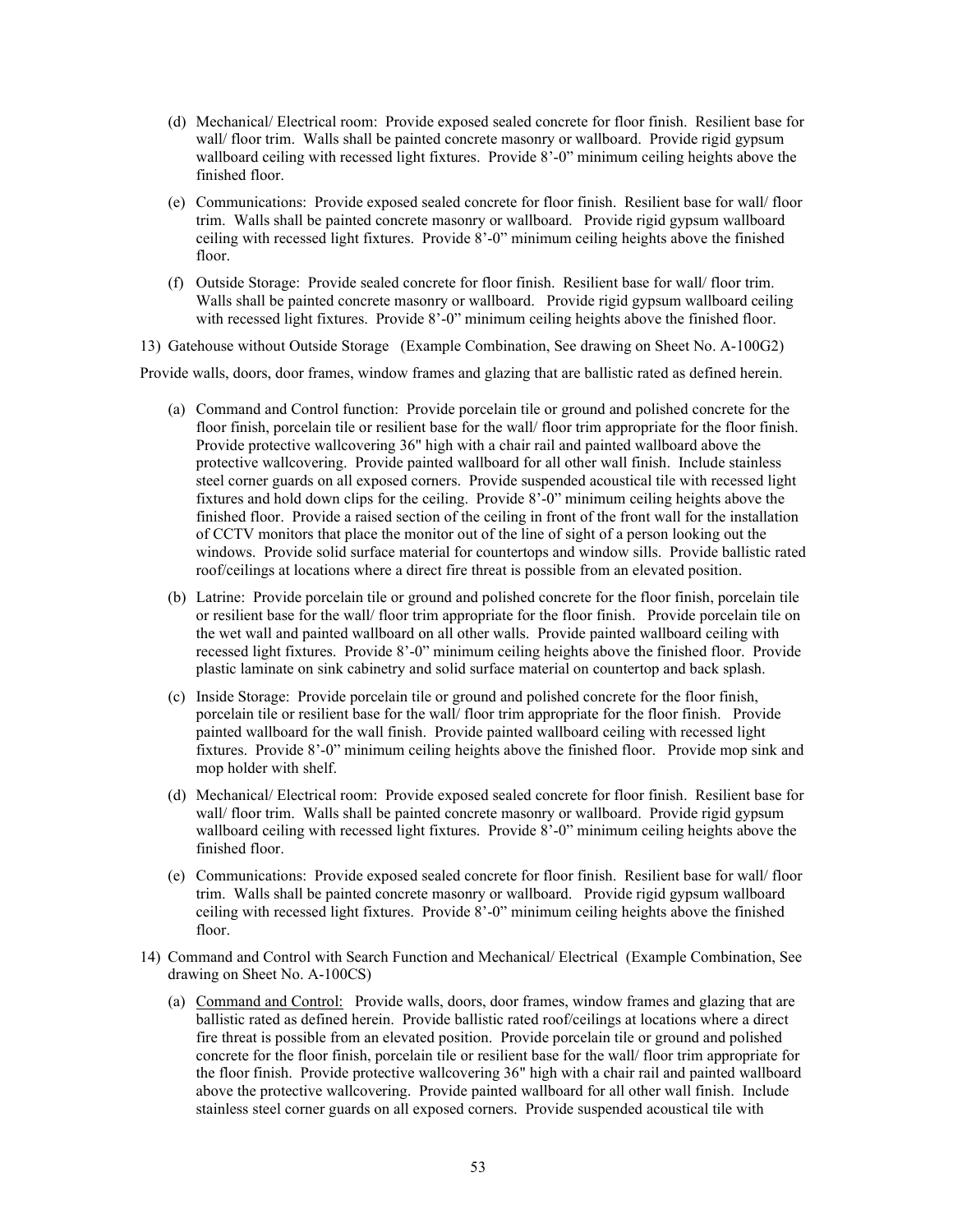recessed light fixtures and hold down clips for the ceiling. Provide 8'-0" minimum ceiling heights above the finished floor. Provide a raised section of the ceiling at the counter for the installation of CCTV monitors that place the monitor out of the line of sight of a person looking out the windows. Provide solid surface material for countertops and window sills.

- (b) Search: Provide exposed sealed concrete for floor finish. Resilient base for wall/ floor trim. Walls shall be painted concrete masonry or wallboard. If wallboard, provide protective wallcovering 36" high with a chair rail and painted wallboard above the protective wallcovering. Include stainless steel corner guards on all exposed corners. Provide rigid gypsum wallboard ceiling with recessed light fixtures. Window wall shall be steel or aluminum with anodized or painted finish per Installation criteria. Provide 8'-0" minimum ceiling heights above the finished floor.
- (c) Inside Storage: Provide porcelain tile or ground and polished concrete for the floor finish, porcelain tile or resilient base for the wall/ floor trim appropriate for the floor finish. Provide painted wallboard for the wall finish. Provide painted wallboard ceiling with recessed light fixtures. Provide 8'-0" minimum ceiling heights above the finished floor.
- (d) Mechanical/ Electrical room: Provide exposed sealed concrete for floor finish. Resilient base for wall/ floor trim. Walls shall be painted concrete masonry or wallboard. Provide rigid gypsum wallboard ceiling with recessed light fixtures. Ceiling to be an exposed painted structure.
- 15) Command and Control with Visitor Control Center (Example Combination, See drawing on Sheet No. A-100CV)
	- (a) Command and Control: Provide walls, doors, door frames, window frames and glazing that are ballistic rated as defined herein for the Command and Control portion of the building. Provide ballistic rated roof/ceilings at locations where a direct fire threat is possible from an elevated position. Provide porcelain tile or ground and polished concrete for the floor finish, porcelain tile or resilient base for the wall/ floor trim appropriate for the floor finish. Provide protective wallcovering 36" high with a chair rail and painted wallboard above the protective wallcovering. Provide painted wallboard for all other wall finish. Include stainless steel corner guards on all exposed corners. Provide painted wallboard above protective wall covering Provide suspended acoustical tile with recessed light fixtures and hold down clips for the ceiling. Provide 8'-0" minimum ceiling heights above the finished floor. Provide a raised section of the ceiling at the counter for the installation of CCTV monitors that place the monitor out of the line of sight of a person looking out the windows. Provide solid surface material for countertops and window sills.
	- (b) Vestibule: Provide Porcelain tile floor and base or ground and polished concrete with resilient base. Include an entrance floor mat and frame of sufficient size to protect floor from pedestrian traffic. Provide painted gypsum wallboard for the wall finish. Provide rigid gypsum wallboard with recessed light fixtures for the ceiling. Provide 8'-0" minimum ceiling heights above the finished floor. Provide solid surface window sills.
	- (c) Waiting and Processing: Provide porcelain tile or ground and polished concrete for the floor finish in the waiting and carpet tile in the processing; porcelain tile or resilient base for the wall/floor appropriate for the floor finish in the waiting and resilient base in the processing. Provide protective wallcovering 36" high with a chair rail and painted wallboard above the protective wallcovering. Provide painted wallboard for all other wall finish. Include stainless steel corner guards on all exposed corners. Provide painted wallboard ceiling with recessed light fixtures. Provide 8'-0" minimum ceiling heights above the finished floor. Provide chair rails along wall at location of seating. Provide solid surface window sills.
	- (d) Latrine: Provide porcelain tile or ground and polished concrete for the floor finish, porcelain tile or resilient base for the wall/ floor trim appropriate for the floor finish. Provide porcelain tile on the wet wall and painted wallboard on all other walls. Provide painted wallboard ceiling with recessed light fixtures. Provide 8'-0" minimum ceiling heights above the finished floor. Provide plastic laminate on sink cabinetry and solid surface material on countertop and back splash.
	- (e) Break Room: Provide Porcelain tile floor and base or ground and polished concrete with resilient base. Painted gypsum wallboard for the wall finish. Provide suspended acoustical tile with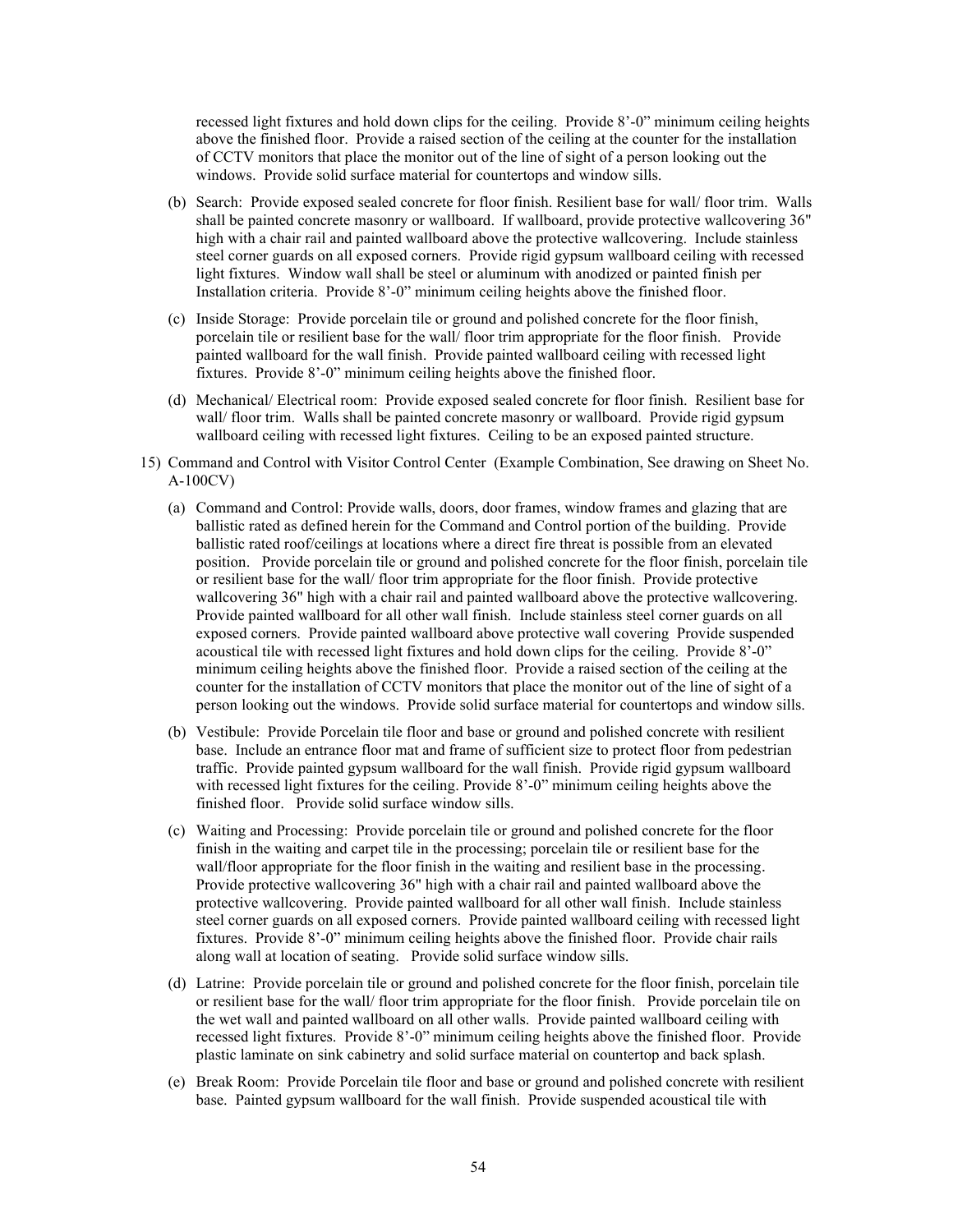recessed light fixtures for the ceiling. Provide 8'-0" minimum ceiling heights above the finished floor. Provide plastic laminate cabinetry on pre-engineered kitchenette, and countertop and back splashes constructed of solid surface material.

- (f) Mechanical/ Electrical room: Provide exposed sealed concrete for floor finish. Resilient base for wall/ floor trim. Walls shall be painted concrete masonry or wallboard. Ceiling to be an exposed painted structure.
- 16) Visitor Control Center with Search Function (Example Combination, See drawing on Sheet No. A-100VS)
	- (a) Vestibule: Provide Porcelain tile floor and base or ground and polished concrete with resilient base. Include an entrance floor mat and frame of sufficient size to protect floor from pedestrian traffic. Provide painted gypsum wallboard for the wall finish. Provide rigid gypsum wallboard with recessed light fixtures for the ceiling. Provide 8'-0" minimum ceiling heights above the finished floor. Provide solid surface window sills.
	- (b) Waiting and Processing: Provide porcelain tile or ground and polished concrete for the floor finish in the waiting and carpet tile in the processing; porcelain tile or resilient base for the wall/floor appropriate for the floor finish in the waiting and resilient base in the processing. Provide protective wallcovering 36" high with a chair rail and painted wallboard above the protective wallcovering. Provide painted wallboard for all other wall finish. Include stainless steel corner guards on all exposed corners. Provide painted wallboard ceiling with recessed light fixtures. Provide 8'-0" minimum ceiling heights above the finished floor. Provide chair rails along wall at location of seating. Provide solid surface window sills.
	- (c) Latrine: Provide porcelain tile or ground and polished concrete for the floor finish, porcelain tile or resilient base for the wall/ floor trim appropriate for the floor finish. Provide porcelain tile on the wet wall and painted wallboard on all other walls. Provide painted wallboard ceiling with recessed light fixtures. Provide 8'-0" minimum ceiling heights above the finished floor. Provide plastic laminate on sink cabinetry and solid surface material on countertop and back splash.
	- (d) Break Room: Provide Porcelain tile floor and base or ground and polished concrete with resilient base. Painted gypsum wallboard for the wall finish. Provide suspended acoustical tile with recessed light fixtures for the ceiling. Provide 8'-0" minimum ceiling heights above the finished floor. Provide plastic laminate cabinetry on pre-engineered kitchenette, and countertop and back splashes constructed of solid surface material.
	- (e) Mechanical/ Electrical room: Provide exposed sealed concrete for floor finish. Resilient base for wall/ floor trim. Walls shall be painted concrete masonry or wallboard. Ceiling to be an exposed painted structure.
	- (f) Communications: Provide exposed sealed concrete for floor finish. Resilient base for wall/ floor trim. Walls shall be painted concrete masonry or wallboard. Provide rigid gypsum wallboard ceiling with recessed light fixtures. Ceiling to be an exposed painted structure.
- 17) Command and Control with Search Function, Pedestrian Entrapment Area, and Mechanical/ Electrical (Example Combination, See drawing on Sheet No. A-100CSP)
	- (a) Command and Control: Provide walls, doors, door frames, window frames and glazing that are ballistic rated as defined herein. Provide ballistic rated roof/ceilings at locations where a direct fire threat is possible from an elevated position. Provide porcelain tile or ground and polished concrete for the floor finish, porcelain tile or resilient base for the wall/ floor trim appropriate for the floor finish. Provide protective wallcovering 36" high with a chair rail and painted wallboard above the protective wallcovering. Provide painted wallboard for all other wall finish. Include stainless steel corner guards on all exposed corners. Provide suspended acoustical tile with recessed light fixtures and hold down clips for the ceiling. Provide 8'-0" minimum ceiling heights above the finished floor. Provide a raised section of the ceiling at counter for the installation of CCTV monitors that place the monitor out of the line of sight of a person looking out the windows. Provide solid surface material for countertops and window sills.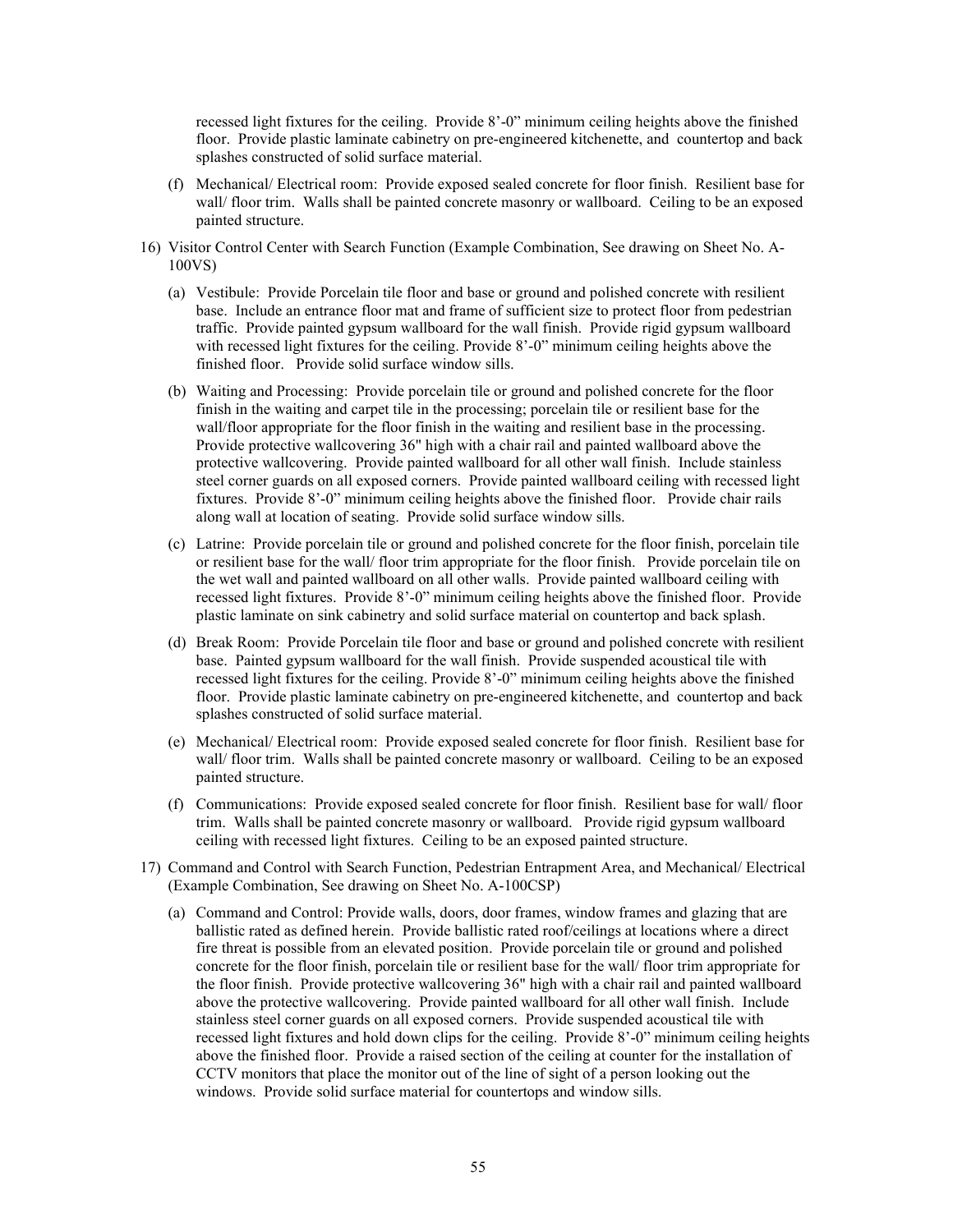- (b) Search: Provide exposed sealed concrete for floor finish. Resilient base for wall/ floor trim. Walls shall be painted concrete masonry or wallboard. If wallboard, provide protective wallcovering 36" high with a chair rail and painted wallboard above the protective wallcovering. Include stainless steel corner guards on all exposed corners. Provide rigid gypsum wallboard ceiling with recessed light fixtures. Window wall shall be steel or aluminum with anodized or painted finish per Installation criteria. Provide 8'-0" minimum ceiling heights above the finished floor.
- (c) Pedestrian Entrapment Area: Provide walls, window frames and glazing that are ballistic rated as defined herein. Wall between Command and Control and the Entrapment Area shall be ballistic rated. Provide porcelain tile or ground and polished concrete for the floor finish, porcelain tile or resilient base for the wall/ floor trim appropriate for the floor finish. Provide 8'-0" minimum ceiling heights above the finished floor. Provide solid surface window sills.
- (d) Mechanical/ Electrical room: Provide exposed sealed concrete for floor finish. Resilient base for wall/ floor trim. Walls shall be painted concrete masonry or wallboard. Provide rigid gypsum wallboard ceiling with recessed light fixtures. Ceiling to be an exposed painted structure.
- 18) Command and Control with Pedestrian Entrapment Area, and Visitor Control Center (Example Combination, See drawing on Sheet No. A-100PVC)
	- (a) Command and Control: Provide walls, doors, door frames, window frames and glazing that are ballistic rated as defined herein for the Command and Control portion of the building. Provide ballistic rated roof/ceilings at locations where a direct fire threat is possible from an elevated position. Provide porcelain tile or ground and polished concrete for the floor finish, porcelain tile or resilient base for the wall/ floor trim appropriate for the floor finish. Provide protective wallcovering 36" high with a chair rail and painted wallboard above the protective wallcovering. Provide painted wallboard for all other wall finish. Include stainless steel corner guards on all exposed corners. Provide painted wallboard above protective wall covering. Provide suspended acoustical tile with recessed light fixtures and hold down clips for the ceiling. Provide 8'-0" minimum ceiling heights above the finished floor. Provide a raised section of the ceiling at counter for the installation of CCTV monitors that place the monitor out of the line of sight of a person looking out the windows. Provide solid surface material for countertops and window sills.
	- (b) Vestibule: Provide porcelain tile floor and base or ground and polished concrete with resilient base. Include an entrance floor mat and frame of sufficient size to protect floor from pedestrian traffic. Provide painted gypsum wallboard for the wall finish. Provide rigid gypsum wallboard with recessed light fixtures for the ceiling. Provide 8'-0" minimum ceiling heights above the finished floor. Provide solid surface window sills.
	- (c) Waiting and Processing: Provide porcelain tile or ground and polished concrete for the floor finish in the waiting and carpet tile in the processing; porcelain tile or resilient base for the wall/floor appropriate for the floor finish in the waiting and resilient base in the processing. porcelain tile or resilient base for the wall/ floor trim appropriate for the floor finish. Provide protective wallcovering 36" high with a chair rail and painted wallboard above the protective wallcovering. Provide painted wallboard for all other wall finish. Include stainless steel corner guards on all exposed corners. Provide painted wallboard ceiling with recessed light fixtures. Provide 8'-0" minimum ceiling heights above the finished floor. Provide chair rails along wall at location of seating. Provide solid surface window sills.
	- (d) Latrine: Provide porcelain tile or ground and polished concrete for the floor finish, porcelain tile or resilient base for the wall/ floor trim appropriate for the floor finish. Provide porcelain tile on the wet wall and painted wallboard on all other walls. Provide painted wallboard ceiling with recessed light fixtures. Provide 8'-0" minimum ceiling heights above the finished floor. Provide plastic laminate on sink cabinetry and solid surface material on countertop and back splash.
	- (e) Break Room: Provide Porcelain tile floor and base or ground and polished concrete with resilient base. Painted gypsum wallboard for the wall finish. Provide suspended acoustical tile with recessed light fixtures for the ceiling. Provide 8'-0" minimum ceiling heights above the finished floor. Provide plastic laminate cabinetry on pre-engineered kitchenette, and countertop and back splashes constructed of solid surface material.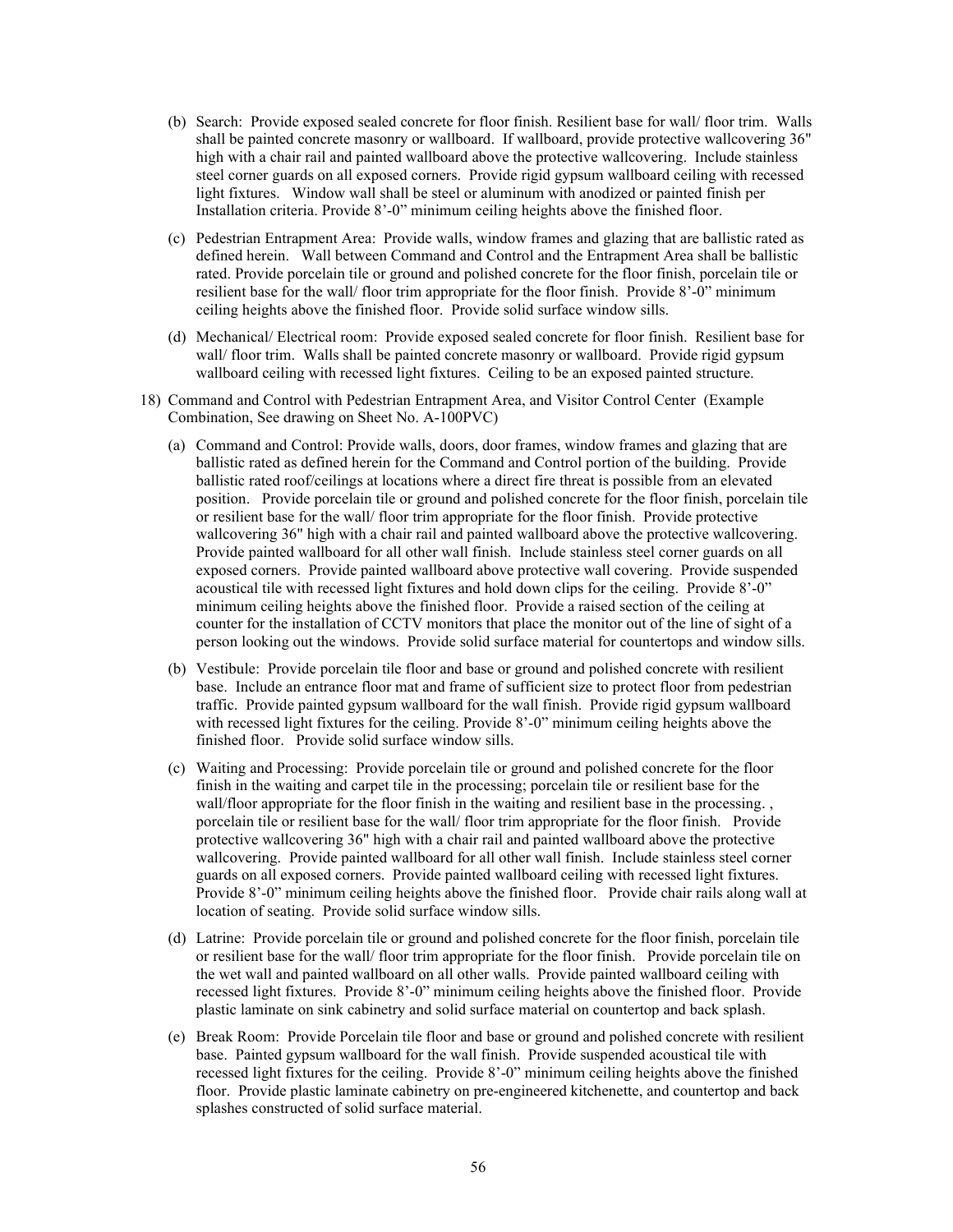- (f) Mechanical/ Electrical room: Provide exposed sealed concrete for floor finish. Resilient base for wall/ floor trim. Walls shall be painted concrete masonry or wallboard. Ceiling to be an exposed painted structure.
- (g) Communications: Provide exposed sealed concrete for floor finish. Resilient base for wall/ floor trim. Walls shall be painted concrete masonry or wallboard. Provide a rigid gypsum wallboard ceiling with recessed light fixtures. Ceiling to be an exposed painted structure.
- 19) Visitor Control Center with Pedestrian ID Check (Example Combination, See drawing on Sheet No. A-100PV)

Provide walls, doors, door frames, window frames and glazing that are ballistic rated as defined herein. For the Pedestrian ID Check, provide ballistic rated roof/ceilings at locations where a direct fire threat is possible from an elevated position.

- (a) Sealed concrete floor slab with 3'-0" by 3'-0" anti-fatigue mat. Walls shall be painted ballistic resistant wall panels. Inside ceiling height shall be, as a minimum, 7'-2" above finish floor.
- (b) Vestibule: Provide Porcelain tile floor and base or ground and polished concrete with resilient base. Include an entrance floor mat and frame of sufficient size to protect floor from pedestrian traffic. Provide painted gypsum wallboard for the wall finish. Provide rigid gypsum wallboard with recessed light fixtures for the ceiling. Provide 8'-0" minimum ceiling heights above the finished floor. Provide solid surface window sills.
- (c) Waiting and Processing: Provide porcelain tile or ground and polished concrete for the floor finish in the waiting and carpet tile in the processing; porcelain tile or resilient base for the wall/floor appropriate for the floor finish in the waiting and resilient base in the processing. Provide protective wallcovering 36" high with a chair rail and painted wallboard above the protective wallcovering. Provide painted wallboard for all other wall finish. Include stainless steel corner guards on all exposed corners. Provide painted wallboard ceiling with recessed light fixtures. Provide 8'-0" minimum ceiling heights above the finished floor. Provide chair rails along wall at location of seating. Provide solid surface window sills.
- (d) Latrine: Provide porcelain tile or ground and polished concrete for the floor finish, porcelain tile or resilient base for the wall/ floor trim appropriate for the floor finish. Provide porcelain tile on the wet wall and painted wallboard on all other walls. Provide painted wallboard ceiling with recessed light fixtures. Provide 8'-0" minimum ceiling heights above the finished floor. Provide plastic laminate on sink cabinetry and solid surface material on countertop and back splash.
- (e) Break Room: Provide Porcelain tile floor and base or ground and polished concrete with resilient base. Painted gypsum wallboard for the wall finish. Provide suspended acoustical tile with recessed light fixtures for the ceiling. Provide 8'-0" minimum ceiling heights above the finished floor. Provide plastic laminate cabinetry on pre-engineered kitchenette, and countertop and back splashes constructed of solid surface material.
- (f) Mechanical/ Electrical room: Provide exposed sealed concrete for floor finish. Resilient base for wall/ floor trim. Walls shall be painted concrete masonry or wallboard. Ceiling to be an exposed painted structure.
- (g) Communications: Provide exposed sealed concrete for floor finish. Resilient base for wall/ floor trim. Walls shall be painted concrete masonry or wallboard. Provide a rigid gypsum wallboard ceiling with recessed light fixtures. Ceiling to be exposed a painted structure.
- 20) Overwatch Building with Command and Control (Example Combination, See drawing on Sheet No. A-100O)
	- (a) Building can pre-manufactured with steel diamond plate flooring with 2- 3'-0" by 3'-0" antifatigue mat. Walls shall be painted ballistic resistant wall panels and glazing. Provide ceiling with a minimum height of 7'-2" above finish floor. Stainless steel counters.
- C. CASEWORK: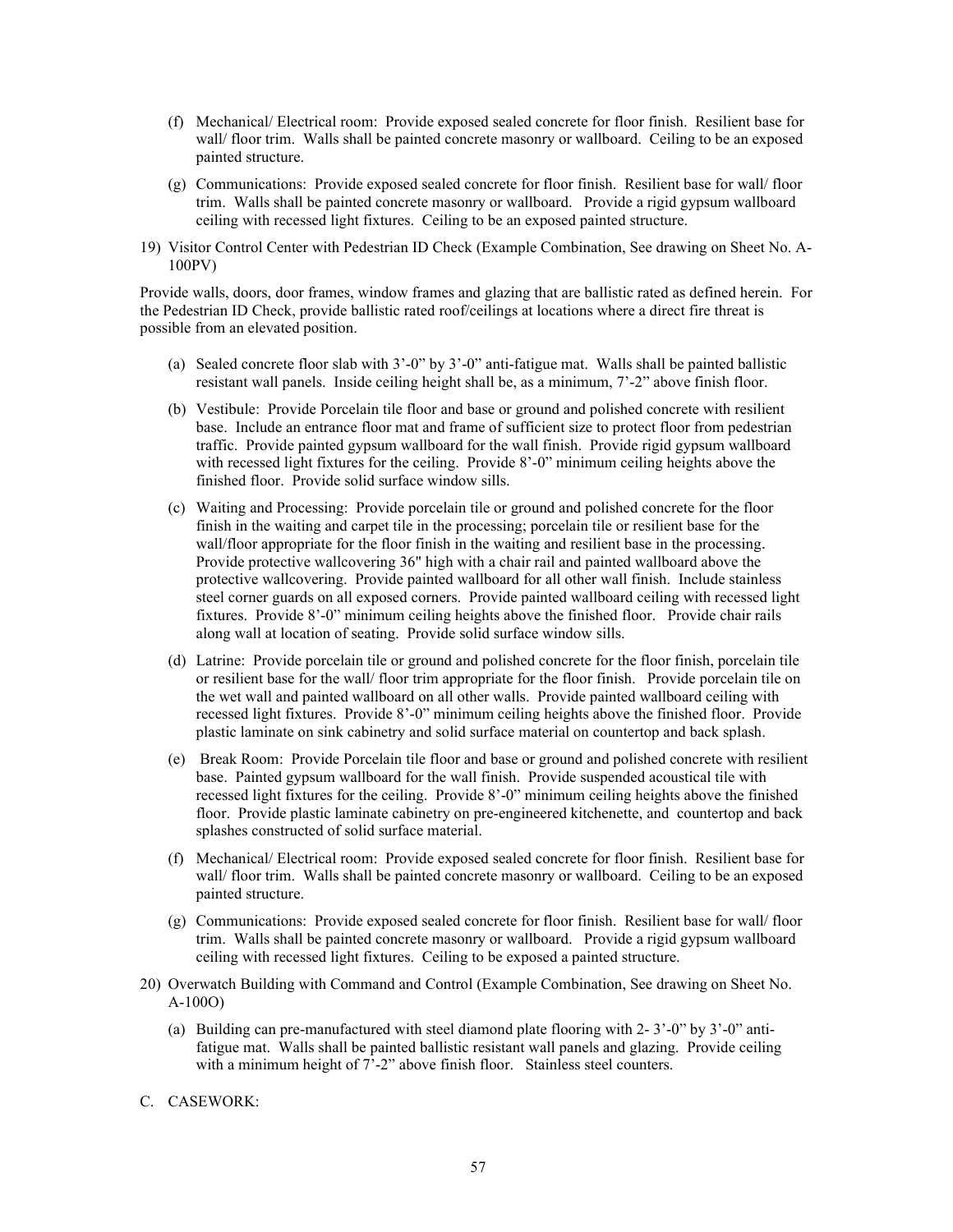Plywood or particle board construction with plastic laminate finish. Solid surface material counter tops and back splashes. Wire drawer pulls with drawer slides, and 180 degree hinges.

## D. MINIMUM FINISH REQUIREMENTS

The following are minimum finish requirements, where applicable:

- 1) **Carpet Tile**: Provide carpet tile with commercial 100% branded (federally registered trademark) nylon continuous filament, permanent static control, loop pile with multi-color (geometric, bold, or floral patterns shall not be used), minimum finished yarn weight of 20 oz./sq. yd, 1/8" gauge minimum, minimum pile weight density of 4725, and synthetic backing. Carpet tile installation shall be with release adhesive and as per manufacturer's recommendations.
- 2) **Porcelain Tile**: Provide large format porcelain tile that conforms to ANSI A137.1, hass less than 0.5 percent water absorption and is a minimum commercial heavy traffic grade. Porcelain tile and trim shall be unglazed with the color extending uniformly through the body of the tile or glazed with body color consistent with glaze color. Color of porcelain tile and porcelain tile grout shall be a medium range color to help hide soiling.
- 3) **Ground and Polished Concrete:** Ground and polished concrete must be minimum Grade 2 (Salt and Pepper Exposure) and Class 2 (Medium Reflectivity). Concrete floor to have a Floor Flatness Factor of FF50 or better per ASTM E1155. Use a manufacturer approved grout filler to patch any voids that may have been exposed by the grinding process. Use a lithium densifier that chemically reacts to the concrete and fills holes and a sealant on floor slabs to provide a durable and easily maintainable finished surface.
- 4) **Resilient Base**: Provide rubber or viny base 4 inches high and minimum of 1/8 inch thick.
- 5) **Solid Surfacing Material and Plastic Laminate**: Solid surface material to be homogeneous filled solid polymer, not coated, laminated or of a composite construction, meet CSA B45.5-11/IAPMO Z124 requirements, and be composed of cast 100 percent acrylic or a formulation composed of acrylic and polyester polymers, mineral fillers, and pigments. Acrylic polymer content must not be less than 5 percent and not more than 10 percent. Color and pattern must go through the thickness of the material. Provide minimum of 1/2 inch thick material for countertops and window sills. Solid surfacing material and plastic laminate shall have patterns that are mottled, flecked or speckled, except for sinks. Countertops at sinks shall be light to medium range in color to help hide water spotting and to reduce appearance of scratches.
- 6) **Protective Wall Covering**: Provide wall covering/panels consisting of high impact rigid acrylic vinyl or polyvinyl chloride resilient material. Provide panel sizes of 3 x 8 or 4 x 8 feet and a minimum .060" thick. Minimum impact resistance must be 18 ft-lbs/sq. inch when tested in accordance with ASTM D256 (Izod impact, ft-lbs per sq inch notched). Fire rating must be Class 1 when tested in accordance with ASTM E84 having a maximum flame spread of 25 and a smoke developed rating of 450 or less. Material must be rated self extinguishing when tested in accordance with ASTM D635. Finish top edge and seams of wallcovering/panels.
- 7) **Corner Guards:** Provide floor to ceiling stainless steel corner guards. Product must be fabricated of 16 guage thick material and wings shall be minimum  $1\frac{1}{2}$  wide.
- 8) **Entrance Floor Mat and Frame**: Provide surface-mounted extruded aluminum frames that have a tapered flexible aluminum or vinyl edge at least 1 1/2" wide and a frame depth that accommodates a mat. Provide roll up mat in frame with tread inserts consisting of carpet composed of solution-dyed nylon or polypropylene carpet fibers fusion-bonded to a rigid two-ply backing to prevent fraying and supplied in continuous splice-free lengths. Carpet to have antistatic and anti-stain treatments. Ensure that pile weight is a minimum 30 ounces per square yard.

### E. INTERIOR SPECIALTIES:

1) **Signage**: Provide a complete interior signage system that coordinates with the interior design. The facility interior signage system shall be standardized throughout the building and shall be flexible to allow for the addition and deletion of signs and information. Room signs shall be provided. Room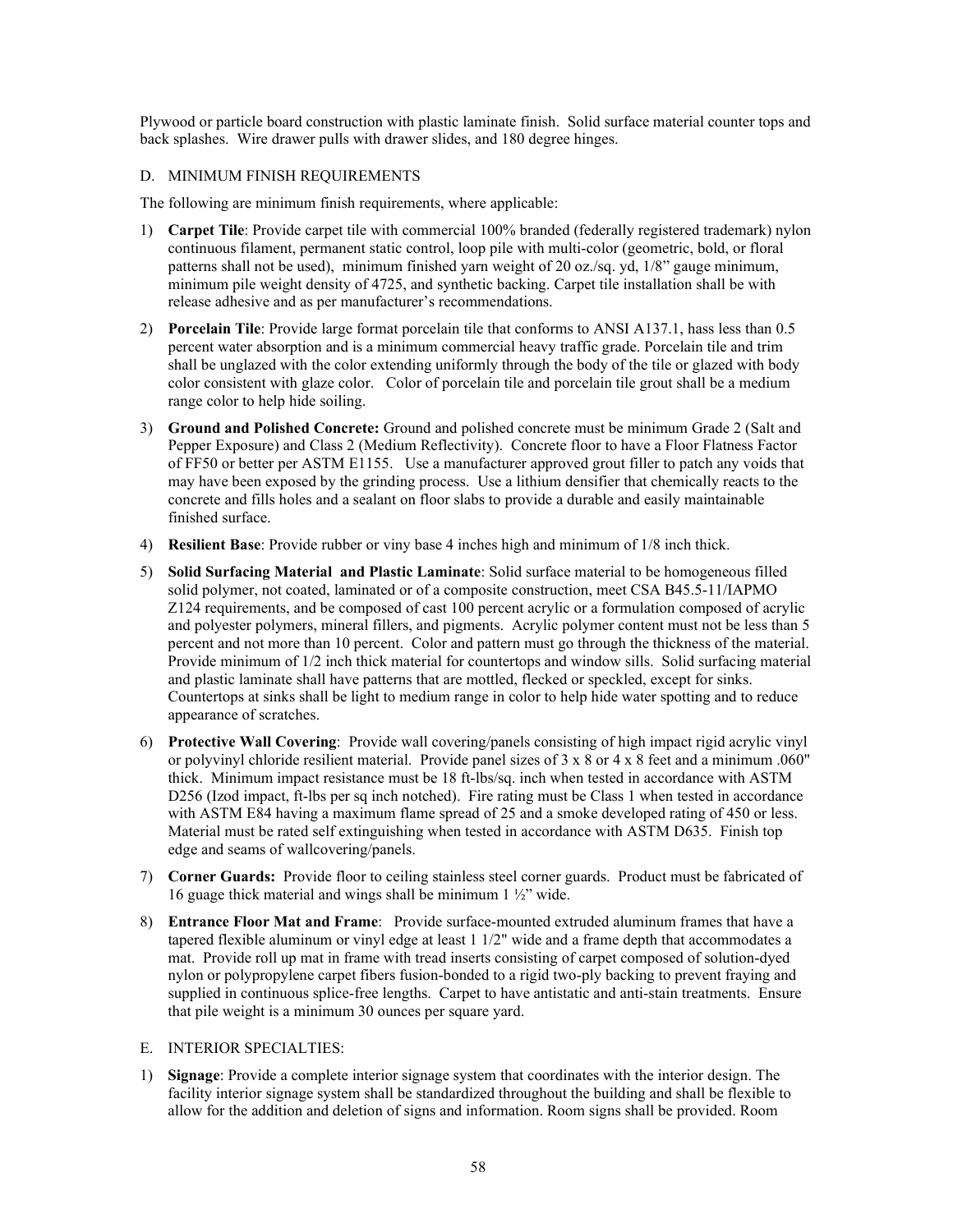signs for spaces in which the room name, function of the room, or personnel within a room may change shall have a changeable paper insert that can be changed by the User in the future. Provide rooms signs where appropriate.

2) **Window Treatment**: Provide commercial grade horizontal blinds for exterior windows with the exception of functions that required visibility (i.e. guard booth). Slats must be aluminum not less than .0070 thick.

## **3.6 STRUCTURAL REQUIREMENTS:**

## A. GENERAL

Structural design of all Access Control buildings shall be governed by the International Code Council publication, International Building Code (IBC), as modified by DoD Unified Facilities Criteria document, UFC 3-301-01, "Structural Engineering". The most current edition of UFC 3-301-01 shall apply, and the applicable edition of IBC shall be as identified in the UFC.

## B. LOADINGS

Structural loadings for building designs shall be determined in accordance with the IBC, and, by reference, American Society of Civil Engineers publication, ASCE 7, using applicable occupancy data and climatic/seismic data tabulated in UFC 3-301-01 "Structural Engineering" for the location of the facility on which the Access Control structures are being constructed, unless specific design parameters are provided by the facility.

### C. SEISMIC DESIGN

Seismic design of buildings shall be in accordance with the IBC, except as modified by UFC 3-301-01, "Structural Engineering".

## D. BALLISTIC RESISTANT DESIGN

Facility buildings identified in the Architectural criteria as "ballistic resistant" shall be designed in accordance with the provisions of UFC 4-023-07, "Design to Resist Direct Fire Weapons Effects", in addition to the criteria identified in the Architectural design narrative.

### E. ANTITERRORISM DESIGN

ACP structures shall be sited, designed and constructed in accordance with the minimum requirements of UFC 4-010-01, "DoD Minimum Antiterrorism Standards for Buildings", unless a higher level of protection is mandated by local threat assessment and/or policy. Facilities which are, by occupancy, considered "inhabited structures", per the criteria, which cannot be sited to meet conventional construction standoff distance requirements from threats, shall be designed as hardened facilities. Hardened structures shall have walls, roof slabs, doors and windows designed and/or specified to resist blast pressures associated with the actual threat standoff distance per UFC 4-010-01.

### F. CANOPIES

1) Wind Loading

Vehicle canopies shall be considered as "open structures" with "clear wind flow" for calculation of wind pressures on roofs for main wind force resisting systems and component and cladding wind pressures in accordance with the UFC referenced edition of ASCE 7. Canopies shall be considered flexible structures, having a Gust Effect Factor, "G", of not less than 0.90, in accordance with ASCE 7, to account for flexibility of the building system. Canopy wind for the design of frames or columns shall include the summation of pressures on the various canopy elements having a projected area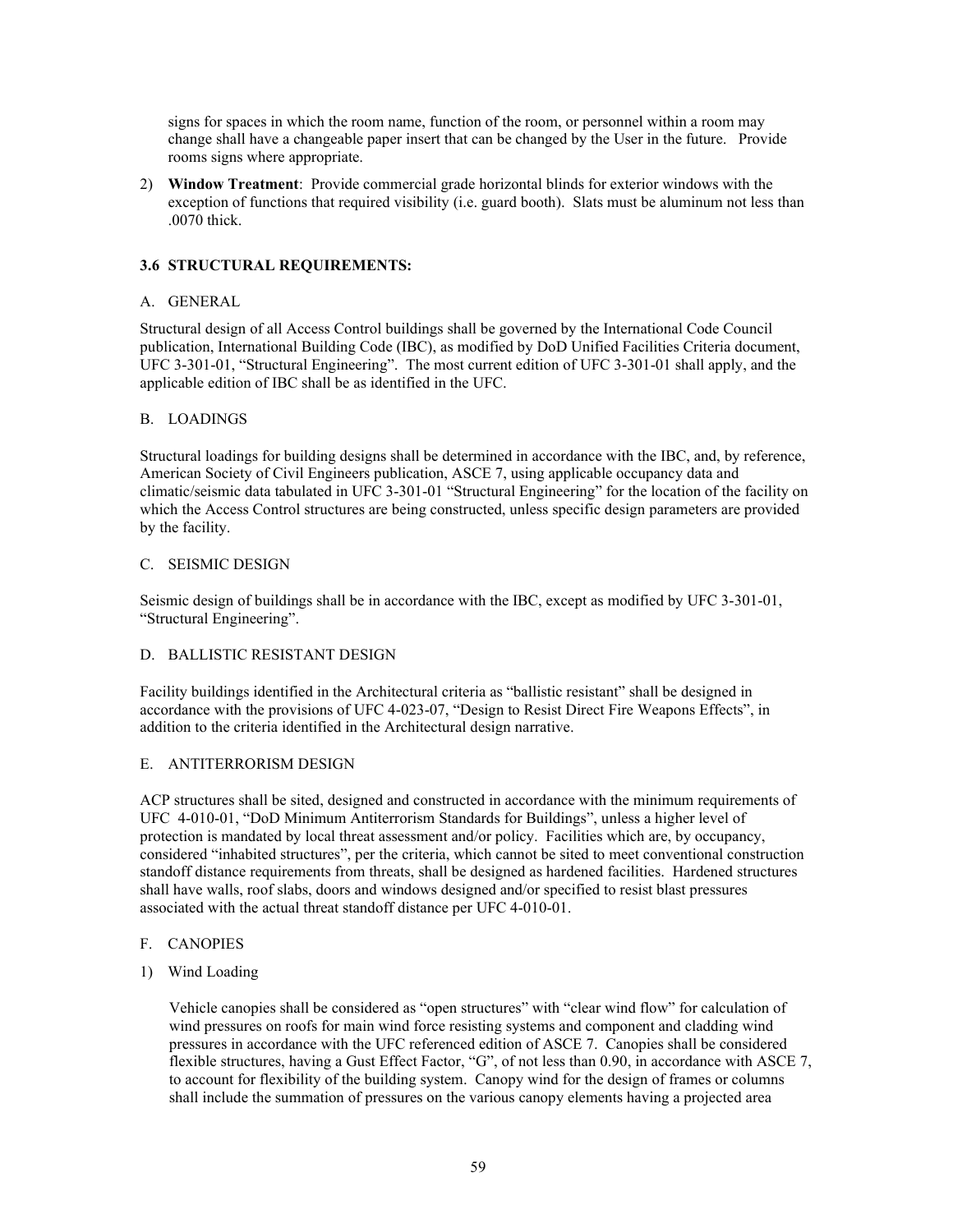perpendicular to the wind direction under consideration. Projected areas include front and rear surfaces of both windward and leeward canopy fascias or other vertical roof structure surfaces, windward surfaces of all columns, and lateral components of wind on sloped roofs, in accordance with ASCE 7. Canopy fascias shall be considered as either inverted "parapets" or "solid freestanding signs", in accordance with ASCE 7, depending upon their configuration. Wind pressure on columns shall be computed as for "open signs and/or lattice frameworks", and shall be applied to all freestanding columns simultaneously, rather than just to the windward facing perimeter columns. Main wind force resisting system overall lateral wind forces from the roof, fascias and columns shall be applied in each  $(+)$  direction along the principal building axes as separate loading conditions, and as another set of load conditions, shall be applied coincident with a torsional moment equal to the sum of wind forces multiplied by a +/- eccentricity of 15% of the windward roof plan width dimension. Wind shall also be considered at 75% of the full pressure from additive orthogonal axis directions applied simultaneously (representing oblique wind directions).

2) Lateral Force Resisting System

Canopies shall have a rigid frame and/or cantilever column lateral force resisting structural system. Lateral forces shall be transferred to columns and frames by horizontally spanning spandrel members, structural diaphragms or horizontal bracing systems in the plane of the roof. The metal roof panels and liners shall not be used as a structural diaphragm unless analysis calculations in accordance with the provisions of the Steel Deck Institute (SDI), demonstrating the adequacy of the strength and stiffness of the panels and anchorage system, are performed. Roof and fascia panels shall similarly not be considered to provide lateral bracing for roof beams and purlins. Roof and liner panels shall be anchored to purlins or other framing members with screws or bolts. Clamp systems shall not be used to attach panels to the structure.

(a) Column Anchorage and Foundations

Canopy column base anchorages shall be designed for combined shear, moment and uplift, as applicable, in accordance with the UFC referenced edition of American Concrete Institute code ACI 318, Chapter 17. Canopy foundations shall be designed to resist factored wind uplift and overturning. Soil bearing pressures shall be investigated for all loading conditions, including overturning.

# **3.7 THERMAL PERFORMANCE**

## [For RFP Wizard revise paragraph title to read: "SEE PARAGRAPH 6.7 THERMAL PERFORMANCE – NOT USED"]

### [ACP Standard:

Thermal insulation must comply with the minimum requirements of ASHRAE Standard 189.1-2009.]

## **3.8 PLUMBING REQUIREMENTS:**

OCONUS: All construction outside of the United States is also governed by Status of Forces Agreements (SOFA), Host Nation Funded Construction Agreements (NNFA), and in some instances, bilateral Infrastructure Agreements (BIA). Therefore, the acquisition team must ensure compliance with the most stringent of any UFC applicable, the SOFA, the HNFA, and the BIA, as applicable.

## A. SANITARY SEWER ( WHERE CONNECTION IS POSSIBLE)

### 1) Search Area Building and Search function

For Large and Small Army Standard Design or Custom Types Search Area Buildings, and search functions or rooms of combined facilities as shown on [Center of Standardization (COS) drawings]<sup>[RFP Wizard</sup> Appendix  $J - Drawings$ : domestic cold and hot water are to be provided to all plumbing fixtures as required by code. A below sink garbage disposal is to be provided for the kitchen sink. Condensate drains from mechanical equipment are to be routed to a floor drain. Provide a sanitary drainage system as required by code.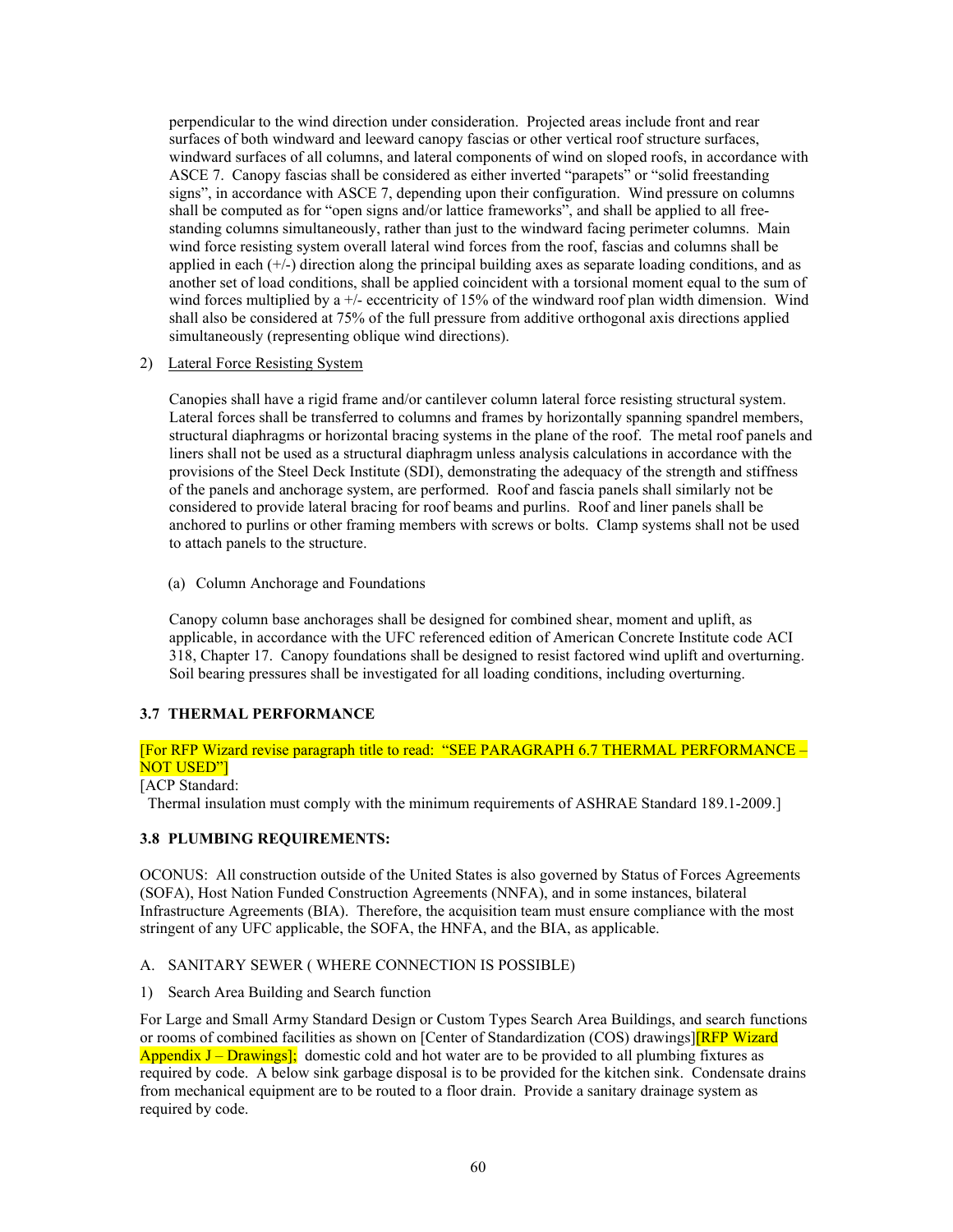### 2) Visitor Control Center & (Facilities including Visitor's Processing)

Domestic cold and hot water are to be provided to all plumbing fixtures as required by code. A below sink garbage disposal are to be provided for the kitchen sink. Condensate drains from mechanical equipment are to be routed to a floor drain. Provide a sanitary drainage and vent system as required by code*.* 

3) Facilities including Command and Control function

Domestic cold and hot water are to be provided to all plumbing fixtures as required by code. A below sink garbage disposal is to be provided for the kitchen sink. Condensate drains from mechanical equipment are to be routed to a floor drain. Provide a sanitary drainage and vent system as required by code*.*

4) ID Check Guard Booth and Pedestrian ID Check or (Pedestrian ID Check "room" function)

No domestic cold and hot water are to be provided and no drainage and vent system.

5) Overwatch Building

No domestic cold and hot water are to be provided and no drainage and vent system.

- B. SANITARY SEWER (WHERE CONNECTIONS ARE NOT POSSIBLE)
- 1) Design criteria for septic tanks, waterless toilets (composting toilet, incineration toilet, chemical toilet) and mounding systems shall be in accordance with UFC 3-240-02, "Domestic Wastewater Treatment".

### C. DRINKING WATER

Drinking fountains are not required for an occupant load of 15 or fewer. See Center of Standardization (COS) furniture layout drawings for occupant count.

D. SIZING:

OCONUS: All construction outside of the United States is also governed by Status of Forces Agreements (SOFA), Host Nation Funded Construction Agreements (NNFA), and in some instances, bilateral Infrastructure Agreements (BIA). Ensure compliance with the most stringent of any UFC applicable, the SOFA, the HNFA, and the BIA, as applicable.

- 1) STANDARDS AND CODES: The plumbing system and water consuming equipment shall conform to APPLICABLE CRITERIA and ASHRAE Standard 189.1, Section 6.3, Mandatory Provisions, and either Section 6.4, Prescriptive Option, or Section 6.5, Performance Option. In addition, meet the requirements of ASHRAE Standard 189.1, Section 10.3.2. Exception: Paragraph 6.3.2.3. (c) Shall not be required to be provided.
- 2) HOT WATER SYSTEMS: For hot water heating and supply systems, meet the requirements in UFC 3-420-01 "Plumbing Systems" and amendments, and the service water heating requirements of ASHRAE 189.1.
- 3) SIZING HOT WATER SYSTEMS: Design in accordance with ASHRAE Handbook HVAC Applications, Chapter 49, "Service Water Heating," UFC 3-420-01 and amendments, and ASHRAE 189.1, Section 7.4.4. Size and place equipment so that it is easily accessible and removable for repair or replacement.
- 4) WATER EFFICIENT PLUMBING FIXTURES: Indoor plumbing fixture equipment shall comply with the following criteria: ASHRAE 189.1, Section 6.3, Mandatory Provisions, and either Section 6.4, Prescriptive Option, or Section 6.5, Performance Option.
- 5) DRAINAGE SYSTEMS: Do not use engineered vent or Sovent® type drainage systems.

## **3.9 COMMUNICATIONS AND SECURITY SYSTEMS:**

A. COMMUNICATION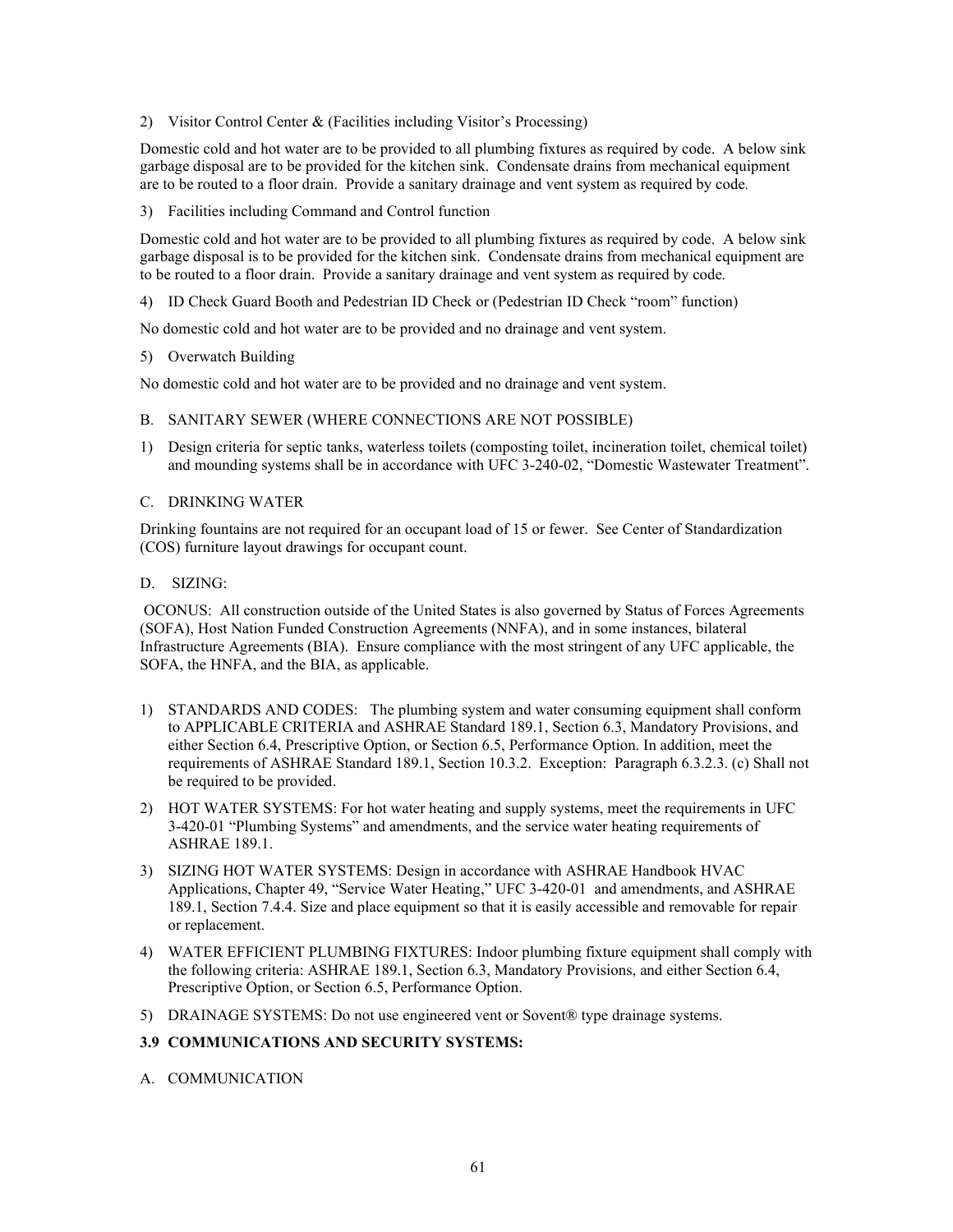- 1) Communication system shall be installed in accordance with the Technical Guide for Installation Information Infrastructure Architecture (I3A) for exterior telecommunications work and use UFC 3- 580-01 for interior telecommunications.
- 2) Command and Control, ID Check Guard Booth, Pedestrian ID Check, Search Area(s), Search Facilities, except Search Shelter, Overwatch Position, Overwatch Facility, and Visitor Control Center shall have a minimum of two (2) means of communication from the facility and, when present, the Central Security Monitoring Station.
- 3) Communication Handhole. Provide a communication handhole in each island/median in the ID Check Area. Conduit shall be run from the handhole to the island/median guard booth and to the next island/median handhole. This handhole/conduit system shall be used for all communication (copper and fiber) to the ID Check guard booths and to the area. The handhole cover is to be flush with the island/median.

### B. INFORMATION CONNECTIVITY

- 1) Information Connectivity and LAN systems shall be installed in accordance with the Technical Guide for Installation Information Infrastructure Architecture (I3A) for exterior telecommunications and UFC 3-580-01 for interior telecommunications.
- 2) Command and Control, ID Check Guard Booth, Pedestrian ID Check, Search Facilities, Overwatch Facility, and Visitor Control Center shall have information connectivity to the LAN system and internet.
- C. CLOSED CIRCUIT TELEVISION (CCTV)
- 1) The ACP shall have a CCTV system installed.
- 2) CCTV cameras shall have sufficient resolution and wide dynamic range for real time assessment of activity detail.
- 3) Overwatch Cameras. CCTV cameras shall over watch the Approach Zone, ID Check Area, Search Area(s), and Active Vehicle Barrier area(s). Camera view at the active vehicle barriers shall include the nonsecure side of all active vehicle barriers as well as any traffic signals facing toward the nonsecure side. Camera view at the active vehicle barriers shall include a view of the secure side of outbound lane active vehicle barrier(s) and traffic signal.
- 4) ID Check Area. CCTV cameras shall be positioned to view drivers, ID Check guards, rear license plate, and the vehicle in the ID check lane.
- 5) Search Area(s) including Enclosed Search Facility. CCTV cameras shall be positioned to view drivers, Search guards, rear license plate, and the vehicle being searched.
- 6) Rear License Plates. Conduit shall be installed in the islands at the Search Areas and ID Check Area to accommodate future cameras to view rear license plates. Coordinate with the requirements given in the paragraph on Automated Installation Entry (AIE). Installations that will receive fixed AIE do not need an additional rear license plate camera for the ID Check Area, since there will be one that is part of the fixed AIE install package.
- 7) ID Verification. CCTV cameras are to be positioned to view visitors at pass and identification stations. These stations area located in the Visitor Control Centers. Command & Control does not have to be able to view the Visitor Control Center interior view. Search Offices may have an interior identification station, which would need a CCTV camera to view the visitor.
- 8) All cameras are intended to be fixed view except for the ID Check Area and Search Area overwatch cameras are allowed to be pan/tilt/zoom. The active vehicle barrier area cameras are to be fixed in order to ensure the proper view are always maintained.
- 9) Monitors. Monitors for CCTV shall be at the Command and Control location and the Central Security Monitoring Station as a minimum..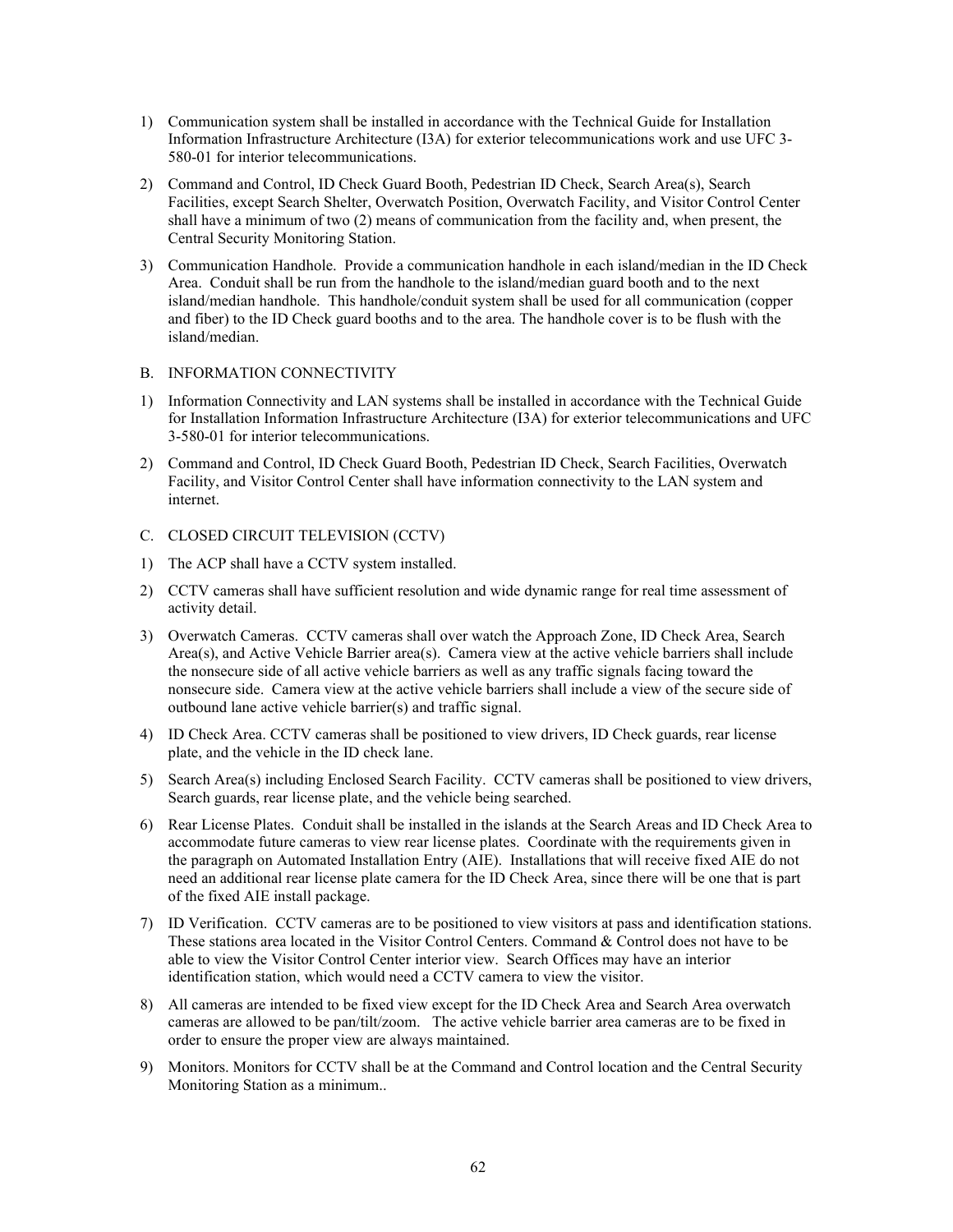- 10) Digital Video Recording. The CCTV system shall include digital video recording for all ACP video cameras. The video recording shall operate 24 hours per day and seven (7) days a week and shall retain all imagery for a minimum of seven (7) days.
- 11) Pedestrian ACPs:
	- (a) Overwatch Cameras. CCTV cameras shall over watch the approach to the booth from the entry gate to the area around the active pedestrian barrier including the booth.
	- (b) Monitors. Monitors for CCTV shall be at the Pedestrian ID Check. Monitors shall also be located at Command and Control and Central Security Monitoring, if part of a vehicle ACP. If not part of a vehicle ACP, then provide monitoring at the Central Security Monitoring Station.
	- (c) Digital Video Recording. The CCTV system shall include digital video recording for all ACP video cameras. The video recording shall operate 24 hours per day and seven (7) days a week and shall retain all imagery for a minimum of seven (7) days. Video recordings shall have the ability to be saved to external media for retention greater than seven (7) days.

### D. ELECTRONIC SECURITY.

- 1) Duress Alarms. Guards at the ID Check Area Guard booth, Pedestrian Booth, Search Area(s) including Enclosed Search Facilities, Overwatch Facility, Overwatch Position, and Visitor Control Center shall have duress alarm capability that shall annunciate at both the Command and Control location and the Central Security Monitoring Station, when available. The Visitor Control Center shall ensure each Pass & ID station, as a minimum, have a means of duress.
	- (a) Duress buttons shall be protected and not prone to accidental activation.
	- (b) Duress buttons shall be located within close proximity to all routinely manned positions.
	- (c) Duress button shall not be visible to the general public.
	- (d) Telephone shall not be considered a duress device in their normal configuration.
	- (e) If there isn't a Central Monitoring Station, then annunciate at an alternate security force station or monitoring location.
	- (f) Wireless Duress Buttons. If wireless duress buttons are utilized in conjunction with mandatory hardwire buttons, then the wireless device shall have battery level monitoring, low battery level visible and audible warning, demonstrated transmission capacity of 150 feet greater than all usage locations, transmit of radio frequencies that do no interfere with or are impeded by any local wireless apparatus, and transmit in a spread spectrum mode.
- 2) Intrusion Detection. Exterior doors to the Command and Control, Gatehouse, Guard Booths, Overwatch, Search Office, Enclosed Search Facility, and Visitors Control Center shall be equipped with Balanced Magnetic Switches (BMS) for intrusion detection. Storage rooms that do not contain any security, CCTV or Communication equipment are not required to have BMS. Interior doors that go to rooms that contain Communication or security equipment shall be equipped with BMS.
- 3) Tamper Switches.
	- (a) Electronic control cabinets for Communications, AIE, CCTV, and security controls shall be equipped with tamper switches. CCTV and security controllers shall be in cabinets or panels.
	- (b) Active vehicle barrier cabinets shall be equipped with tamper switches. Active vehicle barrier controllers shall be in cabinets or panels. Control panels associated with the AVB controls (master, guard booth, local, etc.) are required to be equipped with tamper switches.
	- (c) The cabinet at the Overwatch Position pad (if provided) shall be equipped with a tamper switch(es).
	- (d) Manholes and handholes that will contain duress alarm, AIE, CCTV, intrusion detection or AVB control wiring and there are splices present are to have tamper switches provided on the covers.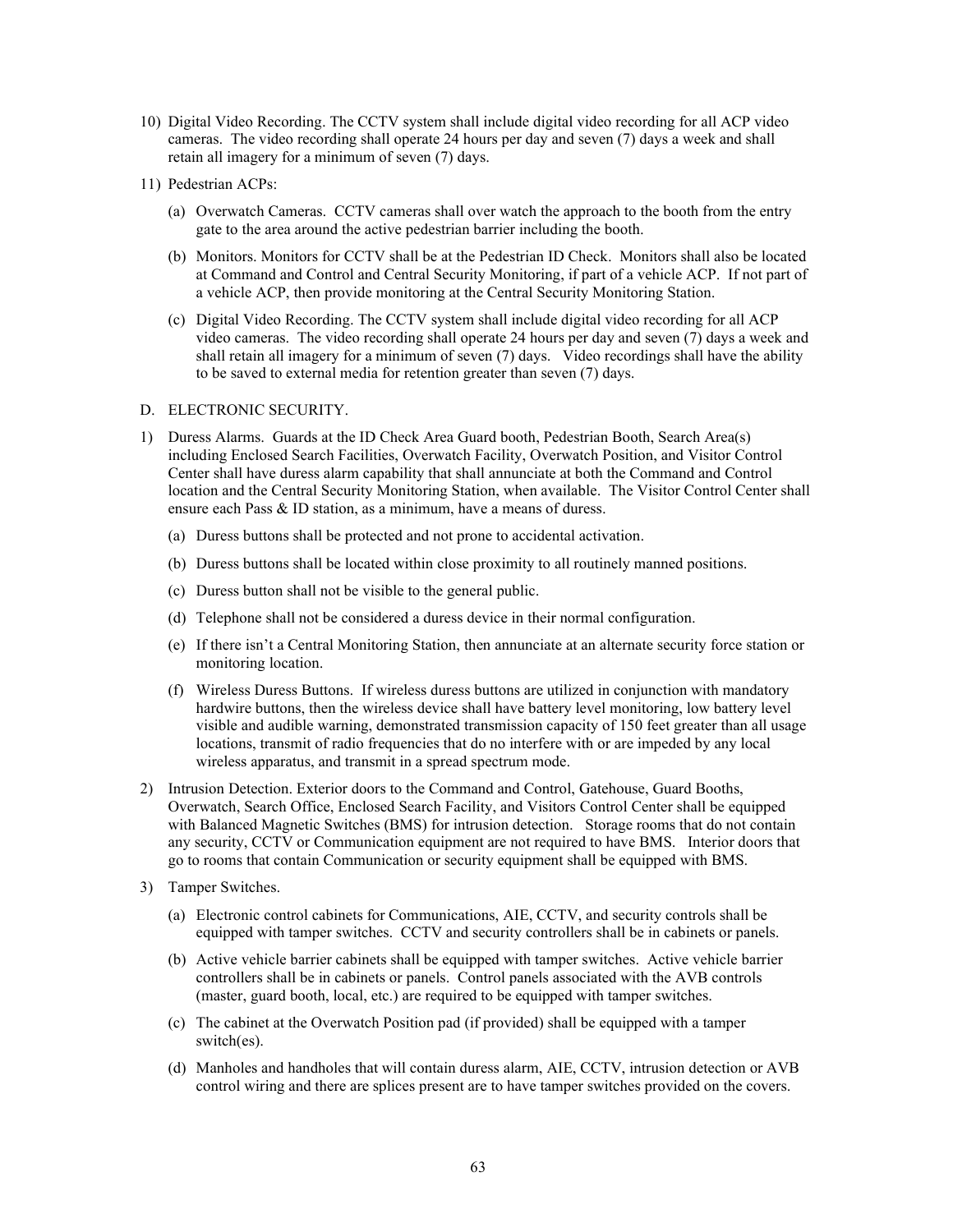(e) Uninterruptable power supply (UPS) cabinets shall be equipped with tamper switches.

### E. AUTOMATION.

- 1) Infrastructure to include the conduit pathways and space in facilities for Automated Installation Entry (AIE) per the latest requirements by PM-PFS and the requirements in this document shall be provided. AIE is not currently required in foreign countries. AIE includes a fixed pedestal card reader or a hand held card reader. Each system has different requirements.
	- (a) Fixed AIE includes a rear license plate camera, a driver face camera, traffic arm with signal, and a card reader that is located on each ID Check Area island.
	- (b) Fixed AIE includes equipment that is provided in each ID Check Area guard booth that monitors the camera views and the card reader.
	- (c) Fixed and Hand-Held AIE head end equipment is located in the communications room and is to be in a cabinet.
	- (d) Fixed and Hand-Held AIE require an antenna that is normally located at the ID Check Island.
- 2) Automation equipment other than AIE may be required. Provide infrastructure to include the conduit pathways, power, and space for this equipment.

### F. ACTIVE VEHICLE BARRIER CONTROL SYSTEM

Each ACP shall be furnished with an Active Vehicle Barrier Control System (AVBCS). The AVBCS shall be an integrated control system and be include part or all of the following subsystems: active vehicle barriers, active vehicle barrier controls, traffic signals, traffic signal controls, traffic signs, pavement markings, traffic warning signs, traffic arms, vehicle overspeed detection & alarm, vehicle wrong-way detectin & alarm., intrusion detection/duress alarm, CCTV, sequence event recorder (data logget), data transmission, other audible and visual alarms and all interconnecting wiring. The active vehicle barrier control system (AVBCS) shall collect alarm, status, and control sensor inputs at the ACP and provide control signals to the active vehicle barriers (AVB), traffic signals, traffic arms (when present), barrier lights, in roadway lights, and warning beacons. The AVBCS shall provide alarm, status, and control information to the Command and Control 'control console', each Guard Booth Control Panel, the Overwatch Position or Booth Control Panel, the Local Control Panel(s) at each AVB, Search Area Control Panel, Pedestrain Booth control panel, the CCTV subsystem for controlling camera presets, the duress alarm subsystem for controlling camera presets, and to the Installation's Central Security Monitoring System (CSMS)for annunciating alarms at both the CSMS alarm monitoring point and a CSMS provided annunciation panel at the Gatehouse.

- 1) Locations that do not have a CSMS shall have the alarms annunciate at the equivalent location.
- 2) CCTV and duress alarm subsystems may not be present when the AVBCS is installed. If that is the case, the AVBCS shall be provided with the necessary spare capacity for later installation.
- 3) The ACPCS system must utilize components and software that are intended for use in industrial or commercial control systems. The ACP control system shall not be a general purpose computer or personal computer and shall not be consumer grade software.
- 4) Emergency-Fast-Operate (EFO), when required by the safety scheme, shall ensure the AVB closes in two (2) seconds or less.
- 5) Only guards in the Command and Control, ID Check Guard Booths, Search Areas, Pedestrian Booth, and Overwatch Position are required to have emergency fast operate close control of the active barriers. A master "Emergency-Fast- Operate" (EFO) button/switch shall be provided on a Barrier Master Control Panel located in Command and Control. Remote EFO buttons shall be located in each ID Check Guard Booth, Search Area, Pedestrain Booth, and the Overwatch Position. The "Emergency-Fast-Operate" buttons will close all active barriers in all inbound and outbound lanes, that are in EFO mode, simultaneously. Only those safety schemes that require an EFO have to comply with this requirement.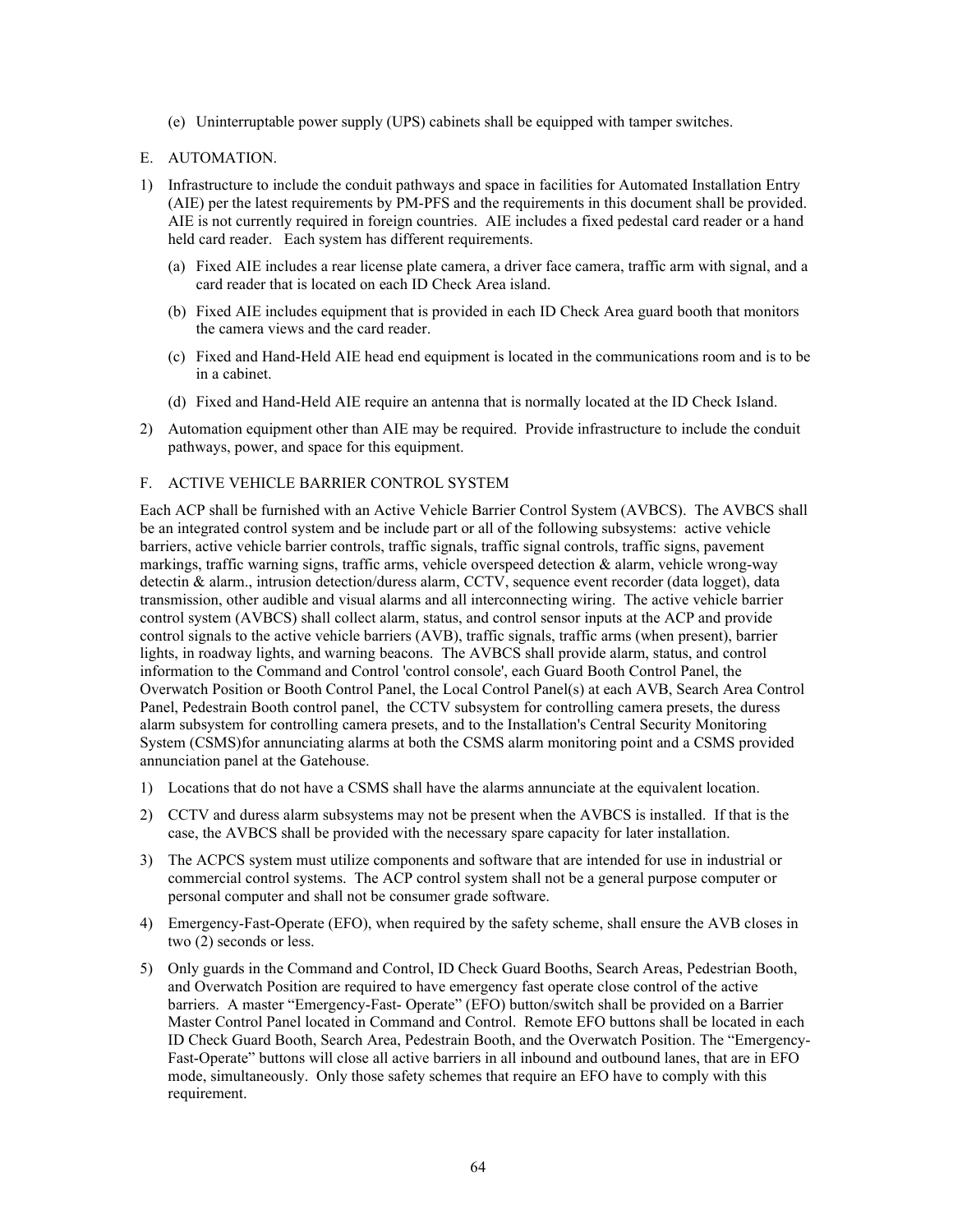- 6) Command and Control, Guard Booths, Search Areas and Overwatch position shall have an enunciator providing audible and visual indication of alarms including over speed and wrong way.
- 7) Command and Control and the Overwatch position shall have an enunciator providing audible and visual indication of duress alarm.
- 8) Switches and indicating lights shall be provided on the AVB Master Control Panel to allow the Command and Control guard to individually enable or disable the remote EFO buttons.
- 9) Switches and indicating lights shall be provided on the AVB Master Control Panel to allow the Command and Control guard to individually open and close the active vehicle barriers.
- 10) Switches and indicating lights shall be provided on the AVB Local Control Panel to allow maintenance personnel to individually open and close the active vehicle barriers.
- 11) Installation shall maintain strict key control to ensure the EFO Reset and the Test and Local modes are only operated when allowed by the head of the guards at that ACP.
- 12) See Access Control Point Standard drawing set for information on panel layouts and operation.
- 13) See UFGS 34 71 13.19, Appendix A for the appropriate SDDCTEA safety scheme and description on controls. Safety schemes that are not in Appendix A, but have been approved by SDDCTEA are allowed. Description on the sequence of operation and operating panel layouts will be provided upon request.
- 14) Active Vehicle Barrier and In Roadway Lighting:
	- (a) Active vehicle red delineation lighting are required to make barriers clearly visible when deployed, unless vehicle barriers are behind closed gates or the specific vehicle barriers are used to close service drives. Active vehicle barriers shall include red flashing lights facing the direction of the threat vehicle as a minimum. Required red lighting is dependent on the type of system required as listed below:
	- Bollard Systems Include, as a minimum, one red light per bollard.
	- Plate Barriers Systems, 3 feet or greater in width Include, as a minimum, 3 red lights with one mounted within 1 foot of each barrier edge and one mounted within 1 foot of the barrier centerline.
	- Plate Barrier Systems less than 3 feet in width Include, as a minimum, one red light mounted within 1 foot of the barrier centerline.
	- Crash Barrier Systems Include as a minimum, 3 red lights with one light mounted within 2 feet of each edge of the driving surface and one light mounted within 1 foot of the center of each lane spanned by the barrier.
	- Net Type Barrier Systems No light is required to be mounted on this barrier type system, but mitigation (e.g. in-roadway lighting) must be provided.
	- (b) In Roadway Lighting. In-Roadway lighting is required where the AVB does not have all the required lighting on the AVB itself. Then in-pavement lights are to be provided. .
	- Provide red non-flashing roadway lighting shall in the pavement, with a minimum of 3 lights per lane per side. Luminaires shall have a sustained illumination level of 500,000 candela per square meter using the 10 degree refractor option at a distance of 30 feet.
	- Luminaire shall be rated for vehicular traffic and shall be manufactured for use in roadways.
	- Luminaire shall be unidirectional with a wide distribution pattern.
	- The luminaire shall not extend more than 0.5 inches above the road surface and shall have a smooth transition from the road surface.
	- In areas with snow, the luminaire shall be rated to handle snow plows.
	- (c) Active Vehicle Barrier Markings/Finishes

Active vehicle barriers include retro-reflective material that is visible on both sides of the barrier when deployed. The markings/finishes are to comply with SDDTTEA Pamphlet 55-15 and MUTCD.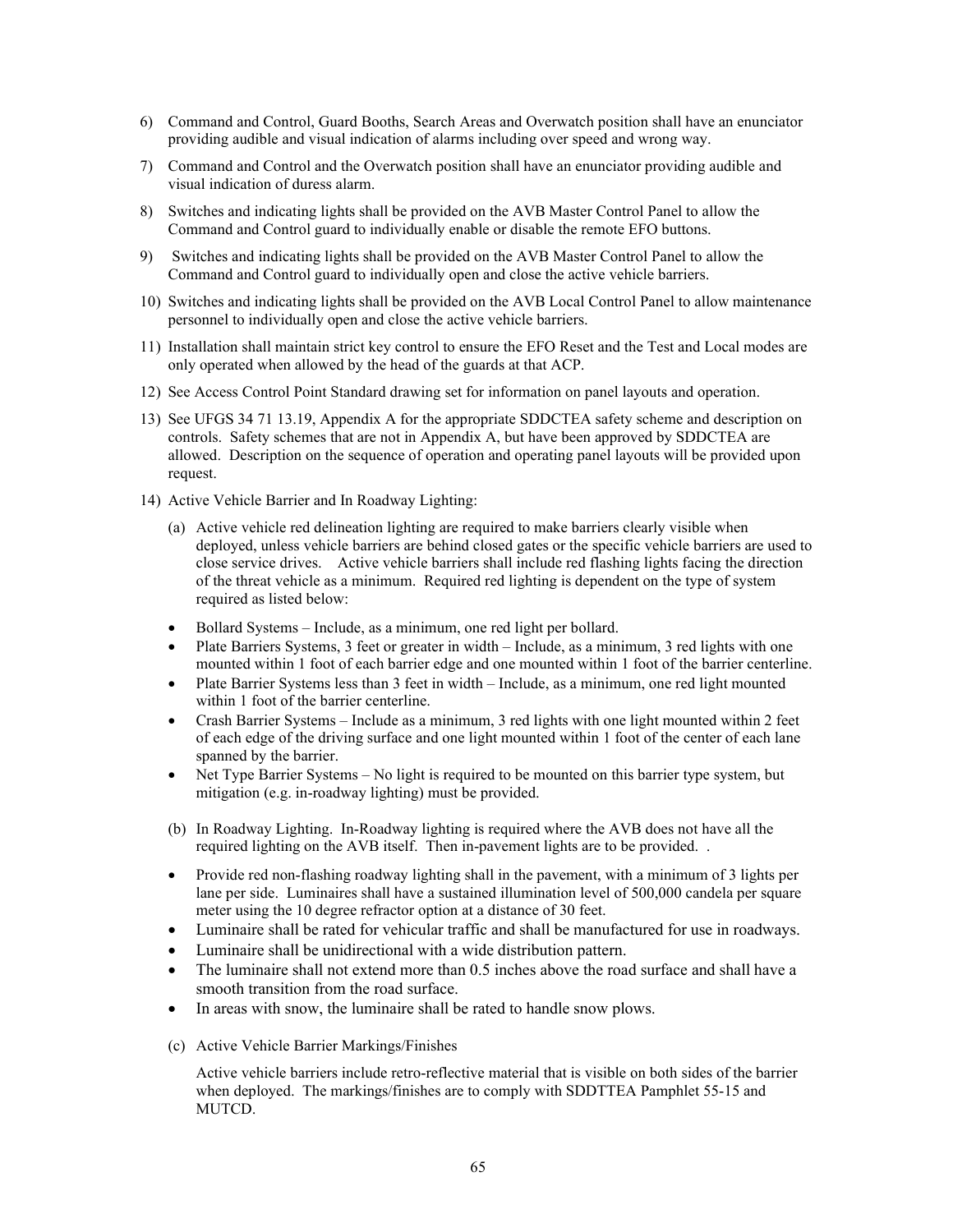- 15) Guard booths. Provide a number on the exterior of each guard booth that is visible from Command and Control. The number will correspond with the Guard booth number used on the Master Control Panel for the barrier controls. Numbering shall be approved by the installation. Numbering shall be at least 6 inches high.
- 16) Overspeed detection, when required, shall be located to ensure the overspeed zone or zones are covered to ensure threat vehicle detection. Overspeed detectors are allowed to be several different types per UFGS 34 71 13.19 ACPCS; however, local weather conditions and topology requirements shall be taken into account. When overspeed detection is required, judicious use is required to prevent nuisance alarms associated with having set-points too low for the traffic flow. Set-points need to be sufficiently high over the posted speed to prevent nuisance alarms. Note that some installation will have posted speeds below 25 mph; however, set-points should still be set based on an assumed posted speed of at least 25 mph in order to limit nuisance alarms.
- 17) Wrong-way detection shall be located to ensure that a vehicle that has not been cleared to proceed and try to use the outbound lane(s) to gain entry is detected. Wrong-way detectors are allowed to be several different types per UFGS 34 71 13.19 ACPCS; however, local weather conditions and topology requirements shall be taken into account. Wrong-way detection shall be located to ensure that rejected vehicles and other vehicles do not cause a nuisance alarm by traversing the in-bound and out-bound lanes.

### G. CABLE TELEVISION (CATV)

1) Provide CATV in those facilities requested by the installation.

### H. GENERAL REQUIREMENTS

- 1) Exterior Wiring. Direct buried wiring is not allowed. All wiring shall be in conduit and shall be concrete encased. Exterior communication shall meet the requirements of I3A Technical Criteria for the Installation Information Infrastructure Architecture.
- 2) Signal System Handhole. Provide a signal system handhole in each island/median in the ID Check Area. Conduit shall be run from the handhole to the island/median guard booth and to the next island/median handhole. This handhole/conduit system shall be used for all signal systems (CCTV, IDS, Duress, AIE, AVB controls) to the ID Check guard booths and to the area. The handhole cover is to be flush with the island/median. A single handhole that handles both the signal and communication cables is allowed.

## **3.10 ELECTRICAL REQUIREMENTS:**

### A. EXTERIOR LIGHTING

- 1) Visitor Control Center parking lot, sidewalks and other parking are to comply with the lighting requirements in UFC 3-530-01 "Design: Interior and Exterior Lighting and Controls" .
- 2) Lighting for the Pedestrian ACP shall maintain a minimum of two (2) Foot-Candles maintained illumination with an average to minimum ratio of 3:1 as measured at an elevation of 6 inches above the roadway surface. This includes areas of a vehicle ACP used for pedestrian access.
- 3) Access Control Point Corridor Lighting:
	- (a) Approach Zone Roadway(s) are to have three (3) Foot-candles (FC) average maintained with an average to minimum ratio not to exceed 4:1 as measured at an elevation of 6 inches above the roadway surface. Lighting color rendering index (CRI) are to be not less than 50.
	- (b) Access Control Zone, ID Check Area and Search Area(s) are to have five (5) foot-candles (FC) average maintained with an average to minimum ratio not to exceed 3:1 as measured at an elevation of 6 inches above the roadway surface. In addition, where ID checks or searches are made, the illumination shall be 10 FC or twice the illumination in the immediate or surrounding area, whichever is greater. The vertical illumination shall be at least 25% of the horizontal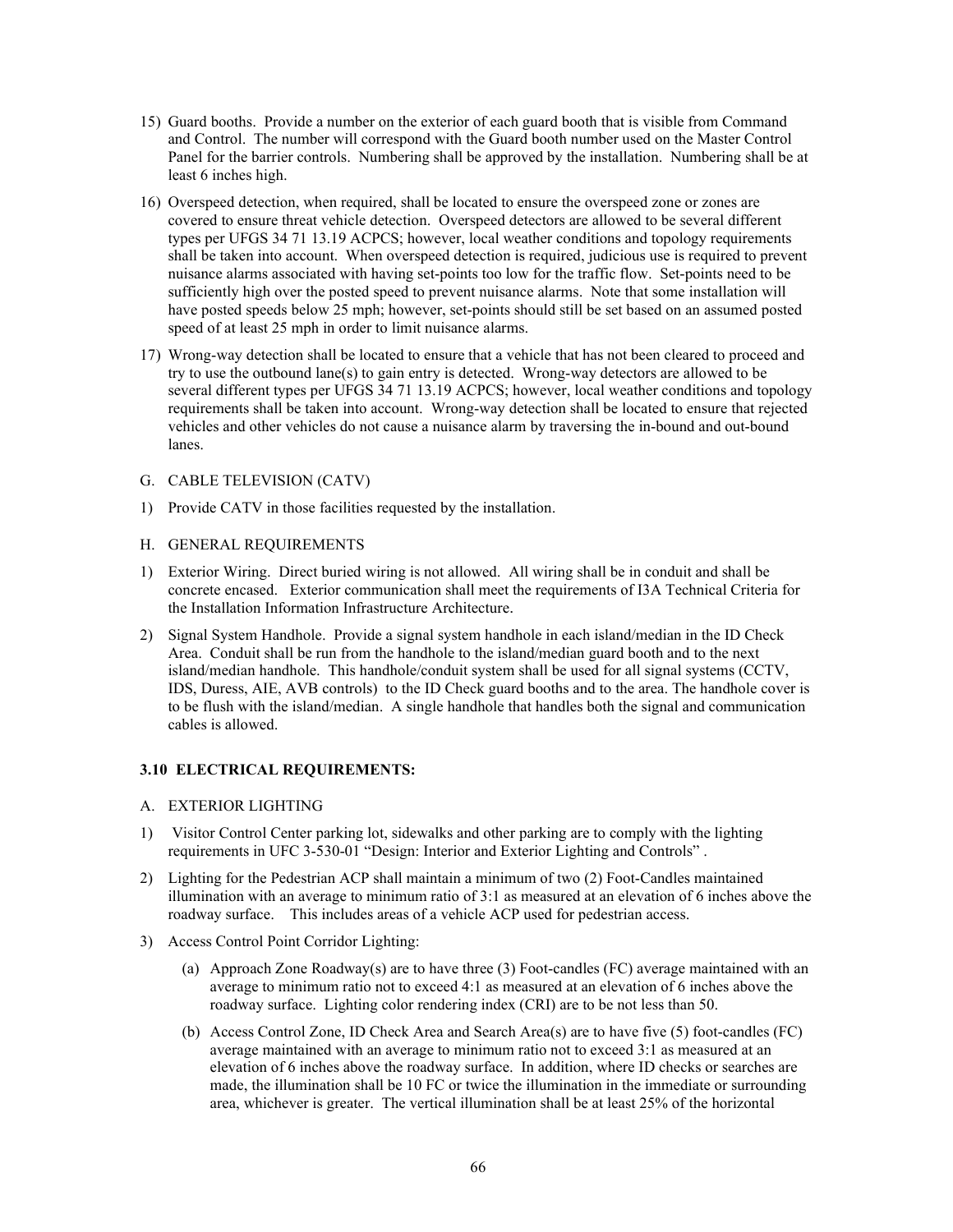illumination. ID Check Area and Search Areas shall have a color rendering index (CRI) of not less than 65. All other areas shall have a CRI of not less than 50.

- (c) Response Zone Roadway(s) are to have three (3) Foot-candles (FC) average maintained with an average to minimum ratio not to exceed 4:1 as measured at an elevation of 6 inches above the roadway surface. Lighting shall have a CRI of not less than 50.
- (d) The ACP corridor (Approach, Access Control and Response Zones) cannot have poles shorter than 15 feet. In situations where poles would need to be shorter to provide the lighting, then the COS is to be contacted. A proposed solution is required to be approved by the Surface Deployment and Distribution Command Transportation Agency (SDDCTEA) in order to ensure all aspects of motorist safety is maintained. The option to not provide lighting throughout the entire ACP Corridor will have to be justified in writing as to why there isn't a workable solution.
- (e) ACP layouts will vary greatly, which will have an impact on the length of the Approach, Access Control and Response Zones. Situations where the zone length is too short to have sufficient transitional lighting will be taken on a case by case basis. Approval will be by the COS with consultation with SDDCTEA to ensure traffic safety is maintained. This may mean on a short Approach zone that it may be deemed better to have the appropriate transition lighting over having the full foot-candle level average immediately at the start of the ACP.
- 4) Color Rendering Index (CRI). Lighting at the ID Check Area, Access Control Zone, and Search Areas shall have a color rendition index (CRI) of not less than 65. All other light sources shall have a CRI of not less than 50.
- 5) Light Loss Factor (LLF). The design is to take into account a light loss factor for the life of the luminaires. The LLF is to be calculated in accordance with Illuminating Engineering Society of North American handhbook. This includes using lamp depreciation factor (for LEDs this would include the driver and the luminaire) and the dirt depreciation factor. Instead of providing the LLF calculation, a LLF of 0.75 can be used. The LLF can be adjusted, if the installation indicates that there is a relamping plan in place to replace all the luminaires after a specified time. In no case is a LLF used to be higher than 0.85.
- 6) Transition Lighting. Transition lighting shall be provided in accordance with UFC-3-530-01 "Design: Interior and Exterior Lighting and Controls", SDDCTEA Pamphlet 55-15 "Traffic and Safety Engineering for Better Entry Control for Facilities", and IES Handbook of North America. Transition lighting goes from the lower light levels prior to the Approach Zone up to the required light level for the Approach Zone and then again up to the required level for the Access Control Zone. Then the lighting will transition from the Access Control Zone to the lower level for the Response Zone. Then after the active vehicle barriers the light level needs to transition down to the lower light level for the street. Roadway geometry may impact the ability to do the transition lighting per the criteria; however, the best engineering attempt shall be accomplished.
- 7) Power Requirements. High intensity discharge luminaires indicated to be on generator back-up power shall have quartz-restrike provided when the luminaire is a type that either requires cool-down to restrike or takes considerable time to achieve full brightness. An exception to the quartz-restrike would be to provide a means to ensure the luminaire does not lose its arc during transition from normal or generator and back again.
- 8) Existing ACPs where roadways within the ACP are revised in width or geometry are required to bring that specific entire ACP Zone (approach zone, control zone or response zone) into compliance with the lighting levels. If adjoining ACP Zone(s) are not in compliance, then transitioning lighting is required from the upgraded zone to the existing zones.
- 9) Exterior lighting poles and the electrical connections shall be frangible when required by MUTCD.
- 10) Poles are to be located at least 2 ft. from any road edge or curb face. Comply with AASHTO Roadway Design Guide break-away requirements.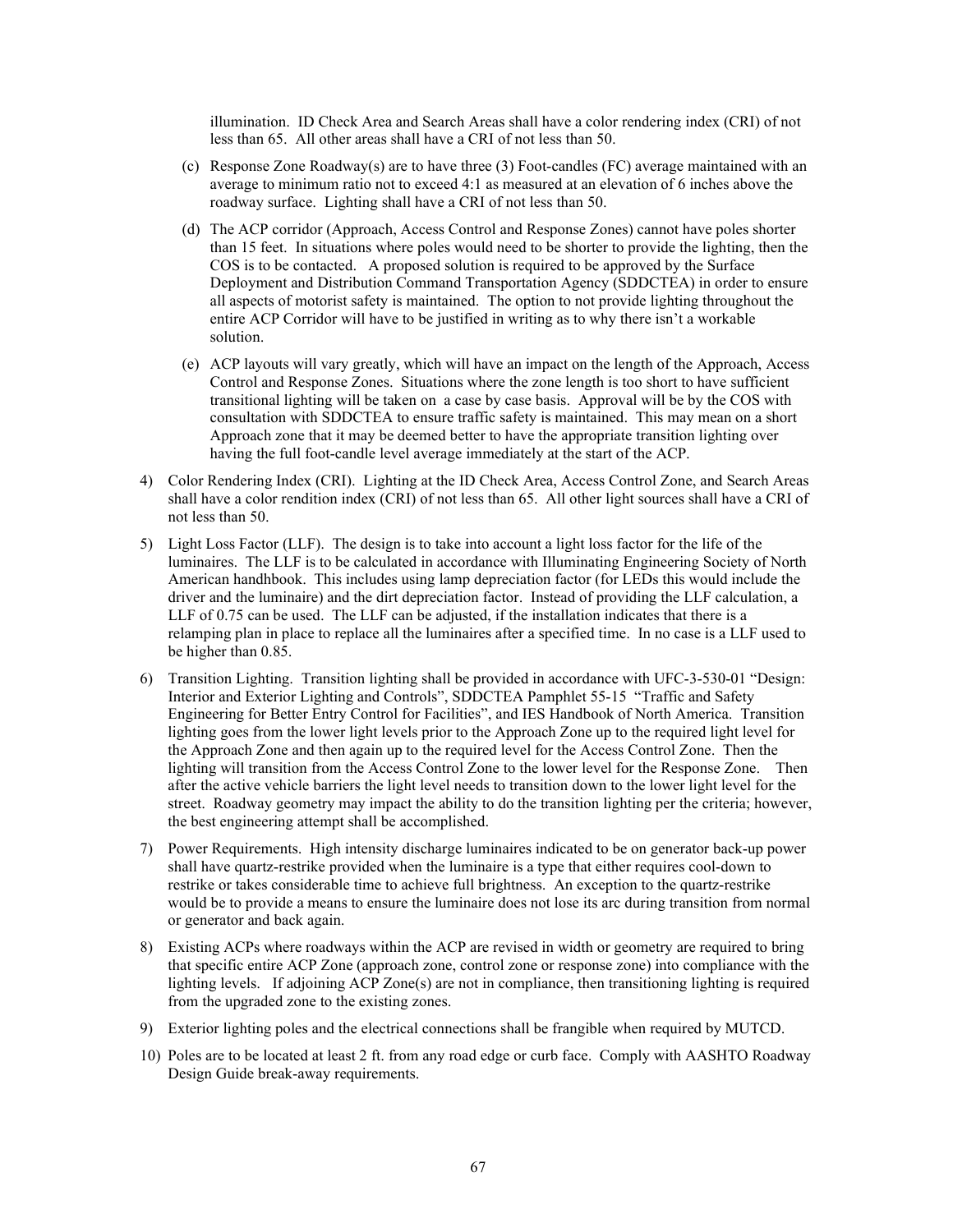- 11) Exterior canopy lighting control requirements are to be coordinated with the local installation as to location and method. Command and Control shall be provided with a Hand/Off/Automatic controller(s) with the automatic means, as a minimum, being a photocell for controlling the Approach Zone, Access Control Zone and Response Zone, unless the Customer approves in writing an alternate location or different requirements.
- 12) Exterior doors are to have a luminaire above or adjacent to the door that can be controlled via an automatic means such as a photocell or a manual means. These luminaires shall be LED unless local conditions dictate a more appropriate light source. The following facilities are exempt from this requirement: ID Check Guard Booths, Pedestrian ID Check and Overwatch building.
- 13) Provide an open/close visual indicator on the ID Check canopy over each lane that is controlled from the ID Check area or Command and Control. The preferred style of indicator is the red "X" and green "Arrow", but other types are allowed if approved in writing by the local installation and the COS-ACP.
- 14) Provide an open/close visual indicator on the Search canopy(s) or Enclosed Facility over each lane that is controlled from the Canopy area or Command and Control. The preferred style of indicator is the red "X" and green "Arrow", but the two head traffic signal (red/green) is allowed, but other types are allowed, such as red/green signal, if approved in writing by the local installation and the COS-ACP. Luminaires shall be Light Emitting Diode (LED). If there is only one search lane, then it is up to the Installation to determine if a visual indicator is desired.
- 15) Provide under-vehicle lighting, when required by the User, for one lane in each Search Area. The lane must be under the canopy. Those areas that may have snow plows go through the lane are to ensure the lights are flush with or below the finished surface. Provide a manual switch in the area to turn the lights on/off. The local installation can state in writing that they do not want this under-vehicle lighting. Only those lanes under a canopy can have under-vehicle lighting.

### B. INTERIOR LIGHTING

- 1) Interior lighting shall comply with UFC 3-530-01 "Design: Interior and Exterior Lighting and Controls "and with the sustainability requirements.
- 2) Lighting for most spaces with suspended acoustic ceilings shall be of the recessed type.
- 3) Lighting in Command and Control, ID Check Guard Booth, Pedestrian ID Check, and Overwatch facility shall be dimmable.
- 4) Emergency and Exit Lighting. Provide emergency lighting and exit lighting per NFPA 101, UFC 3- 600-01 "Fire Protection Engineering Facilities" and UFC 4-010-01 "DoD Minimum Antiterrorism Standards for Buildings". Emergency and exit access lighting are to be on battery backup. Facilities that have stand-by generator power are required to have the power to the emergency and exit lights on a generator circuit and also have battery back-up. The battery back-up is considered the primary source. All signage as required by life safety codes are to be included in designs.

### C. GENERAL POWER REQUIREMENTS

- 1) Requirements for heating, ventilation, and air conditioning system shall be determined by the project criteria package. Access around equipment shall be provided for service and air flow. In cold climates, provide features that will protect plumbing, water lines, and other lines from freezing.
- 2) The power panelboard shall not be installed below a counter. This includes pre-fabricated structures such as the Vehicle ID Check Area Guard Booths, Pedestrian Check Area both and Overwatch Booth.
- 3) Exterior Wiring. Direct buried wiring is not allowed. All 600V or less wiring shall be in conduit. If the conduit is within six (6) ft. of a roadway, then the conduit shall be concrete encased or in rigid steel conduit. All wiring over 600V shall be concrete encased.
- 4) Provide power receptacles per NFPA 70 and in conjunction with the proposed equipment and furniture layouts. Provide duplex receptacles adjacent (at least 6 inches away) to each telecommunication outlet. Special receptacles may be required for equipment to be installed by others to include package scanners. The following are in addition to the general requirements.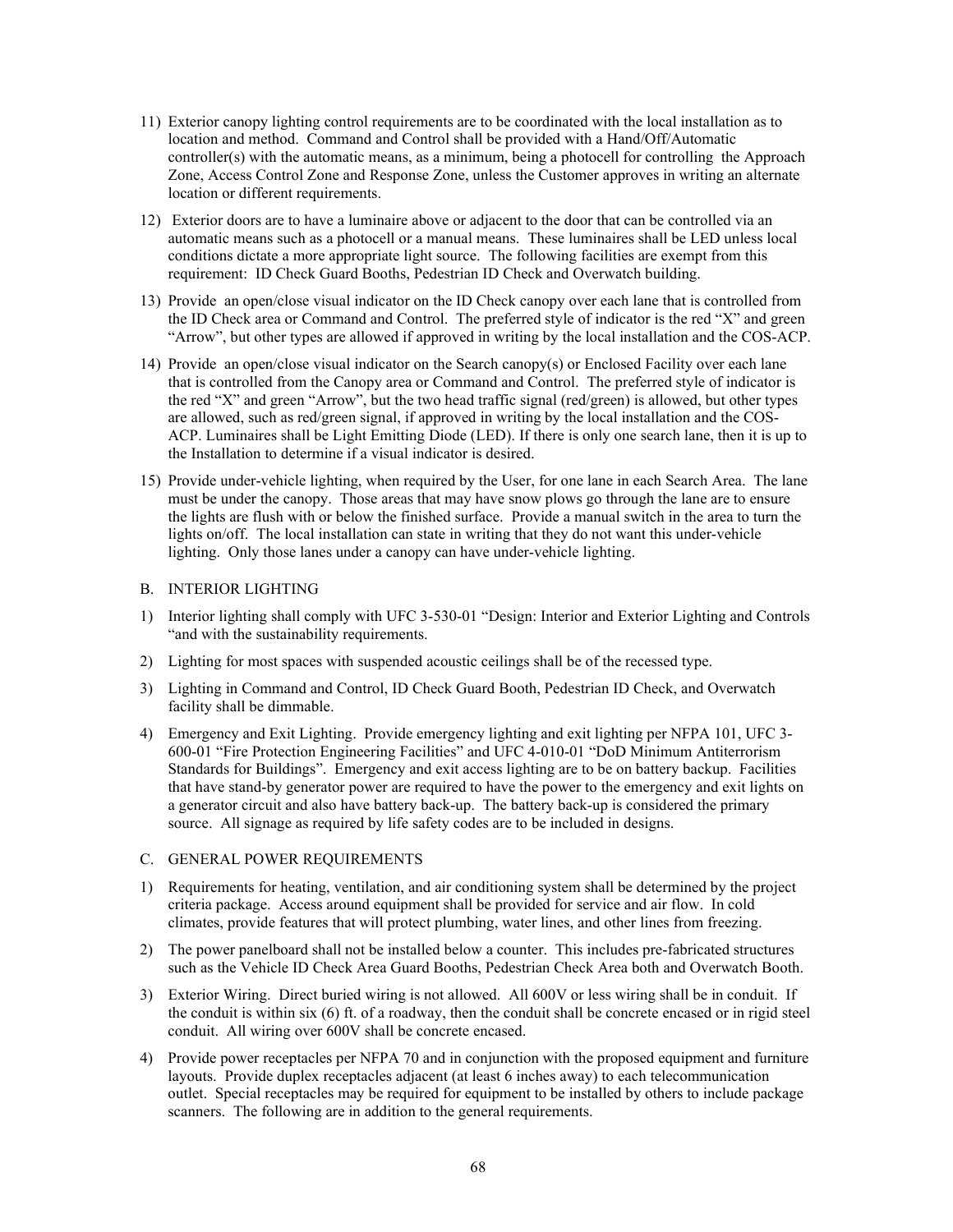- (a) Search Function/Bus Shelter is to have at least one duplex receptacle.
- (b) ID Check Guard Booth, Pedestrian ID Check, Overwatch Building. Provide one duplex receptacle at the counter that is either on a UPS circuit or provide a standalone UPS.
- (c) ID Check Guard Booth. Provide an exterior receptacle on each of the narrow ends. Provide at least one receptacle below the eave along each of the long sides.
- (d) Overwatch Pad. Provide a duplex receptacle at the pad.
- (e) ID Check Canopy. Provide at least one duplex receptacle per island.
- (f) Truck Search Area Canopy or Enclosed Facility, Passenger Vehicle Search Area Canopy or Enclosed Facility. Provide at least one duplex receptacle on a column on each side of the inspection space. Provide a dedicated circuit for each side of the inspection space receptacles.
- (g) ID Check Canopy, Truck Search Area Canopy, Passenger Vehicle Search Area Canopy. Coordinate with the User on any special power requirements for portable heaters or misters. This typically will require a 20 amp circuit at either 208VAC, 240VAC, 277VAC or similar voltage depending on the country. Provide an appropriate receptacle for the amperage and voltage configuration and have an adjacent disconnecting means.
- (h) Truck Search Enclosed Facility, Passenger Vehicle Search Enclosed Facility. Provide duplex receptacles spaced around the perimeter of the inspection space. Provide a dedicated circuit for each side of the inspection space.
- 5) Other Equipment and Systems. See discussion on COMMUNICATIONS AND SECURITY SYSTEMS for other equipment and systems that will need power. Provide power for communications equipment per UFC 3-580-01 Telecommunications.
- 6) Power Handhole. Provide a power handhole in each island/median in the ID Check Area. Conduit shall be run from the handhole to the island/median guard booth and to the next island/median handhole. This handhole/conduit system shall be used for all 600V or less power to the ID Check guard booths and to the area. The handhole cover is to be flush with the island/median.
- 7) Design and locate the service transformer(s) to be either located within the ACP corridor (inside the passive barrier) or on the outside. Location needs to ensure access is maintained to the transformer. If on the outside, this may include a manual gate with the appropriate crash rating in the passive barrier.
- 8) Panelboards and other cabinets that are located in the ID Check Area or in Search Areas cannot be located closer than 18 inches to the curb face. Locations where the equipment may be struck by an errant vehicle are to provide bollards for protection.
- 9) Search Canopies. Provide traffic arms with a signal light for each search lane.
- 10) ID Check area. Provide a traffic arm with or without a signal light for each ID Check lane, if the installation is not on the list to have fixed Automated Installation Entry installed at this ACP.

#### D. BACK-UP POWER

- 1) Generator
	- (a) Automatic start-up within 10 seconds after the normal source of electrical power fails.
	- (b) Generator shall have an alternate fuel source and/or sufficient on-site fuel to maintain full-load operation for a minimum of 12 hours. Natural gas line to the generator will be accepted as meeting the 12 hr on-site fuel source.
	- (c) Status monitored at Command and Control to include alarms for loss of normal power, generator malfunction, and low fuel.
	- (d) The generator is to be installed so that it is at least 30 feet from the service entrance transformer and 30 ft. from any ACP building.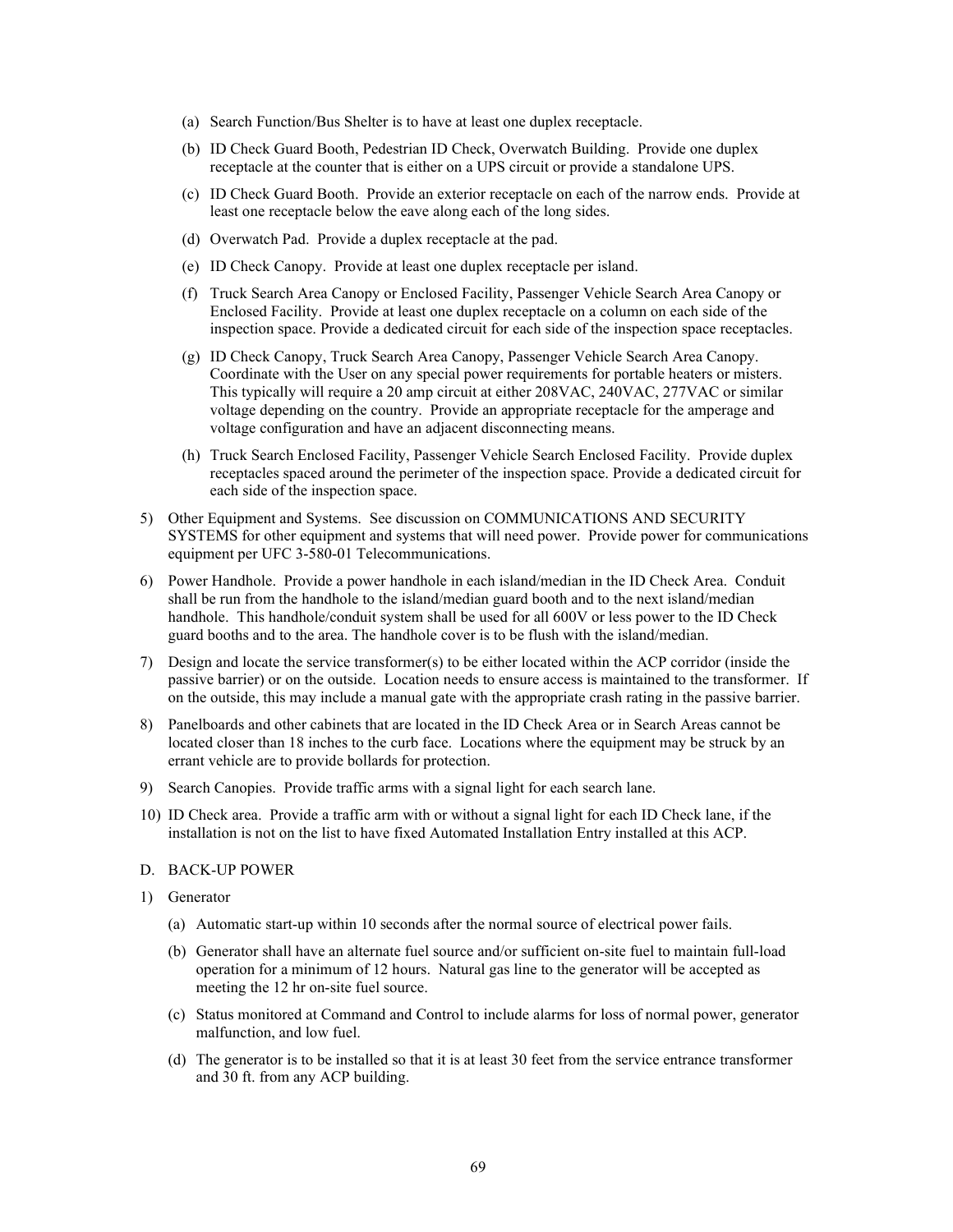- (e) Design and locate the generator to be either located within the ACP corridor (inside the passive barrier) or on the outside. Location needs to ensure access to the generator is maintained for adding fuel and performing maintenance. If on the outside, this may include a manual gate with the appropriate crash rating in the passive barrier.
- (f) The following loads shall be on generator power:
- Interior lighting for Command and Control, the Gatehouse, Guard Booths, Pedestrian ID Check, Overwatch position, and Search Offices.
- Canopy lighting in the ID Check Area and the Search Areas.
- Where canopies are utilized for Search Areas: Canopy lighting for the Search Areas.
- Where enclosed facilities are utilized for search areas: Interior lighting for the Search Area Enclosed Facility.
- External lighting in the Access Control Area.
- External lighting in the Search Areas this shall include 100 ft. on both sides of the Search canopy.
- Approach Zone and Response Zone lighting within 100 feet of the Access Control Zone.
- External lighting 150 feet on both sides of the final vehicle barriers.
- ID Check Area traffic arms.
- Uninterruptible Power Supplies (UPS).
- Search Area traffic arms.
- (g) Under Vehicle Inspection System (UVIS). An ACP is not required to have a UVIS, but if provided then all equipment associated with the UVIS system needs to be on generator power. .
- 2) Uninterruptible Power Supply (UPS). The ACP shall have one or more Uninterruptible Power Supplies to power critical security, Communications, and safety loads when the normal source of electrical power fails. The UPS shall provide a minimum of 10 minutes back-up power. A centralized UPS is to have a remote monitoring panel located at the Command and Control to report alarms associated with the UPS. The following loads shall be on UPS:
	- (a) Primary communications system
	- (b) Duress alarm system.
	- (c) Computers.
	- (d) CCTV system.
	- (e) Intrusion Detection Systems (IDS).
	- (f) Automation (Automated Installation Entry) excludes the island traffic arms.
	- (g) Lighting:
	- One luminaire for each ID Check lane. This luminaire shall be located near the location where ID checks are performed.
	- One luminaire at each Active Vehicle Barrier to include requirement of CCTV cameras for real time assessment of activity detail.
	- (h) Access Control Equipment including:
	- Active vehicle barrier controls.
	- Active barrier activation system for one complete operation cycle (opens to close and close to open). Hydraulic systems do not need to have the pump motor on UPS, if the system can maintain enough pressure for 1.5 cycles. The hydraulic pump motor then only needs to be on generator back-up power for a hydraulic system having sufficient capacity.
	- Traffic arms located at the active vehicle barriers.
	- Traffic sensors (wrong way, over speed, and presence detectors). Traffic signals and warning lights.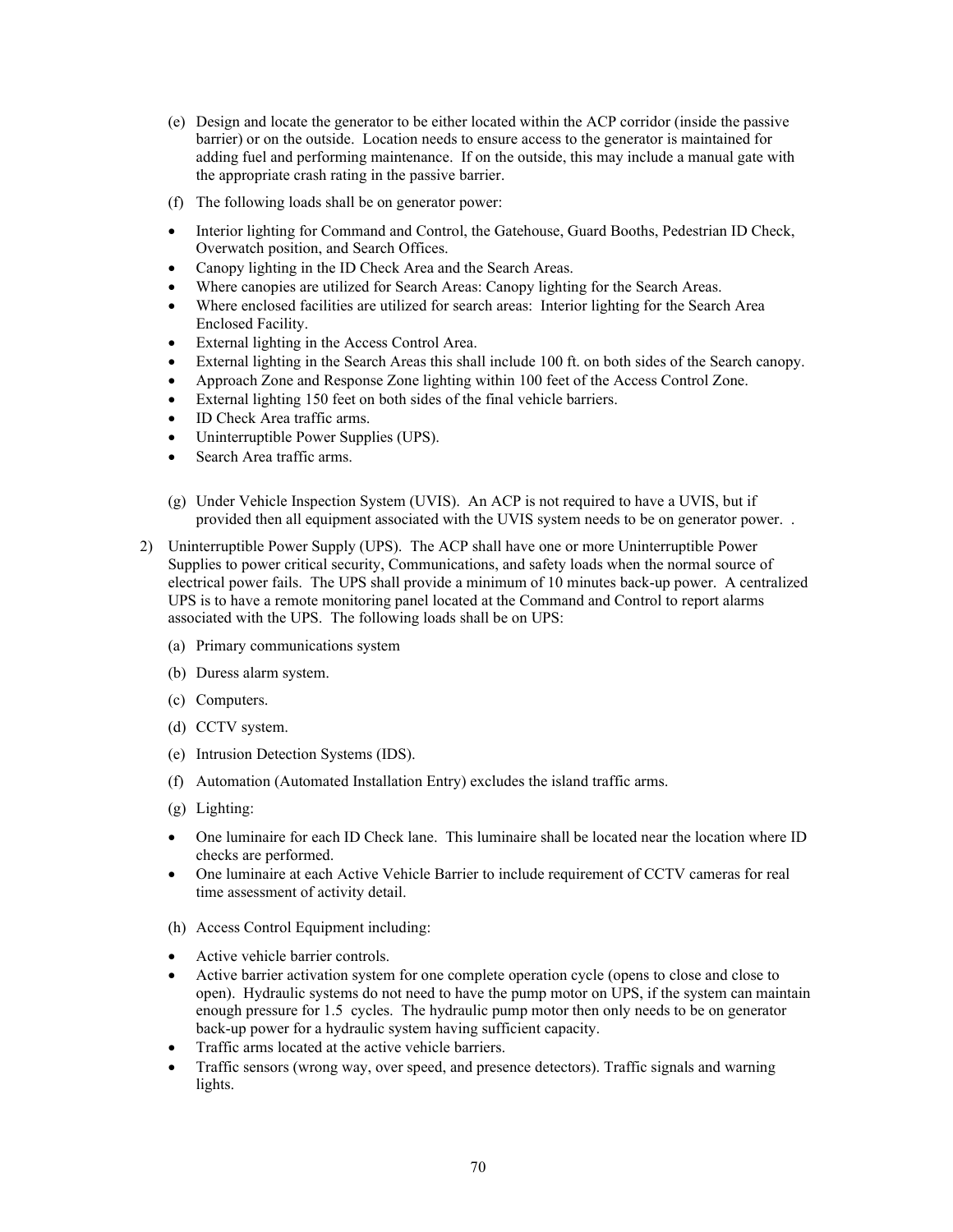(i) Under Vehicle Inspection System (UVIS). The computer that operates the UVIS needs to be on UPS.

# E. LIGHTNING PROTECTION SYSTEM

- 1) A risk analysis per NFPA 780 is to be performed to determine if a lightning protection system is required. If required, but the installation does not desire a lightning protection system, then the installation shall provide direction in writing.
- 2) The lightning protection systems are to comply with the requirements found in UFC 3-575-01 "Lightning and Static Electricity Protection Systems".
- 3) Provide surge protection per requirements found in UFC 3-575-01 "Lightning and Static Electricity Protection Systems" and UFC 3-520-01 "Interior Electrical Systems". In addition, all exterior power panelboards and those panelboards that primarily power communications, LAN, exterior site lighting, security equipment and active vehicle barrier controls are to have surge protection.

# **3.11 HEATING VENTILATING AND AIR CONDITIONING (HVAC) REQUIREMENTS:**

OCONUS: All construction outside of the United States is also governed by Status of Forces Agreements (SOFA), Host Nation Funded Construction Agreements (NNFA), and in some instances, bilateral Infrastructure Agreements (BIA). Compliance with the most stringent of any UFC applicable, the SOFA, the HNFA, and the BIA, as applicable.

#### A. SIZING

- 1) The capacity of HVAC systems and equipment shall be calculated in accordance with ASHRAE Handbooks, ASHRAE 62.1, ASHRAE 55, and ASHRAE 189.1. Outdoor and Indoor Calculations and Requirements: Indoor design conditions and load calculations shall be in accordance with UFC 3-410- 01FA "Heating, Ventilating, and Air Conditioning". Outdoor air and exhaust ventilation requirements for indoor air quality shall be in accordance with ASHRAE 62.1-2007. All Buildings with minimum LEED Silver requirement (or better) will earn LEED Credit EQ 7.1, Thermal Comfort-Design, except where precluded by other project requirements.
- 2) Indoor Air Quality: Buildings indoor air quality systems, thermal comfort, acoustical control, equipment, calculation procedures, construction and start-up shall comply with ASHRAE Standard 189.1, Section 8.3, Mandatory Provisions, and Section 8.4, Prescriptive Option, or Section 8.5, Performance Option.
- 3) Outdoor Air Delivery Monitoring: Spaces Ventilated by Mechanical Systems. Reference Sections 7.4.3.2, 8.3.1.2.1, and 10.3.2, of ASHRAE Standard 189.1. A densely occupied space are defined as those spaces with a design occupant density greater than or equal to 25 people per 1000 ft2.
- 4) Environmental Tobacco Smoke: a. Smoking shall not be allowed inside the building. Signage stating such shall be posted within 10 ft. of each building entrance. b. Any exterior designated smoking areas shall be located a minimum of 50 ft. away from building entrances, outdoor air intakes, and operable windows. c. Section 6.2.9 of ANSI/ASHRAE Standard 62.1 shall not apply.

#### B. BALLISTIC RESISTANT RATED STRUCTURES

1) Command and Control function

The occupied portions of the command and control functional areas of combined facilities, which are a ballistically protected area, are to be heated and air conditioned, and controlled for temperature (settings) are to be easily accessed by staff. Locate mechanical equipment when provided for heating and cooling in the Mechanical equipment room or in other areas where space is provided for clearance and accessibility for maintenance. Provide insulation on all ductwork, equipment, and other items as required by code. Provide latrines when required and janitor closets or areas with a mop sink with an exhaust system. The system is to maintain exhaust rates as required by the applicable code. Exhaust fans are to be accessible for repair or maintenance. Communications room when provided are to be air conditioned to maintain a space temperature of 75 degrees F at the design load. The mechanical/electrical room and inside storage is to be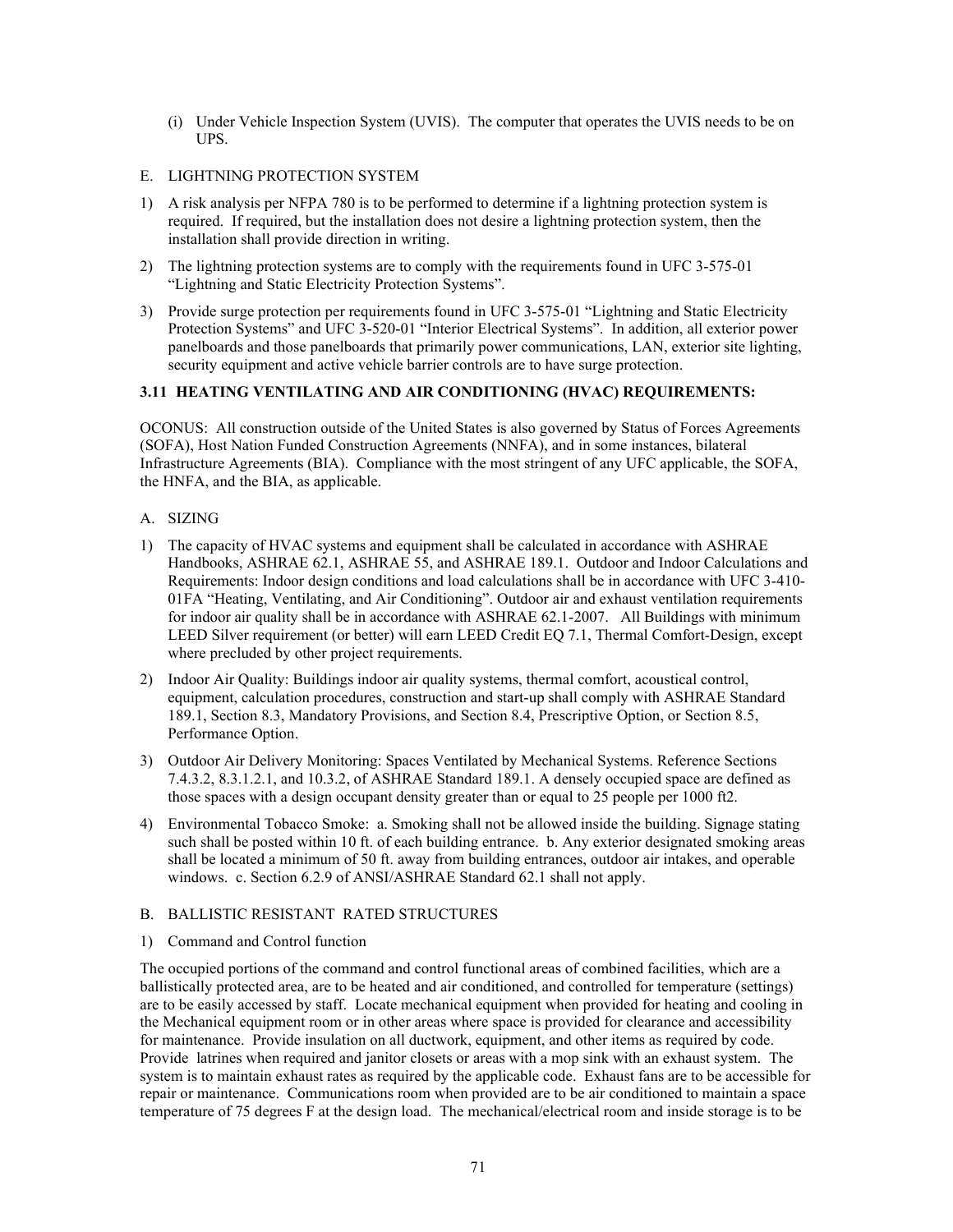heated and ventilated as required by code and to prevent damage from excessive space temperatures.

2) ID Check Guard Booth

This is a ballistic rated structure, heating and air conditioning of the structure is mandatory.

3) Overwatch Building.

This is a ballistic rated structure, heating and air conditioning of the structure is mandatory.

4) Pedestrian ID Check & (Pedestrian ID Check functional areas "room")

This is a ballistic rated structure, heating and air conditioning of the structure is mandatory.

# C. NON-BALLISTIC RESISTANT RATED STRUCTURES

1) Search Area Building and Search Function

For large and small standard army design or custom type Search Area Buildings, and search functions or rooms of combined facilities: Occupied portions of the facility are to be heated and air conditioned for occupant comfort, unless otherwise not required by the Installation Design Guidance (IDG). Search area may not be air conditioned. Controls for temperature settings are to be easily accessed by staff. Locate mechanical equipment for heating and cooling in the Mechanical equipment room when required or in other areas where space is provided for clearance and accessibility for maintenance. Provide insulation on all ductwork, equipment, and other items as required by code. Provide latrine when required and janitor closets or areas with a mop sink with an exhaust system. The system is to maintain exhaust rates as required by the applicable code. Exhaust fans are to be accessible for repair or maintenance. The mechanical and electrical rooms and inside storage are to be heated and ventilated as required by code and to prevent damage from excessive space temperatures.

2) Two (2)- Three (3)- Six (6)- Nine (9) Processor Visitor Control Center & (Combined facilities including Visitor Processing)

Occupied portions of the facility (Office, Provost Marshal, Vestibule, Hall, and Breakroom, Etc.) and the visitor processing area of combined facility are required to be heated and air conditioned for occupant comfort. Controls for temperature settings are to be easily accessed by staff. Locate mechanical equipment for heating and cooling in the Mechanical room when required or in other areas where space is provided for clearance and accessibility for maintenance. Provide insulation on all ductwork, equipment, and other items as required by code. Provide latrine when required and janitor closets or areas with a mop sink with an exhaust system. The system is to maintain exhaust rates as required by the applicable code. Exhaust fans are to be accessible for repair or maintenance. Communications room when required are to be air conditioned to maintain a space temperature of 75 degrees F at the design load. The mechanical/electrical room and inside storage is to be heated and ventilated as required by code and to prevent damage from excessive space temperatures.

3) Environmental Requirements for Communications Rooms :

Comply with ANSI/EIA/TIA 569 (including applicable Addenda). Maintain environmental conditions at the Class 1 and 2 Recommended Operating Environment. Before being introduced into the room, filter and pre-condition outside air to remove particles with the minimum MERV filtration quality shown in the ASHRAE HVAC Applications, Chapter 19. Maintain rooms under positive pressure relative to surrounding spaces. Design computer room air conditioning units specifically for Communications room applications. Build and test units in accordance with the requirements of ANSI/ASHRAE Standard 127. A complete air handling system shall provide ventilation, air filtration, cooling and dehumidification, humidification (as determined during the design phase), and heating. The system shall be independent of other facility HVAC systems and operation shall be required year round.

# **3.12 ENERGY CONSERVATION REQUIREMENTS**

OCONUS: All construction outside of the United States is also governed by Status of Forces Agreements (SOFA), Host Nation Funded Construction Agreements (NNFA), and in some instances, bilateral Infrastructure Agreements (BIA). Ensure compliance with the most stringent of any UFC applicable, the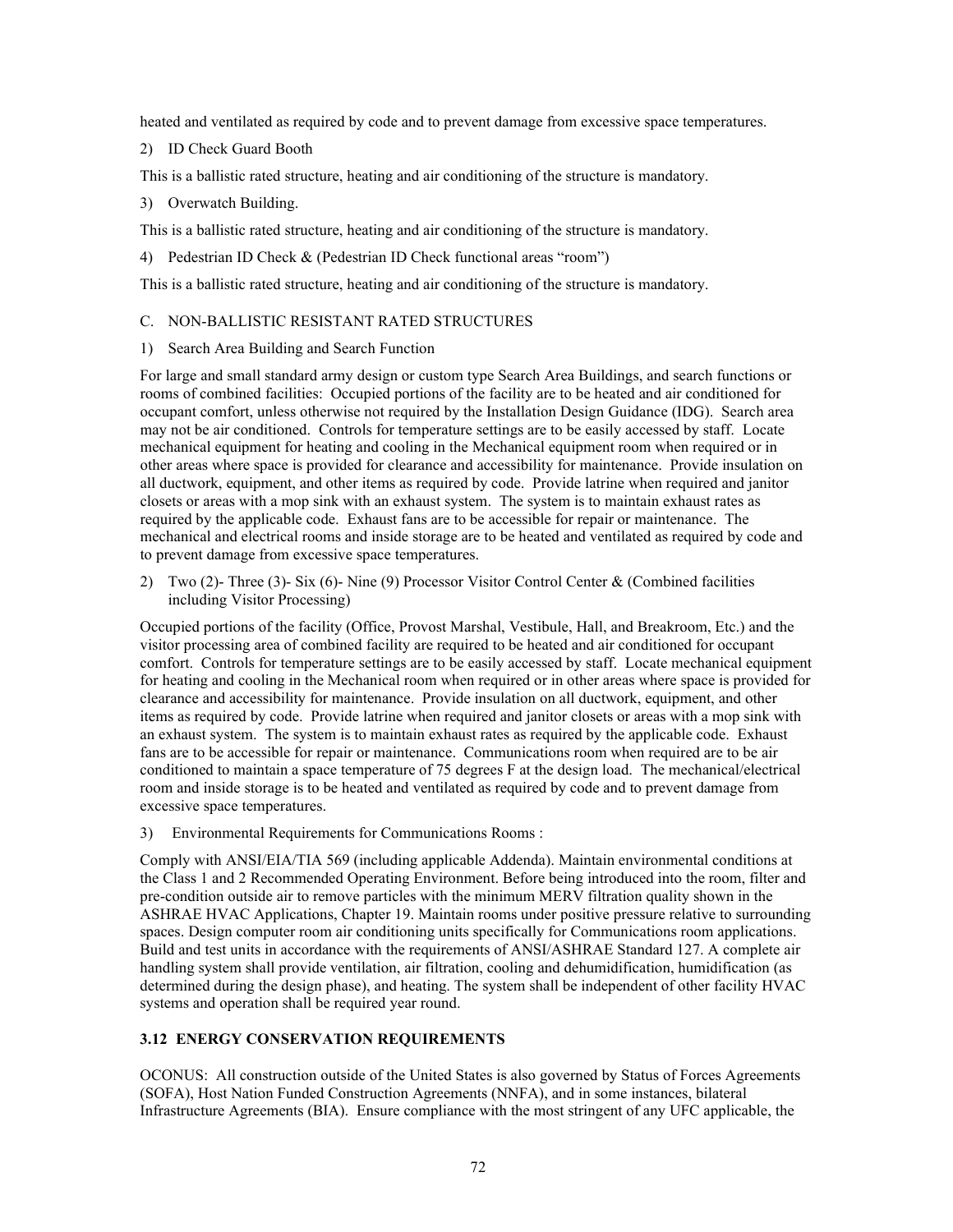#### SOFA, the HNFA, and the BIA, as applicable.

# A. WHOLE BUILDING APPROACH:

A whole building approach should be used in achieving the target energy reduction. Energy consumption levels for both the baseline and proposed building shall be determined by using the Performance Rating Method found in ASHRAE Standard 90.1-2007 Appendix G, with process and plug loads; see paragraph Energy Policy. All calculations shall be performed using a professionally recognized and proven computer program or programs that integrate architectural features with air-conditioning, heating, lighting, and other energy producing and consuming systems. These programs will be capable of simulating the features, systems, and thermal loads used in the design. The energy savings and any parasitic energy loads associated with the utilization of recovered energy and other renewable or waste heat applications shall be included. All calculations shall be included as part of the design analysis. A summary of the energy reduction features should also be included as part of the design analysis. This summary should include for both the baseline and proposed building such items as building insulation values, glass SHGC and U-factor, roof construction, equipment efficiencies and lighting levels.

#### B. ENERGY CALCULATION METHODOLOGIES AND SUBSTANTIATION REQUIREMENTS:

The calculation methodology used for the documentation and analysis shall follow the guidelines set forth in Appendix G of ASHRAE 90.1, with the exception that receptacle and process loads may not be omitted from the calculation and; this calculation shall address all energy consuming systems in a single integrated methodology e.g. laboratory fume hoods and kitchen ventilation loads in the energy calculation. Individual calculations for heating, cooling, power, and lighting systems etc. will not be acceptable. The following building simulation software is acceptable for use in calculating building energy consumption: Hourly Analysis Program (HAP) by Carrier Corp., TRACE 700 by Trane Corp., DOE-2 by US Department of Energy, and EnergyPlus by DOD/DOE.

#### C. DESIGN AFTER AWARD:

Interim and final design submittals shall demonstrate that each building including the building envelope, HVAC systems, service water heating, power, and lighting systems meet the Mandatory Provisions and the Prescriptive Path requirements of ASHRAE 90.1. Interim and final design submittals which address energy consuming systems, (heating, cooling, service hot water, lighting, power, etc.) must also include calculations in a separate Energy Conservation Section of the Design Analysis which demonstrate and document:

- 1) The baseline energy consumption for the facility or facilities under contract, that would meet the requirements of ANSI/ASHRAE/IESNA Standard 90.1-2007,
- 2) The energy consumption of the facility or facilities under contract utilizing the materials and methods required by this construction contract.

# **3.13 FIRE PROTECTION REQUIREMENTS:**

- A. BUILDING FUNCTION REQUIREMENTS: The facilities shall be designed in compliance with UFC 3-600-01 "Fire Protection Engineering for Facilities". The typical construction is Type IIB. The facilities are a combination of Business and Assembly occupancies. Due to the nature of the facility (size, and mission criteria), the facilities are generally not provided with a fire sprinkler system unless officially requested by a specific command. For Life Safety and Egress, the latest version of NFPA 101 shall be used in the development of the buildings. For general square footage, building areas, and heights, the latest version of IBC shall be complied with in the development of the buildings.
- B. FIRE ALARM SYSTEM. The fire alarm system, when required, is to comply with UFC 3-600-01 "Fire Protection Engineering for Facilities". Buildings with a fire alarm system shall have an addressable fire alarm evacuation system with manual pull stations (break glass not allowed), audible and visual alarms.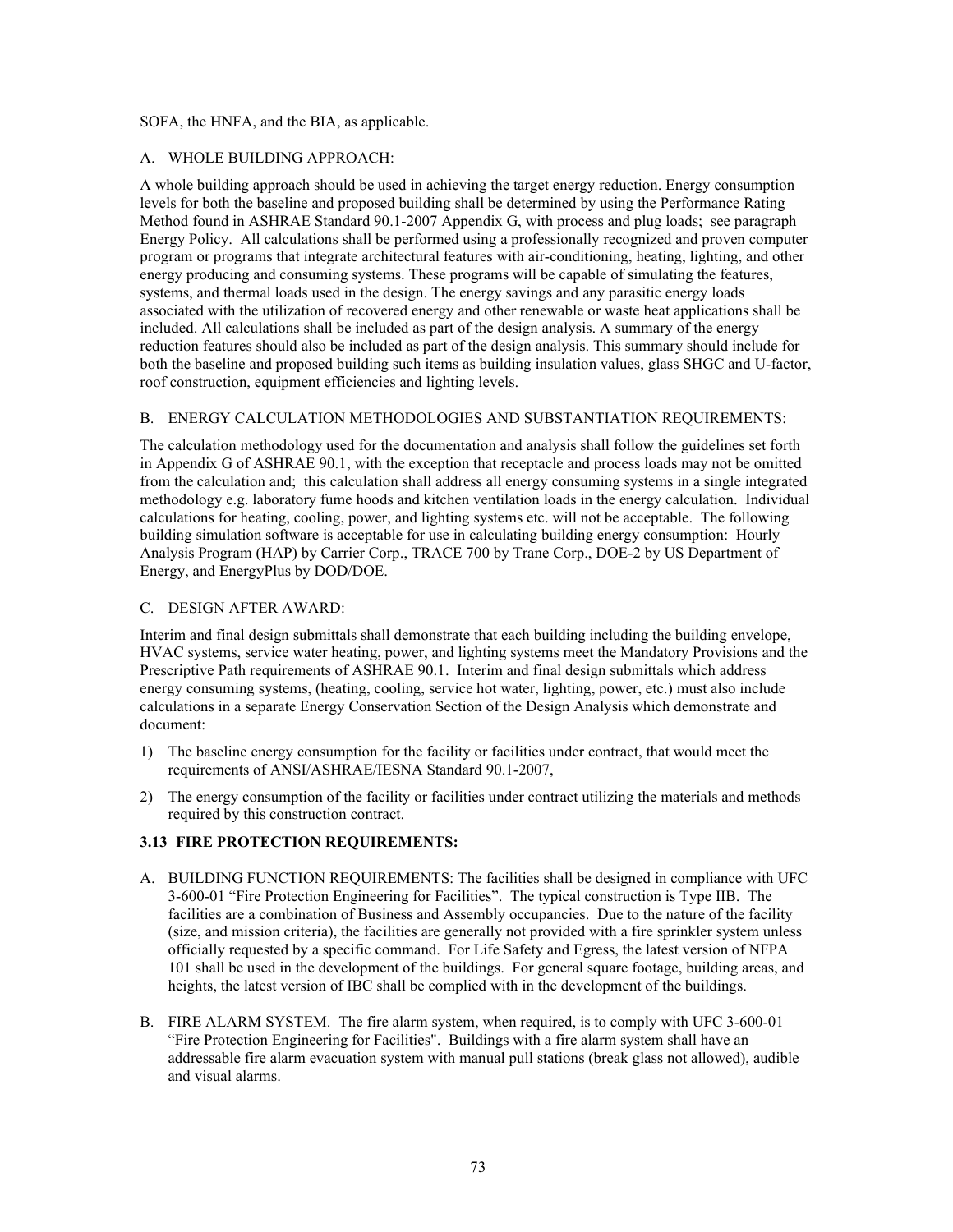- C. MASS NOTIFICATION. Mass notification system is to be integrated into the fire detection system when both are required. The building mass notification system is to meet the requirements of UFC 4-021-01 "Design and Operation & Maintenance ( $O&M$ ): Mass Notification System. The system is to be fully compatible with local mass notification system.
- D. OCONUS EQUIVALENT The facilities shall be designed in compliance with UFC 3-600-01, and NFPA 101.

### **3.14 SUSTAINABLE DESIGN:**

OCONUS: All construction outside of the United States is also governed by Status of Forces Agreements (SOFA), Host Nation Funded Construction Agreements (NNFA), and in some instances, bilateral Infrastructure Agreements (BIA). Ensure compliance with the most stringent of any UFC applicable, the SOFA, the HNFA, and the BIA, as applicable.

#### A. GENERAL

Many features that make a facility sustainable can be integrated into a typical building and site. Reduction in the use of water is a key element that generally applies to every building and site. However, other very beneficial features/techniques (such as shading devices for buildings or building orientation for sites) or materials might also have application but need to have a more tailored building and site to be effective.

The offerer (for design-build contracts) or designer (for design-bid-build contracts) is encouraged to suggest sustainable material substitutions or building feature modifications for consideration where they appear to provide benefit without appearing to interfere with functionality. One aspect of sustainability is the over-all energy consumption of a building and mandated federal criteria are regularly being revised to decrease such energy consumption by increasing energy efficiency.

Documents, such as ASHRAE 189.1-2009, have been developed to focus building design on steadily improving their levels of energy efficiency.

It is expected that meeting certain levels of energy efficiency will require the use of such features as horizontal shades or overhangs above windows in hotter climates and these techniques are acceptable even though not required for every climate application. The target for this facility type at the time this Army Standard Design was approved for application to specific projects was 30% energy savings from the baseline energy use defined in the criteria of ASHRAE 90.1-2007. The U. S. Army has decided to include/use site energy for the HVAC, lighting, and hot water loads to determine the energy savings.

It is recommended that facilities provided for climate zones 1a & b, 2a & b and 3a, b & c have horizontal shades above the windows, shading grills, or other devices or building geometry (like being deeply recessed) techniques (clerestories close to the roof line may accomplish the same benefit with overhangs) to allow for meeting the required energy savings.

It is assumed that both the governing criteria and the energy target (as defined by the U. S. Governments and organizations such as the United States Green Building Council (USGBC)) will change regularly. Provide every facility (these will generally be projects appropriated at specific times over several years) so that it meets the requirements of governing criteria and the energy target that are applicable at the time of project development.

Many federally mandated definitions/requirements or measures of energy consumption criteria (energy cost savings) are not identical with other measures of energy efficiency or sustainability. Examples of different measures are those described in the USGBC "LEED" point criteria.

Provide a comprehensive analysis of energy consumption during specific project design processes and incorporate what appears to be the best/most-appropriate blend of features/characteristics that will reduce energy consumption of the facility to the minimum practicable levels. Also meet whatever the current mandates or criteria that apply at the time of the specific project under design: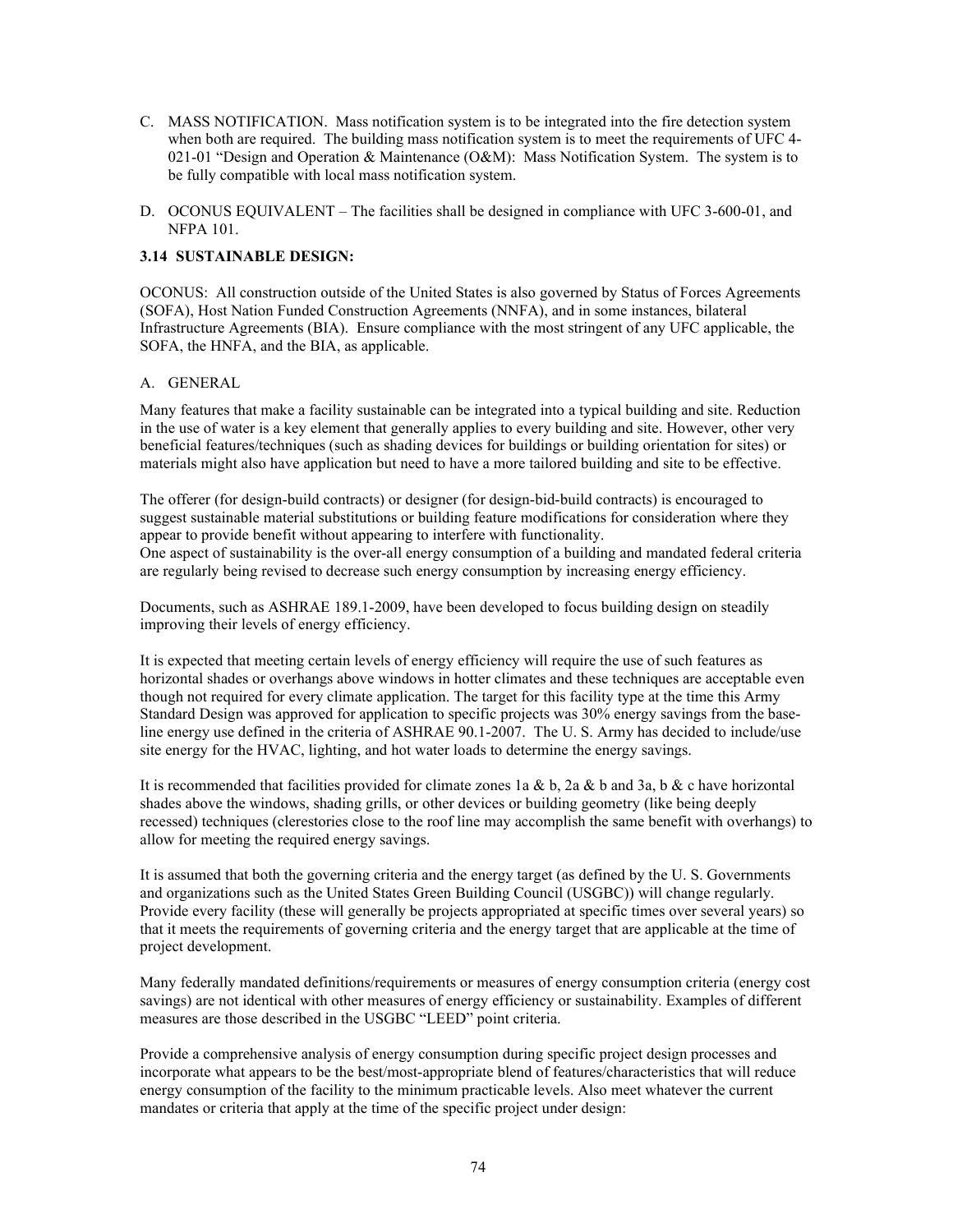- 1) FY08-FY12, and FY13 and beyond: New facilities or minor renovations that don't meet LEED minimum program requirements (occupied building, climate control (heating and/or cooling) for human comfort and 1000 S.F. or greater):
	- (a) Scored using LEED-NC and incorporate sustainable design features to the maximum extent life cycle cost effective and technically possible.
	- (b) Supporting documentation will be developed (including LEED checklist).

### B. LEED AND THIRD PARTY VALIDATION

.

References: a. UFC 1-200-02 (2016 High Performance and Sustainable Building Requirements, with Change 4

- 1) GENERAL. Except where indicated otherwise, these requirements apply worldwide to all facility construction activities on permanent Active Army installations, Army Reserve, Army Readiness Centers, Army National Guard Facilities and Armed Forces Reserve Centers, regardless of funding source and including Base Realignment and Closure (BRAC) and non-Army tenant facilities on Army property. For tenant projects on Army property, USACE project Master Planner and Project Manager (PM) will make the tenant organization aware of Army Sustainability requirements and the tenant responsibility to coordinate directly with the installation Department of Public Works (DPW) if the requirements cannot be met. These requirements apply to permanent facility construction only. Excluded are overseas contingency construction and continental United States (CONUS) interim facilities. However, overseas contingency construction and CONUS interim facilities should incorporate as many sustainability features as life cycle cost effective especially passive sustainability measures. The UFC 1-200-02 "High Performance and Sustainable Building Requirements" will be used for all DOD projects, except ASHRAE 90.1-2007 shall be used and work for other customers where appropriate. All construction outside of the United States is also governed by Status of Forces Agreements (SOFA), Host Nation Funded Construction Agreements (NNFA), and in some instances, bilateral Infrastructure Agreements (BIA). Therefore, the acquisition team must ensure compliance with the most stringent of the UFC, the SOFA, the HNFA, and the BIA, as applicable.
- 2) MINIMUM REQUIREMENT NEW FACILITIES IN THE UNITED STATES AND ITS TERRITORIES. Facilities which meet the requirements for Sustainability HPSB validation shall be registered with one of the organizations which provide sustainability validation indicated in the UFC. The project shall incorporate all applicable requirements of the DoD or Army Sustainability/HPSB Score Sheet. Sustainability validation shall be completed by one of the validation methods through one of the organizations indicated in the UFC. DoD or Army Sustainability/HPSB Score Sheet shall be completed and updated throughout the project life and copies shall be forwarded to the Army PM at each design phase and upon request during contruction. Final validation and certification documents shall be forwarded to the PM for record and data calls. Projects which do not meet minimum requirements for sustainability validation or certification shall document sustainability features which are applicable to the scope involved. Documentation of this type of projects shall use the DoD or Army Sustainability/HPSB Score Sheet and additional data collected, such as construction waste recycling shall be provided to the DPW and the Army PM.

# 3) ENERGY POLICY

- 1) Directive and Guidance for FY13 and beyond MCA Projects See Reference ECB 2012-13.
- 2) References:
	- (a) Memorandum, ASA (IE&E), 27 Oct 10, Subject: "*Sustainable Design and Development Update (Environmental and Energy Performance)*"
	- (b) ANSI/ASHRAE/IESNA Standard 189.1-2009: "Standard for the Design of High-Performance Green Buildings Except Low-Rise Residential Buildings"
	- (c) Memorandum of Understanding (MOU), 06 Mar 2006, "*Guiding Principles for Federal Leadership in High Performance and Sustainable Buildings"*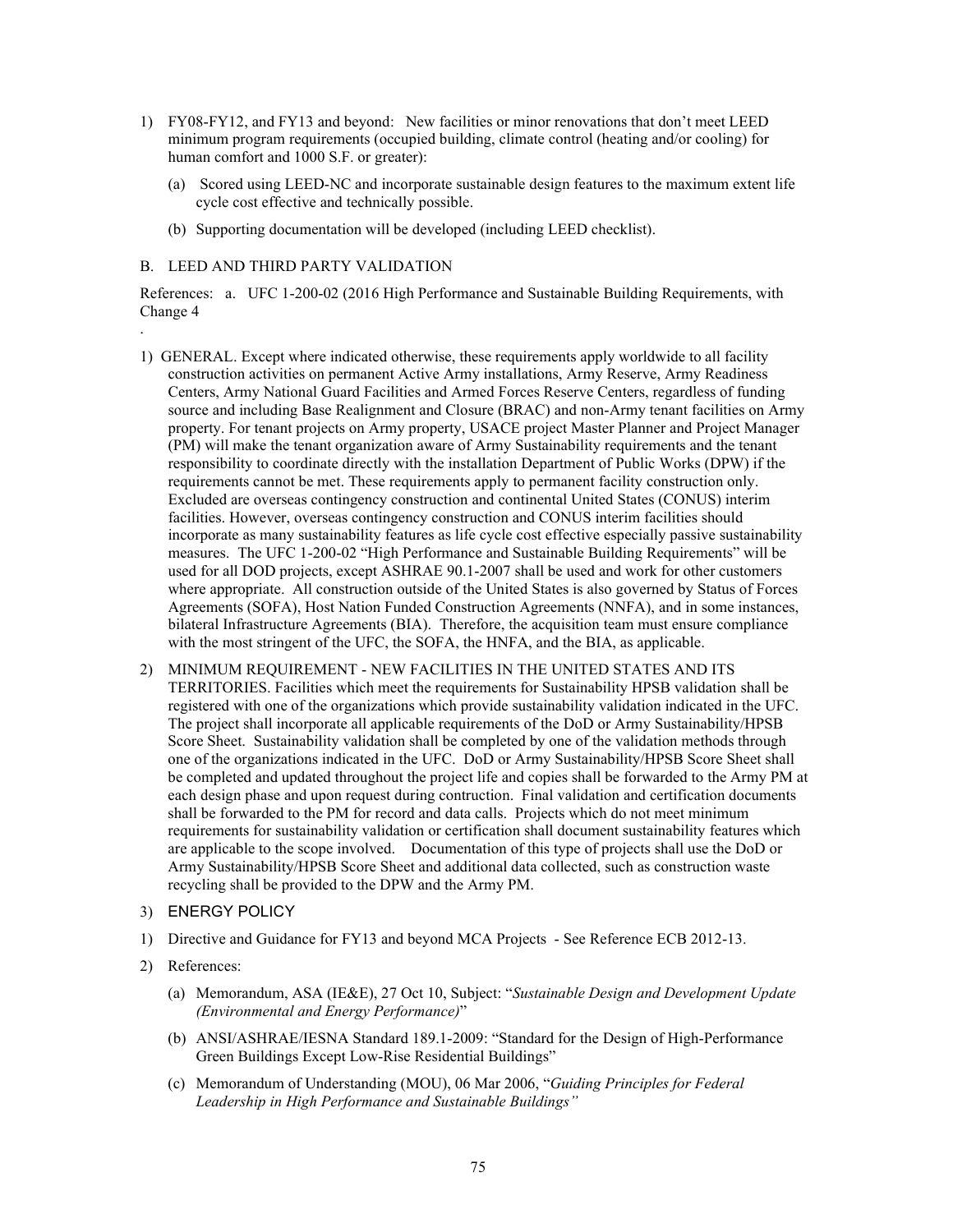- (d) Engineering and Construction Bulletin (ECB) 2011-1, 19 Jan 2011, Subject: "High Performance Energy and Sustainability Policy"
- (e) Engineering and Construction Bulletin (ECB) 2012-13, 23 Apr 2013, Subject: "Energy Implementation Guidance Update, ASHRAE 189.1, Life-Cycle Cost Analysis Requirements"
- (f) Energy Independence and Security Act (EISA) of 2007, Section 433 "Federal Building Energy Efficiency Performance Standards"
- (g) Methodology and Procedures for Life-Cycle Cost Analysis, Subpart A, Code of Federal Regulations, Part 436
- (h) ANSI/ASHRAE/IES Standard 90.1-2010 "Final Qualitative Determination, Pacific Northwest National Laboratory", October 2011
- 3) General
	- (a) The purpose is to update and clarify the Energy and Sustainability guidance previously issued by ECB 2011-1 (Reference d). Specifically, this establishes a minimum energy requirement for compliance with ASHRAE Standard 189.1-2009 (Reference b) for prescriptive and performance paths and establishes ASHRAE Standard 189.1 as our baseline facility criteria for the purpose of life-cycle cost analysis (LCCA). Previous guidance issued in ECB 2011-1 related to LCCA for features that exceed 1% of the Programmed Amount will no longer apply starting with FY13 projects and beyond. Instead, projects should follow guidance stated herein.
	- (b) We are in the process of reviewing the most current versions of ASHRAE Standards 189.1-2011 and 90.1-2010 to determine what the impacts are, if any, of adopting the latest versions of the Standards. ASHRAE Standard 189.1-2011 references the 2010 version of ASHRAE Standard 90.1 and according to an analysis conducted by the Pacific Northwest National Laboratory (Reference g) there are 109 changes to the 90.1-2010 version compared to the 90.1-2007 version of which 62 changes have an impact on energy. Expect additional guidance regarding adoption of these new standards.
	- (c) As stated in ECB 2011-1 (Reference d), all FY13 and beyond projects are required to meet the Energy and Sustainability requirements of ASHRAE Standard 189.1 according to Department of the Army Sustainable Design and Development Policy Update (Reference a) with the noted exemptions. The Army established ASHRAE Standard 189.1 as a minimum standard and recognizes that Congressional Law and Executive Orders drive project solutions beyond the requirements of ASHRAE Standard 189.1; an example being EISA 2007 fossil fuel reduction targets (Reference e).
	- The Energy Independence & Security Act of 2007 (EISA 2007) requires the progressive reduction in site fossil fuel use, compared to a 2003 Commercial building Energy Consumption survey (CBECS) average per building type as published by the Energy Information Administration (EIA), with the goal of eliminating consumption of fossil fuels by 2030.
	- In terms of the fossil fuel reduction statute, there is currently no formal guidance issued by an expert agency detailing how the calculations for fossil fuel reduction should be performed. In general, DOD implementation guidance would follow expert agency guidance. In absence of formal implementation guidance, USACE cannot require the fossil fuel avoidance as pertains to EISA 2007, which requires a reduction of 65% for the average building type in CBECS with respect to ASHRAE 90.1-2007 for buildings FY15-FY19 and 55% reduction respectfully for FY10-FY14.
	- (d) Per Army Policy, ASHRAE 189.1 is a minimum requirement and shall be used as the project baseline for life-cycle cost comparisons. A LCCA is not required on the baseline project. An incremental LCCA shall be completed for all energy efficiency or conservation features provided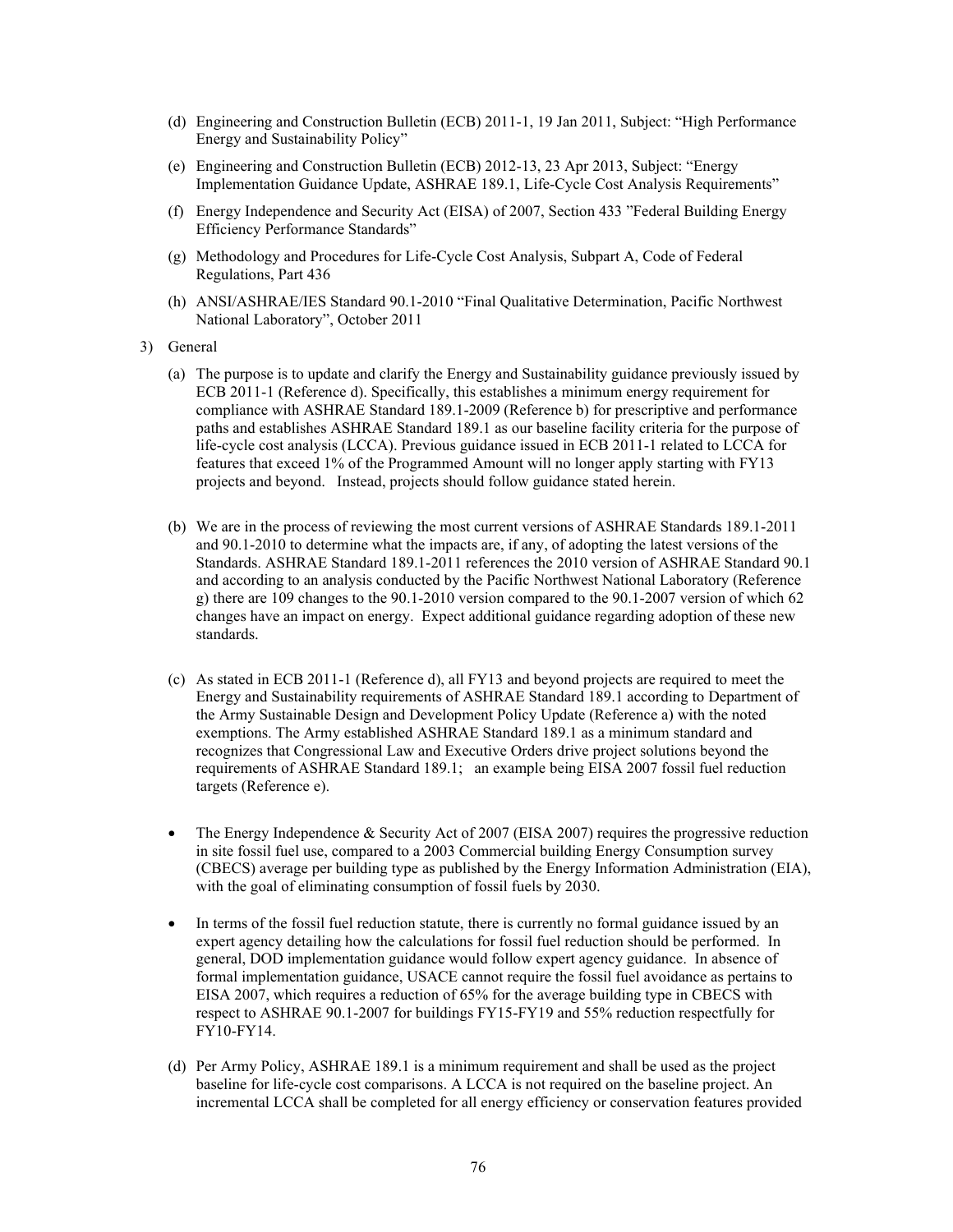in excess of the baseline to ensure the payback period is no greater than the lesser of 40 years or the projected life of the facility. Equipment procurement, fuel, maintenance, repair, replacement, and any other quantifiable benefits and costs are to be included in the LCCA. The LCCA will be documented and made part of the design analysis.

- (e) When applying ASHRAE Standard 189.1 energy performance standards, ensure that the minimum energy savings to be achieved, through performance or prescriptive paths, is at least 30 percent better than ASHRAE Standard 90.1-2007 (including process and plug loads) by the use of Energy use analysis: see paragraph Energy Conservation. This 30 percent savings threshold may in some cases be a slight improvement upon the standard for certain facility types in some climatic zones.
- The Energy Policy Act of 2005 (EPAact 2005) amended and extended by Executive Orders, subsequent legislation, and the "*Federal Leadership in High Performance and Sustainable Buildings Memorandum Of Understanding"* (FLHPSB MOU) establishes a betterment goal for the proposed project compared to an ASHRAE 90.1-2004 standard baseline model. Epact is applicable to all buildings and is an **Energy Use** based analysis, which excludes plug and process loads. But, the requirements of the paragraph above including process and plug loads is a much more extensive, conservative and stricter requirement for energy use savings.
- (f) 10 CFR Part 436 (Reference f) establishes a methodology to conduct a LCCA for determining energy and water conservation improvements for Federal Buildings. The Building Life-Cycle Cost (BLCC) program developed by the National Institute of Standards and Technology (NIST) was designed to comply with 10 CFR Part 436 and includes a MILCON Analysis module. All project delivery teams shall use the BLCC program and follow the methodology in 10 CFR Part 436 to determine the LCCA for each project when requesting additional funds for features in excess of the baseline described in paragraph (c). A link is provided below with instructions on how to download the BLCC program for free:

#### [http://www1.eere.energy.gov/femp/information/download\\_blcc.html](http://www1.eere.energy.gov/femp/information/download_blcc.html)

(g) A request for an exemption to HQUSACE may be made for any specific requirement included herein or by reference that the PDT determines would adversely affect mission performance, security requirements, health, safety, or welfare. The request for exemption shall only apply to the specific requirements in conflict. Any approved exemptions to the guidance shall be documented with reference to the specific requirement in conflict and included in the project documentation.

# **3.15 SEE PARAGRAPH 6.15 ENVIRONMENTAL DESIGN – NOT USED**

#### **3.16 SEE PARAGRAPH 6.16 PERMITS – NOT USED**

# **3.17 SEE PARAGRAPH 6.17 DEMOLITION – NOT USED**

#### **3.18 SEE PARAGRAPH 6.18 ADDITIONAL FACILITIES – NOT USED**

#### **3.19 EQUIPMENT AND FURNITURE REQUIREMENTS:**

#### **3.19.1 Furnishings:**

#### A. GENERAL:

1) Conceal clips, screws and other furniture construction elements where possible. Seating upholstery is required to meet Wyzenbeek Abrasion Test; 50,000 minimum double rubs. Furniture can be wood (where appropriate), plastic laminate or metal finish. Tops for case goods with plastic laminate or metal construction are to be plastic laminate. Location, use and frequency of moving furniture are to be considered when determining appropriate finish material and construction. Furniture constructed of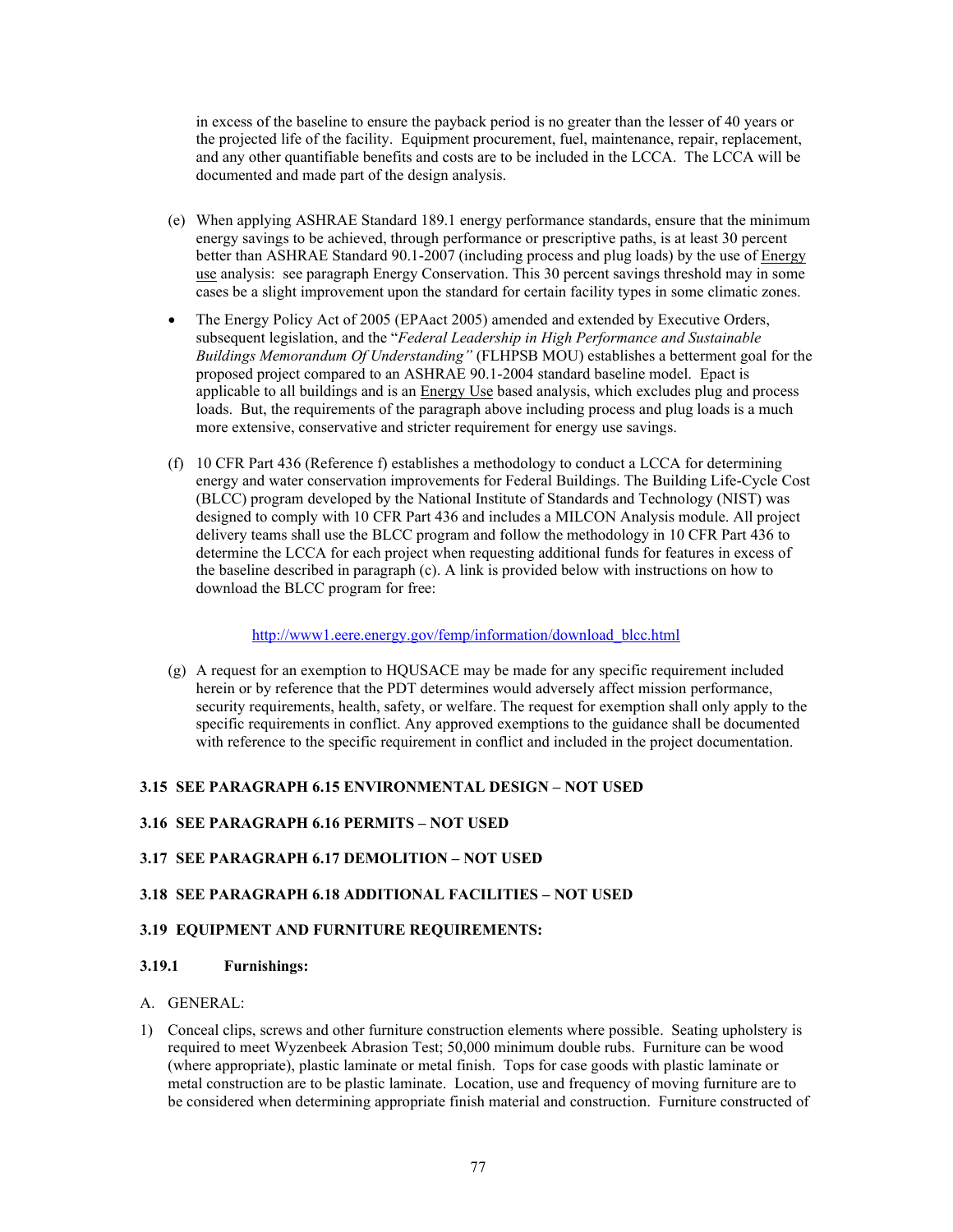particleboard with plastic laminate finish is not acceptable. Provide box and file drawers with a heavyduty suspension system. Construct furniture with concealed fasteners. Furniture storage is to be lockable with keys provided to the user. Locks shall be keyed per user requirements. Coordinate style details and finishes within a room. Refer to the drawings for furniture layout. Clocks shall be provided in waiting rooms, offices and break rooms. Trash receptacles shall be provided in all employee work spaces, waiting rooms and by copier and printers.

- (a) **Desk Chair:** Provide ergonomic desk chairs with non-upholstered adjustable height arms, padded, contoured, cushioned and upholstered or mesh seat and back, back tilt and locking capability, pneumatic seat height adjustment, adjustable lumbar support, seat depth adjustment, five star base and casters. Provide desk chairs with adjustable seat height range of 4 ½", range to include 16  $1/2 - 20$ ". Verify with user if armless desk chairs are preferred for employees carrying weapons.
- (b) **High Stool:** Provide ergonomic swivel stool with adjustable height arms, padded, contoured, cushioned and upholstered or mesh seat and back, variable back lock, pneumatic seat height adjustment, adjustable lumbar support, seat depth adjustment, five star base, foot ring and casters. Provide high stools with adjustable seat height range of  $5\frac{1}{2}$ " to include 20-25  $\frac{1}{2}$ ".
- (c) **Guest/Waiting Chair:** Provide guest chairs without arms, upholstered cushioned seat and back that are compatible in style, finish and color with the desk chairs (approximately  $1'-9 \le x \le 1'-1$ "d  $x$  2'-6"h in size).
- (d) **Break Room Chairs & Table:** Provide break room chairs that are easily cleaned. Verify style and finishes with user. Provide table with high pressure laminate top with PVC, vinyl, or post formed high pressure plastic laminate edge. A high pressure laminate plastic laminate self edge is not acceptable.
- (e) **End Table:** Provide end table with high pressure laminate plastic laminate top and metal or wood frames that are compatible in style, finish and color to waiting chairs.
- (f) **Desk & Workstations:** Provide U-shaped workstation with keyboard tray, overhead storage, tackboard and task light, under all overhead storage. The unit is to have modesty panels that allow access to the wall for power and communications including two pedestals and a pencil drawer. Provide a personal tower with coat storage, shelves and file storage where possible. Provide desk of steel construction with high pressure plastic laminate work surface. Tops are to have a formed edge such as PVC, vinyl molding or post formed high pressured plastic laminate. A high pressure plastic laminate self edge is not acceptable. Provide knee space that is not obstructed by legs/storage units that interfere with knee space of seated person. When space is limited, provide L-shaped workstation (desk, return, overhead storage, tackboard and task light) or double pedestal desk. All units to include keyboard tray.
- (g) **Lateral File Cabinet:** Provide four drawer lateral file, unless limited by window design or other architectural features. File drawers are to be full extension, accommodate letter files and have rails for hanging folders. The drawers are to be capable of hanging files side-to-side and front-toback. Drawer pulls are to be an integral pull, not an attached pull. Counterweights are to be provided when required by the manufacturer for stability.
- (h) **Bookcase:** Provide four shelf metal bookcase(s) with adjustable shelves. Shelves are to be of sufficient height and depth to accommodate standard three ring binders. Bookcases can be interchanged with lateral file cabinets, depending on user requirements or preferences.
- (i) **Supply Cabinet:** Provide metal double door lockable supply cabinet with adjustable shelves.
- (j) **Clock:** Provide clock that is 12 inches in diameter with a bezel finish, acrylic cover and quartz battery.
- (k) **Trash Receptacles:** Provide rubber trash receptacles approximately 14"w x 11"d x 15"h.

#### **3.19.2 Equipment: NOT USED**

#### **3.20 FACILITY SPECIFIC REFERENCES**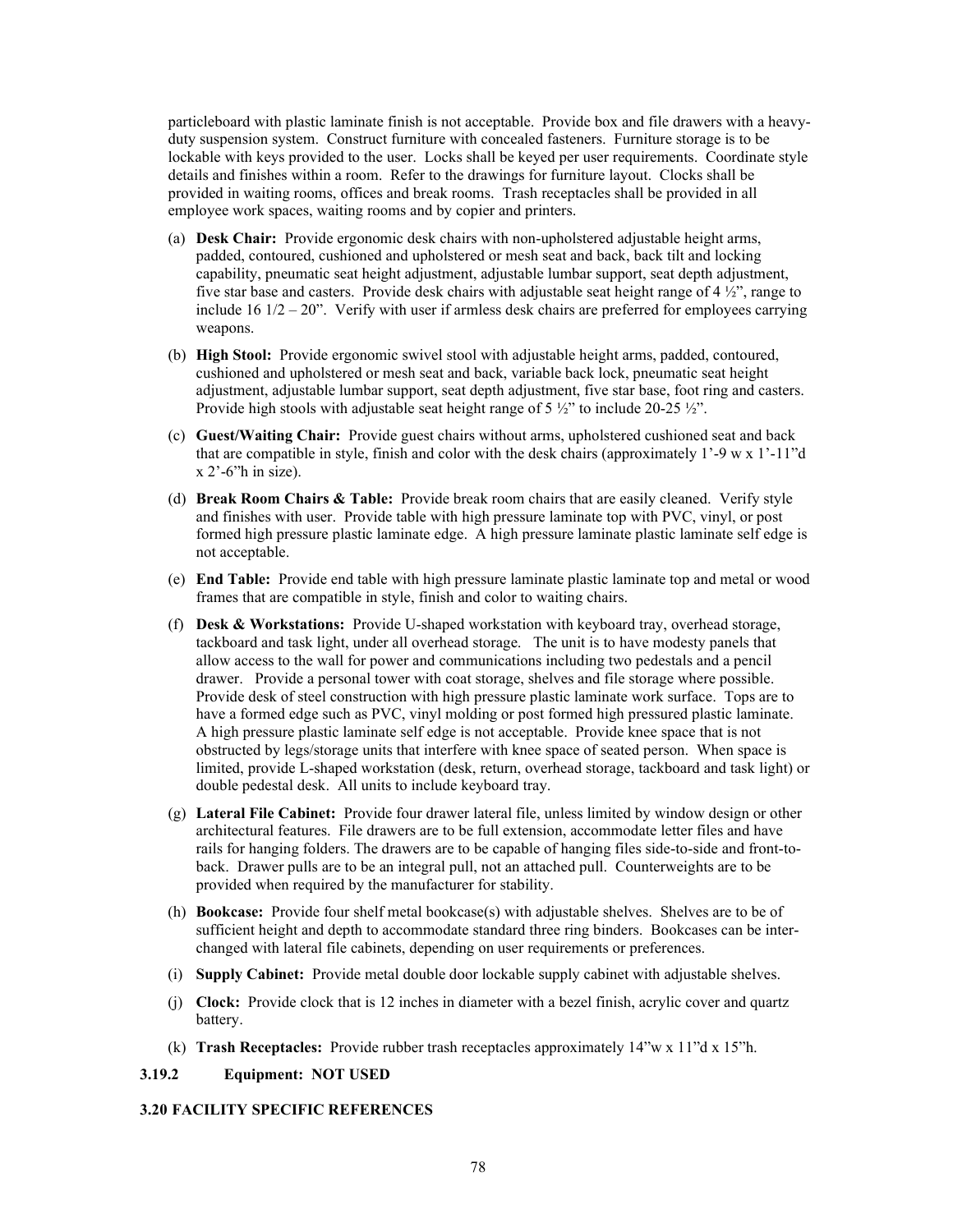- A. These references are to be included [in addition to those in Paragraph 4 of the Army RFP Wizard].
	- 1) ASTM F2656/F2656M (2018a) "Standard Test Methods for Vehicle Crash Testing of Perimeter Barriers"
	- 2) Military Surface Deployment and Distribution Command Transportation Engineering Agency (SDDCTEA) Pamphlet 55-15, "Traffic and Safety Engineering for Better Entry Control Facilities"
	- 3) Army Standard (AS) for Access Control Points(ACPs) 13 April 2012 available at: https://mrsi.erdc.dren.mil/cos/army-standards

#### B. OTHER UFC REFERENCES IN THIS STANDARD:

UFC 1-200-02 (2019) High Performance and Sustainable Building Requirements, with Change 4

UFC 3-101-01 (2019) Architecture with Change 5

UFC 3-301-01 (2019) Structural Engineering

UFC 3-240-01 (2012) Wastewater Collection and Treatment with Change 1

UFC 3-410-01 (2013) Heating, Ventilating, and Air Conditioning Systems, with Change 6

UFC 3-420-01 (2004) Plumbing Systems, with Changes 1-11

UFC 3-520-01 (2015) Interior Electrical Systems, with Change 1

UFC 3-530-01 (2015) Design: Interior and Exterior Lighting and Controls, with Change 4

UFC 3-575-01 (2012) Lightning and Static Electricity Protection Systems

UFC 3-600-01 (2016) Fire Protection Engineering for Facilities, with Change 5

UFC 3-701-01 (2018) DoD Facilities Pricing Guide, with Change 6

UFC 4-010-01 (2018) DoD Minimum Antiterrorism Standards for Buildings with Change 1

UFC 4-020-02FA (2005) Security Engineering: Concept Design (FOUO)

UFC 4-020-03FA (2005) Security Engineering: Final Design (FOUO)

UFC 4-020-02 (2013) Electronic Security Systems: Security Engineering, with Change 1

UFC 4-021-01 (2008) Design and O&M: Mass Notification Systems, with Change 1

UFC 4-023-07 (2008) Design to Resist Direct Fire Weapons Effects, with Change 1

ANSI A137.1 (2019) Specifications for Ceramic Tile

ASTM F1066 (2004; R 2018) Standard Specification for Vinyl Composition Floor Tile

ASTM F2656/F2656M (2018a) "Standard Test Methods for Vehicle Crash Testing of Perimeter Barriers"

Military Surface Deployment and Distribution Command Transportation Engineering Agency (SDDC-

TEA) Pamphlet 55-15, "Traffic and Safety Engineering for Better Entry Control Facilities"

Army Standard (AS) for Access Control Points(ACPs) – 13 April 2012 available at:

https://mrsi.erdc.dren.mil/cos/army-standards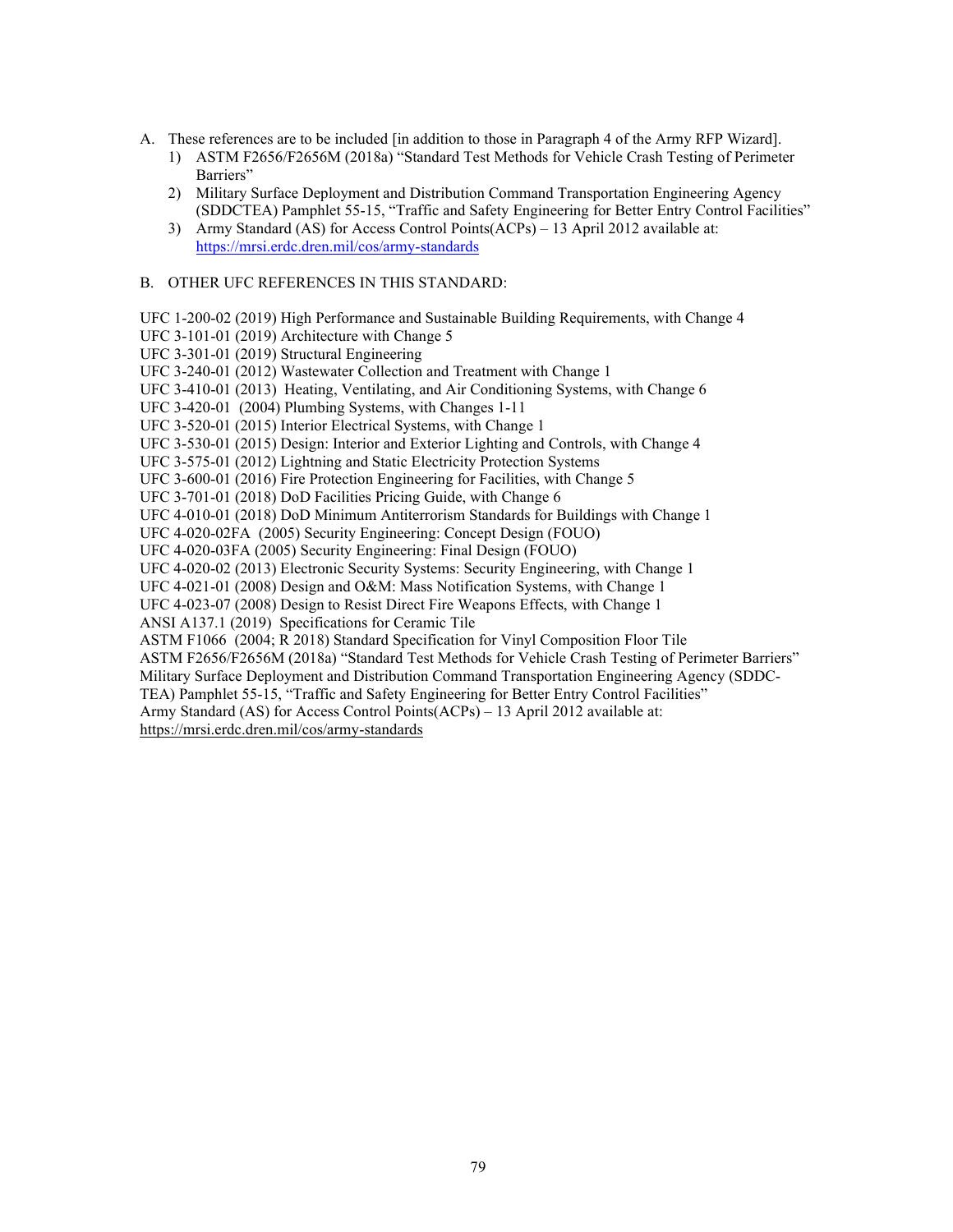# **APPENDIX A**

# **COST INFORMATION**

Cost Information for DD1391/PAX Support for Access Control Points is available at:

# **https://mrsi.erdc.dren.mil/cos/nwo/acp/**

The cost templates being used for Access Control Points only provides a rough order of magnitude. Specific projects for DD1391/PAX Support shall be coordinated with the U.S. Army Corps of Engineers, Omaha District (Center of Standardization).